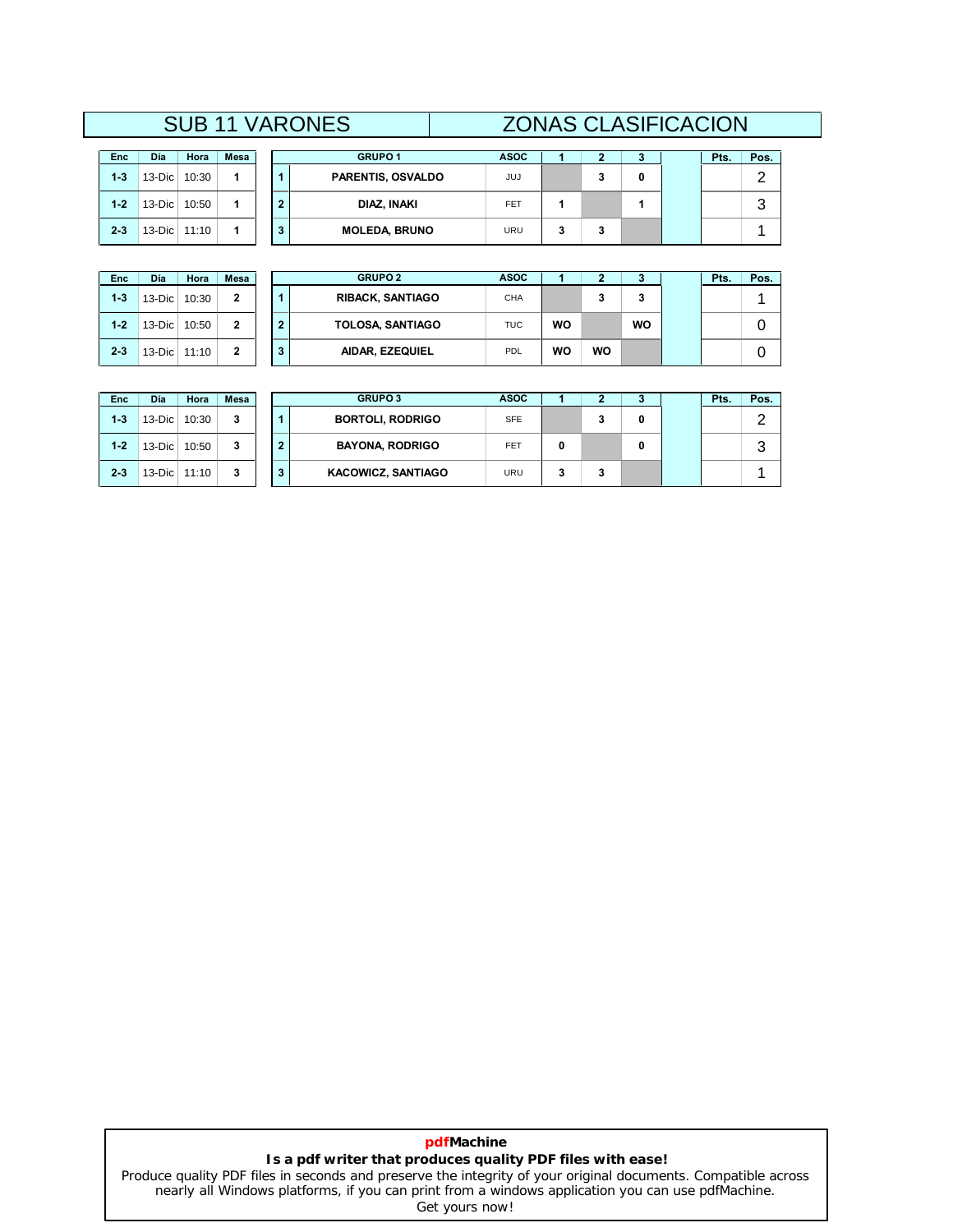# **SUB 11 VARONES**<br> **a Hora Mesa**<br> **Dic 14:30 11 1 PI <sup>2</sup> <sup>3</sup> Pts. Pos.** SUB 11 VARONES ZONAS CAMPEONATO

| Enc     | Día    | Hora  | Mesa |
|---------|--------|-------|------|
| $1 - 3$ | 13-Dic | 14:30 | 11   |
| $1 - 2$ | 13-Dic | 14:50 | 11   |
| $2-3$   | 13-Dic | 15:10 | 11   |

| Enc     | Día    | Hora  | Mesa |
|---------|--------|-------|------|
| $1 - 3$ | 13-Dic | 14:30 | 12   |
| $1 - 2$ | 13-Dic | 14:50 | 12   |
| $2-3$   | 13-Dic | 15:10 | 12   |

**2-3**

 $2 - 3$ 

**1-2**

**1-3**

**2-3**

 $2 - 3$ 

**1-2**

**1-3**

|            |       |      |  | <b>UUD II VARUURLU</b> |             |   |           |    | LUITAU UAINI LUITATU |      |  |
|------------|-------|------|--|------------------------|-------------|---|-----------|----|----------------------|------|--|
|            |       |      |  |                        |             |   |           |    |                      |      |  |
| Día        | Hora  | Mesa |  | <b>GRUPO 1</b>         | <b>ASOC</b> |   |           |    | Pts.                 | Pos. |  |
| 13-Dic $ $ | 14:30 | 11   |  | <b>PUTNIK, GASTON</b>  | <b>FET</b>  |   | <b>WO</b> | wo |                      | ົ    |  |
| 13-Dic $ $ | 14:50 | 11   |  | <b>JOFRE, TOMAS</b>    | STA FE      | 3 |           |    |                      |      |  |
| 13-Dic     | 15:10 | 11   |  | <b>MOLEDA, BRUNO</b>   | URU         | 3 | 3         |    |                      |      |  |

| Día        | Hora  | <b>Mesa</b> |  | <b>GRUPO 2</b>          | <b>ASOC</b> |   |   |   | Pts. | Pos.   |
|------------|-------|-------------|--|-------------------------|-------------|---|---|---|------|--------|
| 13-Dic     | 14:30 | 12          |  | <b>TENTI, FERMIN</b>    | <b>FET</b>  |   | 3 | 3 |      |        |
| 13-Dic     | 14:50 | 12          |  | SIERPE, LINO            | <b>SCR</b>  | 0 |   | a |      | ┍      |
| 13-Dic $ $ | 15:10 | 12          |  | <b>RIBACK, SANTIAGO</b> | <b>CHA</b>  | 0 |   |   |      | ◠<br>J |

| Enc     | Día       | Hora  | <b>Mesa</b> |   | <b>GRUPO 3</b>           | <b>ASOC</b> |   | ∍       | J. | Pts. | Pos.    |
|---------|-----------|-------|-------------|---|--------------------------|-------------|---|---------|----|------|---------|
| $1 - 3$ | $13$ -Dic | 14:30 | 13          |   | <b>ILIOVICH, AGUSTIN</b> | CHA         |   | ◠<br>J. | 3  |      |         |
| $1 - 2$ | $13$ -Dic | 14:50 | 13          | 2 | <b>SANCHI, FRANCISCO</b> | <b>MZA</b>  | 0 |         | 0  |      | -2<br>ت |
| $2 - 3$ | $13$ -Dic | 15:10 | 13          | 3 | <b>CRUZ, GASTON</b>      | <b>FET</b>  | 0 | ∍<br>۰  |    |      | ◠       |

| <b>Enc</b> | Día      | Hora  | <b>Mesa</b> |   | <b>GRUPO 4</b>            | <b>ASOC</b> |   |   | J. | Pts. | Pos.   |
|------------|----------|-------|-------------|---|---------------------------|-------------|---|---|----|------|--------|
| $1 - 3$    | $13-Dic$ | 14:30 | 14          |   | <b>MINETTI, RAMIRO</b>    | JUJ         |   | a | 0  |      | ◠      |
| $1 - 2$    | $13-Dic$ | 14:50 | 14          | 2 | KANASHIRO, JOAQUIN        | <b>FET</b>  |   |   | 2  |      | 2<br>J |
| $2 - 3$    | $13-Dic$ | 15:10 | 14          | 3 | <b>KACOWICZ, SANTIAGO</b> | URU         | з | a |    |      |        |

| Día       | Hora  | Mesa |   | <b>GRUPO 5</b>          | <b>ASOC</b>  |   |   |   | Pts. | Pos. |
|-----------|-------|------|---|-------------------------|--------------|---|---|---|------|------|
| $13$ -Dic | 14:30 | 15   |   | <b>IWASA, NICOLAS</b>   | <b>FET</b>   |   | 3 | 3 |      |      |
| $13-Dic$  | 14:50 | 15   |   | PAZ ORTIZ, JUAN         | SGO          | 0 |   | 0 |      | 3    |
| 13-Dic    | 15:10 | 15   | 3 | <b>BORTOLI, RODRIGO</b> | <b>STAFE</b> | 0 | 3 |   |      | っ    |
|           |       |      |   |                         |              |   |   |   |      |      |
| Día       | Hora  | Mesa |   | <b>GRUPO 6</b>          | <b>ASOC</b>  |   |   |   | Pts. | Pos. |

| <b>Enc</b> | Día            | Hora  | Mesa |   | <b>GRUPO 6</b>    | <b>ASOC</b> |   |
|------------|----------------|-------|------|---|-------------------|-------------|---|
| $1 - 3$    | 13-Dic $\vert$ | 14:30 | 16   |   | DIAZ, IOSU        | <b>FET</b>  |   |
| $1 - 2$    | $13-Dic$       | 14:50 | 16   | 2 | PEREYRA, MATIAS   | <b>NQN</b>  | 0 |
| $2 - 3$    | 13-Dic 15:10   |       | 16   | 3 | PARENTIS, OSVALDO | JUJ         | 3 |

| $13$ -Dic | 14:50 | 16   | $\overline{2}$ | PEREYRA, MATIAS          | <b>NQN</b>  | 0 |    | 0 |      | 3    |
|-----------|-------|------|----------------|--------------------------|-------------|---|----|---|------|------|
| 13-Dic    | 15:10 | 16   | 3              | <b>PARENTIS, OSVALDO</b> | JUJ         | 3 | 3  |   |      |      |
|           |       |      |                |                          |             |   |    |   |      |      |
| Día       | Hora  | Mesa |                | <b>GRUPO 7</b>           | <b>ASOC</b> |   | г, |   | Pts. | Pos. |
| 13-Dic    | 14:30 | 17   |                | <b>ANDRES, GASTON</b>    | <b>NQN</b>  |   | 3  | 3 |      |      |
| $13$ -Dic | 14:50 | 17   |                | <b>RIBACK, IGNACIO</b>   | <b>CHA</b>  | 1 |    | 3 |      | っ    |
| 13-Dic    | 15:10 | 17   | 3              | <b>SARAGOVI, DANIEL</b>  | FET         | 0 | 0  |   |      | 3    |

 $\begin{array}{c} 3 \\ 2 \end{array}$ 

**3**

 $\mathbf 3$ 

2

## **pdfMachine Is a pdf writer that produces quality PDF files with ease!**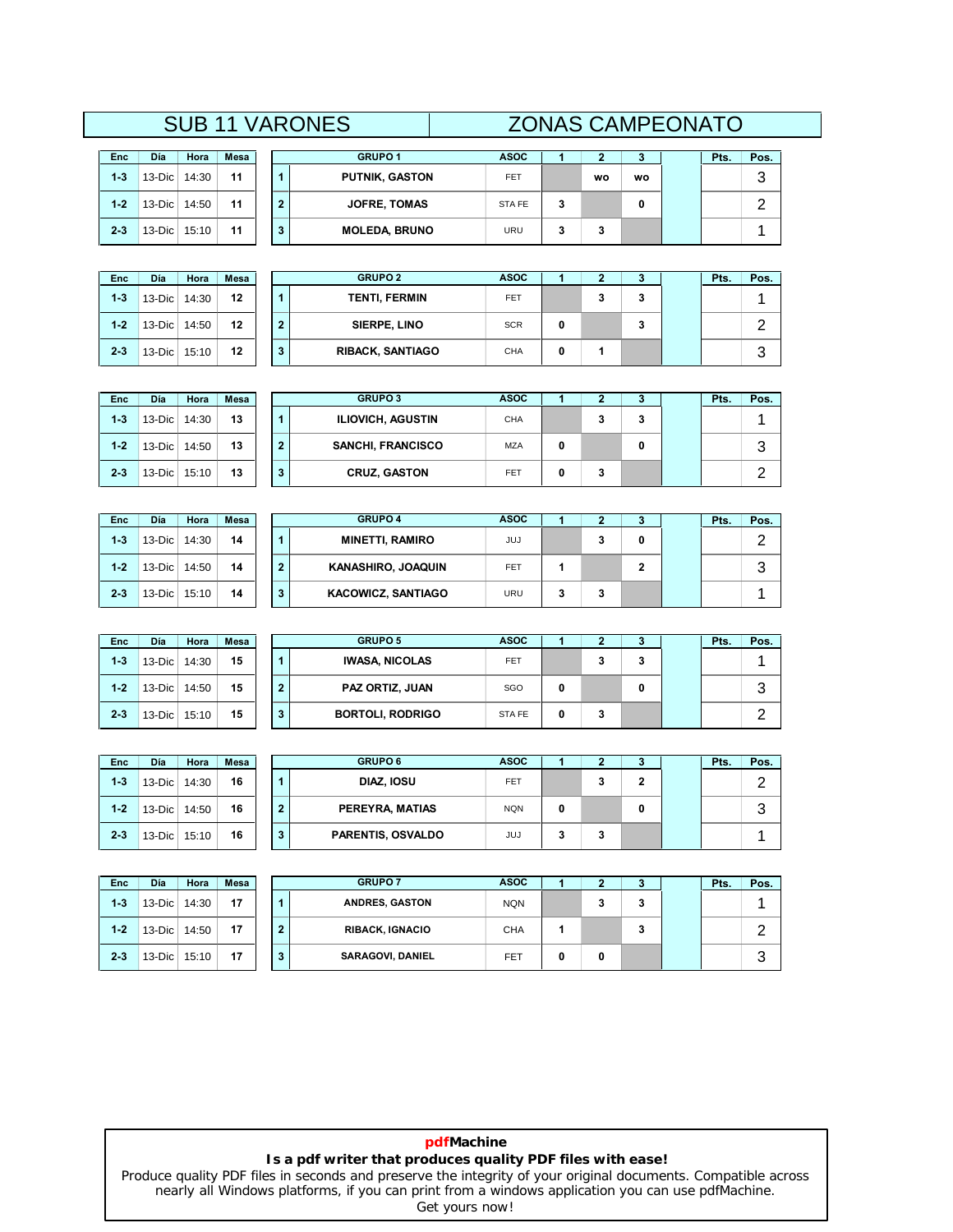# **<sup>2</sup> <sup>3</sup> Pts. Pos.** SUB 13 VARONES ZONAS CLASIFICACION **<sup>1</sup> ASOC**

| <b>SUB 13 VARONES</b> |              |      |       |          |         |
|-----------------------|--------------|------|-------|----------|---------|
|                       |              |      |       |          |         |
|                       |              | Mesa | Hora  | Día      | Enc     |
| <b>MINETTI</b>        | 1            |      | 13:00 | 13-Dic   | $1 - 3$ |
| <b>SERI</b>           | $\mathbf{2}$ | 1    | 13:20 | $13-Dic$ | $1 - 2$ |
| PEI                   | 3            | 1    | 13:40 | $13-Dic$ | $2 - 3$ |

| Enc     | Día      | Hora  | Mesa |
|---------|----------|-------|------|
| $1 - 3$ | $13-Dic$ | 13:00 | 2    |
| $1 - 2$ | $13-Dic$ | 13:20 | 2    |
| $2-3$   | 13-Dic   | 13:40 | 2    |

| Día        | Hora  | Mesa |  | <b>GRUPO 1</b>            | <b>ASOC</b> |  |  | Pts. | Pos. |
|------------|-------|------|--|---------------------------|-------------|--|--|------|------|
| 13-Dic $ $ | 13:00 |      |  | MINETTI VELAZQUEZ, RAMIRO | JUJ         |  |  |      | ື    |
| 13-Dic $ $ | 13:20 |      |  | <b>SERRANO, JUAN JOSE</b> | FET         |  |  |      |      |
| 13-Dic     | 13:40 |      |  | PEREYRA, GASTON           | URU         |  |  |      |      |

| Día        | Hora  | <b>Mesa</b>    |  | <b>GRUPO 2</b>             | <b>ASOC</b> |   |   |  | Pts. | Pos.   |
|------------|-------|----------------|--|----------------------------|-------------|---|---|--|------|--------|
| 13-Dic     | 13:00 | $\mathbf{2}$   |  | PEREZ CARLETTI, AGUSTIN    | SGO         |   | 3 |  |      |        |
| 13-Dic $ $ | 13:20 | $\overline{2}$ |  | HURTADO, SANTIAGO          | SAL         |   |   |  |      | ◠<br>w |
| 13-Dic     | 13:40 | $\mathbf{2}$   |  | <b>APARICIO, GUILLERMO</b> | URU         | 3 | 3 |  |      |        |

| <b>Enc</b> | <b>D</b> ía | Hora  | <b>Mesa</b> |                | <b>GRUPO 3</b>           | <b>ASOC</b> |    |    | 3  | Pts. | Pos. |
|------------|-------------|-------|-------------|----------------|--------------------------|-------------|----|----|----|------|------|
| $1 - 3$    | $13$ -Dic   | 13:00 | 3           |                | <b>SANCHI, FRANCISCO</b> | <b>MZA</b>  |    | wo | wo |      | 3    |
| $1 - 2$    | $13-Dic$    | 13:20 | 3           | $\overline{2}$ | <b>RIBACK, SANTIAGO</b>  | CHA         | ٠J |    | 0  |      | ◠    |
| $2 - 3$    | $13-Dic$    | 13:40 | 3           | 3              | ACUÑA, ALEJO             | URU         | 3  | 3  |    |      |      |

| Enc     | Día      | Hora  | <b>Mesa</b> |                | <b>GRUPO 4</b>             | <b>ASOC</b> |   | ∍ | з | Pts. | Pos. |
|---------|----------|-------|-------------|----------------|----------------------------|-------------|---|---|---|------|------|
| $1 - 3$ | $13-Dic$ | 13:00 | 4           |                | <b>HERNANDEZ, NATANIEL</b> | <b>CHA</b>  |   | ົ | 0 |      | 3    |
| $1 - 2$ | $13-Dic$ | 13:20 | 4           | $\overline{2}$ | <b>BORTOLI, RODRIGO</b>    | <b>SFE</b>  | 3 |   | 0 |      | ົ    |
| $2 - 3$ | $13-Dic$ | 13:40 | 4           | 3              | <b>MOLEDA, BRUNO</b>       | <b>URU</b>  | 3 | 3 |   |      |      |

| <b>Enc</b> | Día          | Hora  | <b>Mesa</b> |   | <b>GRUPO 5</b>          | <b>ASOC</b> |    |    | J. | Pts. | Pos. |
|------------|--------------|-------|-------------|---|-------------------------|-------------|----|----|----|------|------|
| $1 - 3$    | $13-Dic$     | 13:00 | 5           |   | DANGELO, YONATAN        | <b>DOL</b>  |    |    | 3  |      |      |
| $1 - 2$    | 13-Dic 13:20 |       | 5           | 2 | <b>MOTTOLA, AGUSTIN</b> | SGO         |    |    | 3  |      | ◠    |
| $2 - 3$    | 13-Dic 13:40 |       | 5           | 3 | AIDAR, EZEQUIEL         | PDL         | wo | wo |    |      | 3    |

| Enc     | Día    | Hora  | Mesa |
|---------|--------|-------|------|
| $1-3$   | 13-Dic | 13:00 | 6    |
| $1 - 2$ | 13-Dic | 13:20 | 6    |
| $2-3$   | 13-Dic | 13:40 | 6    |

| Día        | Hora  | Mesa |  | <b>GRUPO 6</b>           | <b>ASOC</b> |   |    |    | Pts. | Pos.   |
|------------|-------|------|--|--------------------------|-------------|---|----|----|------|--------|
| 13-Dic     | 13:00 | 6    |  | <b>ESCOBAR, FRANCO</b>   | <b>TUC</b>  |   | wo | wo |      | ≏<br>J |
| $13-Dic$   | 13:20 | 6    |  | <b>PARENTIS, OSVALDO</b> | JUJ         | 3 |    | 3  |      |        |
| 13-Dic $ $ | 13:40 | 6    |  | <b>PASMANTER, IVAN</b>   | <b>CHA</b>  | 3 | 0  |    |      |        |

| Enc     | Día    | Hora  | Mesa |
|---------|--------|-------|------|
| $1 - 3$ | 13-Dic | 13:00 | 7    |
| $1-2$   | 13-Dic | 13:20 | 7    |
| $2 - 3$ | 13-Dic | 13:40 |      |

| Día       | Hora  | Mesa |  | <b>GRUPO 7</b>          | <b>ASOC</b> |   |   |   | Pts. | Pos.   |
|-----------|-------|------|--|-------------------------|-------------|---|---|---|------|--------|
| $13-Dic$  | 13:00 | 7    |  | <b>BOTTARI, FACUNDO</b> | <b>MZA</b>  |   | 0 |   |      | ◠<br>w |
| $13$ -Dic | 13:20 | 7    |  | <b>SERRA, MANUEL</b>    | <b>URU</b>  | 3 |   | a |      |        |
| $13-Dic$  | 13:40 |      |  | <b>ESPINOLA, MARCOS</b> | PAR         | 3 | 0 |   |      |        |

# **pdfMachine Is a pdf writer that produces quality PDF files with ease!**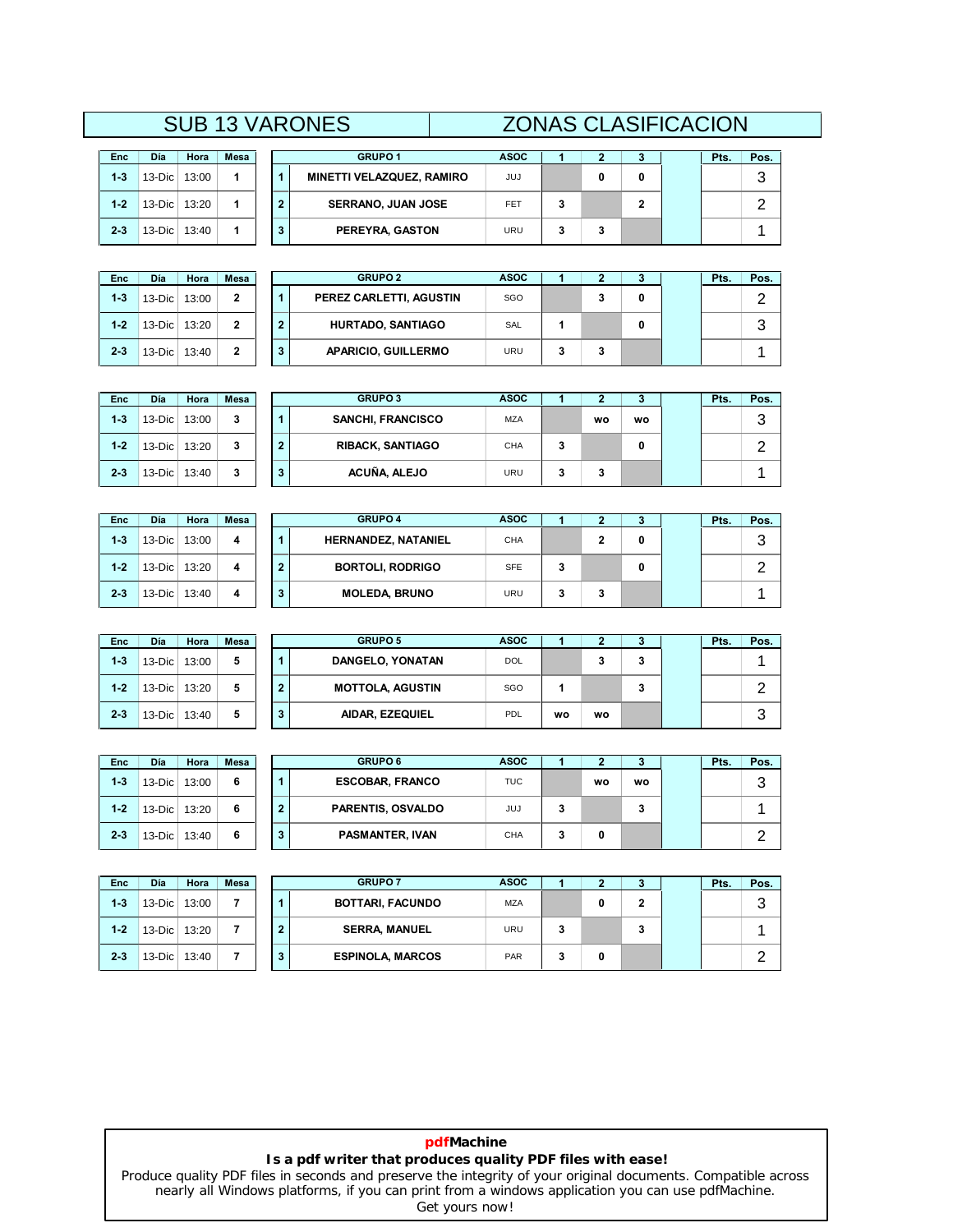| <b>SUB 13 VARONES</b>                                                                                                                           | <b>ZONAS CAMPEONATO</b>                            |                |              |      |                |                        |
|-------------------------------------------------------------------------------------------------------------------------------------------------|----------------------------------------------------|----------------|--------------|------|----------------|------------------------|
| GRUPO <sub>1</sub>                                                                                                                              |                                                    |                |              |      |                |                        |
| Enc<br>Dia<br><b>ASOC</b><br>Hora<br>Mesa<br>$1 - 3$<br>13-Dic<br>17:30<br>3<br>1<br><b>TEPLITZKY, DIEGO</b><br>FET                             | $\overline{\mathbf{2}}$<br>3                       | 3              |              | Pts. | Pos.<br>1      |                        |
|                                                                                                                                                 |                                                    | $\mathbf{0}$   |              |      |                |                        |
| $\overline{\mathbf{2}}$<br>17:50<br><b>RIBACK, IGNACIO</b><br>$1 - 2$<br>13-Dic<br>3<br>CHA                                                     | 0                                                  |                |              |      | 3              |                        |
| 3<br>PEREYRA, GASTON<br>$2 - 3$<br>13-Dic<br>18:10<br>3<br>URU                                                                                  | $\mathbf{0}$<br>3                                  |                |              |      | 2              |                        |
| GRUPO <sub>2</sub><br>Enc<br>Dia<br>Hora<br>Mesa<br><b>ASOC</b>                                                                                 | $\overline{1}$<br>$\mathbf 2$                      | 3              |              | Pts. | <b>Pos</b>     |                        |
| $1 - 3$<br>13-Dic<br>17:30<br>4<br>1<br><b>GALVANO, NICOLAS</b><br>STA FE                                                                       | 3                                                  | 3              |              |      | 1              |                        |
| $\overline{2}$<br>$1 - 2$<br>13-Dic<br>17:50<br>4<br>SIERPE, LINO<br><b>SCR</b>                                                                 | $\mathbf{0}$                                       | $\Omega$       |              |      | 3              |                        |
| 3<br>$2 - 3$<br>13-Dic<br>18:10<br>4<br>KANASHIRO, JOAQUIN<br>FET                                                                               | $\overline{\mathbf{2}}$<br>3                       |                |              |      | $\overline{2}$ |                        |
|                                                                                                                                                 |                                                    |                |              |      |                |                        |
| <b>GRUPO 3</b><br><b>ASOC</b><br>Mesa<br>Enc<br>Dia<br>Hora                                                                                     | 1<br>$\overline{2}$                                | 3              |              | Pts. | Pos.           |                        |
| 13-Dic<br>17:30<br>1<br>DONCEL, EZEQUIEL<br>$1 - 3$<br>5<br>SJN                                                                                 | 3                                                  | 3              |              |      | 1              |                        |
| 17:50<br>$\overline{\mathbf{2}}$<br>PAZ ORTIZ. JUAN<br>$1 - 2$<br>13-Dic<br>5<br>SGO                                                            | <b>WO</b>                                          | <b>WO</b>      |              |      | 3              |                        |
| $2 - 3$<br>13-Dic<br>18:10<br>5<br>3<br>DIAZ, IOSU<br>FET                                                                                       | $\mathbf{0}$<br>3                                  |                |              |      | 2              |                        |
|                                                                                                                                                 |                                                    |                |              |      |                |                        |
| <b>GRUPO 4</b><br>Enc<br>Día<br>Hora  <br>Mesa<br><b>ASOC</b>                                                                                   | $\overline{1}$<br>$\overline{2}$                   | 3              |              | Pts. | Pos.           |                        |
| 17:30<br>1<br>DE LUCA, LUCIANO<br>$1 - 3$<br>13-Dic<br>6<br>FET                                                                                 | 3                                                  | 3              |              |      | 1              |                        |
| $\overline{\mathbf{2}}$<br>$1 - 2$<br>13-Dic<br>17:50<br><b>VERA, ANTONIO</b><br>6<br>STA FE                                                    | $\mathbf{0}$                                       | 3              |              |      | $\overline{2}$ |                        |
| 3<br>$2 - 3$<br>13-Dic<br>18:10<br>6<br>APARICIO, GUILLERMO<br>URU                                                                              | $\mathbf{0}$<br>1                                  |                |              |      | 3              |                        |
|                                                                                                                                                 |                                                    |                |              |      |                |                        |
| <b>GRUPO 5</b><br><b>ASOC</b><br>Enc<br>Dia<br>Hora Mesa<br>$\blacksquare$<br>$1 - 3$<br>13-Dic<br>17:30<br><b>CASTRO, MAURICIO</b><br>7<br>CBA | 1<br>$\overline{2}$<br>3                           | 3<br>3         |              | Pts. | Pos.<br>1      |                        |
|                                                                                                                                                 |                                                    |                |              |      |                |                        |
| 2<br>$1 - 2$<br>13-Dic<br>17:50<br>7<br><b>CANO, ANDRES</b><br><b>NON</b>                                                                       | $\overline{2}$                                     | 3              |              |      | 2              |                        |
| 3<br>$\overline{7}$<br>ACUÑA, ALEJO<br>$2 - 3$<br>13-Dic<br>18:10<br>URU                                                                        | 1<br>1                                             |                |              |      | 3              |                        |
| Enc<br>Dia<br>Hora<br>Mesa<br>GRUPO 6<br><b>ASOC</b>                                                                                            | 1<br>2                                             | 3              |              | Pts. | Pos.           |                        |
| 1<br>$1 - 3$<br>13-Dic<br>17:30<br>8<br><b>BERARDI, FERNANDO</b><br>SJN                                                                         | 3                                                  | 3              |              |      | 1              |                        |
| 17:50<br>2<br>$1 - 2$<br>13-Dic<br>8<br>DIAZ, LUCAS<br>SAL                                                                                      | $\overline{2}$                                     | 1              |              |      | 3              |                        |
|                                                                                                                                                 |                                                    |                |              |      |                |                        |
| 3<br>13-Dic<br>8<br><b>MOLEDA, BRUNO</b><br>$2 - 3$<br>18:10<br><b>URU</b>                                                                      | 1<br>3                                             |                |              |      | 2              |                        |
| <b>GRUPO 7</b><br><b>ASOC</b><br>Enc<br>Día<br>Hora<br>Mesa                                                                                     | 1<br>2                                             | 3              |              | Pts. | <b>Pos</b>     |                        |
| <b>TISSEMBAUM, SANTIAGO</b><br>$1 - 3$<br>13-Dic<br>17:30<br>9<br>1<br>CHA                                                                      | $\mathbf 0$                                        | 3              |              |      | $\overline{2}$ |                        |
| $\overline{\mathbf{2}}$<br>$1 - 2$<br>13-Dic<br>17:50<br>9<br>JOZAMI, JUAN<br>SGO                                                               | 3                                                  | 3              |              |      | 1              |                        |
|                                                                                                                                                 |                                                    |                |              |      |                |                        |
|                                                                                                                                                 |                                                    |                |              |      |                |                        |
| 3<br>13-Dic<br>DANGELO, JONATAN<br>$2 - 3$<br>18:10<br>9<br><b>DOL</b>                                                                          | $\overline{\mathbf{2}}$<br>$\overline{\mathbf{2}}$ |                |              |      | 3              |                        |
| Enc<br>Día<br>Hora<br>Mesa<br><b>GRUPO 8</b><br><b>ASOC</b>                                                                                     | 2<br>1                                             | 3              |              | Pts. | <b>Pos</b>     |                        |
| 1<br>$1 - 3$<br>13-Dic<br>17:30<br>10<br><b>COSTA, PABLO</b><br>SGO                                                                             | 1                                                  | 3              |              |      | 2              |                        |
| $1 - 2$<br>13-Dic<br>17:50<br>10<br>2<br><b>VELAZQUEZ, EZEQUIEL</b><br>SCR                                                                      | 3                                                  | 3              |              |      | 1              |                        |
| 3<br>PARENTIS, OSVALDO<br>$2 - 3$<br>13-Dic<br>18:10<br>10<br><b>JUJ</b>                                                                        | $\mathbf{0}$<br>1                                  |                |              |      | 3              |                        |
|                                                                                                                                                 |                                                    |                |              |      |                |                        |
| Dia<br>Hora<br><b>GRUPO 9</b><br><b>ASOC</b><br>Enc<br>Mesa                                                                                     | $\overline{1}$<br>$\mathbf 2$                      | 3              |              | Pts. | Pos.           |                        |
| $1 - 3$<br>13-Dic<br>17:30<br>11<br>1<br><b>BARBERO, FRANCISCO</b><br>CBA                                                                       | 3                                                  | 2              |              |      | 2              |                        |
| $\overline{\mathbf{2}}$<br>17:50<br><b>IWASA, NICOLAS</b><br>$1 - 2$<br>13-Dic<br>11<br>FET                                                     | 0                                                  | $\Omega$       |              |      | 3              |                        |
| 3<br>$2 - 3$<br>13-Dic<br>18:10<br>11<br><b>SERRA, MANUEL</b><br>URU                                                                            | 3<br>3                                             |                |              |      | 1              |                        |
|                                                                                                                                                 |                                                    |                |              |      |                |                        |
| GRUPO 10<br>Enc<br>Dia<br>Hora<br>Mesa<br><b>ASOC</b><br>17:30<br>SCR                                                                           | 1<br>2<br>$\mathbf 0$                              | 3              |              | Pts. | Pos.           |                        |
| $1 - 3$<br>13-Dic<br>12<br>1<br><b>SENES, CRISTIAN</b>                                                                                          |                                                    | 3              |              |      | 2              |                        |
| $\overline{\mathbf{2}}$<br>17:50<br>REAL CABRAL, RODOLFO<br>$1 - 2$<br>13-Dic<br>12<br>PAR                                                      | 3                                                  | 3              |              |      | 1              |                        |
| 3<br>$2 - 3$<br>13-Dic<br>18:10<br>12<br>PASMANTER, IVAN<br>CHA                                                                                 | 0<br>$\mathbf{0}$                                  |                |              |      | 3              |                        |
| GRUPO <sub>11</sub><br><b>ASOC</b><br>Dia<br>Enc<br>Hora Mesa                                                                                   | $\overline{1}$<br>$\mathbf 2$                      | 3              |              | Pts. | Pos.           |                        |
| $1 - 3$<br>$13-Dic$<br>17:30<br>13<br>1<br><b>ILIOVICH, AGUSTIN</b><br>CHA                                                                      | 0                                                  | 3              |              |      | 2              |                        |
| $1 - 2$<br>$\overline{\mathbf{2}}$<br>13-Dic<br>17:50<br>13<br><b>GAROFALO, AUGUSTO</b><br>FET                                                  | 3                                                  | 3              |              |      | 1              |                        |
|                                                                                                                                                 |                                                    |                |              |      |                |                        |
| $2 - 3$<br>13-Dic<br>18:10<br>13<br>3<br><b>ESPINOLA, MARCOS</b><br>PAR                                                                         | 0<br>0                                             |                |              |      | 3              |                        |
| Dia<br>Hora<br>Mesa<br>GRUPO <sub>12</sub><br><b>ASOC</b><br>Enc                                                                                | 1<br>$\overline{2}$                                | 3              |              | Pts. | <b>Pos</b>     |                        |
| 13-Dic 17:30<br>1<br>TENTI, FERMIN<br>$1 - 3$<br>14<br>FET                                                                                      | 3                                                  | 3              |              |      | 1              |                        |
| $\overline{\mathbf{2}}$<br>$1 - 2$<br>13-Dic<br>17:50<br>14<br><b>NQN</b><br><b>ONOFRI, JUAN</b>                                                | 0                                                  | 3              |              |      | $\overline{2}$ |                        |
| 3<br>$2 - 3$<br>13-Dic<br>18:10<br>14<br><b>MOTTOLA, AGUSTIN</b><br>SGO                                                                         | $\mathbf{0}$<br>0                                  |                |              |      | 3              |                        |
|                                                                                                                                                 |                                                    |                |              |      |                |                        |
| GRUPO 13<br><b>ASOC</b><br>Enc<br>Dia Hora Mesa                                                                                                 | 1<br>$\overline{2}$                                | 3              |              | Pts. | Pos.           |                        |
| $\blacksquare$<br>$1 - 3$<br>13-Dic 17:30<br>15<br>ROLDAN, GABRIEL<br><b>NON</b>                                                                | <b>WO</b>                                          | <b>WO</b>      |              |      | <b>WO</b>      |                        |
| 2<br>$1 - 2$<br>13-Dic<br>17:50<br>15<br>PUTNIK, GASTON<br>FET                                                                                  | WO                                                 | wo             |              |      | <b>WO</b>      |                        |
| 3<br>13-Dic<br>18:10<br><b>BORTOLI, RODRIGO</b><br>$2 - 3$<br>15<br>SFE                                                                         | 3<br>3                                             |                |              |      | 1              |                        |
|                                                                                                                                                 |                                                    |                |              |      |                |                        |
| Enc<br>Dia<br>Hora<br>Mesa<br>GRUPO 14<br><b>ASOC</b><br>16<br>FET                                                                              | $\mathbf{1}$<br>$\mathbf 2$<br>3                   | 3              |              | Pts. | Pos.           |                        |
| 17:30<br>$\blacksquare$<br>$1 - 3$<br>13-Dic<br>PELLIZA, JUAN                                                                                   |                                                    | 3              |              |      | 1              |                        |
| 13-Dic<br>17:50<br>2<br>$1 - 2$<br>16<br>DOMENE, RODRIGO<br>NQN                                                                                 | 0                                                  | 3              |              |      | 2              |                        |
| 3<br>13-Dic<br>18:10<br>16<br>$2 - 3$<br><b>RIBACK, SANTOAGO</b><br>CHA                                                                         | $\mathbf{0}$<br>$\mathbf 0$                        |                |              |      | 3              |                        |
| GRUPO 15<br><b>ASOC</b><br>Enc<br>Dia<br>Hora<br>Mesa                                                                                           | 1<br>$\overline{2}$                                | 3              | 4            |      |                |                        |
| 17:30<br>$1 - 3$<br>17<br>1<br>13-Dic<br>MICHAN, FEDERICO<br>CHA                                                                                | 3                                                  | 3              | 3            |      | Pos.           |                        |
| 17:50<br>17<br>$2 - 4$<br>$1 - 2$<br>18:10<br>17                                                                                                |                                                    |                |              |      |                |                        |
| 13-Dic<br>2<br><b>NQN</b><br>ANDRES, GASTON<br>$3 - 4$<br>18:30<br>17                                                                           | 0                                                  | $\overline{2}$ | 2            |      |                |                        |
| $1 - 4$<br>18:50<br>17<br>3<br>13-Dic<br>PEREZ CARLETTI, AGUSTIN<br>SGO<br>$2 - 3$<br>19:10<br>17<br>4<br>SERRANO, JUAN JOSE<br>FET             | $\mathbf{0}$<br>3<br>0<br>3                        | 3              | $\mathbf{0}$ |      |                | Po<br>1<br>4<br>3<br>2 |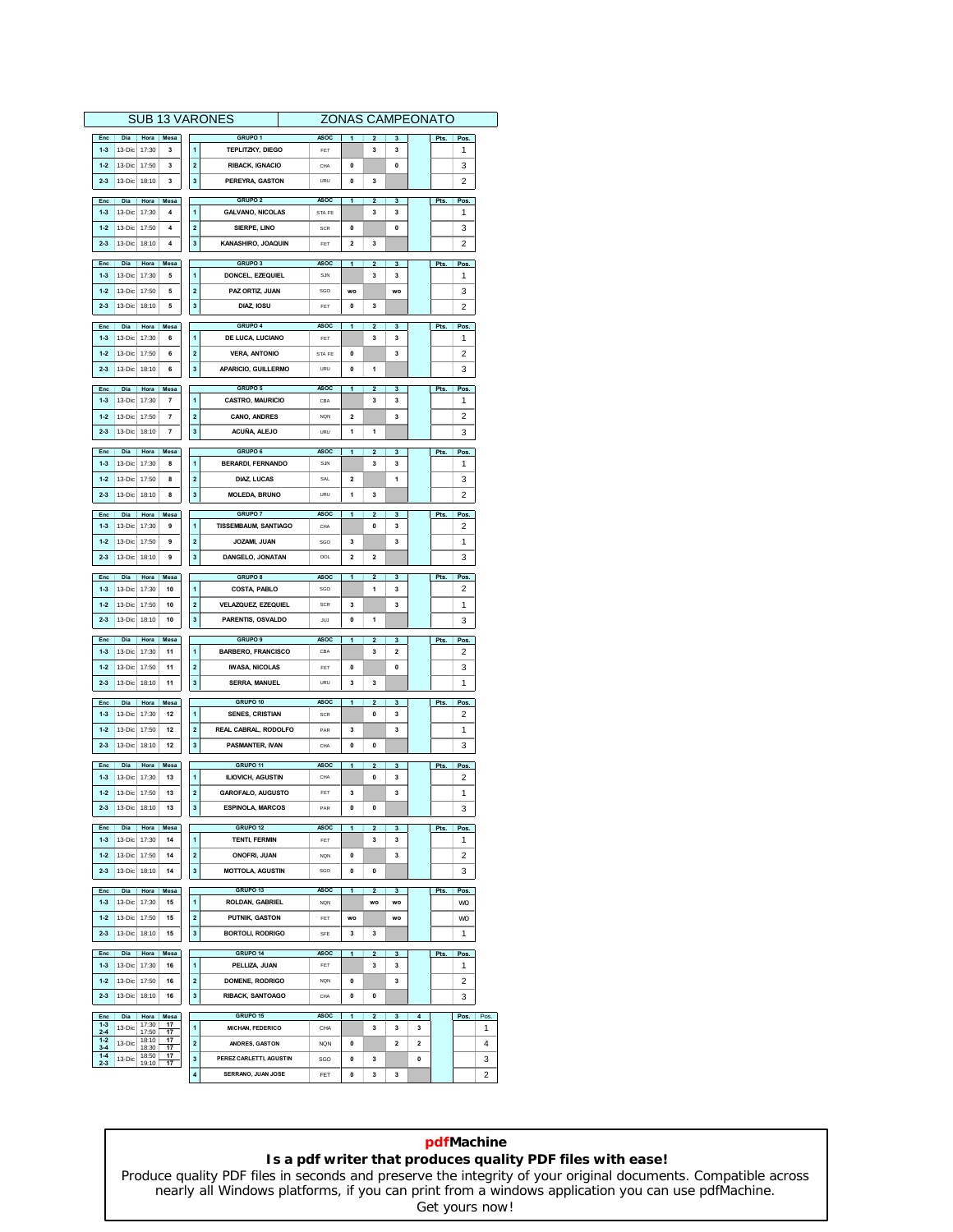# **<sup>2</sup> <sup>3</sup> Pts. Pos.** SUB 15 VARONES ZONAS CLASIFICACION **<sup>1</sup> ASOC**

| Enc     | Día | Hora  | <b>Mesa</b>                              |                |                       |
|---------|-----|-------|------------------------------------------|----------------|-----------------------|
| $1 - 3$ |     | 10:30 | 4                                        | 1              | ALEM                  |
| $1 - 2$ |     |       | 4                                        | $\overline{2}$ | BO.                   |
| $2 - 3$ |     |       |                                          | 3              | PEI                   |
|         |     |       | $13-Dic$<br>13-Dic 10:50<br>13-Dic 11:10 |                | <b>SUB 15 VARONES</b> |

| Enc     | Día    | Hora  | Mesa |
|---------|--------|-------|------|
| $1 - 3$ | 13-Dic | 10:30 | 5    |
| $1 - 2$ | 13-Dic | 10:50 | 5    |
| $2 - 3$ | 13-Dic | 11:10 | 5    |

| Día       | Hora  | Mesa |  | <b>GRUPO 1</b>          | <b>ASOC</b> |   |  | Pts. | Pos. |
|-----------|-------|------|--|-------------------------|-------------|---|--|------|------|
| $13-Dic$  | 10:30 | 4    |  | ALEMANY, JUAN PABLO     | <b>FET</b>  | w |  |      |      |
| 13-Dic    | 10:50 | 4    |  | <b>BOTTARI, FACUNDO</b> | <b>MZA</b>  |   |  |      |      |
| $13$ -Dic | 11:10 | 4    |  | PEREYRA, GASTON         | URU         |   |  |      |      |

| Día        | Hora  | <b>Mesa</b> |  | <b>GRUPO 2</b>             | <b>ASOC</b> |    |    |    | Pts. | Pos. |
|------------|-------|-------------|--|----------------------------|-------------|----|----|----|------|------|
| 13-Dic     | 10:30 | 5           |  | <b>FERREYRA, ANGEL</b>     | <b>DOL</b>  |    | J. | 3  |      |      |
| 13-Dic     | 10:50 | 5           |  | <b>CORREA, GABRIEL</b>     | <b>MZA</b>  | WO |    | wo |      |      |
| 13-Dic $ $ | 11:10 | 5           |  | <b>APARICIO, GUILLERMO</b> | URU         |    | 3  |    |      |      |

| <b>Enc</b> | Día      | Hora  | Mesa |   | <b>GRUPO 3</b>           | <b>ASOC</b> |   | ּ      | ۰J | Pts. | Pos.    |
|------------|----------|-------|------|---|--------------------------|-------------|---|--------|----|------|---------|
| $1 - 3$    | $13-Dic$ | 10:30 | 6    |   | <b>JOZAMI, JUAN CRUZ</b> | SGO         |   | ◠<br>۰ | 2  |      | ◠       |
| $1 - 2$    | $13-Dic$ | 10:50 | 6    | ≘ | <b>ESPINOLA, MARCOS</b>  | PAR         | 0 |        | 0  |      | ิว<br>J |
| $2 - 3$    | $13-Dic$ | 11:10 | 6    | 3 | <b>GESTIDO, MARTIN</b>   | <b>URU</b>  | 3 | 3      |    |      |         |

| <b>Enc</b> | Día      | Hora  | Mesa |   | <b>GRUPO 4</b>             | <b>ASOC</b> |    |    |   | Pts. | Pos. |
|------------|----------|-------|------|---|----------------------------|-------------|----|----|---|------|------|
| $1 - 3$    | $13-Dic$ | 10:30 |      |   | DANGELO, YONATAN           | DOL         |    | 3  | 3 |      |      |
| $1 - 2$    | $13-Dic$ | 10:50 |      | 2 | <b>HERNANDEZ, NATANIEL</b> | CHA         | 0  |    | 3 |      |      |
| $2 - 3$    | $13-Dic$ | 11:10 |      | 3 | <b>KACOWICZ, NICOLAS</b>   | URU         | wo | WO |   |      |      |

| Día      | Hora  | <b>Mesa</b> |  | <b>GRUPO 5</b>              | <b>ASOC</b> |   |   |   | Pts. | Pos.   |
|----------|-------|-------------|--|-----------------------------|-------------|---|---|---|------|--------|
| 13-Dic   | 10:30 | 8           |  | <b>TISSEMBAUN, SANTIAGO</b> | <b>CHA</b>  |   |   |   |      | っ<br>J |
| 13-Dic   | 10:50 | 8           |  | <b>SERRA, MANUEL</b>        | <b>URU</b>  | 3 |   | 3 |      |        |
| 13-Dic l | 11:10 | 8           |  | <b>VELASQUEZ, EZEQUIEL</b>  | <b>SCR</b>  | 3 | 0 |   |      |        |

| Enc     | Día    | Hora  | Mesa |
|---------|--------|-------|------|
| $1-3$   | 13-Dic | 10:30 | 9    |
| $1 - 2$ | 13-Dic | 10:50 | 9    |
| $2 - 3$ | 13-Dic | 11:10 | 9    |

**1-3**

**1-2**

**2-3**

 $2 - 3$ 

| Día       | Hora  | <b>Mesa</b> |  | <b>GRUPO 6</b>          | <b>ASOC</b> |   |    |  | Pts. | Pos.   |
|-----------|-------|-------------|--|-------------------------|-------------|---|----|--|------|--------|
| $13-Dic$  | 10:30 | 9           |  | <b>CASTRO, HERNAN</b>   | CBA         |   | J. |  |      |        |
| $13-Dic$  | 10:50 | 9           |  | <b>MOTTOLA, AUGUSTO</b> | SGO         |   |    |  |      | ◠<br>w |
| $13$ -Dic | 11:10 | 9           |  | ACUÑA, ALEJO            | URU         | 3 | 3  |  |      |        |

| Enc     | Día      | Hora  | Mesa |
|---------|----------|-------|------|
| $1 - 3$ | $13-Dic$ | 10:30 | 10   |
| $2 - 4$ |          | 10:50 | 10   |
| $1 - 2$ | 13-Dic   | 11:10 | 10   |
| $3 - 4$ |          | 11:30 | 10   |
| $1 - 4$ | 13-Dic   | 11:50 | 10   |
| $2 - 3$ |          | 12:10 | 10   |

| Enc                | Día      | Hora           | <b>Mesa</b> |                | <b>GRUPO 7</b>          | <b>ASOC</b> |   |   |        |        | Pos. | Pos. |
|--------------------|----------|----------------|-------------|----------------|-------------------------|-------------|---|---|--------|--------|------|------|
| $1 - 3$<br>$2 - 4$ | $13-Dic$ | 10:30<br>10:50 | 10<br>10    | 1              | PEREZ CARLETTI, AGUSTIN | SGO         |   | 0 | 0      | 3      |      | 3    |
| $1-2$<br>$3-4$     | $13-Dic$ | 11:10<br>11:30 | 10<br>10    | $\overline{2}$ | <b>VERA, ANTONIO</b>    | <b>SFE</b>  | 3 |   | ≘<br>c | 3      |      |      |
| $1 - 4$<br>$2 - 3$ | $13-Dic$ | 11:50<br>12:10 | 10<br>10    | $\mathbf{3}$   | ANTELO, SEBASTIAN       | URU         | 3 | 0 |        | ۰<br>c |      | ◠    |
|                    |          |                |             | 4              | PASMANTER, IVAN         | CHA         |   |   | 0      |        |      | 4    |

### **pdfMachine Is a pdf writer that produces quality PDF files with ease!**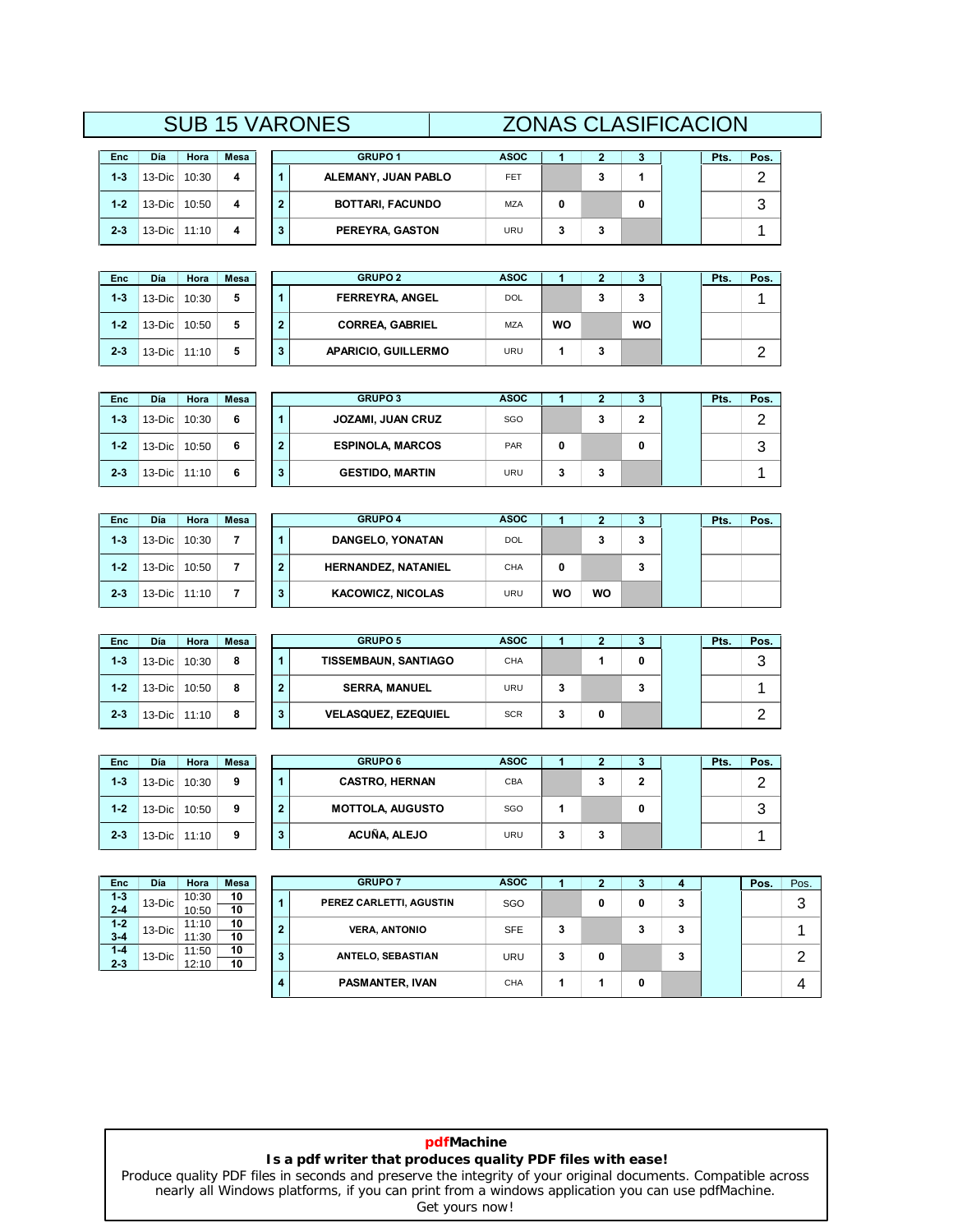# **SUB 15 VARONES**

|                |               |               |                | <b>SUB 15 VARONES</b>                   |             | <b>ZONAS CAMPEONATO</b> |                         |        |      |                |
|----------------|---------------|---------------|----------------|-----------------------------------------|-------------|-------------------------|-------------------------|--------|------|----------------|
| Enc            | Día           | Hora          | Mesa           | GRUPO <sub>1</sub>                      | <b>ASOC</b> | 1                       | 2                       | 3      | Pts. | Pos.           |
| $1 - 3$        | 13-Dic        | 15:30         | 4              | $\mathbf{1}$<br>DI SALVO, ADRIEL        | <b>FET</b>  |                         | 3                       | 3      |      | 1              |
| $1 - 2$        | 13-Dic        | 15:50         | 4              | $\mathbf 2$<br>REAL CABRAL, RODOLFO     | PAR         | 1                       |                         | 3      |      | $\overline{2}$ |
| $2 - 3$        | 13-Dic        | 16:00         | 4              | 3<br><b>SENES, CRISTIAN</b>             | <b>SCR</b>  | 1                       | 1                       |        |      | 3              |
| Enc            | Día           | Hora          | Mesa           | <b>GRUPO 2</b>                          | ASOC        | 1                       | 2                       | 3      | Pts. | Pos.           |
| $1 - 3$        | 13-Dic        | 15:30         | 5              | $\mathbf{1}$<br>DAHER, JUAN             | <b>MZA</b>  |                         | 3                       | 3      |      | 1              |
| $1 - 2$        | 13-Dic        | 15:50         | 5              | $\mathbf 2$<br><b>MICHAN, FEDERICO</b>  | CHA         | 0                       |                         | 0      |      | 3              |
| $2 - 3$        | 13-Dic        | 16:00         | 5              | 3<br><b>SANZ CABRERA, MARCELO</b>       | PAR         | 1                       | 3                       |        |      | $\overline{2}$ |
|                |               |               |                |                                         |             |                         |                         |        |      |                |
| Enc            | Día           | Hora          | Mesa           | <b>GRUPO3</b>                           | <b>ASOC</b> | 1                       | 2                       | 3      | Pts. | Pos.           |
| $1 - 3$        | 13-Dic        | 15:30         | 6              | $\mathbf{1}$<br>SARAGOVI, PABLO         | FET         |                         | 3                       | 3      |      | 1              |
| $1 - 2$        | 13-Dic        | 15:50         | 6              | $\mathbf{2}$<br><b>COSTA, PABLO</b>     | SGO         | 0                       |                         | 0      |      | 3              |
| 2-3            | 13-Dic        | 16:00         | 6              | 3<br>PEREYRA, GASTON                    | URU         | 0                       | 3                       |        |      | 2              |
| Enc            | Día           | Hora          | Mesa           | <b>GRUPO 4</b>                          | <b>ASOC</b> | 1                       | $\overline{\mathbf{2}}$ | 3      | Pts. | Pos.           |
| $1 - 3$        | 13-Dic        | 15:30         | 7              | 1<br><b>BACA, EMIR</b>                  | FET         |                         | 3                       | 1      |      | 2              |
| $1 - 2$        | 13-Dic        | 15:50         | 7              | $\mathbf{2}$<br>REAL CABRAL, BENJAMIN   | PAR         | 3                       |                         | 3      |      | 1              |
| $2 - 3$        | 13-Dic        | 16:00         | $\overline{7}$ | 3<br>FERREYRA, ANGEL                    | <b>FET</b>  | 0                       | 0                       |        |      | 3              |
| Enc            | Día           | Hora          | Mesa           | <b>GRUPO 5</b>                          | <b>ASOC</b> | 1                       | $\overline{\mathbf{2}}$ | 3      | Pts. | Pos.           |
| $1 - 3$        | 13-Dic        | 15:30         | 8              | $\mathbf{1}$<br>PIRES, GONZALO          | MZA         |                         | 3                       | 0      |      | 2              |
| $1 - 2$        | 13-Dic        | 15:50         | 8              | $\mathbf 2$<br>PELLIZA, JUAN            | FET         | 0                       |                         | 0      |      | 3              |
| $2 - 3$        | 13-Dic        | 16:00         | 8              | 3<br><b>GESTIDO, MARTIN</b>             | URU         | 3                       | 3                       |        |      | 1              |
| Enc            | Día           | Hora          | Mesa           | <b>GRUPO6</b>                           | <b>ASOC</b> | 1                       | 2                       | 3      | Pts. | Pos.           |
| $1 - 3$        | 13-Dic        | 15:30         | 9              | $\mathbf{1}$<br><b>NEEDLEMAN, LUCAS</b> | MZA         |                         | 3                       | 3      |      | 1              |
| $1 - 2$        | 13-Dic        | 15:50         | 9              | $\mathbf 2$<br><b>GAROFALO, AUGUSTO</b> | FET         | 1                       |                         | 3      |      | $\overline{2}$ |
| $2 - 3$        | 13-Dic        | 16:00         | 9              | 3<br>DANGELO, JONATHAN                  | DOL         | 0                       | 0                       |        |      | 3              |
|                |               |               |                | <b>GRUPO 7</b>                          | <b>ASOC</b> |                         |                         |        |      |                |
| Enc<br>$1 - 3$ | Día<br>13-Dic | Hora<br>15:30 | Mesa<br>10     | 1<br><b>BAYONA, LUCAS</b>               | <b>FET</b>  | 1                       | 2<br>3                  | 3<br>3 | Pts. | Pos.<br>1      |
| $1 - 2$        | 13-Dic        | 15:50         | 10             | $\mathbf{2}$<br><b>SENES, FABIAN</b>    | <b>SCR</b>  | $\mathbf{2}$            |                         | 1      |      | 3              |
| $2 - 3$        | 13-Dic        | 16:00         | 10             | 3<br><b>SERRA, MANUEL</b>               | URU         | 0                       | 3                       |        |      | $\overline{c}$ |
|                |               |               |                |                                         |             |                         |                         |        |      |                |
| Enc            | Día           | Hora          | Mesa           | <b>GRUPO 8</b>                          | <b>ASOC</b> | $\mathbf{1}$            | $\overline{\mathbf{2}}$ | 3      | Pts. | Pos.           |
| $1 - 3$        | 13-Dic        | 15:30         | 11             | $\mathbf{1}$<br><b>BARBERO, MANUEL</b>  | CBA         |                         | 3                       | 2      |      | 1              |
| $1 - 2$        | 13-Dic        | 15:50         | 11             | $\mathbf 2$<br><b>IWASA, MAURICIO</b>   | <b>FET</b>  | 0                       |                         | 3      |      | $\overline{2}$ |
| $2 - 3$        | $13-Dic$      | 16:00         | 11             | 3<br>ACUÑA, ALEJO                       | URU         | 3                       | 0                       |        |      | 3              |
| Enc            | Día           | Hora          | Mesa           | <b>GRUPO 9</b>                          | <b>ASOC</b> | 1                       | $\overline{2}$          | 3      | Pts. | Pos.           |
| $1 - 3$        | 13-Dic        | 15:30         | 12             | $\mathbf{1}$<br><b>CESPEDES, LUIS</b>   | <b>BAR</b>  |                         | 3                       | 3      |      | 1              |
| $1 - 2$        | 13-Dic        | 15:50         | 12             | $\mathbf 2$<br><b>BERARDI, FERNANDO</b> | SJN         | 0                       |                         | 3      |      | $\overline{2}$ |
| $2 - 3$        | 13-Dic        | 16:00         | 12             | 3<br><b>VERA, ANTONIO</b>               | STA FE      | 0                       | 1                       |        |      | 3              |
|                |               |               |                |                                         |             |                         |                         |        |      |                |

# **pdfMachine Is a pdf writer that produces quality PDF files with ease!**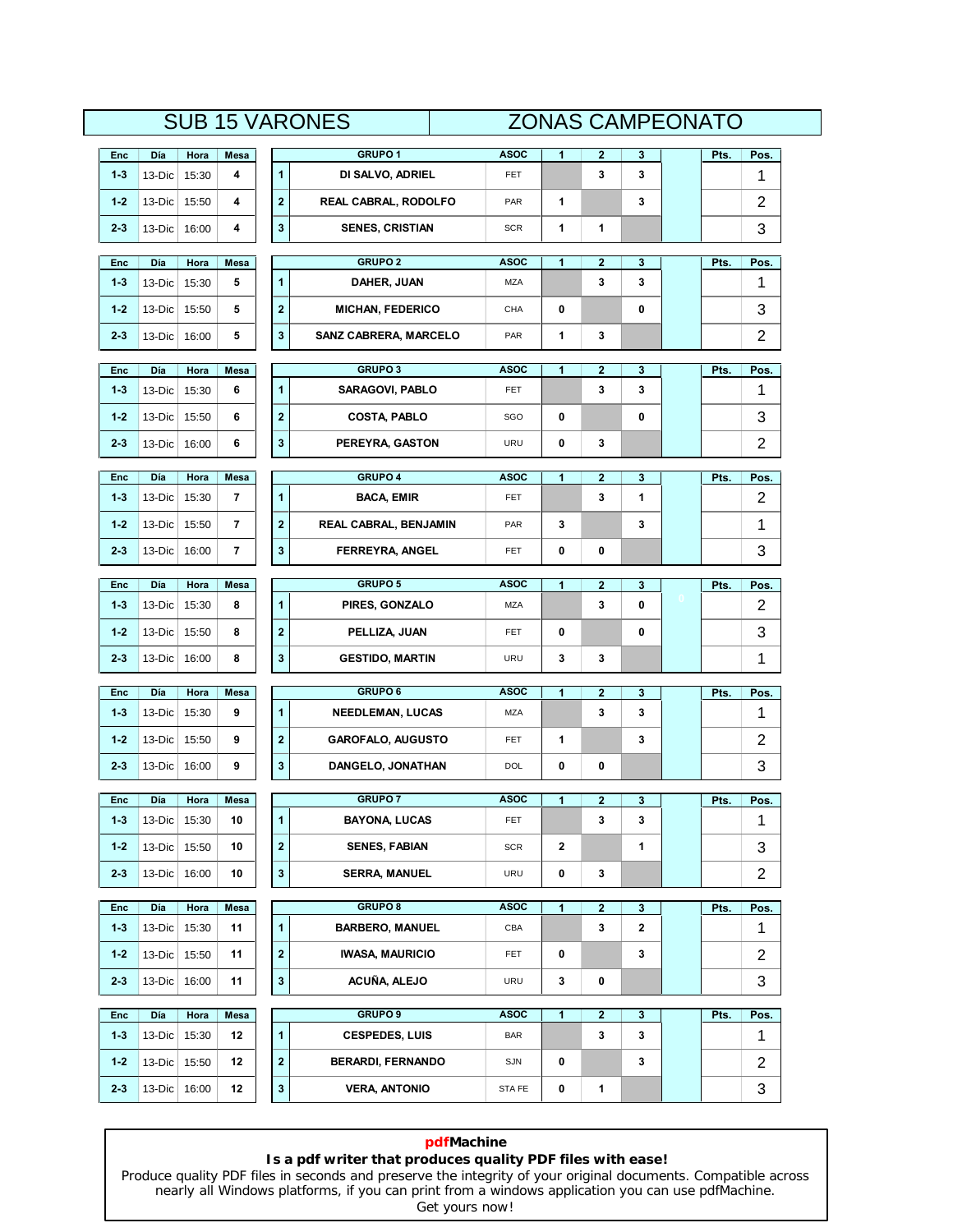| <b>Enc</b>         | Día           | Hora           | Mesa       |                         | GRUPO 10                            | <b>ASOC</b>        | $\overline{1}$ | $\overline{2}$    | $\mathbf{3}$ |                    | Pts. | Pos.                   |
|--------------------|---------------|----------------|------------|-------------------------|-------------------------------------|--------------------|----------------|-------------------|--------------|--------------------|------|------------------------|
| $1 - 3$            | 13-Dic        | 15:30          | 13         | $\mathbf{1}$            | DONCEL, CARLOS                      | SJN                |                | 3                 | 3            |                    |      | 1                      |
| $1 - 2$            | 13-Dic        | 15:50          | 13         | $\mathbf 2$             | <b>VALDEZ, JULIAN</b>               | FET                | $\mathbf{2}$   |                   | 3            |                    |      | $\overline{c}$         |
| $2 - 3$            | 13-Dic        | 16:00          | 13         | 3                       | <b>ANTELO, SEBASTIAN</b>            | URU                | 0              | 1                 |              |                    |      | 3                      |
| <b>Enc</b>         | Día           | Hora           | Mesa       |                         | <b>GRUPO 11</b>                     | <b>ASOC</b>        | 1              | $\mathbf 2$       | 3            |                    | Pts. | Pos.                   |
| $1 - 3$            | 13-Dic        | 15:30          | 14         | $\mathbf{1}$            | <b>GALVANO, NICOLAS</b>             | STA FE             |                | 3                 | 3            |                    |      | 1                      |
| $1 - 2$            | 13-Dic        | 15:50          | 14         | $\mathbf 2$             | <b>BARBERO, FRANCISCO</b>           | CBA                | 0              |                   | $\mathbf 2$  |                    |      | 3                      |
| $2 - 3$            | 13-Dic        | 16:00          | 14         | 3                       | <b>VELAZQUEZ, EZEQUIEL</b>          | <b>SCR</b>         | 0              | 3                 |              |                    |      | 2                      |
|                    |               |                |            |                         |                                     |                    |                |                   |              |                    |      |                        |
| <b>Enc</b>         | Día           | Hora           | Mesa       |                         | GRUPO <sub>12</sub>                 | <b>ASOC</b>        | 1              | $\mathbf{2}$      | 3            |                    | Pts. | Pos.                   |
| $1 - 3$            | 13-Dic        | 15:30          | 15         | 1                       | <b>EFTIMIO, EMILIANO</b>            | <b>NQN</b>         |                | $\mathbf 2$       | 3            |                    |      | 2                      |
| $1 - 2$            | 13-Dic        | 15:50          | 15         | $\mathbf 2$             | <b>TEPLITZKY, DIEGO</b>             | <b>FET</b>         | 3              |                   | 3            |                    |      | 1                      |
| $2 - 3$            | 13-Dic        | 16:00          | 15         | 3                       | <b>CASTRO, HERNAN</b>               | CBA                | 0              | 0                 |              |                    |      | 3                      |
|                    |               |                |            |                         | GRUPO <sub>13</sub>                 |                    |                |                   |              |                    |      |                        |
| <b>Enc</b>         | Día           | Hora           | Mesa       |                         |                                     | <b>ASOC</b>        | 1              | $\overline{2}$    | 3            |                    | Pts. | Pos.                   |
|                    |               |                |            |                         |                                     |                    |                |                   |              |                    |      |                        |
| $1 - 3$            | 13-Dic        | 15:30          | 16         | $\mathbf{1}$            | <b>CERPA, EZEQUIEL</b>              | JUJ                |                | $\mathbf 2$       | 3            |                    |      | $\overline{2}$         |
| $1 - 2$            | 13-Dic        | 15:50          | 16         | $\mathbf 2$             | <b>CASTRO, MAURICIO</b>             | CBA                | 3              |                   | 3            |                    |      | 1                      |
| $2 - 3$            | 13-Dic        | 16:00          | 16         | $\mathbf 3$             | HERNANDEZ, NATANIEL                 | CHA                | 0              | $\mathbf 2$       |              |                    |      | 3                      |
|                    |               |                |            |                         |                                     |                    |                |                   |              |                    |      |                        |
| Enc<br>$1 - 3$     | Día<br>13-Dic | Hora<br>15:30  | Mesa<br>18 | $\mathbf{1}$            | <b>GRUPO 14</b><br>DONCEL, EZEQUIEL | <b>ASOC</b><br>SJN | 1              | $\mathbf{2}$<br>1 | 3<br>3       |                    | Pts. | Pos.<br>$\overline{c}$ |
| $1 - 2$            | 13-Dic        | 15:50          | 18         | $\overline{\mathbf{2}}$ | DE LUCA, LUCIANO                    | FET.               | 3              |                   | $\mathbf{2}$ |                    |      | 1                      |
| $2 - 3$            | 13-Dic        | 16:00          | 18         | 3                       | JOZAMI, JUAN                        | SGO                | 1              | 3                 |              |                    |      | 3                      |
|                    |               |                |            |                         |                                     |                    |                |                   |              |                    |      |                        |
| Enc                | Día           | Hora           | Mesa       |                         | GRUPO 15                            | <b>ASOC</b>        | $\mathbf{1}$   | $\mathbf{2}$      | 3            | $\overline{\bf 4}$ |      | Pos.                   |
| $1 - 3$<br>$2 - 4$ | 13-Dic        | 15:30<br>15:50 | 19<br>19   | $\mathbf{1}$            | <b>BURSTEIN, JULIAN</b>             | <b>FET</b>         |                | 1                 | 1            | 1                  |      |                        |
| $1 - 2$<br>$3 - 4$ | 13-Dic        | 16:10<br>16:30 | 19<br>19   | $\overline{\mathbf{2}}$ | <b>CUCCO, LISANDRO</b>              | CBA                | 3              |                   | 3            | 3                  |      |                        |
| $1 - 4$<br>$2 - 3$ | 13-Dic        | 16:50<br>17:10 | 19<br>19   | 3                       | APARICIO, GUILLERMO                 | URU                | 3              | 0                 |              | 1                  |      |                        |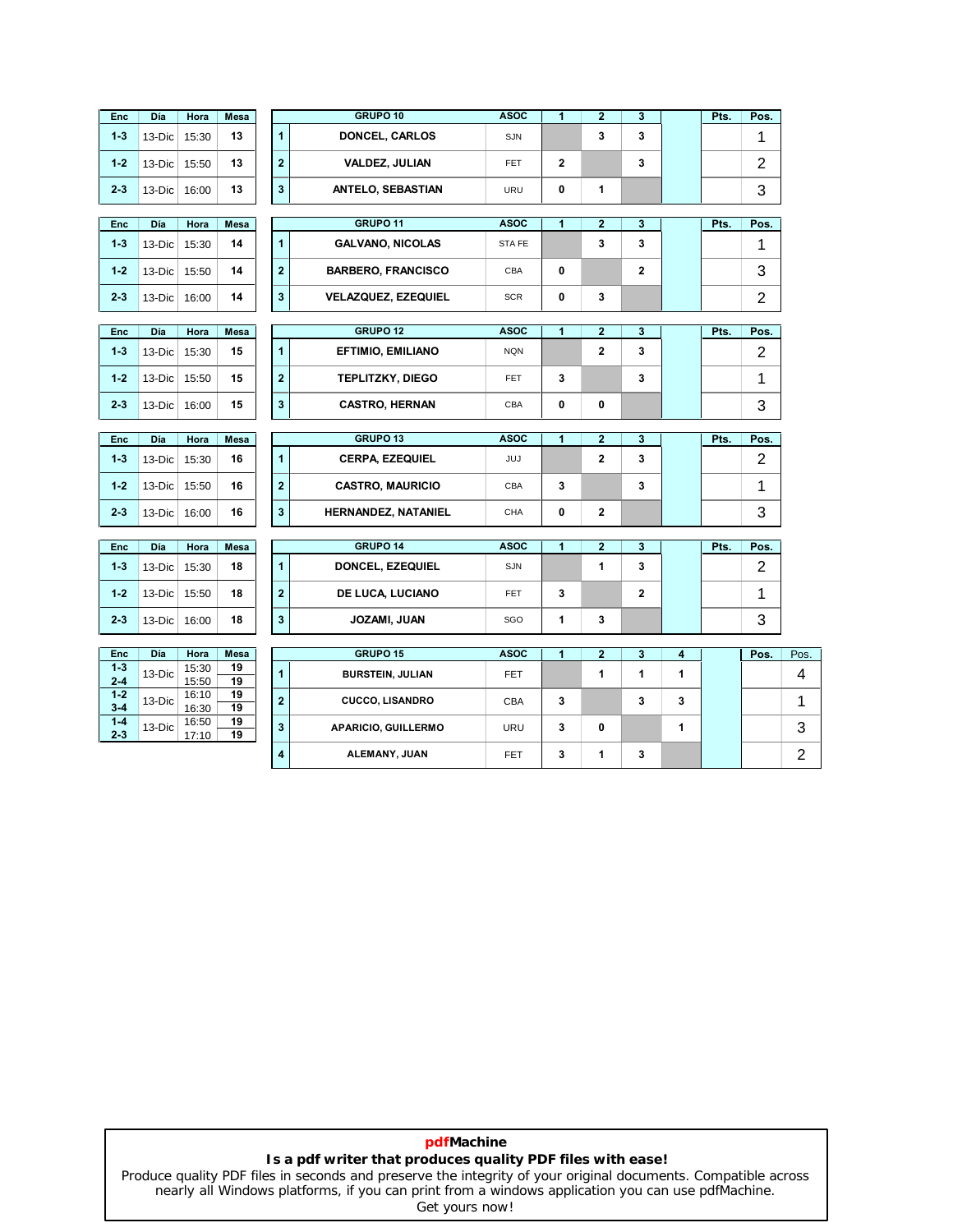### **SUB 18 VARONES**

|         |          |       |             |  | <b>SUB 18 VARONES</b>     | <b>ZONAS CLASIFICACION</b> |    |           |      |      |  |
|---------|----------|-------|-------------|--|---------------------------|----------------------------|----|-----------|------|------|--|
| Enc     | Día      | Hora  | <b>Mesa</b> |  | GRUPO 1                   | <b>ASOC</b>                |    | з         | Pts. | Pos. |  |
| $1 - 3$ | 13-Dic   | 13:00 | 8           |  | <b>MIGUELES, PATRICIO</b> | SGO                        | wo | <b>WO</b> |      | ◠    |  |
| $1-2$   | 13-Dic l | 13:20 | 8           |  | <b>CALCAGNO, MARTIN</b>   | URU                        |    | 0         |      |      |  |
| $2 - 3$ | 13-Dic   | 13:40 | 8           |  | <b>GARCIA SALGADO</b>     | FET                        | 3  |           |      |      |  |

| Día      | Hora  | <b>Mesa</b> |  | <b>GRUPO 1</b>            | <b>ASOC</b> |    |    | Pts. | Pos.            |
|----------|-------|-------------|--|---------------------------|-------------|----|----|------|-----------------|
| 13-Dic I | 13:00 | 8           |  | <b>MIGUELES, PATRICIO</b> | SGO         | wo | wo |      | $\sqrt{2}$<br>w |
| 13-Dic I | 13:20 | 8           |  | <b>CALCAGNO, MARTIN</b>   | URU         |    |    |      |                 |
| 13-Dic I | 13:40 | 8           |  | <b>GARCIA SALGADO</b>     | FET         |    |    |      |                 |

| <b>Enc</b> | Día          | Hora         | <b>Mesa</b> |   | <b>GRUPO 2</b>       | <b>ASOC</b> |   |   | з | Pts. | Pos.   |
|------------|--------------|--------------|-------------|---|----------------------|-------------|---|---|---|------|--------|
| $1 - 3$    | $13-Dic$     | 13:00        | 9           |   | PELLIZA, JUAN        | FET         |   | 3 | 0 |      | ີ<br>c |
| $1 - 2$    |              | 13-Dic 13:20 | 9           | ٠ | <b>GUREL, ANDRES</b> | URU         | 0 |   | 0 |      | 3      |
| $2 - 3$    | 13-Dic 13:40 |              | 9           | 3 | PASOS, JORGE         | PER         | 3 | 3 |   |      |        |

| <b>Enc</b> | <b>Día</b>   | Hora  | <b>Mesa</b> |                         | <b>GRUPO 3</b>             | <b>ASOC</b> |   |   | 3 | Pts. | Pos. |
|------------|--------------|-------|-------------|-------------------------|----------------------------|-------------|---|---|---|------|------|
| $1 - 3$    | $13-Dic$     | 13:00 | 10          |                         | <b>BAYONA, LUCAS</b>       | FET         |   | 3 | 3 |      |      |
| $1 - 2$    | 13-Dic 13:20 |       | 10          | $\overline{\mathbf{2}}$ | <b>LEONARDI, SEBASTIAN</b> | URU         |   |   | 2 |      | 3    |
| $2 - 3$    | $13-Dic$     | 13:40 | 10          | 3                       | <b>SENES, FABIAN</b>       | <b>SCR</b>  | 0 | 3 |   |      | ົ    |

| <b>Enc</b> | Día          | Hora         | <b>Mesa</b> |   | <b>GRUPO 4</b>         | <b>ASOC</b> |   |   |   | Pts. | Pos. |
|------------|--------------|--------------|-------------|---|------------------------|-------------|---|---|---|------|------|
| $1 - 3$    | $13-Dic$     | 13:00        | 11          |   | PARENTIS, ANGEL        | <b>JUJ</b>  |   | 3 | 3 |      |      |
| $1 - 2$    |              | 13-Dic 13:20 | 11          | 2 | TRAVERSO, FEDERICO     | FET         |   |   |   |      | 3    |
| $2 - 3$    | 13-Dic 13:40 |              | 11          |   | <b>WIHTMORE, TAKAE</b> | URU         | 0 | 3 |   |      | ີ    |

| <b>Enc</b> | Día      | Hora         | <b>Mesa</b> |   | <b>GRUPO 5</b>         | <b>ASOC</b> |    | ∠ | 3  | Pts. | Pos.   |
|------------|----------|--------------|-------------|---|------------------------|-------------|----|---|----|------|--------|
| $1 - 3$    | $13-Dic$ | 13:00        | 12          |   | <b>FLORES, LEANDRO</b> | <b>MZA</b>  |    | 3 | 3  |      |        |
| $1 - 2$    |          | 13-Dic 13:20 | 12          | 2 | <b>BAQUE, EZEQUIEL</b> | <b>TUC</b>  | wo |   | wo |      | 3      |
| $2 - 3$    | $13-Dic$ | 13:40        | 12          | 3 | ANTELO, SEBASTIAN      | URU         |    | 3 |    |      | ີ<br>_ |

| <b>Enc</b> | Día          | Hora  | <b>Mesa</b> |                | <b>GRUPO 6</b>               | <b>ASOC</b> |    |   | ٠a | Pts. | Pos.   |
|------------|--------------|-------|-------------|----------------|------------------------------|-------------|----|---|----|------|--------|
| $1 - 3$    | $13-Dic$     | 13:00 | 13          |                | <b>DONAIRES, ANDRES</b>      | <b>SCR</b>  |    | 3 | 0  |      | ົ<br>c |
| $1-2$      | 13-Dic 13:20 |       | 13          | $\overline{2}$ | <b>VILLEGAS, MAXIMILIANO</b> | SAL         | wo |   | wo |      | 3      |
| $2 - 3$    | 13-Dic 13:40 |       | 13          | 3              | <b>BERMUDEZ, MARTIN</b>      | <b>NON</b>  | 3  | 3 |    |      |        |

| Enc     | Día          | Hora  | <b>Mesa</b> |                | <b>GRUPO 7</b>           | <b>ASOC</b> |   | ∍ | 3 | Pts. | Pos.   |
|---------|--------------|-------|-------------|----------------|--------------------------|-------------|---|---|---|------|--------|
| $1 - 3$ | 13-Dic I     | 13:00 | 14          |                | <b>SANZ, MARCELO</b>     | PAR         |   | 3 | 3 |      |        |
| $1 - 2$ | 13-Dic 13:20 |       | 14          | $\overline{2}$ | <b>MEDAGLIA, NICOLAS</b> | URU         | 0 |   |   |      | 3      |
| $2 - 3$ | 13-Dic 13:40 |       | 14          | 3              | VALDEZ, JULIAN           | <b>FET</b>  | 0 | 3 |   |      | ົ<br>- |

| <b>Enc</b> | Día      | Hora         | <b>Mesa</b> |   | <b>GRUPO 8</b>            | <b>ASOC</b>     |   |   |   | Pts. | Pos.   |
|------------|----------|--------------|-------------|---|---------------------------|-----------------|---|---|---|------|--------|
| $1 - 3$    | $13-Dic$ | 13:00        | 15          |   | <b>MARTINEZ, ALBERTO</b>  | <b>SCR</b>      |   | 3 | 2 |      | າ<br>_ |
| $1 - 2$    |          | 13-Dic 13:20 | 15          | 2 | ARMADA, DAVID             | SJN             | 0 |   | 0 |      | 3      |
| $2 - 3$    | $13-Dic$ | 13:40        | 15          | 3 | <b>ACCIARESI, MARIANO</b> | FE <sub>1</sub> | c | 3 |   |      |        |

| <b>Enc</b>         | Día      | Hora           | <b>Mesa</b> |                         | <b>GRUPO 9</b>        | <b>ASOC</b> |    |    |    |    | Pos. | Pos.   |
|--------------------|----------|----------------|-------------|-------------------------|-----------------------|-------------|----|----|----|----|------|--------|
| $1 - 3$<br>$2 - 4$ | $13-Dic$ | 13:00<br>13:20 | 18<br>18    |                         | <b>REAL, BENJAMIN</b> | PAR         |    | 3  | з  | 3  |      |        |
| $1 - 2$<br>$3 - 4$ | $13-Dic$ | 13:40<br>14:00 | 18<br>18    | $\overline{2}$          | FERREYRA, ANGEL       | <b>DOL</b>  | 2  |    |    | 3  |      | ີ<br>ے |
| $1-4$<br>$2 - 3$   | $13-Dic$ | 14:20<br>14:40 | 18<br>18    | $\overline{\mathbf{3}}$ | KAMAID, HERNAN        | <b>URU</b>  | wo | wo |    | wo |      | 4      |
|                    |          |                |             |                         | <b>CASTRO, HERNAN</b> | CBA         | 0  |    | ., |    |      | 3      |

| <b>Enc</b>       | Día      | Hora           | <b>Mesa</b> |                | GRUPO 10                | <b>ASOC</b> |   |   |   | 4 | Pos. | Pos. |
|------------------|----------|----------------|-------------|----------------|-------------------------|-------------|---|---|---|---|------|------|
| $1 - 3$<br>$2-4$ | $13-Dic$ | 13:00<br>13:20 | 19<br>19    | 1              | <b>SIERRA, AGUSTIN</b>  | <b>URU</b>  |   |   | 3 | 3 |      |      |
| $1 - 2$          | $13-Dic$ | 13:40          | 19          | $\overline{2}$ | <b>MANQUEO, JUAN</b>    | <b>NQN</b>  | 0 |   | 0 | 0 |      |      |
| $3-4$            |          | 14:00          | 19          |                |                         |             |   |   |   |   |      | 4    |
| $1-4$<br>$2 - 3$ | $13-Dic$ | 14:20<br>14:40 | 19<br>19    | 3              | <b>KOWIENSKY, ARIEL</b> | FET         | 0 | 3 |   | 2 |      | 3    |
|                  |          |                |             | 4              | URQUIZO, CESAR          | PER         | 0 | з | 3 |   |      | ົ    |

# **pdfMachine**

### **Is a pdf writer that produces quality PDF files with ease!**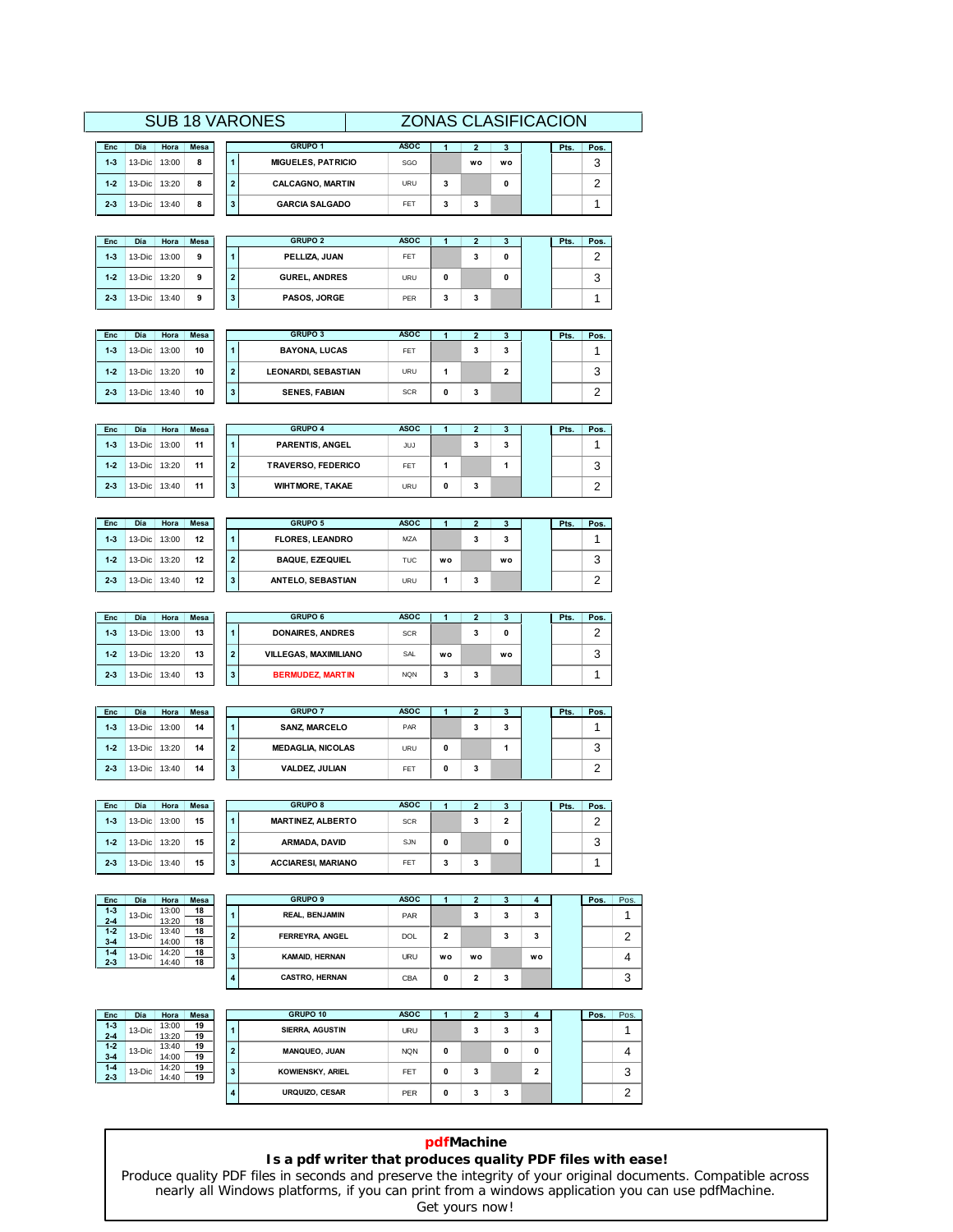|  | <b>ZONAS CAMPEONATO</b> |
|--|-------------------------|

|                |               |               |                          |              | <b>SUB 18 VARONES</b>              |                    | <b>ZONAS CAMPEONATO</b> |                         |             |      |                |
|----------------|---------------|---------------|--------------------------|--------------|------------------------------------|--------------------|-------------------------|-------------------------|-------------|------|----------------|
| Enc            | Día           | Hora          | Mesa                     |              | GRUPO <sub>1</sub>                 | <b>ASOC</b>        | 1                       | 2                       | 3           | Pts. | Pos.           |
| $1 - 3$        | 13-Dic        | 18:30         | 1                        | 1            | <b>SOTELO, JEREMIAS</b>            | <b>MZA</b>         |                         | 3                       | 3           |      | 1              |
| $1 - 2$        | 13-Dic        | 18:50         | 1                        | $\mathbf 2$  | <b>BURSTEIN, JULIAN</b>            | FET                | 0                       |                         | 3           |      | 2              |
| $2 - 3$        | 13-Dic        | 19:10         | 1                        | 3            | <b>PARENTIS, ANGEL</b>             | JUJ                | 0                       | 1                       |             |      | 3              |
| Enc            | Día           | Hora          | Mesa                     |              | <b>GRUPO 2</b>                     | ASOC               | 1                       | $\mathbf 2$             | 3           | Pts. | Pos.           |
| $1 - 3$        | 13-Dic        | 18:30         | 2                        | 1            | <b>GILABERT, RODRIGO</b>           | FET                |                         | 3                       | 3           |      | 1              |
| $1 - 2$        | 13-Dic        | 18:50         | 2                        | $\mathbf 2$  | PASOS, JORGE                       | PER                | 1                       |                         | 3           |      | 2              |
| $2 - 3$        | 13-Dic        | 19:10         | $\mathbf 2$              | 3            | <b>FLORES, LEANDRO</b>             | MZA                | 0                       | 0                       |             |      | 3              |
| Enc            | Día           | Hora          | Mesa                     |              | <b>GRUPO 3</b>                     | <b>ASOC</b>        | 1                       | 2                       | 3           | Pts. | Pos.           |
| $1 - 3$        | 13-Dic        | 18:30         | 3                        | 1            | <b>CILLIS, JAVIER</b>              | FET                |                         | 3                       | 3           |      | 1              |
| $1 - 2$        | 13-Dic        | 18:50         | 3                        | $\mathbf{2}$ | <b>GARCIA SALGADO, JUAN</b>        | FET                | 0                       |                         | 3           |      | $\overline{2}$ |
| $2 - 3$        | 13-Dic        | 19:10         | 3                        | 3            | BERMUDEZ, MARTIN                   | <b>NQN</b>         | 1                       | 1                       |             |      | 3              |
|                |               |               |                          |              | GRUPO 4                            | <b>ASOC</b>        | 1                       | $\overline{\mathbf{2}}$ |             |      |                |
| Enc<br>$1 - 3$ | Día<br>13-Dic | Hora<br>18:30 | Mesa<br>4                | 1            | <b>BACA, EMIR</b>                  | FET                |                         | 3                       | 3<br>3      | Pts. | Pos.<br>1      |
| $1 - 2$        | 13-Dic        | 18:50         | 4                        | $\mathbf 2$  | <b>WULF, GONZALO</b>               | FET                | 0                       |                         | 0           |      | 3              |
| $2 - 3$        | 13-Dic        | 19:10         | 4                        | 3            | <b>SANZ, MARCELO</b>               | PAR                | 0                       | 3                       |             |      | 2              |
|                |               |               |                          |              |                                    |                    |                         |                         |             |      |                |
| Enc<br>$1 - 3$ | Día<br>13-Dic | Hora<br>18:30 | Mesa<br>5                | 1            | <b>GRUPO 5</b><br>DI SALVO, ADRIEL | <b>ASOC</b><br>FET | 1                       | 2<br>3                  | 3<br>3      | Pts. | Pos.<br>1      |
| $1 - 2$        | 13-Dic        | 18:50         | 5                        | $\mathbf 2$  | <b>EFTIMIO, EMILIANO</b>           | <b>NWN</b>         | 1                       |                         | $\mathbf 2$ |      | 3              |
| $2 - 3$        | 13-Dic        | 19:10         | 5                        | 3            | <b>ACCIARESI, MARIANO</b>          | <b>FET</b>         | 0                       | 3                       |             |      | $\overline{2}$ |
|                |               |               |                          |              |                                    |                    |                         |                         |             |      |                |
| Enc            | Día           | Hora          | Mesa                     |              | <b>GRUPO 6</b>                     | <b>ASOC</b>        | 1                       | 2                       | 3           | Pts. | Pos.           |
| $1 - 3$        | 13-Dic        | 18:30         | 6                        | $\mathbf{1}$ | NADAL, PABLO                       | <b>NQN</b>         |                         | 3                       | 3           |      | 1              |
| $1 - 2$        | 13-Dic        | 18:50         | 6                        | $\mathbf 2$  | PIRES, GONZALO                     | MZA                | WO                      |                         | WO          |      | 3              |
| $2 - 3$        | 13-Dic        | 19:10         | 6                        | 3            | <b>BAYONA, LUCAS</b>               | <b>FET</b>         | 0                       | 3                       |             |      | $\overline{2}$ |
| Enc            | Día           | Hora          | Mesa                     |              | <b>GRUPO7</b>                      | <b>ASOC</b>        | 1                       | 2                       | 3           | Pts. | Pos.           |
| $1 - 3$        | 13-Dic        | 18:30         | 7                        | 1            | <b>KOATZ, ANDRES</b>               | <b>FET</b>         |                         | 3                       | 3           |      | 1              |
| $1 - 2$        | 13-Dic        | 18:50         | $\overline{\phantom{a}}$ | $\mathbf 2$  | <b>CERPA, EZEQUIEL</b>             | JUJ                | 0                       |                         | 1           |      | 3              |
| $2 - 3$        | 13-Dic        | 19:10         | 7                        | 3            | <b>REAL, BENJAMIN</b>              | PAR                | 1                       | 3                       |             |      | $\overline{c}$ |
| Enc            | Día           | Hora          | Mesa                     |              | <b>GRUPO 8</b>                     | <b>ASOC</b>        | 1                       | $\overline{\mathbf{2}}$ | 3           | Pts. | Pos.           |
| $1 - 3$        | 13-Dic        | 18:30         | 8                        | 1            | <b>NEEDLEMAN, LUCAS</b>            | <b>MZA</b>         |                         | 3                       | 3           |      | 1              |
| $1 - 2$        | 13-Dic        | 18:50         | 8                        | $\mathbf 2$  | <b>CUCCO, LISANDRO</b>             | CBA                | 1                       |                         | 1           |      | 3              |
| $2 - 3$        | $13-Dic$      | 19:10         | 8                        | 3            | <b>SIERRA, AGUSTIN</b>             | URU                | 0                       | 3                       |             |      | $\overline{c}$ |
| Enc            | Día           | Hora          | Mesa                     |              | <b>GRUPO 9</b>                     | <b>ASOC</b>        | 1                       | $\mathbf{2}$            | 3           | Pts. | Pos.           |
| $1 - 3$        | 13-Dic        | 18:30         | 9                        | $\mathbf{1}$ | <b>SOLANO, JONATHAN</b>            | <b>NQN</b>         |                         | 0                       | 3           |      | $\overline{2}$ |
| $1 - 2$        | 13-Dic        | 18:50         | 9                        | $\mathbf 2$  | <b>MOLEDA, DAMIAN</b>              | URU                | 3                       |                         | 3           |      | 1              |
| $2 - 3$        | 13-Dic        | 19:10         | 9                        | 3            | <b>URQUIZO, CESAR</b>              | PER                | 0                       | 0                       |             |      | 3              |

## **pdfMachine**

### **Is a pdf writer that produces quality PDF files with ease!**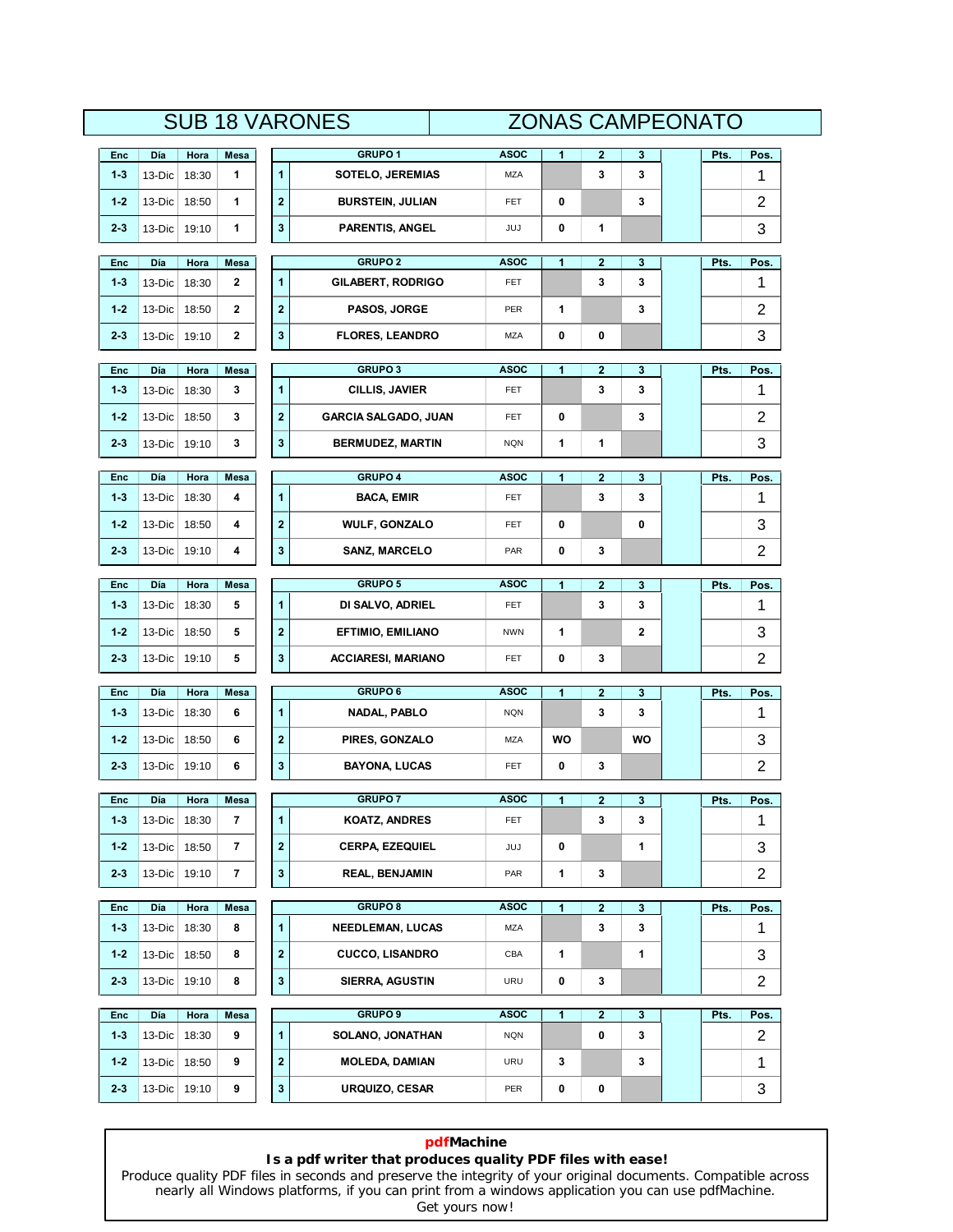| Enc                | Día           | Hora           | Mesa       |                         | GRUPO 10                        | <b>ASOC</b>        | $\mathbf{1}$ | $\mathbf{2}$      | 3                 |        | Pts. | Pos.           |                                        |
|--------------------|---------------|----------------|------------|-------------------------|---------------------------------|--------------------|--------------|-------------------|-------------------|--------|------|----------------|----------------------------------------|
| $1 - 3$            | 13-Dic        | 18:30          | 10         | $\mathbf{1}$            | ROLDAN, GONZALO                 | SAL                |              | 3                 | 3                 |        |      | 1              |                                        |
| $1 - 2$            | 13-Dic        | 18:50          | 10         | $\mathbf 2$             | PAZ, EFRAIN                     | CHA                | 1            |                   | 1                 |        |      | 3              |                                        |
| $2 - 3$            | 13-Dic        | 19:10          | 10         | 3                       | <b>FERREYRA, ANGEL</b>          | DOL                | 1            | 3                 |                   |        |      | 2              |                                        |
|                    | Día           |                |            |                         | GRUPO 11                        | <b>ASOC</b>        | 1            |                   |                   |        |      |                |                                        |
| <b>Enc</b>         |               | Hora           | Mesa       | 1                       |                                 |                    |              | $\mathbf{2}$<br>3 | 3<br>3            |        | Pts. | Pos.           |                                        |
| $1 - 3$            | 13-Dic        | 18:30          | 11         |                         | <b>TEPLITZKY, ARIEL</b>         | FET                |              |                   |                   |        |      | 1              |                                        |
| $1 - 2$            | 13-Dic        | 18:50          | 11         | $\overline{2}$          | <b>ULLOA, CARLOS</b>            | <b>SCR</b>         | 1            |                   | $\mathbf{2}$      |        |      | 3              |                                        |
| $2 - 3$            | $13-Dic$      | 19:10          | 11         | $\mathbf 3$             | <b>ANTELO, SEBASTIAN</b>        | <b>URU</b>         | 0            | 3                 |                   |        |      | $\overline{2}$ |                                        |
| Enc                | Día           | Hora           | Mesa       |                         | <b>GRUPO 12</b>                 | <b>ASOC</b>        | 1            | $\mathbf{2}$      | 3                 |        | Pts. | Pos.           |                                        |
| $1 - 3$            | 13-Dic        | 18:30          | 12         | 1                       | <b>SANCHEZ, AGUSTIN</b>         | JUJ                |              | 1                 | $\mathbf 2$       |        |      | 3              |                                        |
| $1 - 2$            | 13-Dic        | 18:50          | 12         | $\bf{2}$                | <b>TENTI, BENJAMIN</b>          | FET                | 3            |                   | 3                 |        |      | 1              |                                        |
| $2 - 3$            | 13-Dic        | 19:10          | 12         | $\mathbf 3$             | <b>MARTINEZ, ALBERTO</b>        | <b>SCR</b>         | 3            | 2                 |                   |        |      | $\overline{2}$ |                                        |
|                    | Día           |                |            |                         | GRUPO 13                        | <b>ASOC</b>        | 1            | $\overline{2}$    | 3                 |        | Pts. | Pos.           |                                        |
| Enc<br>$1 - 3$     | 13-Dic        | Hora<br>18:30  | Mesa<br>13 | 1                       | <b>KANASHIRO, MARTIN</b>        | FET                |              | 3                 | 3                 |        |      | 1              |                                        |
|                    |               |                |            |                         |                                 |                    |              |                   |                   |        |      |                |                                        |
| $1 - 2$            | 13-Dic        | 18:50          | 13         | $\mathbf{2}$            | <b>DONCEL, CARLOS</b>           | SJN                | 1            |                   | 3                 |        |      | 2              |                                        |
| $2 - 3$            | 13-Dic        | 19:10          | 13         | $\mathbf 3$             | <b>WITHMORE, TAKAE</b>          | <b>URU</b>         | 0            | 1                 |                   |        |      | 3              |                                        |
| Enc                | Día           | Hora           | Mesa       |                         | GRUPO 14                        | <b>ASOC</b>        | 1            | $\mathbf{2}$      | 3                 |        | Pts. | Pos.           |                                        |
|                    |               |                |            |                         |                                 |                    |              |                   |                   |        |      |                |                                        |
| $1 - 3$            | 13-Dic        | 18:30          | 14         | $\mathbf{1}$            | <b>CONTRERAS, FACUNDO</b>       | <b>NQN</b>         |              | 0                 | 1                 |        |      | 3              |                                        |
| $1 - 2$            | 13-Dic        | 18:50          | 14         | $\bf{2}$                | <b>BARBERO, MANUEL</b>          | CBA                | 3            |                   | 1                 |        |      | $\overline{2}$ |                                        |
| $2 - 3$            | 13-Dic        | 19:10          | 14         | 3                       | <b>VALDEZ, JULIAN</b>           | <b>FET</b>         | 3            | 3                 |                   |        |      | 1              |                                        |
|                    |               |                |            |                         |                                 |                    |              |                   |                   |        |      |                |                                        |
| Enc<br>$1 - 3$     | Día<br>13-Dic | Hora<br>18:30  | Mesa<br>15 | $\mathbf{1}$            | GRUPO 15<br><b>HASSAN, OMAR</b> | <b>ASOC</b><br>MZA | 1            | $\mathbf{2}$<br>3 | 3<br>1            |        | Pts. | Pos.<br>2      |                                        |
| $1 - 2$            | 13-Dic        | 18:50          | 15         | $\bf{2}$                | <b>JIMENEZ, RODRIGO</b>         | <b>TUC</b>         | <b>WO</b>    |                   | WO                |        |      |                |                                        |
| $2 - 3$            | $13-Dic$      | 19:10          | 15         | 3                       | <b>DONAIRES, ANDRES</b>         | <b>SCR</b>         | 3            | 3                 |                   |        |      | 3              |                                        |
|                    |               |                |            |                         |                                 |                    |              |                   |                   |        |      | 1              |                                        |
| Enc                | Día           | Hora           | Mesa       |                         | GRUPO 16                        | <b>ASOC</b>        | $\mathbf{1}$ | $\mathbf{2}$      | 3                 |        | Pts. | Pos.           |                                        |
| $1 - 3$            | 13-Dic 18:30  |                | 16         | 1                       | TEPLITZKY, SEBASTIAN            | FET                |              | <b>WO</b>         | WO                |        |      | 3              |                                        |
| $1 - 2$            | $13-Dic$      | 18:50          | 16         | $\overline{2}$          | ULLOA, DIEGO                    | <b>SCR</b>         | 3            |                   | 3                 |        |      | 1              |                                        |
| $2 - 3$            | $13-Dic$      | 19:10          | 16         | 3                       | <b>CALCAGNO, MARTIN</b>         | URU                | 3            | 0                 |                   |        |      | $\overline{2}$ |                                        |
|                    |               |                |            |                         | GRUPO 17                        | <b>ASOC</b>        |              |                   |                   |        |      |                |                                        |
| Enc<br>$1 - 3$     | Día<br>13-Dic | Hora<br>18:30  | Mesa<br>17 | 1                       | DAHER, JUAN                     | MZA                | 1            | $\mathbf{2}$<br>3 | $\mathbf{3}$<br>3 | 4<br>3 |      | Pos.           |                                        |
| $2 - 4$<br>$1 - 2$ | 13-Dic        | 18:50<br>19:10 | 17<br>17   | $\overline{\mathbf{2}}$ | <b>CESPEDES, LUIS</b>           | <b>BAR</b>         | 1            |                   | 3                 | 3      |      |                |                                        |
| $3 - 4$<br>$1 - 4$ | 13-Dic        | 19:30<br>19:50 | 17<br>17   | $\mathbf 3$             | <b>SENES, FABIAN</b>            | <b>SCR</b>         | $\mathbf{2}$ | $\mathbf{2}$      |                   | 3      |      |                |                                        |
| $2 - 3$            |               | 20:10          | 17         | 4                       | PELLIZA, JUAN                   | <b>FET</b>         | 0            | 1                 | 2                 |        |      |                | Pos.<br>1.<br>$\overline{2}$<br>3<br>4 |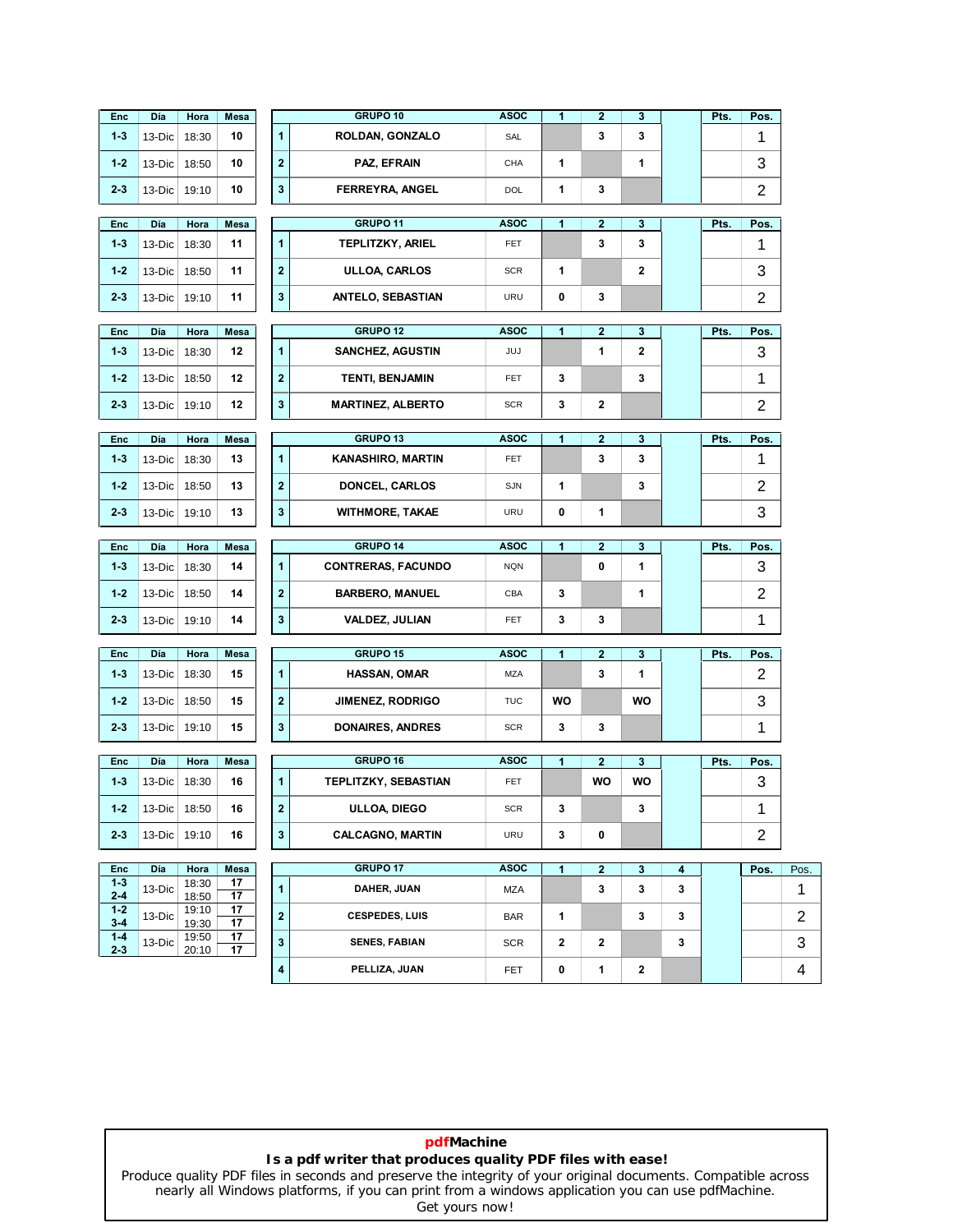|         |              |       |             |              | <b>SUB 21 VARONES</b> |
|---------|--------------|-------|-------------|--------------|-----------------------|
| Enc     | Día          | Hora  | <b>Mesa</b> |              |                       |
| $1 - 3$ | 14-Dic       | 13:00 | 14          | 1            | MON                   |
| $1 - 2$ | 14-Dic 13:20 |       | 14          | $\mathbf{2}$ | н                     |
| $2 - 3$ | $14-Dic$     | 13:40 | 14          | 3            | וח                    |

| Enc     | Día    | Hora  | Mesa |
|---------|--------|-------|------|
| $1 - 3$ | 14-Dic | 13:00 | 15   |
| $1 - 2$ | 14-Dic | 13:20 | 15   |
| $2 - 3$ | 14-Dic | 13:40 | 15   |

|           |       |             |   | <b>SUB 21 VARONES</b>     | <b>ZONAS CLASIFICACION</b> |   |   |      |      |  |
|-----------|-------|-------------|---|---------------------------|----------------------------|---|---|------|------|--|
| Día       | Hora  | <b>Mesa</b> |   | <b>GRUPO 1</b>            | <b>ASOC</b>                |   |   | Pts. | Pos. |  |
| 14-Dic    | 13:00 | 14          |   | <b>MONTESSERIN, ARIEL</b> | <b>NQN</b>                 |   | 0 |      | 3    |  |
| $14$ -Dic | 13:20 | 14          | າ | <b>HASSAN, OMAR</b>       | <b>MZA</b>                 |   |   |      |      |  |
| 14-Dic    | 13:40 | 14          | з | <b>OLEA, FRANCISCO</b>    | PER                        | 0 |   |      | ◠    |  |

| Día    | Hora  | Mesa |  | <b>GRUPO 2</b>           | <b>ASOC</b> |   |   |  | Pts. | Pos.   |
|--------|-------|------|--|--------------------------|-------------|---|---|--|------|--------|
| 14-Dic | 13:00 | 15   |  | <b>RODRIGUEZ, MIGUEL</b> | <b>MZA</b>  |   | 0 |  |      | າ<br>w |
| 14-Dic | 13:20 | 15   |  | KOWIENSKY, GERARDO       | <b>FET</b>  | 3 |   |  |      | ╭      |
| 14-Dic | 13:40 | 15   |  | ULLOA, DIEGO             | <b>SCR</b>  | 3 | 4 |  |      |        |

| Día    | Hora  | <b>Mesa</b> |  | <b>GRUPO 3</b>          | <b>ASOC</b> |   |    |           | Pts. | Pos. |
|--------|-------|-------------|--|-------------------------|-------------|---|----|-----------|------|------|
| 14-Dic | 13:00 | 16          |  | <b>RUBIN, ALEXANDER</b> | <b>FET</b>  |   | WO | <b>WO</b> |      |      |
| 14-Dic | 13:20 | 16          |  | <b>FLORES, LEANDRO</b>  | <b>MZA</b>  | 3 |    |           |      |      |
| 14-Dic | 13:40 | 16          |  | FERRARI, ALEJANDRO      | URU         | 3 | 3  |           |      |      |

| <b>Enc</b> | Día       | Hora  | Mesa |   | <b>GRUPO 4</b>        | <b>ASOC</b> |           |           | з  | P <sub>ts</sub> | Pos. |
|------------|-----------|-------|------|---|-----------------------|-------------|-----------|-----------|----|-----------------|------|
| $1 - 3$    | 14-Dic    | 13:00 | 17   |   | <b>MEZA, CARLOS</b>   | PDL         |           | o         | 3  |                 |      |
| $1 - 2$    | $14-Dic$  | 13:20 | 17   | 2 | <b>WULF, GONZALO</b>  | JUJ         | <b>WO</b> |           | WO |                 |      |
| $2 - 3$    | $14$ -Dic | 13:40 | 17   | 3 | <b>LUQUEZ, GASTON</b> | <b>MZA</b>  | WO        | <b>WO</b> |    |                 |      |

| Día    | Hora  | <b>Mesa</b> |   | <b>GRUPO 5</b>              | <b>ASOC</b> |   |    |   | Pts. | Pos.   |
|--------|-------|-------------|---|-----------------------------|-------------|---|----|---|------|--------|
| 14-Dic | 13:00 | 18          |   | <b>DONAIRES, ANDRES</b>     | <b>SCR</b>  |   | J. | 3 |      |        |
| 14-Dic | 13:20 | 18          |   | <b>PARENTIS, ANGEL</b>      | JUJ         |   |    | 3 |      |        |
| 14-Dic | 13:40 | 18          | 3 | <b>BELAUSTEGUI, NICOLAS</b> | <b>FET</b>  | 0 | 0  |   |      | っ<br>O |

| Enc     | Día    | Hora  | Mesa |
|---------|--------|-------|------|
| $1 - 3$ | 14-Dic | 13:00 | 19   |
| $1 - 2$ | 14-Dic | 13:20 | 19   |
| $2-3$   | 14-Dic | 13:40 | 19   |

**2-3**

 $2 - 3$ 

**1-2**

**1-3**

**2-3**

 $2 - 3$ 

**1-2**

**1-3** 

| Día    | Hora  | Mesa |  | <b>GRUPO 6</b>           | <b>ASOC</b> |   |   |   | Pts. | Pos.   |
|--------|-------|------|--|--------------------------|-------------|---|---|---|------|--------|
| 14-Dic | 13:00 | 19   |  | <b>MARTINEZ, ALBERTO</b> | <b>SCR</b>  |   | 0 | 3 |      | っ<br>J |
| 14-Dic | 13:20 | 19   |  | <b>BOTTA, MATIAS</b>     | LIB         | 3 |   |   |      | ┍      |
| 14-Dic | 13:40 | 19   |  | DI SALVO, ELIAN          | <b>FET</b>  | 2 | 3 |   |      |        |

| Enc     | Día    | Hora  | Mesa |
|---------|--------|-------|------|
| $1 - 3$ | 14-Dic | 13:00 | 20   |
| $2 - 4$ |        | 13:20 | 20   |
| $1 - 2$ | 14-Dic | 13:40 | 20   |
| $3 - 4$ |        | 14:00 | 20   |
| $1 - 4$ | 14-Dic | 14:20 | 20   |
| $2 - 3$ |        | 14:40 | 20   |

| Enc                | Día       | Hora           | <b>Mesa</b> |                | <b>GRUPO 7</b>               | <b>ASOC</b> |   |   |        |   | Pos. | Pos.   |
|--------------------|-----------|----------------|-------------|----------------|------------------------------|-------------|---|---|--------|---|------|--------|
| $1 - 3$<br>$2 - 4$ | $14-Dic$  | 13:00<br>13:20 | 20<br>20    | 1              | <b>BAQUE, EZEQUIEL</b>       | <b>TUC</b>  |   | 0 | 0      | 0 |      | 4      |
| $1-2$<br>$3-4$     | $14-Dic$  | 13:40<br>14:00 | 20<br>20    | $\overline{2}$ | YAMASHIRO, JUAN              | FET         | 3 |   | っ<br>c | 3 |      |        |
| $1 - 4$<br>2-3     | $14$ -Dic | 14:20<br>14:40 | 20<br>20    | 3              | ARMADA, DAVID                | <b>SJN</b>  | 3 | 0 |        | 0 |      | 3      |
|                    |           |                |             | 4              | <b>VILLEGAS, MAXIMILIANO</b> | <b>SAL</b>  | 3 |   | c      |   |      | ◠<br>▃ |

### **pdfMachine Is a pdf writer that produces quality PDF files with ease!**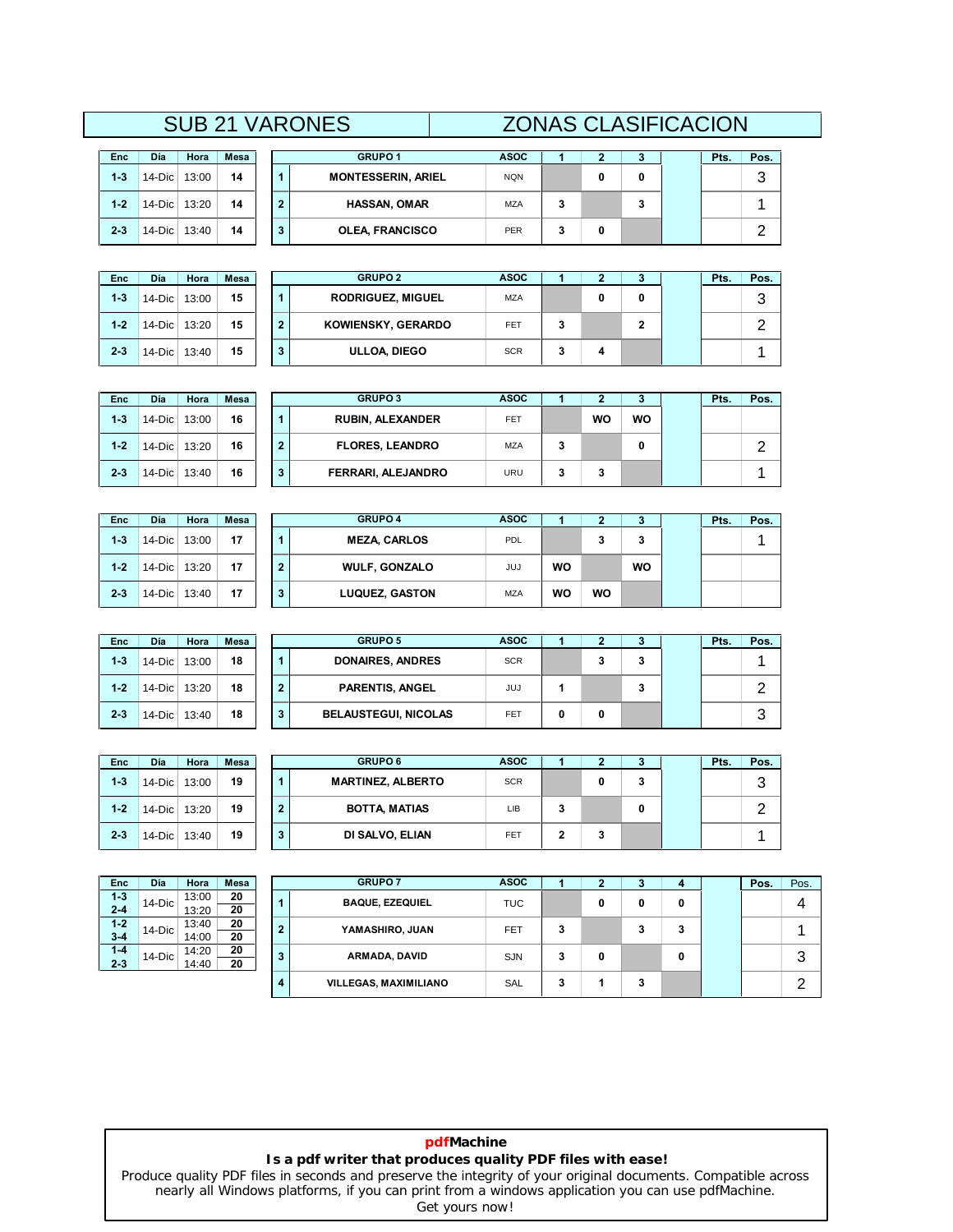|              |                          |               |             |                         | <b>SUB 21 VARONES</b>                                    |                    | <b>ZONAS CAMPEONATO</b> |                   |              |      |           |
|--------------|--------------------------|---------------|-------------|-------------------------|----------------------------------------------------------|--------------------|-------------------------|-------------------|--------------|------|-----------|
| Enc          | Día                      | Hora          | Mesa        |                         | GRUPO <sub>1</sub>                                       | <b>ASOC</b>        | 1                       | $\mathbf{2}$      | 3            | Pts. | Pos.      |
| $1-3$        | 14-Dic                   | 16:30         | 11          | 1                       | SZLIT, JOEL                                              | FET                |                         | 3                 | 3            |      | 1         |
| $1-2$        | 14-Dic                   | 16:30         | 11          | $\overline{\mathbf{2}}$ | <b>WULF, GONZALO</b>                                     | JUJ                | 0                       |                   | 3            |      | 2         |
| 23           | 14-Dic                   | 16:30         | 11          | $\mathbf 3$             | <b>DONAIRES, ANDRES</b>                                  | <b>SCR</b>         | 1                       | 1                 |              |      | 3         |
| Enc          |                          |               | Mesa        |                         | <b>GRUPO 2</b>                                           | <b>ASOC</b>        | 1                       | $\mathbf{2}$      | 3            | Pts. | Pos.      |
| $1-3$        | Día<br>14-Dic            | Hora<br>16:30 | 12          | 1                       | <b>MOAVRO, SEBASTIAN</b>                                 | FET                |                         | 3                 | 3            |      | 1         |
| $1-2$        | 14-Dic                   | 16:30         | 12          | $\overline{\mathbf{2}}$ | FERRARI, ALEJANDRO                                       | <b>URU</b>         | 1                       |                   | 3            |      | 2         |
| $2-3$        | 14-Dic                   | 16:30         | 12          | 3                       | <b>VILLEGAS, MAXIMILIANO</b>                             | SAL                | 0                       | 0                 |              |      | 3         |
|              |                          |               |             |                         |                                                          |                    |                         |                   |              |      |           |
| Enc<br>$1-3$ | Día<br>14-Dic            | Hora<br>16:30 | Mesa<br>13  | 1                       | <b>GRUPO 3</b><br><b>GAMBANDE, LUCIO</b>                 | <b>ASOC</b><br>FET | 1                       | $\mathbf{2}$<br>3 | 3<br>3       | Pts. | Pos.<br>3 |
| $1-2$        | 14-Dic                   | 16:30         | 13          | $\boldsymbol{2}$        |                                                          | <b>SCR</b>         | 0                       |                   | 3            |      | 2         |
| 23           | 14-Dic                   | 16:30         | 13          | 3                       | ULLOA, DIEGO<br><b>BOTTA, MATIAS</b>                     | LIB                | 0                       | $\mathbf{2}$      |              |      | 1         |
|              |                          |               |             |                         |                                                          |                    |                         |                   |              |      |           |
| Enc          | Día                      | Hora          | Mesa        |                         | GRUPO 4                                                  | <b>ASOC</b>        | 1                       | $\mathbf{2}$      | 3            | Pts. | Pos.      |
| $1-3$        | 14-Dic                   | 16:30         | 14          | $\mathbf{1}$            | <b>COSTANTINO, DANIEL</b>                                | <b>NQN</b>         |                         | 3                 | 3            |      | 1         |
| 1.2          | 14-Dic                   | 16:30         | 14          | $\boldsymbol{2}$        | <b>HASSAN, OMAR</b>                                      | MZA                | 0                       |                   | 0            |      | 3         |
| 23           | 14-Dic                   | 16:30         | 14          | $\mathbf 3$             | DI SALVO, ELIAN                                          | FET                | 0                       | 3                 |              |      | 2         |
| Enc          | Día                      | Hora          | Mesa        |                         | <b>GRUPO 5</b>                                           | <b>ASOC</b>        | 1                       | $\overline{2}$    | 3            | Pts. | Pos.      |
| $1-3$        | 14-Dic                   | 16:30         | 15          | 1                       | <b>GUREVICH, ARIEL</b>                                   | FET                |                         | 3                 | 3            |      | 1         |
| $1-2$        | 14-Dic                   | 16:30         | 15          | $\boldsymbol{2}$        | JIMENEZ, RODRIGO                                         | <b>TUC</b>         | WO                      |                   | wo           |      | 3         |
|              |                          |               |             |                         |                                                          |                    |                         |                   |              |      |           |
| 23           | 14-Dic                   | 16:30         | 15          | 3                       | <b>PARENTIS, ANGEL</b>                                   | JUJ                | 0                       | 3                 |              |      | 2         |
| Enc          | Día                      | Hora          | <b>Mesa</b> |                         | <b>GRUPO 6</b>                                           | <b>ASOC</b>        | 1                       | $\mathbf{2}$      | 3            | Pts. | Pos.      |
| $1-3$        | 14-Dic                   | 16:30         | 16          | 1                       | <b>LARSSON, FRANCISCO</b>                                | CBA                |                         | 0                 | 3            |      | 2         |
| 1.2          | 14-Dic                   | 16:30         | 16          | $\overline{\mathbf{2}}$ | <b>BARAK, GONZALO</b>                                    | FET                | 3                       |                   | 3            |      | 1         |
| 23           | 14-Dic                   | 16:30         | 16          | $\mathbf 3$             | <b>BYE</b>                                               |                    | WO                      | wo                |              |      | 3         |
| Enc          | Día                      | Hora          |             |                         | <b>GRUPO 7</b>                                           | <b>ASOC</b>        | 1                       | $\overline{2}$    |              |      |           |
| $1-3$        | 14-Dic                   | 16:30         | Mesa<br>17  | 1                       | TEPLITZKY, SEBASTIAN                                     | FET                |                         | 3                 | 3<br>3       | Pts. | Pos.<br>1 |
| $1-2$        | 14-Dic                   | 16:30         | 17          | $\overline{2}$          | ULLOA, CARLOS                                            | <b>SCR</b>         | 1                       |                   | 3            |      | 2         |
| 23           | 14-Dic                   | 16:30         | 17          | $\mathbf 3$             | <b>FLORES, LEANDRO</b>                                   | <b>MZA</b>         | 0                       | 2                 |              |      | 3         |
|              |                          |               |             |                         |                                                          |                    |                         |                   |              |      |           |
| Enc          | Día                      | Hora          | Mesa        |                         | <b>GRUPO 8</b>                                           | <b>ASOC</b>        | 1                       | $\mathbf{2}$      | 3<br>0       | Pts. | Pos.      |
| $1-3$<br>1.2 | 14-Dic   16:30<br>14-Dic | 16:30         | 18<br>18    | 1<br>$\mathbf{2}$       | <b>CONTRERAS, FACUNDO</b><br><b>CORONEL, MAXIMILIANO</b> | <b>NQN</b><br>TUC  | wo                      | 3                 | wo           |      | 2         |
| $2-3$        | 14-Dic   16:30           |               | 18          |                         | YAMASHIRO, JUAN                                          | FET                | 3                       | 3                 |              |      | 3         |
|              |                          |               |             | 3                       |                                                          |                    |                         |                   |              |      | 1         |
| Enc          | Día                      | Hora          | Mesa        |                         | <b>GRUPO 9</b>                                           | <b>ASOC</b>        | $\mathbf{1}$            | $\mathbf{2}$      | $\mathbf{3}$ | Pts. | Pos.      |
| 13           | 14-Dic                   | 16:30         | 19          | $\mathbf{1}$            | <b>GENNARI, FRANCO</b>                                   | MZA                |                         | 2                 | 3            |      | 2         |
| 1.2          | 14-Dic   16:30           |               | 19          | $\mathbf{2}$            | DE FRANCESCO, NICOLAS                                    | FET                | 3                       |                   | 3            |      | 1         |
| 23           | $14-Dic$                 | 16:30         | 19          | $\mathbf 3$             | KOWIENSKY, GERARDO                                       | FET                | 1                       | 1                 |              |      | 3         |
| Enc          | Día                      | Hora          | Mesa        |                         | GRUPO 10                                                 | <b>ASOC</b>        | 1                       | $\mathbf{2}$      | 3            | Pts. | Pos.      |
| 13           | $14-Dic$                 | 16:30         | 10          | $\mathbf{1}$            | NOVIZKY, PABLO                                           | FET                |                         | $\mathbf{2}$      | 3            |      | 2         |
| 1.2          | 14-Dic   16:30           |               | 10          | $\mathbf{2}$            | ROLDAN, GONZALO                                          | SAL                | 3                       |                   | 3            |      | 1         |

# **pdfMachine**

### **Is a pdf writer that produces quality PDF files with ease!**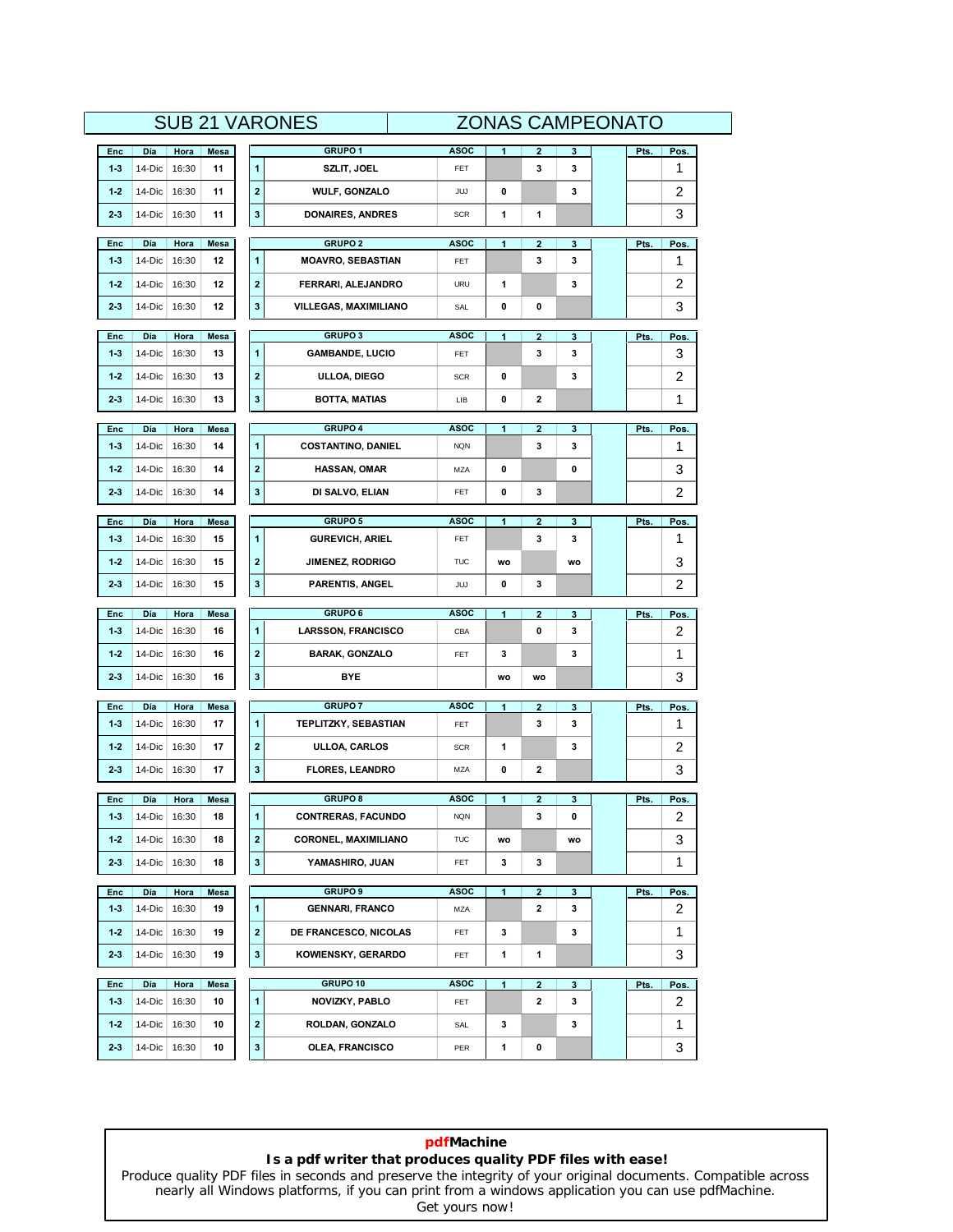|         |                                                                             |  |  |   | <b>MAYORES VARONES</b> | <b>ZONAS CLASIFICACION</b> |   |           |           |  |        |  |
|---------|-----------------------------------------------------------------------------|--|--|---|------------------------|----------------------------|---|-----------|-----------|--|--------|--|
| Enc     | <b>GRUPO 1</b><br><b>ASOC</b><br>Día<br><b>Mesa</b><br>Hora<br>Pos.<br>Pts. |  |  |   |                        |                            |   |           |           |  |        |  |
| $1-3$   | 14-Dic 17:30                                                                |  |  |   | <b>LUQUEZ, GASTON</b>  | MZA                        |   | <b>WO</b> | <b>WO</b> |  | ົ<br>J |  |
| $1 - 2$ | 14-Dic 17:50                                                                |  |  | 2 | LAGO, PABLO            | URU                        | 3 |           |           |  | ົ      |  |
| $2-3$   | 14-Dic 18:10                                                                |  |  |   | <b>TENTI, BENJAMIN</b> | <b>FFT</b>                 |   | 3         |           |  |        |  |

| Enc   | Día       | Hora  | <b>Mesa</b>    |   | <b>GRUPO 2</b>            | <b>ASOC</b> |   | .,     |   | Pts. | Pos. |
|-------|-----------|-------|----------------|---|---------------------------|-------------|---|--------|---|------|------|
| $1-3$ | $14$ -Dic | 17:30 | $\mathbf{2}$   |   | <b>ESPOSITO, NORBERTO</b> | SJN         |   | ۰<br>c | 2 |      | ◠    |
| $1-2$ | $14$ -Dic | 17:50 | 2              | 2 | <b>FABRIZIO, FERNANDO</b> | FET         |   |        |   |      | 3    |
| $2-3$ | $14$ -Dic | 18:10 | $\overline{2}$ | 3 | <b>MEDAGLIA, NICOLAS</b>  | URU         | 3 | з      |   |      |      |

| <b>Enc</b> | Día          | Hora  | <b>Mesa</b> |   | <b>GRUPO 3</b>            | <b>ASOC</b> | っ<br>▴ | 3 | Pts. | Pos. |
|------------|--------------|-------|-------------|---|---------------------------|-------------|--------|---|------|------|
| $1-3$      | $14$ -Dic    | 17:30 | 3           |   | <b>BAS, PABLO</b>         | <b>BAR</b>  | 3      | 3 |      |      |
| $1-2$      | 14-Dic 17:50 |       | 3           | ◠ | <b>MOLENTINO, LUCIANO</b> | FET         |        | 0 |      | 3    |
| $2-3$      | 14-Dic 18:10 |       | 3           | 3 | <b>VARELA, MARISOL</b>    | <b>MZA</b>  | 3      |   |      | ົ    |

| <b>Enc</b> | Día      | Hora  | <b>Mesa</b> |              | <b>GRUPO 4</b>                  | <b>ASOC</b> |   |   |   | Pts. | Pos. |
|------------|----------|-------|-------------|--------------|---------------------------------|-------------|---|---|---|------|------|
| $1-3$      | $14-Dic$ | 17:30 | 4           |              | <b>MOLEDA, DAMIAN</b>           | <b>URU</b>  |   | 3 | 3 |      |      |
| $1-2$      | $14-Dic$ | 17:50 | 4           | $\mathbf{2}$ | <b>SLININ, JULIO</b>            | FET         |   |   | 3 |      | ີ    |
| $2-3$      | $14-Dic$ | 18:10 | 4           | 3            | <b>CORREAS SPECHE, EZEQUIEL</b> | FET         | 0 | 0 |   |      | 3    |

| Enc   | Día            | Hora  | <b>Mesa</b> |                | <b>GRUPO 5</b>         | <b>ASOC</b> |   | 2 | 3 | Pts. | Pos. |
|-------|----------------|-------|-------------|----------------|------------------------|-------------|---|---|---|------|------|
| $1-3$ | $14$ -Dic      | 17:30 | 5           |                | <b>WEITZNER, MATEO</b> | URU         |   | 3 | 3 |      |      |
| $1-2$ | 14-Dic 17:50   |       | 5           | $\overline{2}$ | ARROYO, HERNAN         | FET         | 0 |   | 3 |      | ີ    |
| $2-3$ | 14-Dic $\vert$ | 18:10 | 5           | 3              | PAZ, EFRAIN            | CHA         | 0 | 0 |   |      | 3    |

| <b>Enc</b> | Día            | Hora  | <b>Mesa</b> |                | <b>GRUPO 6</b>            | <b>ASOC</b> |    |    | 3  | Pts. | Pos. |
|------------|----------------|-------|-------------|----------------|---------------------------|-------------|----|----|----|------|------|
| $1 - 3$    | 14-Dic 17:30   |       |             |                | <b>CANDELA, MARTIN</b>    | FET         |    | wo | wo |      |      |
| $1 - 2$    | 14-Dic 17:50   |       |             | $\overline{2}$ | VALENZUELA, GUILLERMO     | CHI         | wo |    | wo |      |      |
| $2-3$      | 14-Dic $\vert$ | 18:10 |             | 3              | <b>ACCIARESI, MARIANO</b> | FET         | 3  | 3  |    |      |      |

| <b>Enc</b> | Día            | Hora  | <b>Mesa</b> |                | <b>GRUPO 7</b>           | <b>ASOC</b> |   |   | 3 | Pts. | Pos.   |
|------------|----------------|-------|-------------|----------------|--------------------------|-------------|---|---|---|------|--------|
| $1 - 3$    | 14-Dic $\vert$ | 17:30 | 9           |                | <b>SZNEIBERG, HERNAN</b> | FET         |   | o | 3 |      |        |
| $1 - 2$    | 14-Dic $\vert$ | 17:50 | 9           | $\overline{2}$ | <b>KAMEGO, RICARDO</b>   | PER         | 0 |   | 0 |      | 2<br>J |
| $2 - 3$    | $14$ -Dic      | 18:10 | 9           | 3              | <b>HELLESMAN, CARLOS</b> | CHI         | 2 | 3 |   |      | ົ      |

| Enc     | Día          | Hora  | <b>Mesa</b> |   | <b>GRUPO 8</b>           | <b>ASOC</b> |   | ., |   | Pts. | Pos. |
|---------|--------------|-------|-------------|---|--------------------------|-------------|---|----|---|------|------|
| $1 - 3$ | $14$ -Dic    | 17:30 | 11          |   | <b>GRECO, JUAN</b>       | FET         |   | 0  | 0 |      | 3    |
| $1-2$   | $14$ -Dic    | 17:50 | 11          | 2 | <b>ESTRADA, LEONARDO</b> | JUJ         | 3 |    | 3 |      |      |
| $2-3$   | 14-Dic 18:10 |       | 11          | 3 | <b>SALAZAR, RAMON</b>    | FET         | 3 | 0  |   |      | ີ    |

| Enc     | Día       | Hora  | <b>Mesa</b> |              | <b>GRUPO 9</b>           | <b>ASOC</b> |   |
|---------|-----------|-------|-------------|--------------|--------------------------|-------------|---|
| $1 - 3$ | $14$ -Dic | 17:30 | 12          |              | <b>KANASHIRO, MARTIN</b> | <b>FET</b>  |   |
| $1 - 2$ | $14$ -Dic | 17:50 | 12          | $\mathbf{2}$ | <b>MAS, MARTIN</b>       | STA FE      | 0 |
| $2 - 3$ | $14$ -Dic | 18:10 | 12          | 3            | LEN, DANIEL              | FET         |   |

| Enc   | Día       | Hora         | <b>Mesa</b> |              | GRUPO 10                | <b>ASOC</b> |   |   | 3 | Pts. | Pos.   |
|-------|-----------|--------------|-------------|--------------|-------------------------|-------------|---|---|---|------|--------|
| $1-3$ | $14$ -Dic | 17:30        | 13          |              | <b>MENGEON, PABLO</b>   | SAL         |   |   | 0 |      | ົ<br>J |
| $1-2$ |           | 14-Dic 17:50 | 13          | $\mathbf{2}$ | <b>VALLS, GUILLERMO</b> | FET         | 3 |   | 0 |      | ີ      |
| 2.3.  |           | 14-Dic 18:10 | 13          | $\mathbf{R}$ | PORTUGAL JAVIER         | PFR         | з | я |   |      |        |

### **pdfMachine**

**<sup>3</sup>**

**3**

 $\overline{\mathbf{3}}$ 

 $\begin{array}{c} 3 \\ 3 \end{array}$ 

 $\mathbf 0$ 

**<sup>2</sup> <sup>3</sup> Pts. Pos.**

2

3

1

### **Is a pdf writer that produces quality PDF files with ease!**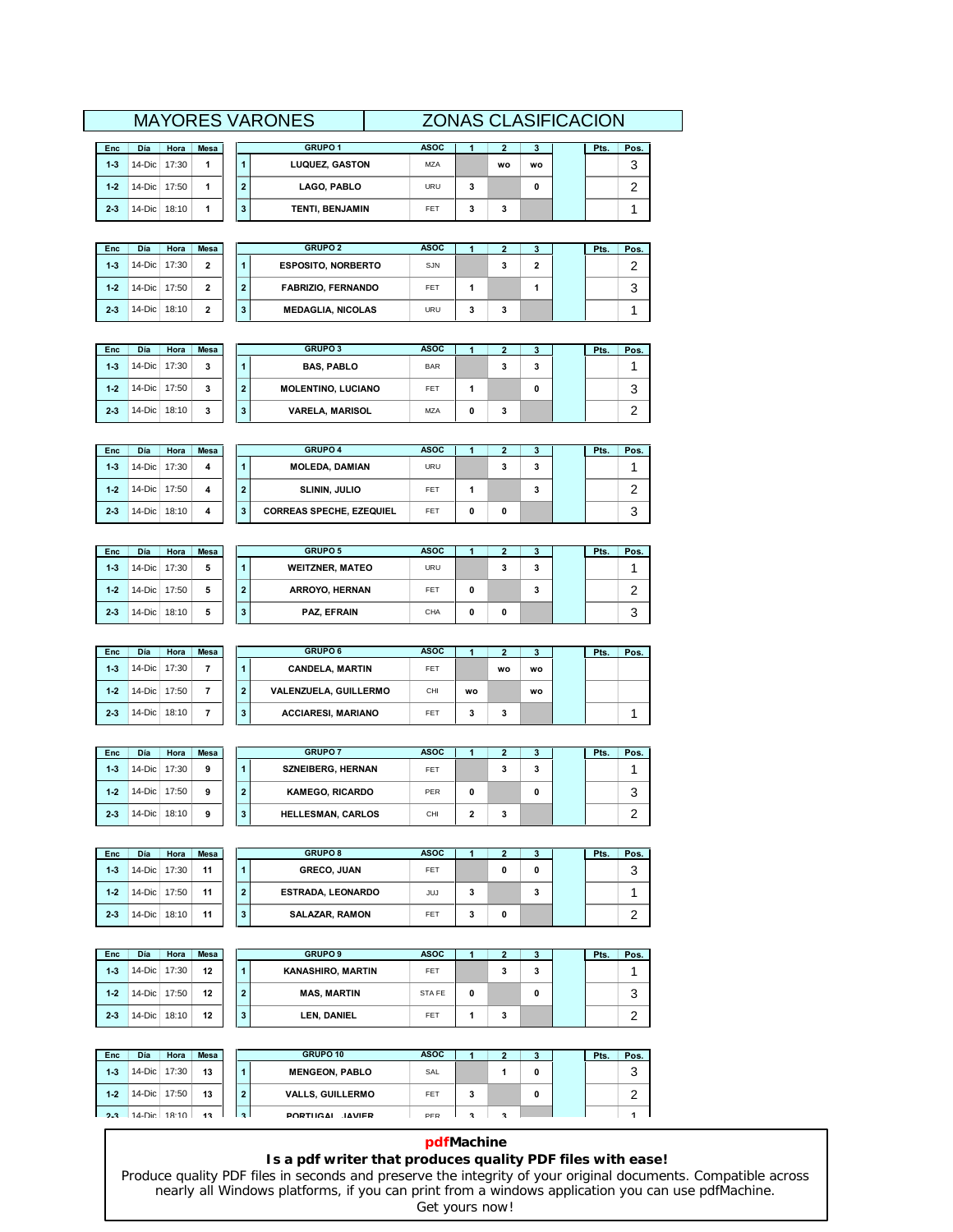| $17 - U10 + 10.10$<br>ïэ<br><b>ALCOHOL:</b><br>$\bullet$ | <b>FURIUUML, JAVILR</b> | <b>FLIV</b> | v |  |  |  |
|----------------------------------------------------------|-------------------------|-------------|---|--|--|--|

| Enc     | Día          | Hora | <b>Mesa</b> |              | GRUPO <sub>11</sub>       | <b>ASOC</b> |   |
|---------|--------------|------|-------------|--------------|---------------------------|-------------|---|
| $1-3$   | 14-Dic 17:30 |      | 14          |              | <b>BRONSTEIN, LEANDRO</b> | FET         |   |
| $1 - 2$ | 14-Dic 17:50 |      | 14          | $\mathbf{2}$ | <b>CARRIZO, JAVIER</b>    | JUJ         | W |
| $2 - 3$ | 14-Dic 18:10 |      | 14          | 3            | <b>BOTTA, MATIAS</b>      | LIB         | 3 |

| Día      | Hora  | <b>Mesa</b> |   | GRUPO 11                  | <b>ASOC</b> |    |    |           | Pts. | Pos. |
|----------|-------|-------------|---|---------------------------|-------------|----|----|-----------|------|------|
| 14-Dic I | 17:30 | 14          |   | <b>BRONSTEIN, LEANDRO</b> | FET         |    | WO | <b>WO</b> |      |      |
| 14-Dic I | 17:50 | 14          | 2 | <b>CARRIZO, JAVIER</b>    | JUJ         | WO |    | wo        |      |      |
| 14-Dic   | 18:10 | 14          |   | <b>BOTTA, MATIAS</b>      | LIB         | 3  | 3  |           |      |      |

| <b>Enc</b> | Día          | Hora  | <b>Mesa</b> |                | <b>GRUPO 12</b>          | <b>ASOC</b> |   |   | 3 | Pts. | Pos. |
|------------|--------------|-------|-------------|----------------|--------------------------|-------------|---|---|---|------|------|
| $1-3$      | $14$ -Dic    | 17:30 | 15          |                | <b>HERNANDEZ, CARLOS</b> | CBA         |   |   | 3 |      | ົ    |
| $1-2$      | 14-Dic 17:50 |       | 15          | $\overline{2}$ | <b>SANCHEZ, AGUSTIN</b>  | JUJ         | 3 |   | 3 |      |      |
| $2-3$      | $14$ -Dic    | 18:10 | 15          | 3              | <b>GIROTTI, MAURICIO</b> | <b>MZA</b>  | 0 | 0 |   |      | 3    |

| <b>Enc</b> | Día       | Hora  | <b>Mesa</b> |                | <b>GRUPO 13</b>           | <b>ASOC</b> |    |    |    | Pts. | Pos.   |
|------------|-----------|-------|-------------|----------------|---------------------------|-------------|----|----|----|------|--------|
| $1-3$      | 14-Dic    | 17:30 | 16          | 1              | <b>NIZETICH, PATRICIO</b> | FET         |    | WO | WO |      |        |
| $1-2$      | $14$ -Dic | 17:50 | 16          | $\overline{2}$ | <b>URQUIZA, CESAR</b>     | PER         | 3  |    | 3  |      |        |
| $2-3$      | 14-Dic    | 18:10 | 16          | 3              | LOUFTAI, ALFREDO          | JUJ         | WO | WO |    |      |        |
|            |           |       |             |                |                           |             |    |    |    |      |        |
| Enc        | Día       | Hora  | <b>Mesa</b> |                | <b>GRUPO 14</b>           | <b>ASOC</b> |    |    |    | Pts. | Pos. I |

| Enc     | <b>Día</b>   | Hora  | <b>Mesa</b> |              | <b>GRUPO 14</b>        | <b>ASOC</b> |  |   | Pts. | Pos. |
|---------|--------------|-------|-------------|--------------|------------------------|-------------|--|---|------|------|
| $1 - 3$ | 14-Dic 17:30 |       | 17          |              | DE FRANCESCO, NICOLAS  | FET         |  | 3 |      |      |
| $1 - 2$ | 14-Dic I     | 17:50 | 17          | $\mathbf{2}$ | <b>SIERRA, AGUSTIN</b> | URU         |  | 0 |      | ⌒    |
| $2-3$   | 14-Dic I     | 18:10 | 17          | 3            | PASOS, JORGE           | PFR         |  |   |      |      |

| <b>Enc</b> | Día            | Hora         | <b>Mesa</b> |                | <b>GRUPO 15</b>        | <b>ASOC</b> |   | з | Pts. | Pos. |
|------------|----------------|--------------|-------------|----------------|------------------------|-------------|---|---|------|------|
| $1-3$      | $14$ -Dic      | 17:30        | 18          |                | <b>BRILL, SIMON</b>    | CHI         | 3 | 3 |      |      |
| $1-2$      |                | 14-Dic 17:50 | 18          | $\overline{2}$ | <b>OLEA, FRANCISCO</b> | PER         |   |   |      | 3    |
| $2-3$      | 14-Dic $\vert$ | 18:10        | 18          | 3              | <b>GESTIDO, MARTIN</b> | <b>URU</b>  | 3 |   |      | ີ    |

| <b>Enc</b> | Día            | Hora  | <b>Mesa</b> |                | <b>GRUPO 16</b>       | <b>ASOC</b> |   |   | 3 | Pts. | Pos. |
|------------|----------------|-------|-------------|----------------|-----------------------|-------------|---|---|---|------|------|
| $1 - 3$    | $14-Dic$       | 18:30 |             |                | <b>LOPEZ, GUSTAVO</b> | SGO         |   | 0 | 3 |      | ົ    |
| $1-2$      | 14-Dic $\vert$ | 18:50 |             | $\overline{2}$ | DOS SANTOS, NELSON    | FET         | 0 |   | 0 |      | 3    |
| $2 - 3$    | 14-Dic $\vert$ | 19:10 |             | 3              | LUQUE, DENIS          | PER         | 3 | 3 |   |      |      |

| Enc   | Día            | Hora  | <b>Mesa</b>    | <b>GRUPO 17</b>                             | <b>ASOC</b> |   | 3 | Pts. | Pos. |
|-------|----------------|-------|----------------|---------------------------------------------|-------------|---|---|------|------|
| $1-3$ | 14-Dic $\vert$ | 18:30 | $\overline{2}$ | <b>BRUNO, NICOLAS</b>                       | FET         | 3 | 3 |      |      |
| $1-2$ | $14$ -Dic      | 18:50 | $\overline{2}$ | <b>MASTROPIERO, JORGE</b><br>$\overline{2}$ | URU         |   | 3 |      | ົ    |
| $2-3$ | 14-Dic $\vert$ | 19:10 | 2              | DI SALVO, ELIAN<br>3                        | FET         | 2 |   |      | 3    |

| Enc        | <b>Día</b> | Hora  | <b>Mesa</b> |                | <b>GRUPO 18</b>             | <b>ASOC</b> |           | $\overline{2}$ | 3         | Pts. | Pos. |
|------------|------------|-------|-------------|----------------|-----------------------------|-------------|-----------|----------------|-----------|------|------|
| $1-3$      | $14$ -Dic  | 18:30 | 3           | 1              | <b>MONTESSERIN, ARIEL</b>   | <b>NQN</b>  |           | 0              | 1         |      | 3    |
| $1 - 2$    | $14-Dic$   | 18:50 | 3           | $\overline{2}$ | <b>ARGUME, ROBERT</b>       | FET         | 3         |                | 3         |      |      |
| $2-3$      | $14-Dic$   | 19:10 | 3           | 3              | <b>RAMOS, YIMI DAN</b>      | URU         | 3         | $\overline{2}$ |           |      | 2    |
|            |            |       |             |                |                             |             |           |                |           |      |      |
| <b>Enc</b> | Día        | Hora  | <b>Mesa</b> |                | GRUPO 19                    | <b>ASOC</b> |           | $\overline{2}$ | 3         | Pts. | Pos. |
| $1 - 3$    | $14-Dic$   | 18:30 | 4           | 1              | <b>MANCUSO, BRUNO</b>       | <b>CBA</b>  |           | 3              | 3         |      |      |
| $1 - 2$    | $14$ -Dic  | 18:50 | 4           | $\overline{2}$ | <b>CONTRERAS, GUILLERMO</b> | FET         | <b>WO</b> |                | <b>WO</b> |      | 3    |
| $2-3$      | $14-Dic$   | 19:10 | 4           | 3              | <b>GERCHICOV, DANIEL</b>    | URU         | 0         | 3              |           |      | 2    |

| <b>Enc</b> | Día            | Hora  | <b>Mesa</b> |   | <b>GRUPO 20</b>    | <b>ASOC</b> |    |   | -3 | Pts. | Pos. |
|------------|----------------|-------|-------------|---|--------------------|-------------|----|---|----|------|------|
| $1-3$      | $14$ -Dic      | 18:30 |             |   | JOFFRE, FERNANDO   | STA FE      |    | 3 |    |      | ົ    |
| $1-2$      | $14$ -Dic      | 18:50 | 5           | 2 | YAMASHIRO, JUAN    | FET         | WO |   | WO |      | 3    |
| $2-3$      | 14-Dic $\vert$ | 19:10 |             | 3 | FERRARI, ALEJANDRO | <b>URU</b>  | 3  | 3 |    |      |      |

# **pdfMachine**

### **Is a pdf writer that produces quality PDF files with ease!**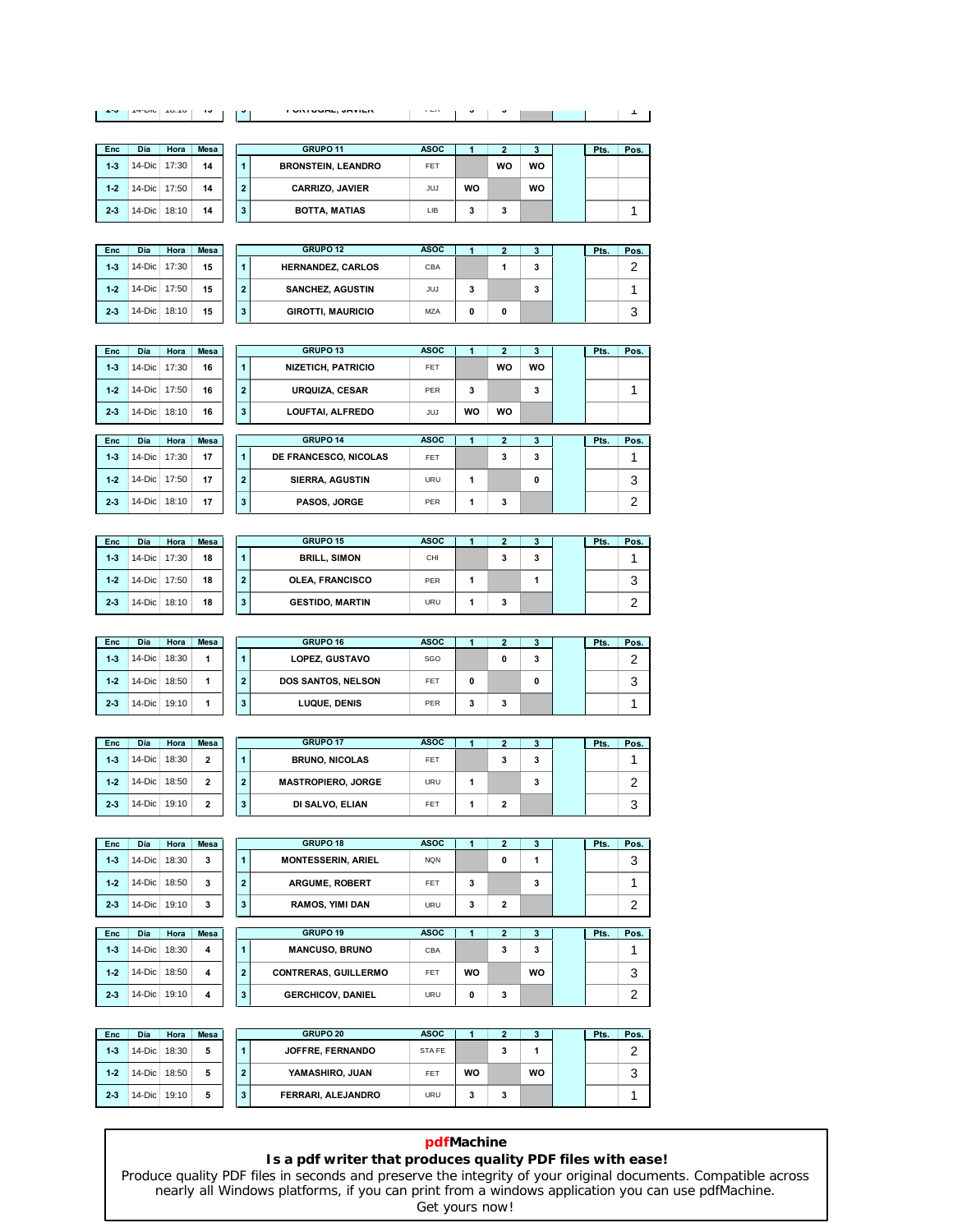| Enc     | Día            | Hora | <b>Mesa</b> |
|---------|----------------|------|-------------|
| $1-3$   | 14-Dic   18:30 |      | 6           |
| $1 - 2$ | 14-Dic   18:50 |      | 6           |
| $2-3$   | 14-Dic   19:10 |      | 6           |

| Día      | Hora  | <b>Mesa</b> |              | <b>GRUPO 21</b>          | <b>ASOC</b> |    |   | 3  | Pts. | Pos. |
|----------|-------|-------------|--------------|--------------------------|-------------|----|---|----|------|------|
| 14-Dic   | 18:30 | 6           |              | <b>FLORENTIN, VICTOR</b> | FET         |    | 3 | 3  |      |      |
| 14-Dic   | 18:50 | 6           | $\mathbf{2}$ | BETANCURT, FERNANDO      | <b>URU</b>  | WO |   | WO |      |      |
| 14-Dic I | 19:10 | 6           | 3            | <b>GONZALEZ, RODRIGO</b> | SAL         | 0  | 3 |    |      | ◠    |

| <b>Enc</b> | Día       | Hora  | <b>Mesa</b> |   | <b>GRUPO 22</b>      | <b>ASOC</b> |    | ., |    | Pts. | Pos. |
|------------|-----------|-------|-------------|---|----------------------|-------------|----|----|----|------|------|
| $1-3$      | $14$ -Dic | 18:30 | 7           |   | <b>SANCHI, PABLO</b> | <b>MZA</b>  |    | WO | WO |      |      |
| $1 - 2$    | $14-Dic$  | 18:50 |             | 2 | VAZQUEZ, ALEJANDRO   | FET         | 3  |    | 3  |      |      |
| $2-3$      | $14$ -Dic | 19:10 | 7           | 3 | <b>KMAID, HERNAN</b> | URU         | WO | WO |    |      |      |

| Enc     | Día      | Hora  | Mesa |
|---------|----------|-------|------|
| $1-3$   | 14-Dic I | 18:30 | ន    |
| $1 - 2$ | 14-Dic   | 18:50 | 8    |
| $2-3$   | 14-Dic   | 19:10 | ឧ    |

| Enc   | Día       | Hora  | <b>Mesa</b> |                      | <b>GRUPO 23</b>           | <b>ASOC</b> |   |   | 3 | Pts. | Pos. |
|-------|-----------|-------|-------------|----------------------|---------------------------|-------------|---|---|---|------|------|
| $1-3$ | 14-Dic    | 18:30 | 8           | $\blacktriangleleft$ | TEPLITZKY, ARIEL          | <b>FET</b>  |   | 3 | 3 |      |      |
| $1-2$ | $14$ -Dic | 18:50 | 8           | $\overline{2}$       | <b>MIGUELES, PATRICIO</b> | SGO         |   |   | 3 |      | ົ    |
| $2-3$ | $14$ -Dic | 19:10 | 8           | 3                    | <b>BUREL, ANDRES</b>      | <b>URU</b>  | 0 | 0 |   |      | 3    |
|       |           |       |             |                      |                           |             |   |   |   |      |      |
| Enc   | Día       | Hora  | <b>Mesa</b> |                      | <b>GRUPO 24</b>           | <b>ASOC</b> |   |   | 3 | Pts. | Pos. |
| $1-3$ | $14$ -Dic | 18:30 | 9           |                      | <b>LAZCANO, CRISTINA</b>  | <b>NQN</b>  |   | 3 | 3 |      |      |

| $1-3$ | 14-Dic 18:30 |       | ٩ |              | <b>LAZCANO, CRISTINA</b> | <b>NQN</b> |    |    | ٠  |  |  |
|-------|--------------|-------|---|--------------|--------------------------|------------|----|----|----|--|--|
| $1-2$ | $14$ -Dic    | 18:50 | ۰ | $\cdot$      | <b>RUBIN, ALEXANDER</b>  | FET        | WO |    | WO |  |  |
| $2-3$ | 14-Dic       | 19:10 | ٩ | $\cdot$<br>o | <b>SERRA, JAVIER</b>     | URU        | WO | WO |    |  |  |

| Enc   | <b>Día</b>     | Hora  | <b>Mesa</b> |                | <b>GRUPO 25</b>        | <b>ASOC</b> |           |   | 3  | Pts. | Pos. |
|-------|----------------|-------|-------------|----------------|------------------------|-------------|-----------|---|----|------|------|
| $1-3$ | 14-Dic $\vert$ | 18:30 | 10          |                | <b>NOVIZKY, PABLO</b>  | FET         |           | 3 | 3  |      |      |
| $1-2$ | 14-Dic $\vert$ | 18:50 | 10          | $\overline{2}$ | <b>ESCOBAR, JAVIER</b> | <b>TUC</b>  | <b>WO</b> |   | wo |      | 3    |
| $2-3$ | 14-Dic $\vert$ | 19:10 | 10          | 3              | LEONARDI, SEBASTIAN    | URU         | 0         | 3 |    |      | ົ    |

| <b>Enc</b> | Día       | Hora  | <b>Mesa</b> |                | <b>GRUPO 26</b>         | <b>ASOC</b> |   |    | 3  | Pts. | Pos. |
|------------|-----------|-------|-------------|----------------|-------------------------|-------------|---|----|----|------|------|
| $1 - 3$    | $14$ -Dic | 18:30 | 11          |                | <b>RECALDE, RODOLFO</b> | <b>CTES</b> |   | WO | WO |      | 3    |
| $1 - 2$    | $14-Dic$  | 18:50 | 11          | $\overline{2}$ | <b>SIGAMPA, MATIAS</b>  | FET         | 3 |    | 3  |      |      |
| $2 - 3$    | $14$ -Dic | 19:10 | 11          | 3              | IRAZABAL, SANTIAGO      | URU         | 3 | 0  |    |      | ົ    |

| Enc     | Día       | Hora  | <b>Mesa</b> |                      | <b>GRUPO 27</b>             | <b>ASOC</b> |           | 2              | 3  | Pts. | Pos. |
|---------|-----------|-------|-------------|----------------------|-----------------------------|-------------|-----------|----------------|----|------|------|
| $1-3$   | 14-Dic    | 18:30 | 12          | $\blacktriangleleft$ | <b>COHEN. JONATHAN</b>      | <b>FET</b>  |           | WO             | wo |      | 3    |
| $1-2$   | $14$ -Dic | 18:50 | 12          | $\overline{2}$       | <b>BOBBA, WALTER</b>        | CBA         | 3         |                | 3  |      | и    |
| $2 - 3$ | $14$ -Dic | 19:10 | 12          | 3                    | NUÑEZ, RUBEN                | URU         | 3         | 0              |    |      | 2    |
|         |           |       |             |                      |                             |             |           |                |    |      |      |
| Enc     | Día       | Hora  | <b>Mesa</b> |                      | GRUPO 28                    | <b>ASOC</b> |           | $\overline{2}$ | 3  | Pts. | Pos. |
| $1 - 3$ | 14-Dic    | 18:30 | 13          | 1                    | <b>LORCA, WILLIAM</b>       | <b>FET</b>  |           | 3              | 3  |      | и    |
| $1-2$   | $14-Dic$  | 18:50 | 13          | $\overline{2}$       | <b>RODRIGUEZ, MIGUEL</b>    | MZA         | 0         |                | 3  |      | 2    |
| $2 - 3$ | $14-Dic$  | 19:10 | 13          | 3                    | <b>SCHNAIDERMAN, DANIEL</b> | <b>URU</b>  | <b>WO</b> | wo             |    |      | 3    |

| Enc   | Día       | Hora  | <b>Mesa</b> |                | <b>GRUPO 29</b>           | <b>ASOC</b> |   | , | c | Pts. | Pos. |
|-------|-----------|-------|-------------|----------------|---------------------------|-------------|---|---|---|------|------|
| $1-3$ | $14-Dic$  | 18:30 | 14          |                | <b>MENDOZA, FRANCISCO</b> | CHI         |   |   | 3 |      | ⌒    |
| $1-2$ | $14$ -Dic | 18:50 | 14          | $\overline{2}$ | <b>SOLANO, JONATHAN</b>   | <b>NQN</b>  | 3 |   | 3 |      |      |
| $2-3$ | $14$ -Dic | 19:10 | 14          | 3              | <b>WIHTMORE, TAKAE</b>    | <b>URU</b>  | 0 |   |   |      | 3    |

| Enc   | Día       | Hora  | <b>Mesa</b> |                | GRUPO 30                    | <b>ASOC</b> |    |   | ÷  | Pts. | Pos. |
|-------|-----------|-------|-------------|----------------|-----------------------------|-------------|----|---|----|------|------|
| $1-3$ | 14-Dic    | 18:30 | 15          |                | <b>OLIVARES, CARLOS</b>     | CBA         |    | 3 | 3  |      |      |
| $1-2$ | $14-Dic$  | 18:50 | 15          | $\overline{2}$ | <b>CORONEL, MAXIMILIANO</b> | <b>TUC</b>  | WO |   | WO |      | 3    |
| $2-3$ | $14$ -Dic | 19:10 | 15          | 3              | <b>CALCAGNO, MARTIN</b>     | <b>URU</b>  | 0  | 0 |    |      | ົ    |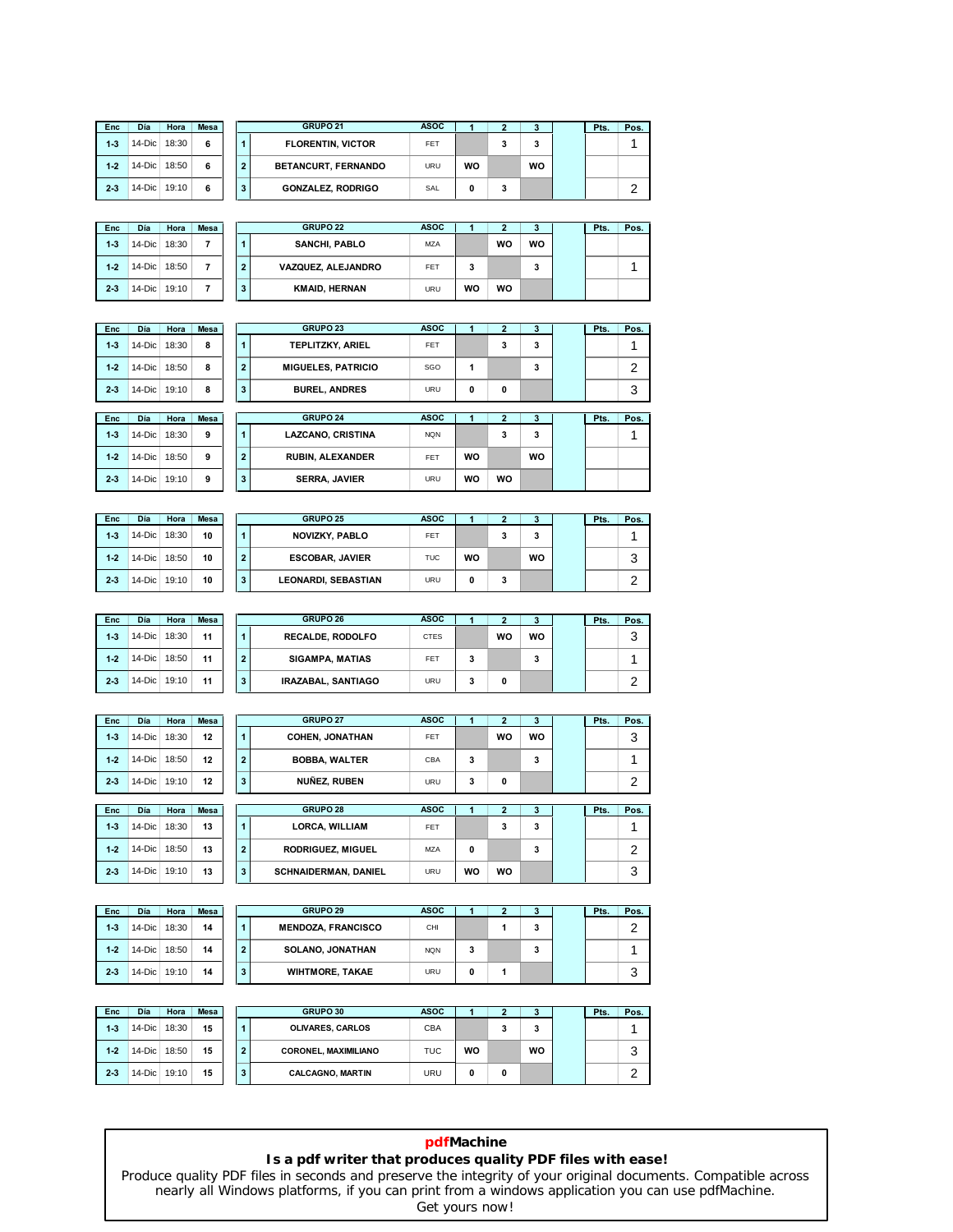|              | <b>MAYORES VARONES</b><br><b>ZONAS CAMPEONATO</b> |               |             |                          |                                          |                    |   |                         |        |  |      |            |
|--------------|---------------------------------------------------|---------------|-------------|--------------------------|------------------------------------------|--------------------|---|-------------------------|--------|--|------|------------|
| Enc          | Día                                               | Hora          | Mesa        |                          | GRUPO <sub>1</sub>                       | <b>ASOC</b>        | 1 | $\mathbf{2}$            | 3      |  | Pts. | Pos.       |
| $1-3$        | 15-Dic                                            | 13:00         | 6           | 1                        | <b>TABACHNIK, PABLO</b>                  | SJN                |   | 3                       | 3      |  |      | 1          |
| $1-2$        | 15-Dic                                            | 13:20         | 6           | $\boldsymbol{2}$         | <b>TEPLITZKY, ARIEL</b>                  | FET                | 0 |                         | 3      |  |      | 2          |
| 23           | 15-Dic                                            | 13:40         | 6           | 3                        | SOLANO, JONATHAN                         | <b>NQN</b>         | 0 | 2                       |        |  |      | 3          |
| Enc          | Día                                               | Hora          | Mesa        |                          | <b>GRUPO 2</b>                           | <b>ASOC</b>        | 1 | 2                       | 3      |  | Pts. | Pos.       |
| $1-3$        | 15-Dic                                            | 13:00         | 7           | 1                        | ALTO, GASTON                             | MZA                |   | 3                       | 3      |  |      | 1          |
| $1-2$        | 15-Dic                                            | 13:20         | 7           | $\overline{\mathbf{2}}$  | VAZQUEZ, ALEJANDRO                       | FET                | 0 |                         | 0      |  |      | 3          |
| 23           | 15-Dic                                            | 13:40         | 7           | 3                        | OLIVARES, CARLOS                         | CBA                | 0 | 3                       |        |  |      | 2          |
| Enc          | Día                                               | Hora          | <b>Mesa</b> |                          | <b>GRUPO 3</b>                           | <b>ASOC</b>        | 1 | $\overline{2}$          | 3      |  | Pts. | Pos.       |
| $1-3$        | 15-Dic                                            | 13:00         | 8           | 1                        | <b>TEMPERLEY, DIEGO</b>                  | FET                |   | 3                       | 3      |  |      | 1          |
| $1-2$        | 15-Dic                                            | 13:20         | 8           | $\overline{\mathbf{2}}$  | LORCA, WILLIAM                           | FET                | 0 |                         | 3      |  |      | 2          |
| $2-3$        | 15-Dic                                            | 13:40         | 8           | 3                        | <b>CALCAGNO, MARTIN</b>                  | <b>URU</b>         | 0 | 0                       |        |  |      | 3          |
| Enc          | Día                                               | Hora          | Mesa        |                          | GRUPO 4                                  | <b>ASOC</b>        | 1 | $\overline{\mathbf{2}}$ | 3      |  | Pts. | Pos.       |
| $1-3$        | 15-Dic                                            | 13:00         | 9           | 1                        | <b>SOTELO, JERMIAS</b>                   | MZA                |   | 3                       | 3      |  |      | 1          |
| $1-2$        | 15-Dic                                            | 13:20         | 9           | $\overline{\mathbf{c}}$  | <b>FLORENTIN, VICTOR</b>                 | FET                | 1 |                         | 3      |  |      | 2          |
| 23           | 15-Dic                                            | 13:40         | 9           | 3                        | <b>MENDOZA, FRANCISCO</b>                | CHI                | 1 | 1                       |        |  |      | 3          |
| Enc          | Día                                               | Hora          | <b>Mesa</b> |                          | <b>GRUPO 5</b>                           | <b>ASOC</b>        | 1 | $\overline{2}$          | 3      |  | Pts. | Pos.       |
| $1-3$        | 15-Dic                                            | 13:00         | 10          | 1                        | SZLIT, JOEL                              | FET                |   | 3                       | 3      |  |      | 1          |
| $1-2$        | 15-Dic                                            | 13:20         | 10          | $\overline{2}$           | <b>BOBBA, WALTER</b>                     | CBA                | 0 |                         | 3      |  |      | 2          |
| 23           | 15-Dic                                            | 13:40         | 10          | 3                        | <b>RODRIGUEZ, MIGUEL</b>                 | MZA                | 0 | 0                       |        |  |      | 3          |
| Enc          | Día                                               | Hora          | Mesa        |                          | <b>GRUPO 6</b>                           | <b>ASOC</b>        | 1 | 2                       | 3      |  | Pts. | Pos.       |
| $1-3$        | 15-Dic                                            | 13:00         | 11          | 1                        | <b>GILABERT, RODRIGO</b>                 | FET                |   | 3                       | 3      |  |      | 1          |
| $1-2$        | 15-Dic                                            | 13:20         | 11          | $\overline{2}$           | <b>SIGAMPA, MATIAS</b>                   | FET                | 0 |                         | 0      |  |      | 3          |
| 23           | 15-Dic                                            | 13:40         | 11          | 3                        | NUÑEZ, RUBEN                             | <b>URU</b>         | 0 | 3                       |        |  |      | 2          |
| Enc          | Día                                               | Hora          | Mesa        |                          | <b>GRUPO 7</b>                           | <b>ASOC</b>        | 1 | $\overline{\mathbf{2}}$ | 3      |  | Pts. | Pos.       |
| $1-3$        | 15-Dic                                            | 13:00         | 12          | $\mathbf{1}$             | CILLIS, JAVIER                           | FET                |   | 3                       | 3      |  |      | 1          |
| $1-2$        | 15-Dic                                            | 13:20         | 12          | $\boldsymbol{2}$         | NOVIZKY, PABLO                           | FET                | 0 |                         | 3      |  |      | 2          |
| 23           | 15-Dic                                            | 13:40         | 12          | 3                        | <b>IRRAZABAL, SANTIAGO</b>               | <b>URU</b>         | 0 | 0                       |        |  |      | 3          |
| Enc          | Día                                               | Hora          | Mesa        |                          | <b>GRUPO 8</b>                           | <b>ASOC</b>        | 1 | 2                       | 3      |  | Pts. | Pos.       |
| $1-3$        | 15-Dic                                            | 13:00         | 13          | 1                        | <b>MOAVRO, SEBASTIAN</b>                 | FET                |   | 3                       | 3      |  |      | 1          |
| $1-2$        | 15-Dic                                            | 13:20         | 13          | $\mathbf{2}$             | LAZCANO, CRISTINA                        | <b>NQN</b>         | 0 |                         | 0      |  |      | 3          |
| $2-3$        | 15-Dic                                            | 13:40         | 13          | 3                        | <b>LEONARDI, SEBASTIAN</b>               | <b>URU</b>         | 1 | 3                       |        |  |      | 2          |
|              |                                                   |               |             |                          |                                          |                    |   |                         |        |  |      |            |
| Enc<br>$1-3$ | Día<br>15-Dic                                     | Hora<br>13:00 | Mesa<br>14  | $\mathbf{1}$             | <b>GRUPO 9</b><br><b>GAMBANDE, LUCIO</b> | <b>ASOC</b><br>FET | 1 | $\mathbf{2}$<br>3       | 3      |  | Pts. | Pos.<br>1. |
| $1-2$        | 15-Dic                                            | 13:20         | 14          | $\mathbf{2}$             | FERRARI, ALEJANDRO                       | <b>URU</b>         | 1 |                         |        |  |      | 2          |
| $2-3$        | 15-Dic                                            | 13:40         | 14          | $\mathbf 3$              | BYE                                      |                    |   |                         |        |  |      |            |
|              |                                                   |               |             |                          |                                          |                    |   |                         |        |  |      |            |
| Enc<br>$1-3$ | Día<br>15-Dic                                     | Hora<br>13:00 | Mesa<br>15  | $\mathbf{1}$             | GRUPO 10<br>TABACHNIK, GUSTAVO           | <b>ASOC</b><br>SJN | 1 | $\mathbf{2}$<br>3       | 3<br>3 |  | Pts. | Pos.<br>1  |
| $1-2$        | 15-Dic                                            | 13:20         | 15          | $\mathbf 2$              | <b>ARGUME, ROBERT</b>                    | FET                | 0 |                         | 3      |  |      | 2          |
| $2-3$        | 15-Dic                                            | 13:40         | 15          | 3                        | <b>MIGUELES, PATRICIO</b>                | SGO                | 0 | 0                       |        |  |      | 3          |
|              |                                                   |               |             |                          |                                          |                    |   |                         |        |  |      |            |
| Enc          | Día                                               | Hora          | Mesa        |                          | GRUPO 11                                 | <b>ASOC</b>        | 1 | $\mathbf{2}$            | 3      |  | Pts. | Pos.       |
| $1-3$        | 15-Dic                                            | 13:00         | 16          | 1                        | <b>GONZALEZ, OSCAR</b>                   | MZA                |   | 3                       |        |  |      | 1          |
| 1.2          | 15-Dic 13:20                                      |               | 16          | $\overline{\phantom{a}}$ | <b>RRIINO NICOLAS</b>                    | <b>FFT</b>         | U |                         |        |  |      | C          |

### **pdfMachine**

### **Is a pdf writer that produces quality PDF files with ease!**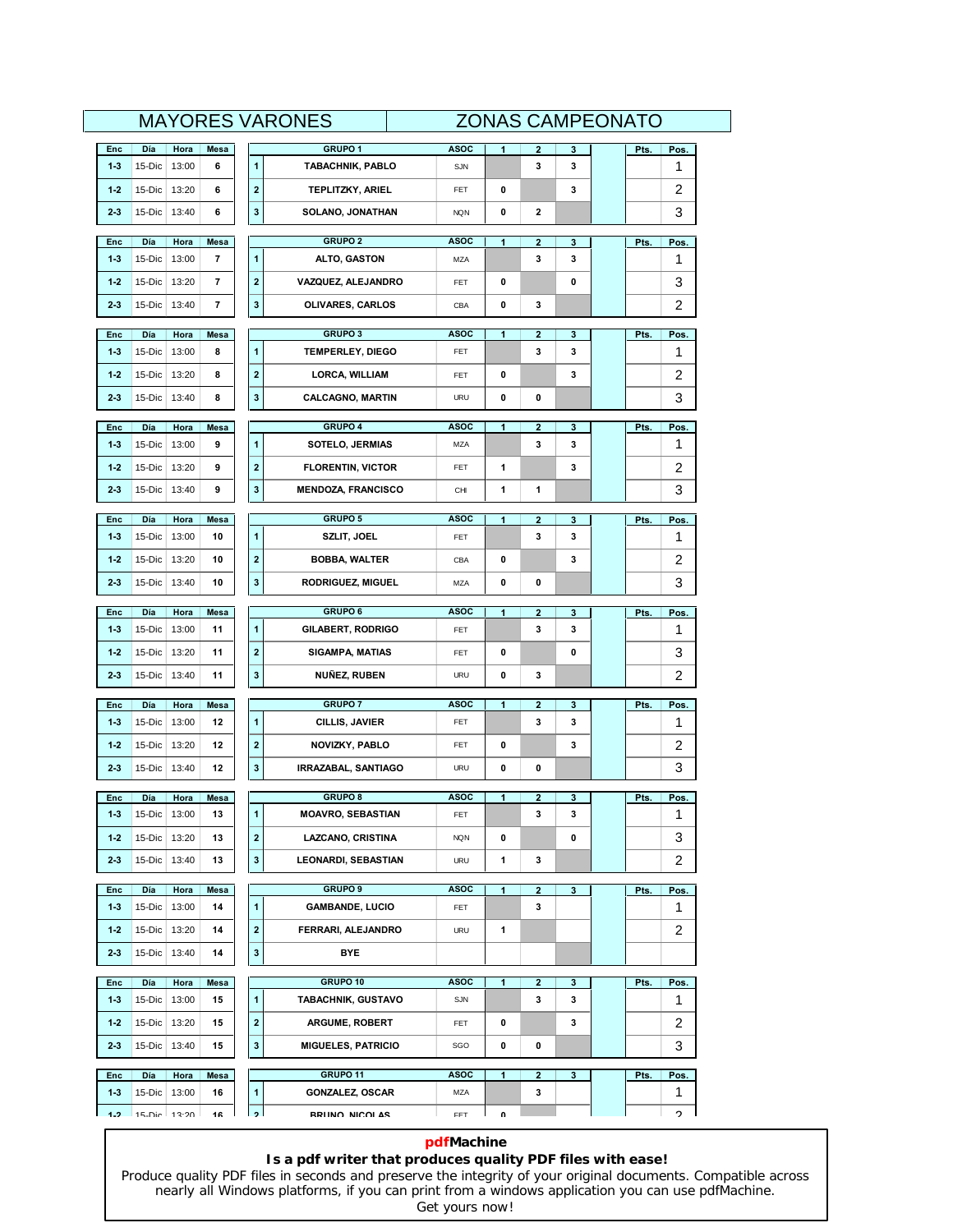| T.           | $10 - U10$    | 13.20         | $\overline{\phantom{a}}$ | £                       | DRUINU, INIUULAJ                 | $\Gamma \sqsubseteq 1$    | v            |                              |              |      | ۷                       |
|--------------|---------------|---------------|--------------------------|-------------------------|----------------------------------|---------------------------|--------------|------------------------------|--------------|------|-------------------------|
| $2-3$        | 15-Dic        | 13:40         | 16                       | 3                       | BYE                              |                           |              |                              |              |      |                         |
| Enc          | Día           | Hora          | Mesa                     |                         | GRUPO <sub>12</sub>              | <b>ASOC</b>               | 1            | $\overline{\mathbf{2}}$      | 3            | Pts. | Pos.                    |
| 13           | 15-Dic        | 13:00         | 17                       | $\mathbf{1}$            | <b>BRIZUELA, HERNAN</b>          | <b>FET</b>                |              | 3                            | 3            |      | 1                       |
| $1-2$        | 15-Dic        | 13:20         | 17                       | $\overline{\mathbf{2}}$ | <b>MANCUSO, BRUNO</b>            | CBA                       | 0            |                              | 3            |      | 2                       |
| $2-3$        | 15-Dic        | 13:40         | 17                       | 3                       | <b>GONZALEZ, RODRIGO</b>         | SAL                       | WO           | wo                           |              |      | 3                       |
| Enc          | Día           | Hora          | Mesa                     |                         | GRUPO 13                         | <b>ASOC</b>               | 1            | $\overline{\mathbf{2}}$      | 3            | Pts. | Pos.                    |
| $1-3$        | 15-Dic        | 13:00         | 18                       | $\mathbf{1}$            | <b>BOIKO, DIEGO</b>              | CBA                       |              | 3                            | 3            |      | 1                       |
| $1-2$        | 15-Dic        | 13:20         | 18                       | $\overline{\mathbf{2}}$ | <b>LUQUEZ, DENIS</b>             | PER                       | 1            |                              | 3            |      | 2                       |
| $2-3$        | 15-Dic        | 13:40         | 18                       | 3                       | <b>JOFRE, FERNANDO</b>           | 0                         | WO           | wo                           |              |      | wo                      |
| Enc          | Día           | Hora          | Mesa                     |                         | GRUPO 14                         | <b>ASOC</b>               | 1            | $\overline{\mathbf{2}}$      | 3            | Pts. | Pos.                    |
| $1-3$        | 15-Dic        | 13:00         | 19                       | $\mathbf{1}$            | <b>BARAK, GONZALO</b>            | FET                       |              | 3                            | 3            |      | 1                       |
| $1-2$        | 15-Dic        | 13:20         | 19                       | $\overline{\mathbf{2}}$ | <b>BRILL, SIMON</b>              | CHI                       | 0            |                              | 3            |      | 2                       |
| $2-3$        | 15-Dic        | 13:40         | 19                       | 3                       | <b>GERCHICOV, DANIEL</b>         | <b>URU</b>                | 0            | 0                            |              |      | 3                       |
|              |               |               |                          |                         |                                  |                           |              |                              |              |      |                         |
| Enc          | Día           | Hora          | Mesa                     |                         | GRUPO 15                         | <b>ASOC</b>               | 1            | $\overline{2}$               | 3            | Pts. | Pos.                    |
| $1-3$        | 15-Dic        | 13:00         | 20                       | $\mathbf{1}$            | RAJMIL, DAMIAN                   | <b>SFE</b>                |              | 2                            | 3            |      | 2                       |
| $1-2$        | 15-Dic        | 13:20         | 20                       | $\overline{\mathbf{2}}$ | DE FRANCESCO, NICOLAS            | FET                       | 3            |                              | 3            |      | 1                       |
| $2-3$        | 15-Dic        | 13:40         | 20                       | 3                       | <b>RAMOS, YIMI DAN</b>           | <b>URU</b>                | 0            | 0                            |              |      | 3                       |
| Enc          | Día           | Hora          | <b>Mesa</b>              |                         | GRUPO 16                         | <b>ASOC</b>               | 1            | $\overline{2}$               | 3            | Pts. | Pos.                    |
| $1-3$        | 15-Dic        | 13:00         | 1                        | $\mathbf{1}$            | <b>ARCHUA, JUAN</b>              | MZA                       |              | 3                            | 3            |      | 1                       |
| $1-2$        | 15-Dic        | 13:20         | 1                        | $\overline{\mathbf{2}}$ | URQUIZA, CESAR                   | PER                       | 0            |                              | 3            |      | 2                       |
| $2-3$        | 15-Dic        | 13:40         | 1                        | 3                       | <b>MASTROPIETO, JORGE</b>        | <b>URU</b>                | 0            | 1                            |              |      | 3                       |
| Enc          | Día           | Hora          | Mesa                     |                         | GRUPO 17                         | <b>ASOC</b>               | 1            | $\overline{2}$               | 3            | Pts. | Pos.                    |
| $1-3$        | 15-Dic        | 13:00         | 2                        | $\mathbf{1}$            | <b>GUREVICH, ARIEL</b>           | FET                       |              | 3                            | 3            |      | 1                       |
| $1-2$        | 15-Dic        | 13:20         | 2                        | $\overline{\mathbf{2}}$ | <b>SANCHEZ, AGUSTIN</b>          | JUJ                       | WO           |                              | WO           |      | WO                      |
| 23           | 15-Dic        | 13:40         | 2                        | 3                       | <b>LOPEZ, GUSTAVO</b>            | SGO                       | 0            | 3                            |              |      | 2                       |
| Enc          | Día           | Hora          | Mesa                     |                         | GRUPO 18                         | <b>ASOC</b>               | 1            | $\mathbf{2}$                 | 3            | Pts. | <b>Pos</b>              |
| $1-3$        | 15-Dic        | 14:00         | 10                       | 1                       | <b>ROLDAN, JORGE</b>             | SAL                       |              | 3                            | 3            |      | 1                       |
| 1.2          | 15-Dic        | 14:20         | 10                       | $\overline{\mathbf{2}}$ | BOTTA, MATIAS                    | LIB                       | 0            |                              | 0            |      | 3                       |
| $2-3$        | 15-Dic 14:40  |               | 10                       | 3                       | <b>GESTIDO, MARTIN</b>           | URU                       | 2            | 3                            |              |      | $\overline{\mathbf{c}}$ |
| Enc          | Día           | Hora          | Mesa                     |                         | GRUPO 19                         | <b>ASOC</b>               | 1            | $\overline{2}$               | 3            | Pts. | Pos.                    |
| $1-3$        | 15-Dic        | 14:00         | 11                       | 1                       | PIRES, NICOLAS                   | MZA                       |              | 3                            | 3            |      | 1                       |
| $1-2$        | 15-Dic        | 14:20         | 11                       | $\overline{\mathbf{2}}$ | <b>KANASHIRO, MARTIN</b>         | <b>FET</b>                | 0            |                              | 3            |      | 2                       |
| $2-3$        | 15-Dic        | 14:40         | 11                       | $\mathbf{3}$            | PASOS, JORGE                     | PER                       | $\mathbf{2}$ | 1                            |              |      | 3                       |
|              |               |               |                          |                         |                                  |                           |              |                              |              |      |                         |
| Enc<br>$1-3$ | Día<br>15-Dic | Hora<br>14:00 | Mesa<br>12               | $\mathbf{1}$            | GRUPO 20<br><b>KOATZ, ANDRES</b> | <b>ASOC</b><br><b>FET</b> | 1            | $\mathbf{2}$<br>$\mathbf{2}$ | $\mathbf{3}$ | Pts. | Pos.<br>2               |
| $1-2$        | 15-Dic        | 14:20         | 12                       | $\overline{\mathbf{2}}$ | PORTUGAL, JAVIER                 | PER                       | 3            |                              |              |      | 1                       |
| $2-3$        | 15-Dic        | 14:40         | 12                       | $\mathbf{3}$            | <b>BYE</b>                       |                           |              |                              |              |      |                         |
|              |               |               |                          |                         |                                  |                           |              |                              |              |      |                         |
| Enc          | Día           | Hora          | Mesa                     |                         | GRUPO 21                         | <b>ASOC</b>               | $\mathbf{1}$ | $\mathbf{2}$                 | 3            | Pts. | Pos.                    |
| $1-3$        | 15-Dic        | 14:00         | 13                       | $\mathbf{1}$            | ARMELI, ERNESTO                  | <b>NQN</b>                |              | 3                            | 3            |      | 1                       |
| $1-2$        | 15-Dic        | 14:20         | 13                       | $\overline{\mathbf{2}}$ | ESTRADA, LEONARDO                | JUJ                       | 0            |                              | 3            |      | 2                       |
| $2-3$        | 15-Dic        | 14:40         | 13                       | $\mathbf{3}$            | <b>VALLS, GUILLERMO</b>          | FET                       | 0            | 1                            |              |      | 3                       |
|              |               |               | Mesa                     |                         | GRUPO <sub>22</sub>              | <b>ASOC</b>               | 1            | $\overline{\mathbf{2}}$      | 3            | Pts. | Pos.                    |
| Enc          | Día           | Hora          |                          |                         |                                  |                           |              |                              |              |      |                         |

### **pdfMachine**

### **Is a pdf writer that produces quality PDF files with ease!**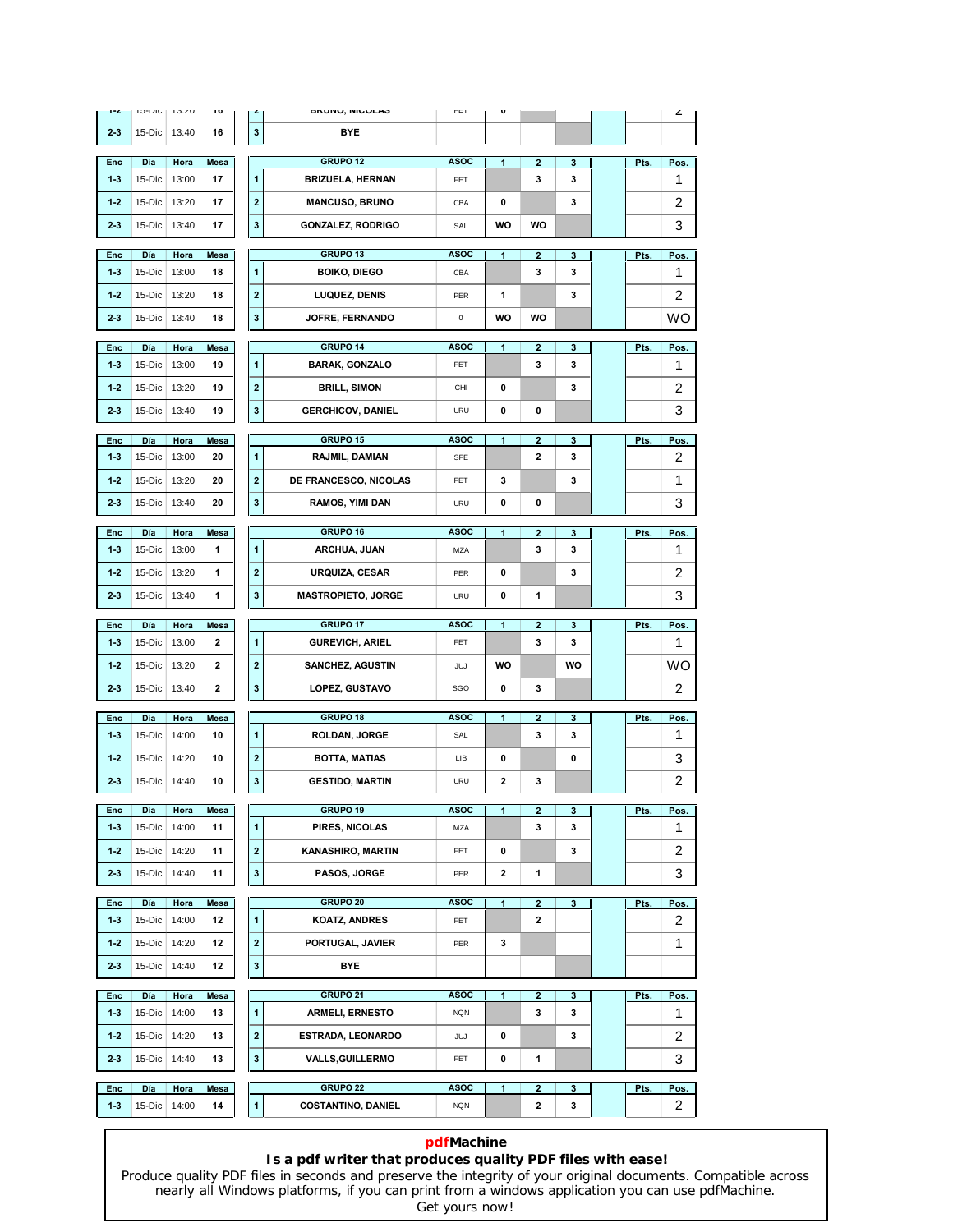| 1.2   | 15-Dic | 14:20 | 14          | $\overline{\mathbf{2}}$ | <b>SZNEIBERG, HERNAN</b>  | FET         | 3              |                         | 3                       |      | 1    |
|-------|--------|-------|-------------|-------------------------|---------------------------|-------------|----------------|-------------------------|-------------------------|------|------|
| 23    | 15-Dic | 14:40 | 14          | $\mathbf{3}$            | <b>HERNANDEZ, CARLOS</b>  | CBA         | 1              | $\overline{2}$          |                         |      | 3    |
|       |        |       |             |                         | GRUPO <sub>23</sub>       | <b>ASOC</b> |                |                         |                         |      |      |
| Enc   | Día    | Hora  | Mesa        |                         |                           |             | 1              | $\mathbf{2}$            | 3                       | Pts. | Pos. |
| $1-3$ | 15-Dic | 14:00 | 15          | 1                       | <b>GENNARI, FRANCO</b>    | MZA         |                | 3                       | 0                       |      | 2    |
| 1.2   | 15-Dic | 14:20 | 15          | $\overline{2}$          | <b>ACCIARESI, MARIANO</b> | <b>FFT</b>  | 1              |                         | $\overline{\mathbf{2}}$ |      | 3    |
| 23    | 15-Dic | 14:40 | 15          | 3                       | <b>HELESMAN, CARLOS</b>   | CHI         | 3              | 3                       |                         |      | 1    |
| Enc   | Día    | Hora  | Mesa        |                         | GRUPO 24                  | <b>ASOC</b> | 1              | $\overline{2}$          | 3                       | Pts. | Pos  |
| $1-3$ | 15-Dic | 14:00 | 16          | 1                       | <b>MAMANI, ALDO</b>       | SAL         |                | 0                       | $\mathbf 0$             |      | 3    |
| 1.2   | 15-Dic | 14:20 | 16          | $\overline{\mathbf{2}}$ | <b>WEITZNER, MATEO</b>    | <b>URU</b>  | 3              |                         | 3                       |      | 1    |
| 23    | 15-Dic | 14:40 | 16          | $\mathbf{3}$            | LEN, DANIEL               | <b>FET</b>  | 3              | 0                       |                         |      | 2    |
|       |        |       |             |                         |                           |             |                |                         |                         |      |      |
| Enc   | Día    | Hora  | <b>Mesa</b> |                         | GRUPO 25                  | <b>ASOC</b> | 1              | $\overline{\mathbf{2}}$ | 3                       | Pts. | Pos. |
| $1-3$ | 15-Dic | 14:00 | 17          | 1                       | <b>LARSSON, FRANCISCO</b> | CBA         |                | 0                       | $\overline{\mathbf{2}}$ |      | 3    |
| 1.2   | 15-Dic | 14:20 | 17          | $\overline{\mathbf{2}}$ | <b>MOLEDA, DAMIAN</b>     | URU         | 3              |                         | 3                       |      | 1    |
| 23    | 15-Dic | 14:40 | 17          | $\mathbf{3}$            | ARROYO, HERNAN            | FET         | 3              | 1                       |                         |      | 2    |
| Enc   | Día    | Hora  | Mesa        |                         | GRUPO 26                  | <b>ASOC</b> | 1              | $\overline{2}$          | 3                       | Pts. | Pos. |
| $1-3$ | 15-Dic | 14:00 | 18          | $\mathbf{1}$            | <b>SAVANCO, MARCOS</b>    | <b>NQN</b>  |                | 3                       | 3                       |      | 1    |
| $1-2$ | 15-Dic | 14:20 | 18          | $\overline{\mathbf{2}}$ | <b>BAS, PABLO</b>         | <b>BAR</b>  | 1              |                         | 3                       |      | 2    |
| $2-3$ | 15-Dic | 14:40 | 18          | 3                       | <b>SALAZAR, RAMON</b>     | <b>FET</b>  | 1              | 0                       |                         |      | 3    |
|       |        |       |             |                         | GRUPO 27                  |             |                |                         |                         |      |      |
| Enc   | Día    | Hora  | Mesa        |                         |                           | <b>ASOC</b> | 1              | $\overline{\mathbf{2}}$ | 3                       | Pts. | Pos. |
| $1-3$ | 15-Dic | 14:00 | 19          | 1                       | <b>MOLINA, LUIS</b>       | CBA         |                | 3                       | 3                       |      | 1    |
| 1.2   | 15-Dic | 14:20 | 19          | $\overline{\mathbf{2}}$ | <b>MEDAGLIA, NICOLAS</b>  | <b>URU</b>  | 0              |                         | 3                       |      | 2    |
| 23    | 15-Dic | 14:40 | 19          | $\mathbf{3}$            | SLININ, JULIO             | FET         | 0              | 2                       |                         |      | 3    |
| Enc   | Día    | Hora  | Mesa        |                         | GRUPO 28                  | <b>ASOC</b> | 1              | $\overline{\mathbf{2}}$ | 3                       | Pts. | Pos. |
| $1-3$ | 15-Dic | 14:00 | 20          | 1                       | <b>BERARDI, RICARDO</b>   | SJN         |                | 1                       | 3                       |      | 2    |
| 1.2   | 15-Dic | 14:20 | 20          | $\overline{2}$          | <b>TENTI, BENJAMIN</b>    | FET         | 3              |                         | 3                       |      | 1    |
| 23    | 15-Dic | 14:40 | 20          | $\mathbf 3$             | <b>VARELA, MARISOL</b>    | MZA         | 0              | 2                       |                         |      | 3    |
|       |        |       |             |                         |                           |             |                |                         |                         |      |      |
| Enc   | Día    | Hora  | <b>Mesa</b> |                         | GRUPO 29                  | <b>ASOC</b> | 1              | $\overline{2}$          | 3                       | Pts. | Pos  |
| $1-3$ | 15-Dic | 14:00 | 3           | 1                       | <b>ROITMAN, OSCAR</b>     | <b>MZA</b>  |                | 3                       | 3                       |      | 1    |
| 1.2   | 15-Dic | 14:20 | 3           | $\overline{\mathbf{2}}$ | <b>NADAL, PABLO</b>       | <b>NQN</b>  | 0              |                         | 3                       |      | 2    |
| 23    | 15-Dic | 14:40 | 3           | 3                       | <b>ESPOSITO, NORBERTO</b> | <b>SJN</b>  | 1              | 0                       |                         |      | 3    |
| Enc   | Día    | Hora  | Mesa        |                         | GRUPO 30                  | <b>ASOC</b> | $\overline{1}$ | $\overline{2}$          | $\mathbf{3}$            | Pts. | Pos. |
| $1-3$ | 15-Dic | 14:00 | 4           | 1                       | ZAPATERO, DANIEL          | JUJ         |                | <b>WO</b>               | <b>WO</b>               |      | wo   |
| 1.2   | 15-Dic | 14:20 | 4           | $\mathbf{2}$            | ROSENFELD, FEDERICO       | <b>NQN</b>  | WO             |                         | WO                      |      | wo   |
| 23    | 15-Dic | 14:40 | 4           | 3                       | LAGO, PABLO               | URU         | 3              | 3                       |                         |      | 1    |
|       |        |       |             |                         |                           |             |                |                         |                         |      |      |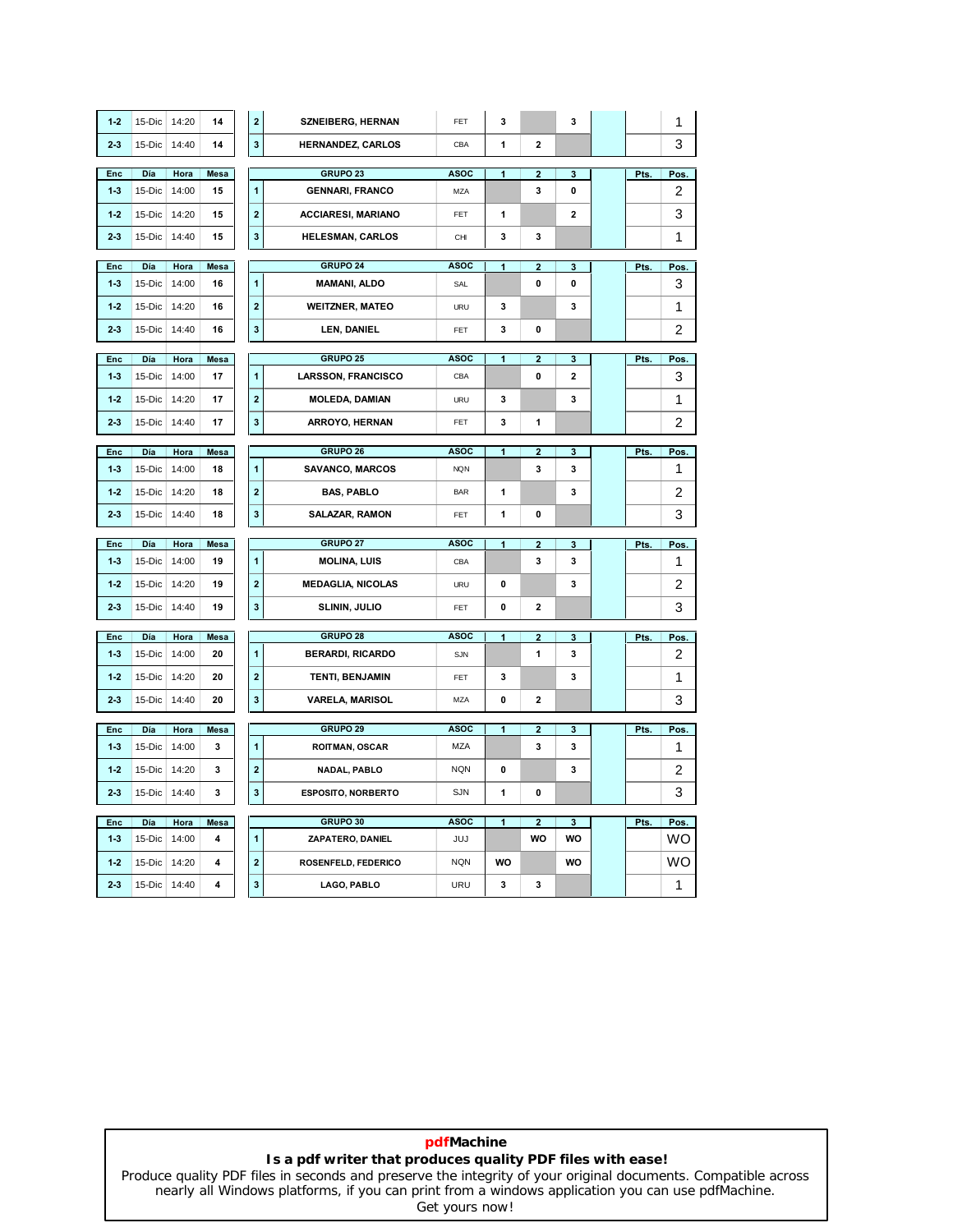|                    |          |                |              |                         | UADALLENUƏ IVIAAI 4 I        |             | ZUIYAƏ ULAƏIFIUAUIUIY |                |              |   |      |                |
|--------------------|----------|----------------|--------------|-------------------------|------------------------------|-------------|-----------------------|----------------|--------------|---|------|----------------|
| <b>Enc</b>         | Día      | Hora           | Mesa         |                         | GRUPO <sub>1</sub>           | <b>ASOC</b> | $\mathbf{1}$          | $\mathbf{2}$   | $\mathbf{3}$ |   | Pts. | Pos.           |
| $1 - 3$            | 14-Dic   | 14:30          | $\mathbf{2}$ | $\blacksquare$          | <b>HERNANDEZ, CARLOS</b>     | CBA         |                       | 3              | 0            |   |      | $\overline{2}$ |
| $1 - 2$            | 14-Dic   | 14:50          | $\mathbf{2}$ | $\overline{\mathbf{2}}$ | LOUFTAI, ALFREDO             | JUJ         | 1                     |                | 0            |   |      | 3              |
| $2 - 3$            | $14-Dic$ | 15:10          | $\mathbf{2}$ | 3                       | <b>NUÑEZ, RUBEN</b>          | URU         | 3                     | 3              |              |   |      | 1              |
| <b>Enc</b>         | Día      | Hora           | Mesa         |                         | <b>GRUPO 2</b>               | <b>ASOC</b> | 1                     | $\overline{2}$ | 3            |   | Pts. | Pos.           |
| $1 - 3$            | 14-Dic   | 14:30          | 3            | $\overline{1}$          | <b>BARR, EDUARDO</b>         | <b>FET</b>  |                       | <b>WO</b>      | wo           |   |      | <b>WO</b>      |
| $1 - 2$            | 14-Dic   | 14:50          | 3            | $\overline{2}$          | <b>VALENZUELA, GUILLERMO</b> | CHI         | <b>WO</b>             |                | wo           |   |      | <b>WO</b>      |
| $2 - 3$            | $14-Dic$ | 15:10          | 3            | 3                       | <b>SERRA, JAVIER</b>         | URU         | wo                    | WO             |              |   |      | <b>WO</b>      |
| Enc                | Día      | Hora           | Mesa         |                         | GRUPO <sub>3</sub>           | <b>ASOC</b> | 1                     | $\overline{2}$ | 3            |   | Pts. | Pos.           |
| $1 - 3$            | 14-Dic   | 14:30          | 4            | $\blacksquare$          | <b>BRILL, SIMON</b>          | CHI         |                       | 3              | 3            |   |      | 1              |
| $1 - 2$            | 14-Dic   | 14:50          | 4            | $\overline{\mathbf{2}}$ | <b>SCHNAIDERMAN, DANIEL</b>  | <b>URU</b>  | WO                    |                | wo           |   |      | 3              |
| $2 - 3$            | 14-Dic   | 15:10          | 4            | 3                       | CHIU, DANIEL                 | <b>FET</b>  | 1                     | 3              |              |   |      | $\overline{2}$ |
| <b>Enc</b>         | Día      | Hora           | Mesa         |                         | <b>GRUPO 4</b>               | <b>ASOC</b> | 1                     | $\overline{2}$ | 3            |   | Pts. | Pos.           |
| $1 - 3$            | 14-Dic   | 14:30          | 5            | 1                       | ALTMAN, MARCELO              | <b>FET</b>  |                       | wo             | WO           |   |      | 3              |
| $1 - 2$            | 14-Dic   | 14:50          | 5            | $\overline{\mathbf{2}}$ | <b>MASTROPIERO, JORGE</b>    | URU         | 3                     |                | 0            |   |      | $\overline{2}$ |
| $2 - 3$            | $14-Dic$ | 15:10          | 5            | 3                       | <b>AGUIRRE, RENE</b>         | CHI         | 3                     | 3              |              |   |      | 1              |
| <b>Enc</b>         | Día      | Hora           | Mesa         |                         | GRUPO 5                      | <b>ASOC</b> | 1                     | $\overline{2}$ | 3            | 4 |      | Pos.           |
| $1 - 3$<br>$2 - 4$ | 14-Dic   | 14:30<br>14:50 | 1<br>1       | $\overline{1}$          | LAGO, PABLO                  | URU         |                       | 3              | 1            | 0 |      |                |
| $1 - 2$<br>$3 - 4$ | 14-Dic   | 15:10<br>15:30 | 1<br>1       | $\overline{\mathbf{2}}$ | SLININ, JULIO                | FET.        | 1                     |                | 0            | 1 |      |                |
| $1 - 4$<br>$2 - 3$ | 14-Dic   | 15:50<br>16:10 | 1<br>1       | 3                       | <b>HELLESMAN, CARLOS</b>     | <b>CHI</b>  | 3                     | 3              |              | 3 |      |                |
|                    |          |                |              | 4                       | <b>OVEJERO, FERNANDO</b>     | <b>FET</b>  | 3                     | 3              | 1            |   |      |                |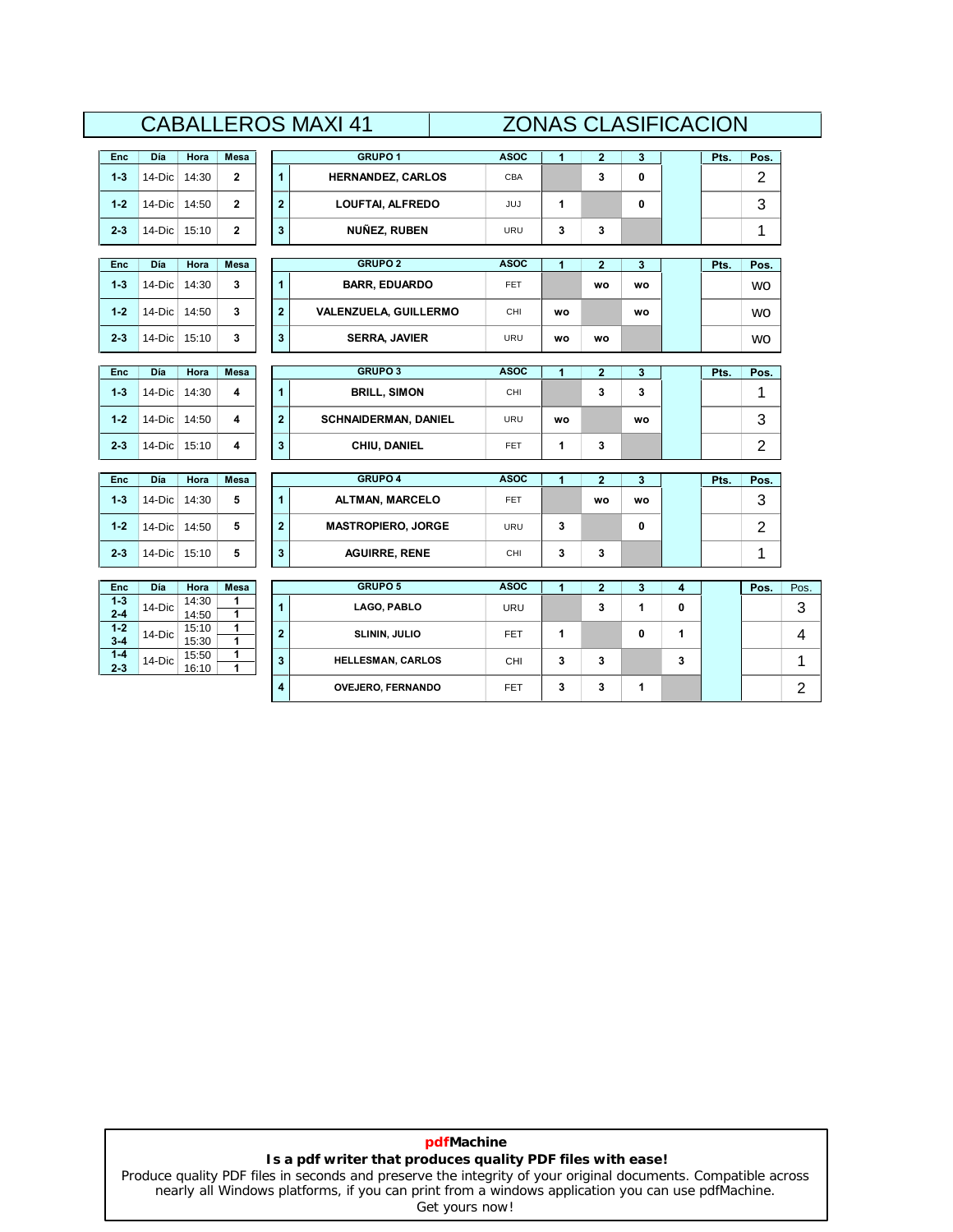|                    |                |                |          |                      | <b>CABALLEROS MAXI 41</b> |             | <b>ZONAS CAMPEONATO</b> |              |    |   |      |                |                |
|--------------------|----------------|----------------|----------|----------------------|---------------------------|-------------|-------------------------|--------------|----|---|------|----------------|----------------|
| Enc                | Día            | Hora           | Mesa     |                      | <b>GRUPO1</b>             | <b>ASOC</b> | 1                       | 2            | 3  |   | Pts. | Pos.           |                |
| $1 - 3$            | 15-Dic         | 11:00          | 11       | $\mathbf{1}$         | <b>BRIZUELA, HERNAN</b>   | FET         |                         | 3            | 3  |   |      | 1              |                |
| $1 - 2$            | 15-Dic         | 11:20          | 11       | $\mathbf 2$          | <b>BOBBA, WALTER</b>      | CBA         | 0                       |              | 3  |   |      | 2              |                |
| $2 - 3$            | 15-Dic         | 11:40          | 11       | 3                    | <b>NUÑEZ, RUBEN</b>       | URU         | 0                       | 0            |    |   |      | 3              |                |
|                    |                |                |          |                      |                           |             |                         |              |    |   |      |                |                |
| Enc                | Día            | Hora           | Mesa     |                      | <b>GRUPO 2</b>            | <b>ASOC</b> | 1                       | $\mathbf{2}$ | 3  |   | Pts. | Pos.           |                |
| $1 - 3$            | 15-Dic         | 11:00          | 12       | $\mathbf{1}$         | ARCHUA, JUAN              | MZA         |                         | 3            |    |   |      | 1              |                |
| $1 - 2$            | 15-Dic         | 11:20          | 12       | $\mathbf 2$          | <b>LORCA, WILLIAM</b>     | FET         | 0                       |              |    |   |      | 2              |                |
| $2 - 3$            | $15-Dic$       | 11:40          | 12       | 3                    | BYE                       |             |                         |              |    |   |      |                |                |
| Enc                | Día            | Hora           | Mesa     |                      | <b>GRUPO3</b>             | <b>ASOC</b> | 1                       | $\mathbf{2}$ | 3  |   | Pts. | Pos.           |                |
| $1 - 3$            | 15-Dic         | 11:00          | 13       | 1                    | <b>ARMELI, ERNESTO</b>    | <b>NQN</b>  |                         | 3            | 3  |   |      | 1              |                |
| $1 - 2$            | 15-Dic         | 11:20          | 13       | $\mathbf 2$          | <b>CASTRO, MIGUEL</b>     | CBA         | WO                      |              | WO |   |      | 3              |                |
| $2 - 3$            | 15-Dic   11:40 |                | 13       | 3                    | <b>BRILL, SIMON</b>       | CHI         | 1                       | 3            |    |   |      | 2              |                |
|                    |                |                |          |                      |                           |             |                         |              |    |   |      |                |                |
| Enc                | Día            | Hora           | Mesa     |                      | <b>GRUPO 4</b>            | <b>ASOC</b> | 1                       | $\mathbf{2}$ | 3  |   | Pts. | Pos.           |                |
| $1 - 3$            | 15-Dic         | 11:00          | 14       | 1                    | <b>ROLDAN, JORGE</b>      | SAL         |                         | 3            | 0  |   |      | 2              |                |
| $1 - 2$            | 15-Dic         | 11:20          | 14       | $\bf{2}$             | VAZQUEZ, ALEJANDRO        | FET         | 0                       |              | 0  |   |      | 3              |                |
| $2 - 3$            | $15-Dic$       | 11:40          | 14       | $\mathbf 3$          | <b>AGUIRRE, RENE</b>      | CHI         | 3                       | 3            |    |   |      | 1              |                |
| Enc                | Día            | Hora           | Mesa     |                      | <b>GRUPO 5</b>            | <b>ASOC</b> | 1                       | $\mathbf 2$  | 3  |   | Pts. | Pos.           |                |
| $1 - 3$            | 15-Dic         | 11:00          | 15       | $\mathbf{1}$         | <b>MOLINA, LUIS</b>       | CBA         |                         | 0            | 1  |   |      | 3              |                |
| $1 - 2$            | 15-Dic         | 11:20          | 15       | $\mathbf 2$          | <b>MENDOZA, FRANCISCO</b> | CHI         | 3                       |              | 2  |   |      | $\overline{c}$ |                |
| $2 - 3$            | 15-Dic         | 11:40          | 15       | 3                    | <b>OVEJERO, FERNANDO</b>  | <b>FET</b>  | 3                       | 3            |    |   |      | 1              |                |
| Enc                | Día            | Hora           | Mesa     |                      | <b>GRUPO6</b>             | <b>ASOC</b> | 1                       | $\mathbf{2}$ | 3  |   | Pts. | Pos.           |                |
| $1 - 3$            | 15-Dic         | 11:00          | 16       | $\ddot{\phantom{1}}$ | <b>MAMANI, ALDO</b>       | SAL         |                         | 3            | 0  |   |      | $\overline{c}$ |                |
| $1 - 2$            | 15-Dic         | 11:20          | 16       | 2                    | JOFFRE, FERNANDO          | <b>SFE</b>  | 2                       |              | 0  |   |      | 3              |                |
| $2 - 3$            | 15-Dic         | 11:40          | 16       | $\mathbf 3$          | <b>HELLESMANS, CARLOS</b> | CHI         | 3                       | 3            |    |   |      | 1              |                |
|                    |                |                |          |                      |                           |             |                         |              |    |   |      |                |                |
| Enc                | Día            | Hora           | Mesa     |                      | <b>GRUPO7</b>             | <b>ASOC</b> | 1                       | $\mathbf 2$  | 3  | 4 |      | Pos.           | Pos.           |
| 1-3<br>$2 - 4$     | 15-Dic         | 11:00<br>11:20 | 17<br>17 | 1                    | <b>GRECO, JUAN CARLOS</b> | <b>FET</b>  |                         | $\mathbf 2$  | 1  | 0 |      |                | 4              |
| $1 - 2$<br>$3 - 4$ | 15-Dic         | 11:40<br>12:00 | 17<br>17 | $\mathbf 2$          | <b>BERARDI, RICARDO</b>   | SJN         | 3                       |              | 3  | 3 |      |                | 1              |
| $1 - 4$<br>$2 - 3$ | 15-Dic         | 12:20<br>12:40 | 17<br>17 | 3                    | <b>MASTROPIERO, JORGE</b> | URU         | 3                       | 0            |    | 3 |      |                | $\overline{2}$ |
|                    |                |                |          | 4                    | <b>HERNANDEZ, CARLOS</b>  | CBA         | 3                       | 0            | 0  |   |      |                | 3              |
| Enc                | Día            | Hora           | Mesa     |                      | <b>GRUPO 8</b>            | <b>ASOC</b> | 1                       | $\mathbf{2}$ | 3  | 4 |      | Pos.           | Pos.           |
| $1 - 3$            | 15-Dic         | 11:00          | 18       | $\mathbf{1}$         | <b>CASTILLO, DANIEL</b>   | <b>NQN</b>  |                         |              |    |   |      |                |                |
| $2 - 4$<br>$1 - 2$ | 15-Dic         | 11:20<br>11:40 | 18<br>18 | $\mathbf 2$          | <b>KONIG, WALTER</b>      | <b>PDL</b>  |                         |              |    |   |      |                |                |
| $3 - 4$<br>$1 - 4$ | 15-Dic         | 12:00<br>12:20 | 18<br>18 | 3                    | CHU, DANIEL               | <b>FET</b>  |                         |              |    |   |      |                |                |
|                    |                | 12:40          | 18       |                      |                           |             |                         |              |    |   |      |                |                |
| $2 - 3$            |                |                |          | 4                    | <b>BYE</b>                |             |                         |              |    |   |      |                |                |

**pdfMachine Is a pdf writer that produces quality PDF files with ease!** [Produce quality PDF files in seconds and preserve the integrity of your original documents. Compatible across](http://www.pdfmachine.com?cl)  nearly all Windows platforms, if you can print from a windows application you can use pdfMachine.

Get yours now!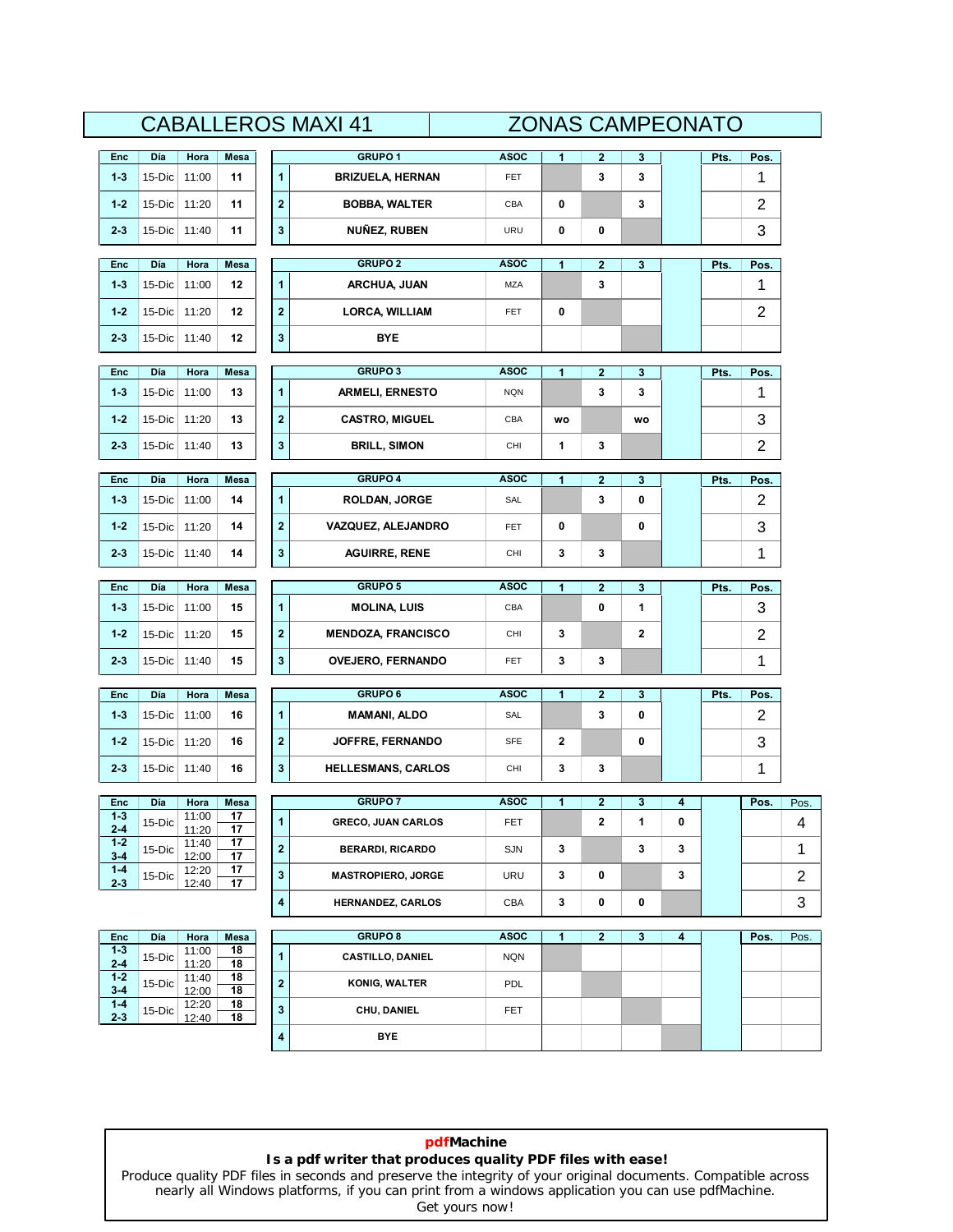# **DÌa Hora Mesa <sup>1</sup>**CABALLEROS MAXI 46 ZONAS CLASIFICACION **GRUPO1 ASOC ASOC**

# **20NAS CLASIFICACION**<br>Asoc | 1 | 2 | 3 | Pts. | Pos.

| Enc     | Día    | Hora  | Mesa |
|---------|--------|-------|------|
| $1-3$   | 14-Dic | 16:00 | 2    |
| $1 - 2$ | 14-Dic | 16:20 | 2    |
| $2 - 3$ | 14-Dic | 16:40 | 2    |

| Enc     | Día    | Hora  | Mesa |
|---------|--------|-------|------|
| $1-3$   | 14-Dic | 16:00 | 3    |
| $1 - 2$ | 14-Dic | 16:20 | 3    |
| $2-3$   | 14-Dic | 16:40 | 3    |

| Enc     | Día    | Hora  | Mesa |
|---------|--------|-------|------|
| $1 - 3$ | 14-Dic | 16:00 | 4    |
| $1 - 2$ | 14-Dic | 16:20 | 4    |
| $2-3$   | 14-Dic | 16:40 | 4    |

| Enc     | Día             | Hora  | Mesa |
|---------|-----------------|-------|------|
| $1 - 3$ | 14-Dic          | 16:00 | 5    |
| $2 - 4$ |                 | 16:20 | 5    |
| $1 - 2$ | 16:40<br>14-Dic |       | 5    |
| $3 - 4$ |                 | 17:00 | 5    |
| $1 - 4$ | 14-Dic          | 17:20 | 5    |
| $2 - 3$ |                 | 17:40 | 5    |

| Día        | Hora  | <b>Mesa</b>  |                | <b>GRUPO1</b>             | <b>ASOC</b> | 1 | $\overline{2}$ | 3 | Pts. | Pos.           |
|------------|-------|--------------|----------------|---------------------------|-------------|---|----------------|---|------|----------------|
| 14-Dic     | 16:00 | $\mathbf{2}$ |                | <b>LEON, GUILLERMO</b>    | CHI         |   | 3              | 3 |      | 1              |
| 14-Dic     | 16:20 | $\mathbf{2}$ | $\mathbf{2}$   | <b>FRIAS, ROBERTO</b>     | <b>JUJ</b>  | 0 |                | 0 |      | 3              |
| $14-Dic$   | 16:40 | $\mathbf{2}$ | 3              | <b>MELILLO, PABLO</b>     | <b>FET</b>  | 1 | 3              |   |      | $\overline{2}$ |
|            |       |              |                |                           |             |   |                |   |      |                |
| <b>Día</b> | Hora  | Mesa         |                | <b>GRUPO 2</b>            | <b>ASOC</b> | 1 | $\overline{2}$ | 3 | Pts. | Pos.           |
| 14-Dic     | 16:00 | 3            |                | <b>TEPLITZKY, JAVIER</b>  | <b>FET</b>  |   | 0              | 0 |      | 3              |
| 14-Dic     | 16:20 | 3            | $\overline{2}$ | <b>DOS SANTOS, NELSON</b> | <b>FET</b>  | 3 |                | 1 |      | $\overline{2}$ |
| $14-Dic$   | 16:40 | 3            | 3              | <b>AOSTRI, OSVALDO</b>    | <b>FET</b>  | 3 | 3              |   |      | 1              |
|            |       |              |                |                           |             |   |                |   |      |                |
| Día        | Hora  | Mesa         |                | <b>GRUPO 3</b>            | <b>ASOC</b> | 1 | $\mathbf{2}$   | 3 | Pts. | Pos.           |
| 14-Dic     | 16:00 | 4            |                | <b>VALLS, GUILLERMO</b>   | <b>FET</b>  |   | 0              | 3 |      | $\overline{2}$ |
| 14-Dic     | 16:20 | 4            | $\overline{2}$ | <b>OVEJERO, FERNANDO</b>  | <b>FET</b>  | 3 |                | 3 |      | 1              |
| $14-Dic$   | 16:40 | 4            | 3              | <b>KENNEDY, GILIBERTO</b> | PAR         | 0 | 0              |   |      | 3              |

| Enc     | Día       | Hora  | <b>Mesa</b> |                | <b>GRUPO 4</b>       | <b>ASOC</b> |   |           |    |    | Pos. | Pos. |
|---------|-----------|-------|-------------|----------------|----------------------|-------------|---|-----------|----|----|------|------|
| $1 - 3$ | $14-Dic$  | 16:00 | 5           |                | ALTMAN, DANIEL       | <b>FET</b>  |   | <b>WO</b> | wo | wo |      | 4    |
| 2-4     |           | 16:20 | 5           |                |                      |             |   |           |    |    |      |      |
| $1-2$   | $14$ -Dic | 16:40 | 5           | $\overline{2}$ | CHU, DANIEL          | <b>FET</b>  | 3 |           |    | 3  |      | ◠    |
| $3 - 4$ |           | 17:00 | 5           |                |                      |             |   |           |    |    |      | ▃    |
| $1 - 4$ | $14$ -Dic | 17:20 | 5           | 3              | <b>GUZMAN, CESAR</b> | TUC         | 3 | 3         |    | ۰  |      |      |
| 2-3     |           | 17:40 | 5           |                |                      |             |   |           |    | ٠J |      |      |
|         |           |       |             | 4              | LOUTAIF, ALFREDO     | <b>JUJ</b>  | 3 | 0         | 0  |    |      | 3    |

| Enc     | Día    | Hora  | Mesa |
|---------|--------|-------|------|
| $1 - 3$ | 14-Dic | 16:00 | 6    |
| $2 - 4$ |        | 16:20 | 6    |
| $1 - 2$ | 14-Dic | 16:40 | 6    |
| $3 - 4$ |        | 17:00 | 6    |
| $1 - 4$ | 14-Dic | 17.20 | 6    |
| $2 - 3$ |        | 17:40 | 6    |

| Enc                | Día       | Hora           | <b>Mesa</b> |                | <b>GRUPO 5</b>         | <b>ASOC</b> |    |   |    |           | Pos. | Pos.   |
|--------------------|-----------|----------------|-------------|----------------|------------------------|-------------|----|---|----|-----------|------|--------|
| $1 - 3$<br>$2 - 4$ | $14-Dic$  | 16:00<br>16:20 | 6<br>6      |                | LITVAK, RAUL           | FET         |    | 3 | 0  | 3         |      | ◠<br>▃ |
| $1-2$<br>$3 - 4$   | $14$ -Dic | 16:40<br>17:00 | 6<br>6      | $\overline{2}$ | ARROYO, OSVALDO        | <b>FET</b>  | wo |   | wo | <b>WO</b> |      | 4      |
| $1 - 4$<br>2-3     | $14$ -Dic | 17:20<br>17:40 | 6<br>Б.     | 3              | <b>AGUIRRE, RENE</b>   | <b>CHI</b>  | 3  | 3 |    | ۰<br>c    |      |        |
|                    |           |                |             | 4              | <b>GARDELLA, OSCAR</b> | URU         | 0  | 3 | 0  |           |      | 3      |

### **pdfMachine Is a pdf writer that produces quality PDF files with ease!**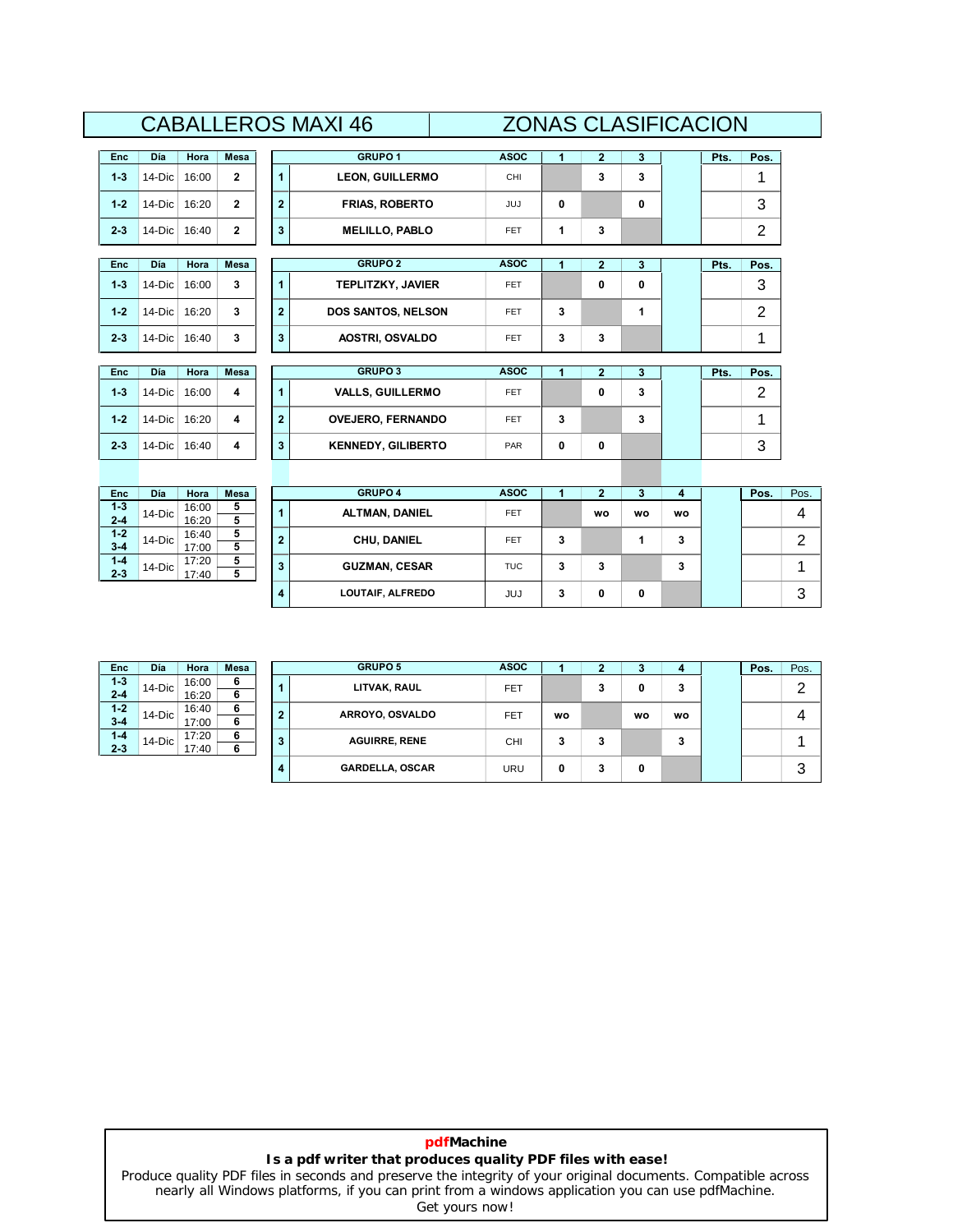|         |        |       |              | GRUPO <sub>1</sub><br><b>ASOC</b><br>1<br>$\overline{\mathbf{2}}$<br>3<br>Pts.<br>$\overline{2}$<br>3<br><b>CASTILLO, DANIEL</b><br><b>NQN</b><br>0<br>0<br><b>GUZMAN, CESAR</b><br><b>TUC</b>                                  |                                                                                                                                                                                                                                                                                                                                                                                                                                                                                                                     |      |   |  |  |                |                |
|---------|--------|-------|--------------|---------------------------------------------------------------------------------------------------------------------------------------------------------------------------------------------------------------------------------|---------------------------------------------------------------------------------------------------------------------------------------------------------------------------------------------------------------------------------------------------------------------------------------------------------------------------------------------------------------------------------------------------------------------------------------------------------------------------------------------------------------------|------|---|--|--|----------------|----------------|
| Enc     | Día    | Hora  | Mesa         |                                                                                                                                                                                                                                 | <b>AGUIRRE, RENE</b><br>3<br>3<br>CHI<br><b>GRUPO 2</b><br><b>ASOC</b><br>$\overline{\mathbf{2}}$<br>1<br>3<br>Pts.<br>1<br>3<br><b>CUELLO, EDUARDO</b><br>CBA<br>3<br>3<br><b>OVEJERO, FERNANDO</b><br><b>FET</b><br>0<br>DOS SANTOS, NELSON<br>1<br><b>FET</b><br><b>GRUPO 3</b><br><b>ASOC</b><br>$\overline{\mathbf{2}}$<br>1<br>3<br>Pts.<br>3<br>3<br><b>SOLER, ENRIQUE</b><br><b>SJN</b>                                                                                                                     |      |   |  |  | Pos.           |                |
| $1 - 3$ | 15-Dic | 15:30 | 1            |                                                                                                                                                                                                                                 | 0<br>0<br><b>AOSTRI, OSVALDO</b><br><b>FET</b><br><b>MELILLO, PABLO</b><br>0<br>3<br><b>FET</b><br><b>GRUPO 4</b><br>$\overline{\mathbf{2}}$<br><b>ASOC</b><br>1<br>3<br>Pts.<br>0<br><b>COSTA MAYULI, LUCIO</b><br>3<br>SGO<br>0<br><b>CASO, EDUARDO</b><br>$\mathbf{2}$<br><b>NQN</b><br>LITVAK, RAUL<br>3<br>3<br><b>FET</b><br><b>GRUPO 5</b><br><b>ASOC</b><br>$\overline{\mathbf{2}}$<br>1<br>3<br>Pts.<br>$\mathbf 0$<br><b>ROLDAN, CARLOS</b><br><b>NQN</b><br>0<br><b>LEON, GUILLERMO</b><br>CHI<br>3<br>3 |      |   |  |  | $\overline{2}$ |                |
| $1 - 2$ | 15-Dic | 15:50 | 1            | CHU, DANIEL<br>3<br>0<br><b>FET</b><br><b>GRUPO 6</b><br><b>ASOC</b><br>$\overline{\mathbf{2}}$<br>1<br>3<br>Pts.<br>3<br><b>KONIG, WALTER</b><br>3<br>PDL<br><b>CASTRO, MIGUEL</b><br><b>WO</b><br><b>WO</b><br>CBA            |                                                                                                                                                                                                                                                                                                                                                                                                                                                                                                                     |      | 3 |  |  |                |                |
| $2 - 3$ | 15-Dic | 16:10 | 1            |                                                                                                                                                                                                                                 |                                                                                                                                                                                                                                                                                                                                                                                                                                                                                                                     |      |   |  |  |                | 1              |
|         |        |       |              | <b>CABALLEROS MAXI 46</b><br><b>ZONAS CAMPEONATO</b><br>1<br>$\overline{\mathbf{2}}$<br>3<br>1<br>$\overline{2}$<br>3<br>$\mathbf{1}$<br>$\overline{2}$<br>3<br>1<br>$\overline{2}$<br>3<br>$\mathbf{1}$<br>$\overline{2}$<br>3 |                                                                                                                                                                                                                                                                                                                                                                                                                                                                                                                     |      |   |  |  |                |                |
| Enc     | Día    | Hora  | Mesa         |                                                                                                                                                                                                                                 |                                                                                                                                                                                                                                                                                                                                                                                                                                                                                                                     |      |   |  |  |                | Pos.           |
| $1 - 3$ | 15-Dic | 15:30 | $\mathbf{2}$ |                                                                                                                                                                                                                                 |                                                                                                                                                                                                                                                                                                                                                                                                                                                                                                                     |      |   |  |  |                | $\overline{2}$ |
| $1 - 2$ | 15-Dic | 15:50 | $\mathbf{2}$ | $\mathbf{1}$<br>$\overline{2}$<br>3<br><b>VALLS, GUILLERMO</b><br><b>FET</b><br>0<br>3                                                                                                                                          |                                                                                                                                                                                                                                                                                                                                                                                                                                                                                                                     | 1    |   |  |  |                |                |
| $2 - 3$ | 15-Dic | 16:10 | $\mathbf{2}$ |                                                                                                                                                                                                                                 |                                                                                                                                                                                                                                                                                                                                                                                                                                                                                                                     | 3    |   |  |  |                |                |
| Enc     | Día    | Hora  | Mesa         |                                                                                                                                                                                                                                 |                                                                                                                                                                                                                                                                                                                                                                                                                                                                                                                     | Pos. |   |  |  |                |                |
|         |        |       |              |                                                                                                                                                                                                                                 |                                                                                                                                                                                                                                                                                                                                                                                                                                                                                                                     |      |   |  |  |                |                |
| $1 - 3$ | 15-Dic | 15:30 | 3            |                                                                                                                                                                                                                                 |                                                                                                                                                                                                                                                                                                                                                                                                                                                                                                                     |      |   |  |  |                | 1              |
| $1 - 2$ | 15-Dic | 15:50 | 3            |                                                                                                                                                                                                                                 |                                                                                                                                                                                                                                                                                                                                                                                                                                                                                                                     |      |   |  |  |                | 3              |
| $2 - 3$ | 15-Dic | 16:10 | 3            |                                                                                                                                                                                                                                 |                                                                                                                                                                                                                                                                                                                                                                                                                                                                                                                     |      |   |  |  |                | $\overline{2}$ |
| Enc     | Día    | Hora  | Mesa         |                                                                                                                                                                                                                                 |                                                                                                                                                                                                                                                                                                                                                                                                                                                                                                                     |      |   |  |  |                | Pos.           |
| $1 - 3$ | 15-Dic | 15:30 | 4            |                                                                                                                                                                                                                                 |                                                                                                                                                                                                                                                                                                                                                                                                                                                                                                                     |      |   |  |  |                | 2              |
| $1 - 2$ | 15-Dic | 15:50 | 4            |                                                                                                                                                                                                                                 |                                                                                                                                                                                                                                                                                                                                                                                                                                                                                                                     |      |   |  |  |                | 3              |
| $2 - 3$ | 15-Dic | 16:10 | 4            |                                                                                                                                                                                                                                 |                                                                                                                                                                                                                                                                                                                                                                                                                                                                                                                     |      |   |  |  |                | 1              |
|         |        |       |              |                                                                                                                                                                                                                                 |                                                                                                                                                                                                                                                                                                                                                                                                                                                                                                                     |      |   |  |  |                |                |
| Enc     | Día    | Hora  | Mesa         |                                                                                                                                                                                                                                 |                                                                                                                                                                                                                                                                                                                                                                                                                                                                                                                     |      |   |  |  |                | Pos.           |
| $1 - 3$ | 15-Dic | 15:30 | 5            |                                                                                                                                                                                                                                 |                                                                                                                                                                                                                                                                                                                                                                                                                                                                                                                     |      |   |  |  |                | 3              |
| $1 - 2$ | 15-Dic | 15:50 | 5            |                                                                                                                                                                                                                                 |                                                                                                                                                                                                                                                                                                                                                                                                                                                                                                                     |      |   |  |  |                | 1              |
| $2 - 3$ | 15-Dic | 16:10 | 5            |                                                                                                                                                                                                                                 |                                                                                                                                                                                                                                                                                                                                                                                                                                                                                                                     |      |   |  |  |                | $\overline{2}$ |
|         |        |       |              |                                                                                                                                                                                                                                 |                                                                                                                                                                                                                                                                                                                                                                                                                                                                                                                     |      |   |  |  |                |                |
| Enc     | Día    | Hora  | Mesa         |                                                                                                                                                                                                                                 |                                                                                                                                                                                                                                                                                                                                                                                                                                                                                                                     |      |   |  |  |                | Pos.           |
| $1 - 3$ | 15-Dic | 15:30 | 6            |                                                                                                                                                                                                                                 |                                                                                                                                                                                                                                                                                                                                                                                                                                                                                                                     |      |   |  |  |                | 1              |
| $1 - 2$ | 15-Dic | 15:50 | 6            |                                                                                                                                                                                                                                 |                                                                                                                                                                                                                                                                                                                                                                                                                                                                                                                     |      |   |  |  |                | 3              |
| $2 - 3$ | 15-Dic | 16:10 | 6            |                                                                                                                                                                                                                                 |                                                                                                                                                                                                                                                                                                                                                                                                                                                                                                                     |      |   |  |  |                | $\overline{2}$ |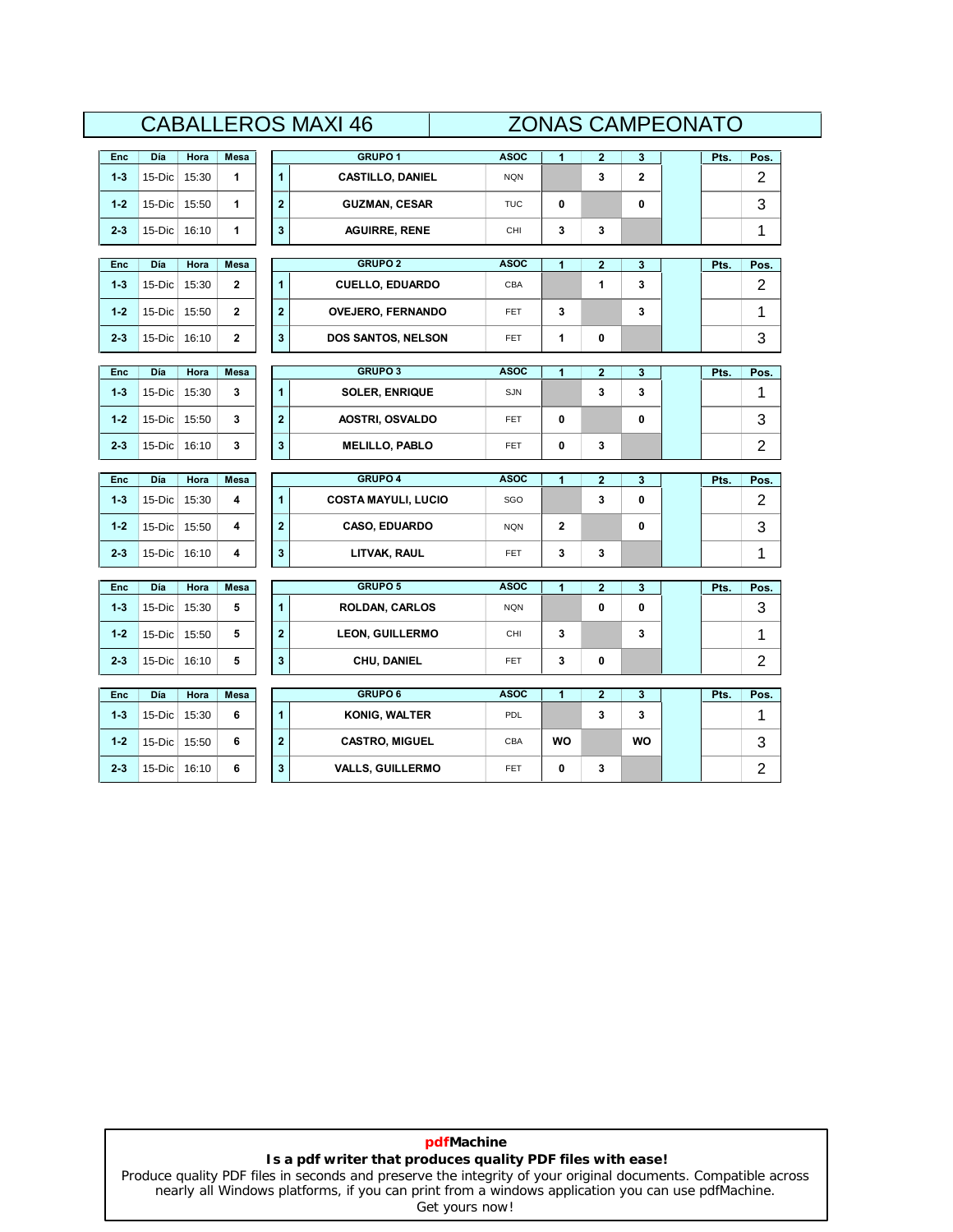| <b>GRUPO1</b><br><b>ASOC</b><br>$\mathbf{1}$<br>Pos.<br>$\mathbf{2}$<br>3<br>Pts.<br>Enc<br>Día<br>Mesa<br>Hora<br>$\overline{2}$<br>3<br>$1 - 3$<br>6<br>$\mathbf{1}$<br><b>COSTA, LUCIO</b><br>0<br>14-Dic<br>14:30<br>SGO<br>$1 - 2$<br>6<br>$\overline{2}$<br>3<br><b>BENITEZ, EDUARDO</b><br>3<br>14-Dic<br>14:50<br><b>FET</b><br>1<br>3<br>6<br>3<br>$2 - 3$<br>14-Dic<br>15:10<br><b>CARRAZAN, JOSE</b><br><b>TUC</b><br><b>WO</b><br><b>WO</b><br><b>GRUPO 2</b><br><b>ASOC</b><br>$\mathbf{1}$<br>$\overline{2}$<br>3<br>Pos.<br>Día<br>Hora<br>Mesa<br>Pts.<br>Enc<br>$\overline{7}$<br>3<br>14-Dic<br><b>DROGUET, MIGUEL</b><br>CHI<br>3<br>$1 - 3$<br>14:30<br>1<br>1<br>2<br>14-Dic<br>$\overline{7}$<br>$\overline{2}$<br>$1 - 2$<br>14:50<br><b>BOIKO, HECTOR</b><br>3<br>0<br>CBA<br>3<br>$\overline{7}$<br>$2 - 3$<br>3<br>3<br>14-Dic<br><b>KENEDY, GILIBERTO</b><br>0<br>15:10<br>PAR<br><b>GRUPO 3</b><br><b>ASOC</b><br>$\overline{1}$<br>$\overline{2}$<br>Mesa<br>3<br>Enc<br>Día<br>Hora<br>Pts.<br>Pos.<br>2<br>8<br>$\mathbf{2}$<br>3<br>$1 - 3$<br>1<br><b>FROHMAN, RICARDO</b><br>14-Dic<br>14:30<br><b>FET</b><br>1<br>$\overline{2}$<br>$1 - 2$<br>8<br><b>FRIAS, ROBERTO</b><br>3<br>3<br>14-Dic<br>14:50<br><b>JUJ</b><br>3<br>$2 - 3$<br>14-Dic<br>15:10<br>8<br>3<br><b>PER</b><br><b>KAMEGO, RICARDO</b><br><b>WO</b><br><b>WO</b><br><b>GRUPO 4</b><br><b>ASOC</b><br>$\overline{1}$<br>$\overline{2}$<br>3<br>Pts.<br>Día<br>Mesa<br><b>Enc</b><br>Hora<br>3<br>$1 - 3$<br>9<br>$\mathbf{1}$<br><b>GARDELLA, OSCAR</b><br>0<br>$\mathbf{0}$<br>14-Dic<br><b>URU</b><br>14:30<br>$\overline{2}$<br>$\overline{2}$<br>$1 - 2$<br>9<br><b>ROQUE, MARIO</b><br>3<br>$\mathbf{2}$<br>14-Dic<br>14:50<br>CBA<br>1<br>3<br>$2 - 3$<br>9<br>3<br><b>ACOSTA, LUIS</b><br>3<br>14-Dic<br>15:10<br><b>MZA</b> |  |  |  | UADALLENUƏ IVIAAI ƏT |  | ZUIYAƏ ULAƏIFIUAUIUIY |  |  |      |
|------------------------------------------------------------------------------------------------------------------------------------------------------------------------------------------------------------------------------------------------------------------------------------------------------------------------------------------------------------------------------------------------------------------------------------------------------------------------------------------------------------------------------------------------------------------------------------------------------------------------------------------------------------------------------------------------------------------------------------------------------------------------------------------------------------------------------------------------------------------------------------------------------------------------------------------------------------------------------------------------------------------------------------------------------------------------------------------------------------------------------------------------------------------------------------------------------------------------------------------------------------------------------------------------------------------------------------------------------------------------------------------------------------------------------------------------------------------------------------------------------------------------------------------------------------------------------------------------------------------------------------------------------------------------------------------------------------------------------------------------------------------------------------------------------------------------------------------|--|--|--|----------------------|--|-----------------------|--|--|------|
|                                                                                                                                                                                                                                                                                                                                                                                                                                                                                                                                                                                                                                                                                                                                                                                                                                                                                                                                                                                                                                                                                                                                                                                                                                                                                                                                                                                                                                                                                                                                                                                                                                                                                                                                                                                                                                          |  |  |  |                      |  |                       |  |  |      |
|                                                                                                                                                                                                                                                                                                                                                                                                                                                                                                                                                                                                                                                                                                                                                                                                                                                                                                                                                                                                                                                                                                                                                                                                                                                                                                                                                                                                                                                                                                                                                                                                                                                                                                                                                                                                                                          |  |  |  |                      |  |                       |  |  |      |
|                                                                                                                                                                                                                                                                                                                                                                                                                                                                                                                                                                                                                                                                                                                                                                                                                                                                                                                                                                                                                                                                                                                                                                                                                                                                                                                                                                                                                                                                                                                                                                                                                                                                                                                                                                                                                                          |  |  |  |                      |  |                       |  |  |      |
|                                                                                                                                                                                                                                                                                                                                                                                                                                                                                                                                                                                                                                                                                                                                                                                                                                                                                                                                                                                                                                                                                                                                                                                                                                                                                                                                                                                                                                                                                                                                                                                                                                                                                                                                                                                                                                          |  |  |  |                      |  |                       |  |  |      |
|                                                                                                                                                                                                                                                                                                                                                                                                                                                                                                                                                                                                                                                                                                                                                                                                                                                                                                                                                                                                                                                                                                                                                                                                                                                                                                                                                                                                                                                                                                                                                                                                                                                                                                                                                                                                                                          |  |  |  |                      |  |                       |  |  |      |
|                                                                                                                                                                                                                                                                                                                                                                                                                                                                                                                                                                                                                                                                                                                                                                                                                                                                                                                                                                                                                                                                                                                                                                                                                                                                                                                                                                                                                                                                                                                                                                                                                                                                                                                                                                                                                                          |  |  |  |                      |  |                       |  |  |      |
|                                                                                                                                                                                                                                                                                                                                                                                                                                                                                                                                                                                                                                                                                                                                                                                                                                                                                                                                                                                                                                                                                                                                                                                                                                                                                                                                                                                                                                                                                                                                                                                                                                                                                                                                                                                                                                          |  |  |  |                      |  |                       |  |  |      |
|                                                                                                                                                                                                                                                                                                                                                                                                                                                                                                                                                                                                                                                                                                                                                                                                                                                                                                                                                                                                                                                                                                                                                                                                                                                                                                                                                                                                                                                                                                                                                                                                                                                                                                                                                                                                                                          |  |  |  |                      |  |                       |  |  |      |
|                                                                                                                                                                                                                                                                                                                                                                                                                                                                                                                                                                                                                                                                                                                                                                                                                                                                                                                                                                                                                                                                                                                                                                                                                                                                                                                                                                                                                                                                                                                                                                                                                                                                                                                                                                                                                                          |  |  |  |                      |  |                       |  |  |      |
|                                                                                                                                                                                                                                                                                                                                                                                                                                                                                                                                                                                                                                                                                                                                                                                                                                                                                                                                                                                                                                                                                                                                                                                                                                                                                                                                                                                                                                                                                                                                                                                                                                                                                                                                                                                                                                          |  |  |  |                      |  |                       |  |  |      |
|                                                                                                                                                                                                                                                                                                                                                                                                                                                                                                                                                                                                                                                                                                                                                                                                                                                                                                                                                                                                                                                                                                                                                                                                                                                                                                                                                                                                                                                                                                                                                                                                                                                                                                                                                                                                                                          |  |  |  |                      |  |                       |  |  |      |
|                                                                                                                                                                                                                                                                                                                                                                                                                                                                                                                                                                                                                                                                                                                                                                                                                                                                                                                                                                                                                                                                                                                                                                                                                                                                                                                                                                                                                                                                                                                                                                                                                                                                                                                                                                                                                                          |  |  |  |                      |  |                       |  |  |      |
|                                                                                                                                                                                                                                                                                                                                                                                                                                                                                                                                                                                                                                                                                                                                                                                                                                                                                                                                                                                                                                                                                                                                                                                                                                                                                                                                                                                                                                                                                                                                                                                                                                                                                                                                                                                                                                          |  |  |  |                      |  |                       |  |  |      |
|                                                                                                                                                                                                                                                                                                                                                                                                                                                                                                                                                                                                                                                                                                                                                                                                                                                                                                                                                                                                                                                                                                                                                                                                                                                                                                                                                                                                                                                                                                                                                                                                                                                                                                                                                                                                                                          |  |  |  |                      |  |                       |  |  |      |
|                                                                                                                                                                                                                                                                                                                                                                                                                                                                                                                                                                                                                                                                                                                                                                                                                                                                                                                                                                                                                                                                                                                                                                                                                                                                                                                                                                                                                                                                                                                                                                                                                                                                                                                                                                                                                                          |  |  |  |                      |  |                       |  |  |      |
|                                                                                                                                                                                                                                                                                                                                                                                                                                                                                                                                                                                                                                                                                                                                                                                                                                                                                                                                                                                                                                                                                                                                                                                                                                                                                                                                                                                                                                                                                                                                                                                                                                                                                                                                                                                                                                          |  |  |  |                      |  |                       |  |  |      |
|                                                                                                                                                                                                                                                                                                                                                                                                                                                                                                                                                                                                                                                                                                                                                                                                                                                                                                                                                                                                                                                                                                                                                                                                                                                                                                                                                                                                                                                                                                                                                                                                                                                                                                                                                                                                                                          |  |  |  |                      |  |                       |  |  | Pos. |
|                                                                                                                                                                                                                                                                                                                                                                                                                                                                                                                                                                                                                                                                                                                                                                                                                                                                                                                                                                                                                                                                                                                                                                                                                                                                                                                                                                                                                                                                                                                                                                                                                                                                                                                                                                                                                                          |  |  |  |                      |  |                       |  |  |      |
|                                                                                                                                                                                                                                                                                                                                                                                                                                                                                                                                                                                                                                                                                                                                                                                                                                                                                                                                                                                                                                                                                                                                                                                                                                                                                                                                                                                                                                                                                                                                                                                                                                                                                                                                                                                                                                          |  |  |  |                      |  |                       |  |  |      |
|                                                                                                                                                                                                                                                                                                                                                                                                                                                                                                                                                                                                                                                                                                                                                                                                                                                                                                                                                                                                                                                                                                                                                                                                                                                                                                                                                                                                                                                                                                                                                                                                                                                                                                                                                                                                                                          |  |  |  |                      |  |                       |  |  |      |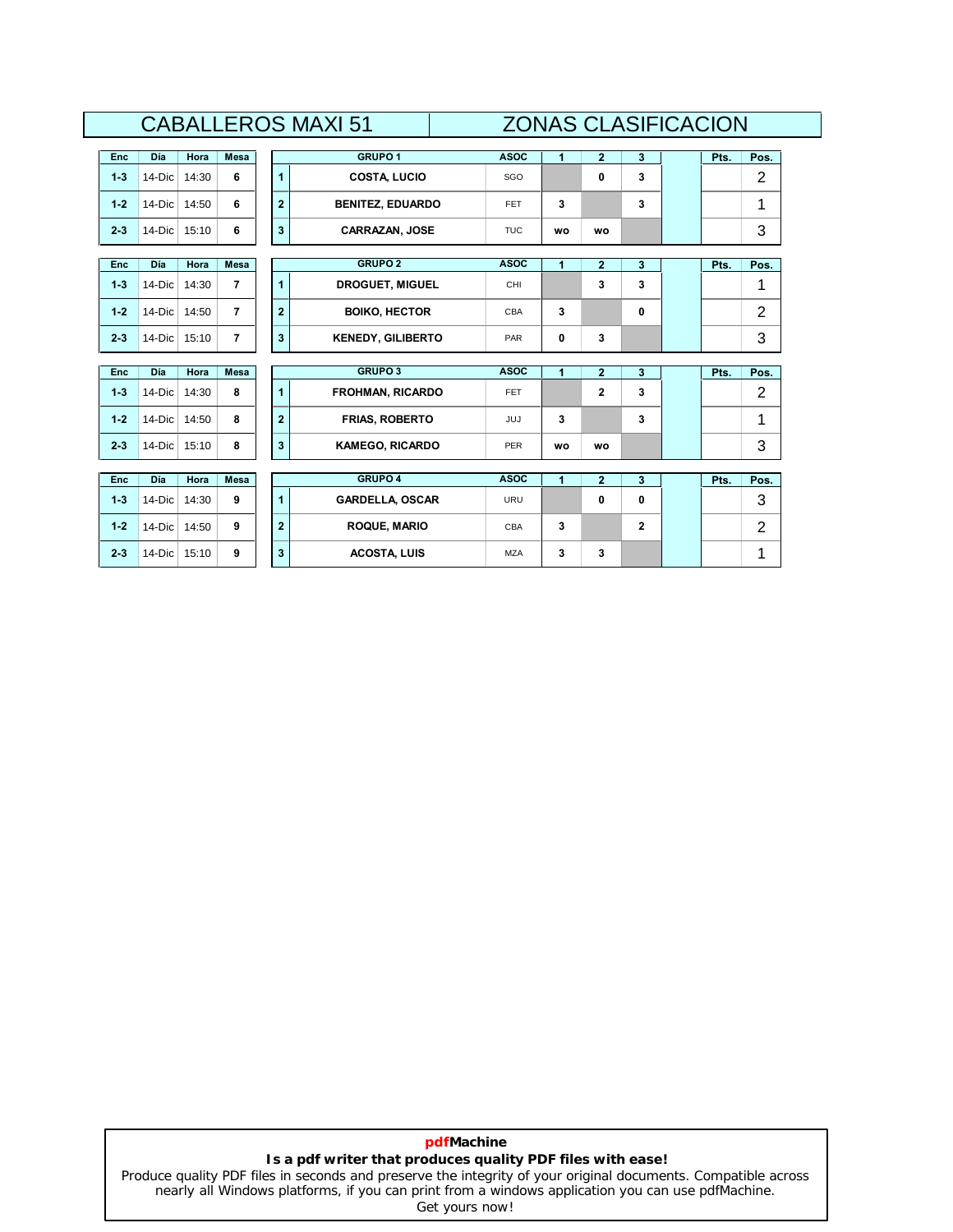|                    |        |                |                   |                         | <b>CABALLEROS MAXI 51</b> |             | <b>ZONAS CAMPEONATO</b> |                         |        |   |      |                |                |
|--------------------|--------|----------------|-------------------|-------------------------|---------------------------|-------------|-------------------------|-------------------------|--------|---|------|----------------|----------------|
| Enc                | Día    | Hora           | Mesa              |                         | <b>GRUPO1</b>             | <b>ASOC</b> | 1                       | $\mathbf{2}$            | 3      |   | Pts. | Pos.           |                |
| $1 - 3$            | 15-Dic | 11:00          | 5                 | $\blacktriangleleft$    | <b>CUELLO, EDUARDO</b>    | CBA         |                         | 3                       | 3      |   |      | 1              |                |
| $1 - 2$            | 15-Dic | 11:20          | 5                 | $\overline{\mathbf{2}}$ | <b>DROGUETT, MIGUEL</b>   | CHI         | 1                       |                         | 3      |   |      | $\overline{2}$ |                |
| $2 - 3$            | 15-Dic | 11:40          | 5                 | 3                       | <b>FRIAS, ROBERTO</b>     | JUJ         | 0                       | 0                       |        |   |      | 3              |                |
| Enc                | Día    | Hora           | Mesa              |                         | <b>GRUPO 2</b>            | <b>ASOC</b> | 1                       | $\overline{\mathbf{2}}$ | 3      |   | Pts. | Pos.           |                |
| $1 - 3$            | 15-Dic | 11:00          | 6                 | 1                       | <b>SOLER, ENRIQUE</b>     | SJN         |                         | 3                       | 3      |   |      | 3              |                |
| $1 - 2$            | 15-Dic | 11:20          | 6                 | $\bf{2}$                | <b>BENITEZ, EDUARDO</b>   | FET         | 1                       |                         | 3      |   |      | 1              |                |
| $2 - 3$            | 15-Dic | 11:40          | 6                 | 3                       | <b>ACOSTA, LUIS</b>       | <b>MZA</b>  | 3                       | 0                       |        |   |      | $\overline{c}$ |                |
|                    | Día    | Hora           | Mesa              |                         | <b>GRUPO 3</b>            | <b>ASOC</b> | 1                       | $\overline{\mathbf{2}}$ |        |   | Pts. | Pos.           |                |
| Enc<br>$1 - 3$     | 15-Dic | 11:00          | 8                 | 1                       | <b>HASSAN, OMAR</b>       | <b>MZA</b>  |                         | 3                       | 3<br>3 |   |      | 1              |                |
| $1 - 2$            | 15-Dic | 11:20          | 8                 | $\overline{2}$          | LITVAK, RAUL              | FET         | 0                       |                         | 3      |   |      | $\overline{2}$ |                |
| $2 - 3$            | 15-Dic | 11:40          | 8                 | 3                       | <b>ROQUE, MARIO</b>       | CBA         | 1                       | 1                       |        |   |      | 3              |                |
|                    |        |                |                   |                         |                           |             |                         |                         |        |   |      |                |                |
| Enc                | Día    | Hora           | Mesa              |                         | <b>GRUPO 4</b>            | <b>ASOC</b> | 1                       | $\overline{\mathbf{2}}$ | 3      |   | Pts. | Pos.           |                |
| $1 - 3$            | 15-Dic | 11:00          | 9                 | 1                       | <b>LARSSON, CARLOS</b>    | CBA         |                         | 1                       | 3      |   |      | 2              |                |
| $1 - 2$            | 15-Dic | 11:20          | 9                 | $\bf{2}$                | <b>LEON, GUILLERMO</b>    | CHI         | 3                       |                         | 3      |   |      | 1              |                |
| $2 - 3$            | 15-Dic | 11:40          | 9                 | 3                       | <b>FROHMAN, RICARDO</b>   | FET         | 0                       | 0                       |        |   |      | 3              |                |
|                    |        |                |                   |                         | <b>GRUPO 5</b>            | <b>ASOC</b> |                         |                         |        |   |      |                |                |
| Enc<br>$1 - 3$     | Día    | Hora<br>11:00  | <b>Mesa</b><br>10 |                         |                           |             | 1                       | $\overline{\mathbf{2}}$ | 3      | 4 |      | Pos.           | Pos.           |
| $2 - 4$            | 15-Dic | 11:20          | 10                | 1                       | CASO, EDUADO              | <b>NQN</b>  |                         | 0                       | 0      | 1 |      |                | 4              |
| $1 - 2$<br>$3 - 4$ | 15-Dic | 11:40<br>12:00 | 10<br>10          | $\overline{\mathbf{2}}$ | PALACIO, RUBEN            | FET         | 3                       |                         | 3      | 3 |      |                | 1              |
| $1 - 4$<br>$2 - 3$ | 15-Dic | 12:20<br>12:40 | 10<br>10          | 3                       | <b>BOIKO, HECTOR</b>      | CBA         | 3                       | 1                       |        | 3 |      |                | $\overline{c}$ |
|                    |        |                |                   | 4                       | <b>COSTA, LUCIO</b>       | SGO         | 3                       | 0                       | 0      |   |      |                | 3              |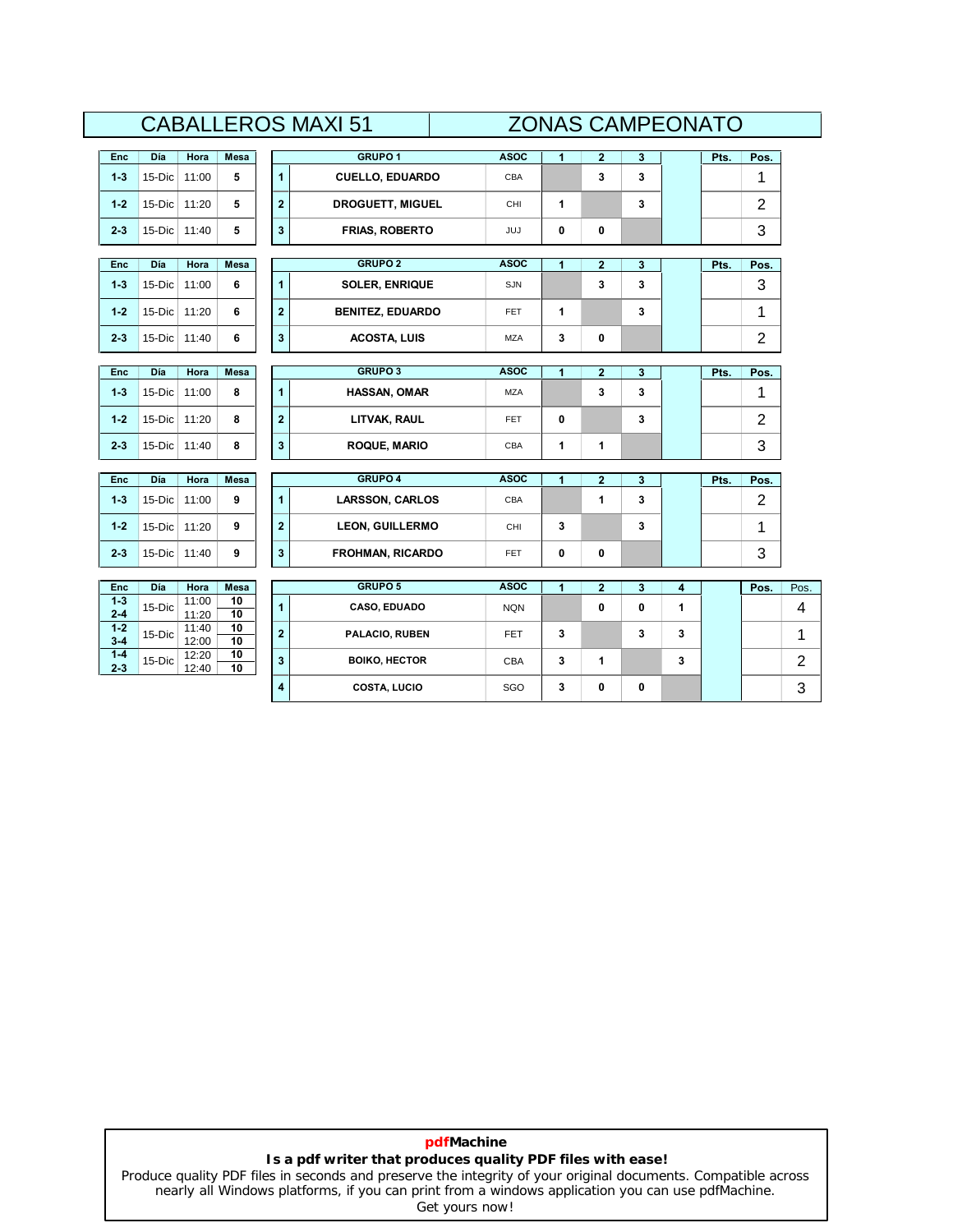| 56<br><b>NIA</b><br>$\mathcal{L}$<br>$\checkmark$<br>$\check{~}$ | $\bf{N}$<br>1 U<br>ww              |
|------------------------------------------------------------------|------------------------------------|
| <b>GRUPO</b><br>Día<br><b>Enc</b><br>Hora<br><b>Mesa</b>         | <b>ASOC</b><br>Pts.<br>Pos.<br>. . |

|         |        |       |                |                         | UADALLENUJ IVIAAI JU         |             |                      |                | ZUINAJ UAIVIFEUNATU |      |                |
|---------|--------|-------|----------------|-------------------------|------------------------------|-------------|----------------------|----------------|---------------------|------|----------------|
| Enc     | Día    | Hora  | <b>Mesa</b>    |                         | <b>GRUPO 1</b>               | <b>ASOC</b> | $\blacktriangleleft$ | $\overline{2}$ | $\mathbf{3}$        | Pts. | Pos.           |
| $1-3$   | 15-Dic | 15:30 | $\overline{7}$ | $\overline{1}$          | <b>MEYER, ALFREDO</b>        | <b>FET</b>  |                      | 3              | $\mathbf{2}$        |      | $\overline{2}$ |
| $1 - 2$ | 15-Dic | 15:50 | $\overline{7}$ | $\overline{2}$          | <b>DROGUETT, MIGUEL</b>      | CHI         | $\mathbf{2}$         |                | 3                   |      | 1              |
| $2 - 3$ | 15-Dic | 16:10 | $\overline{7}$ | $\overline{\mathbf{3}}$ | <b>BOIKO, HECTOR</b>         | CBA         | 3                    | $\mathbf{2}$   |                     |      | 3              |
| Enc     | Día    | Hora  | Mesa           |                         | <b>GRUPO 2</b>               | <b>ASOC</b> | 1                    | $\mathbf{2}$   | $\mathbf{3}$        | Pts. | Pos.           |
| $1 - 3$ | 15-Dic | 15:30 | 8              | $\mathbf{1}$            | PALACIO, RUBEN               | <b>FET</b>  |                      | 1              | 3                   |      | 2              |
| $1 - 2$ | 15-Dic | 15:50 | 8              | $\overline{2}$          | <b>COSTANTINO, ALBERTO</b>   | <b>FET</b>  | 3                    |                | 3                   |      | 1              |
| $2 - 3$ | 15-Dic | 16:10 | 8              | 3                       | <b>ROQUE, MARIO</b>          | CBA         | 1                    | 0              |                     |      | 3              |
| Enc     | Día    | Hora  | Mesa           |                         | <b>GRUPO 3</b>               | <b>ASOC</b> | 1                    | $\overline{2}$ | 3                   | Pts. | Pos.           |
| $1-3$   | 15-Dic | 15:30 | 9              | $\overline{1}$          | <b>LARSSON, CARLOS</b>       | CBA         |                      | 3              | 3                   |      | 1              |
| $1 - 2$ | 15-Dic | 15:50 | 9              | $\overline{2}$          | <b>VAN LERBERGHE, CARLOS</b> | <b>FET</b>  | <b>WO</b>            |                | <b>WO</b>           |      | 3              |
| $2 - 3$ | 15-Dic | 16:10 | 9              | 3                       | <b>VALLONE, HERMINIO</b>     | <b>MZA</b>  | 0                    | 3              |                     |      | $\overline{2}$ |
|         |        |       |                |                         | <b>GRUPO 4</b>               | <b>ASOC</b> |                      |                |                     |      |                |
| Enc     | Día    | Hora  | <b>Mesa</b>    |                         |                              |             | 1                    | $\overline{2}$ | 3                   | Pts. | Pos.           |
| $1 - 3$ | 15-Dic | 15:30 | 10             | $\mathbf{1}$            | <b>HASSAN, OMAR</b>          | <b>MZA</b>  |                      | 1              | $\mathbf{0}$        |      | 3              |
| $1 - 2$ | 15-Dic | 15:50 | 10             | $\overline{2}$          | <b>MONTE, JUAN</b>           | <b>FET</b>  | 3                    |                | 0                   |      | $\overline{2}$ |
| $2 - 3$ | 15-Dic | 16:10 | 10             | 3                       | <b>BENITEZ, EDUARDO</b>      | FET         | 3                    | 3              |                     |      | 1              |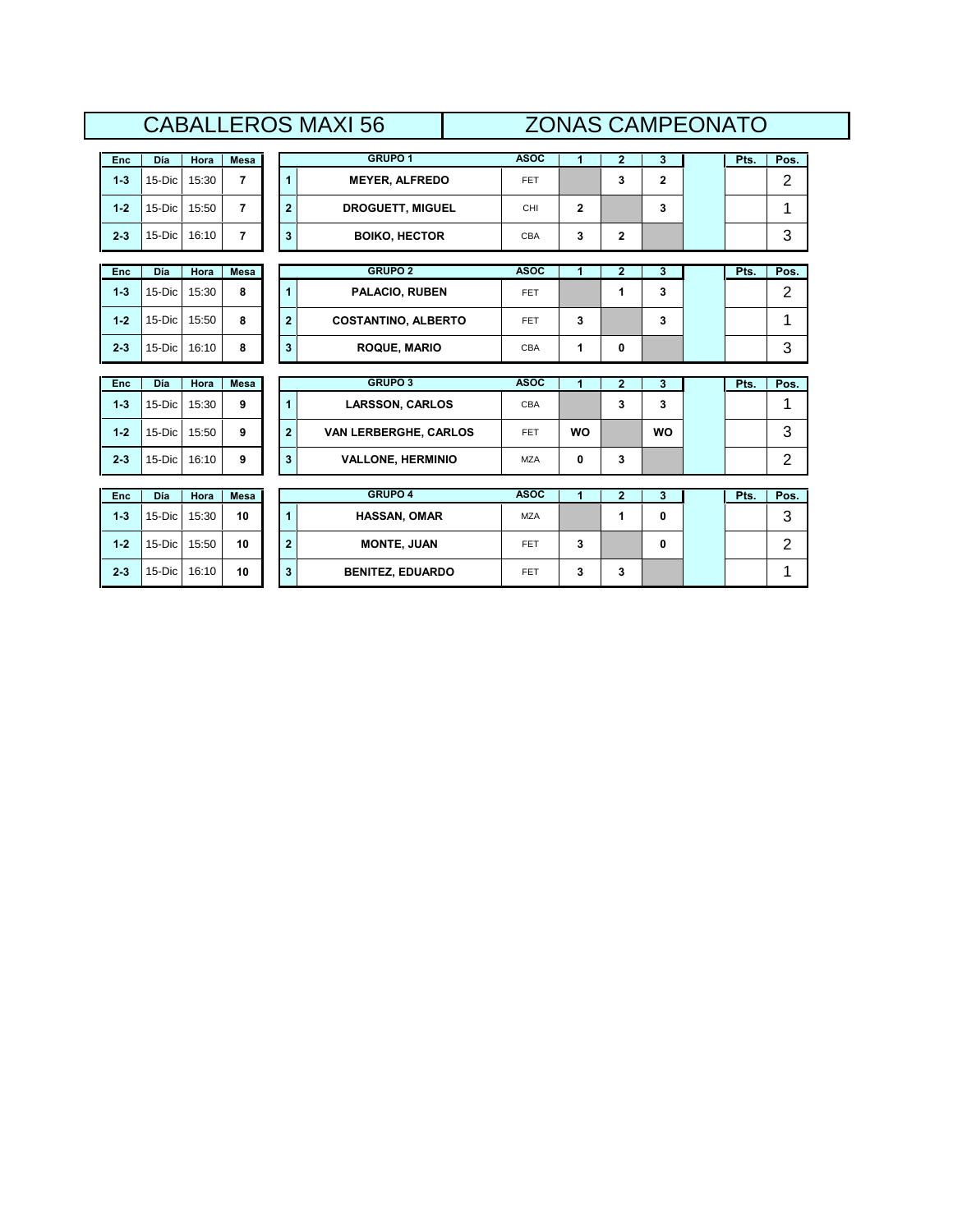# **DAMAS SUB 11**

| Día | Hora                             | <b>Mesa</b> |
|-----|----------------------------------|-------------|
|     | 13:30                            | 20          |
|     | 13:50                            | 20          |
|     | 14.10                            | 20          |
|     | 14:30                            | 20          |
|     | 14:50                            | 20          |
|     | 15:10                            | 20          |
|     | $13-Dic$<br>$13-Dic$<br>$13-Dic$ |             |

|          |                | <b>DAMAS SUB 11</b> |                |                           |             |   |           |              | <b>ZONAS CAMPEONATO</b> |           |      |                |
|----------|----------------|---------------------|----------------|---------------------------|-------------|---|-----------|--------------|-------------------------|-----------|------|----------------|
| Día      | Hora           | <b>Mesa</b>         |                | <b>GRUPO1</b>             | <b>ASOC</b> |   |           | 3            | 4                       | 5         | Pos. | Pos.           |
| 13-Dic   | 13:30<br>13:50 | 20<br>20            |                | CHIAPPA, SABRINA          | <b>PDL</b>  |   | <b>WO</b> | wo           | wo                      | <b>WO</b> |      | 5              |
| $13-Dic$ | 14:10<br>14:30 | 20<br>20            | $\overline{2}$ | ARMELI, CANDELA           | <b>NQN</b>  | 3 |           | 3            | 3                       | 3         |      |                |
| 13-Dic   | 14:50<br>15:10 | 20<br>20            | 3              | <b>ILIOVICH, LUCIA</b>    | <b>CHA</b>  | 3 | 0         |              | 3                       | 3         |      | $\overline{2}$ |
|          |                |                     | 4              | <b>ARMELI, MARIANELLA</b> | <b>NQN</b>  | 3 | 0         | $\mathbf 2$  |                         | 3         |      | 3              |
|          |                |                     | 5              | <b>KENNEDY, KENIA</b>     | <b>PAR</b>  | 3 | 0         | $\mathbf{2}$ | 0                       |           |      | 4              |

### **pdfMachine A pdf writer that produces quality PDF files with ease!** [Produce quality PDF files in seconds and preserve the integrity of your original documents. Compatible across](http://www.pdfmachine.com?cl)

nearly all Windows platforms, if you can print from a windows application you can use pdfMachine. Get yours now!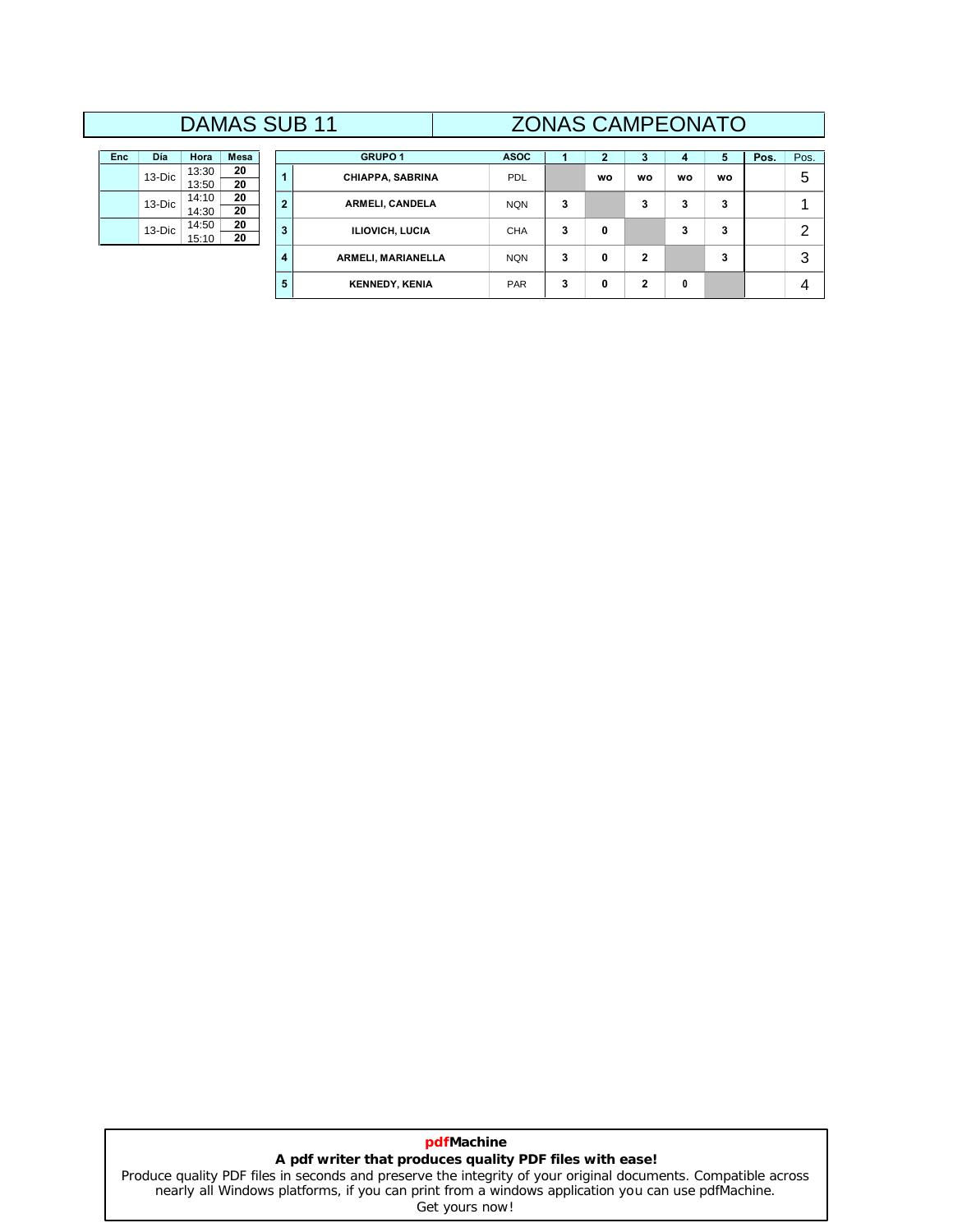|                    |              |                |              |                         | <b>DAMAS SUB 13</b>     |             |             |                         | <b>ZONAS CAMPEONATO</b> |    |      |                |           |
|--------------------|--------------|----------------|--------------|-------------------------|-------------------------|-------------|-------------|-------------------------|-------------------------|----|------|----------------|-----------|
| Enc                | Día          | Hora           | Mesa         |                         | GRUPO <sub>1</sub>      | <b>ASOC</b> | 1           | $\overline{2}$          | 3                       |    | Pts. | Pos.           |           |
| $1 - 3$            | 13-Dic       | 16:30          | $\mathbf{2}$ | $\mathbf{1}$            | <b>RAMIREZ, PAOLA</b>   | PDL         |             | 3                       | 3                       |    |      | 1              |           |
| $1 - 2$            | $13-Dic$     | 16:50          | 2            | $\overline{\mathbf{2}}$ | ILIOVICH, LUCIA         | CHA         | 0           |                         | 0                       |    |      | 3              |           |
| $2 - 3$            | 13-Dic 17:10 |                | 2            | $\mathbf{3}$            | ULLOA, YOHANA           | <b>SCR</b>  | 0           | 3                       |                         |    |      | $\overline{2}$ |           |
|                    | Día          |                |              |                         | <b>GRUPO 2</b>          | <b>ASOC</b> | 1           | $\overline{\mathbf{2}}$ | 3                       |    | Pts. | Pos.           |           |
| Enc                |              | Hora           | Mesa         |                         |                         |             |             |                         |                         |    |      |                |           |
| $1 - 3$            | $13-Dic$     | 16:30          | 3            | $\overline{1}$          | <b>VALDEZ, VIRGINIA</b> | CHA         |             | $\overline{2}$          | $\overline{2}$          |    |      | 3              |           |
| $1 - 2$            | $13-Dic$     | 16:50          | 3            | $\overline{\mathbf{2}}$ | <b>MATAMALA, ANDREA</b> | <b>NQN</b>  | 3           |                         | 0                       |    |      | $\overline{2}$ |           |
| $2 - 3$            | $13-Dic$     | 17:10          | 3            | 3                       | ROSALES QUINO, MARIA    | PER         | 3           | 3                       |                         |    |      | 1              |           |
|                    |              |                |              |                         |                         |             |             |                         |                         |    |      |                |           |
| <b>Enc</b>         | Día          | Hora           | <b>Mesa</b>  |                         | <b>GRUPO 3</b>          | <b>ASOC</b> | 1           | $\overline{2}$          | 3                       |    | Pts. | Pos.           |           |
| $1 - 3$            | 13-Dic       | 16:30          | 4            | $\mathbf{1}$            | <b>IWASA, AGUSTINA</b>  | FET.        |             | 3                       | 3                       |    |      | 1              |           |
| $1 - 2$            | $13-Dic$     | 16:50          | 4            | $\bf{2}$                | <b>LOAIZA, MACARENA</b> | <b>SCR</b>  | $\mathbf 0$ |                         | 3                       |    |      | 2              |           |
| $2 - 3$            | $13-Dic$     | 17:10          | 4            | $\mathbf{3}$            | ARMELI, MARIANELLA      | <b>NQN</b>  | 0           | 0                       |                         |    |      | 3              |           |
|                    |              |                |              |                         |                         |             |             |                         |                         |    |      |                |           |
| Enc                | Día          | Hora           | Mesa         |                         | GRUPO 4                 | <b>ASOC</b> | 1           | $\overline{\mathbf{2}}$ | 3                       |    | Pts. | Pos.           |           |
| $1 - 3$            | $13-Dic$     | 16:30          | 11           | $\mathbf{1}$            | HARIMA, MAIA            | <b>FET</b>  |             | 3                       | 3                       |    |      | 1              |           |
| $1 - 2$            | $13-Dic$     | 16:50          | 11           | $\bf{2}$                | ARMELI, CANDELA         | <b>NQN</b>  | 1           |                         | 3                       |    |      | $\overline{2}$ |           |
| $2 - 3$            | $13-Dic$     | 17:10          | 11           | $\overline{\mathbf{3}}$ | <b>KENEDY, KENIA</b>    | <b>PAR</b>  | 0           | 0                       |                         |    |      | 3              |           |
|                    |              |                |              |                         |                         |             |             |                         |                         |    |      |                |           |
| Enc                | Día          | Hora           | Mesa         |                         | <b>GRUPO 5</b>          | <b>ASOC</b> | 1           | $\overline{\mathbf{2}}$ | 3                       | 4  |      | Pos.           | Pos.      |
| $1 - 3$<br>$2 - 4$ | 13-Dic       | 16:30<br>16:50 | 1<br>1       | $\mathbf{1}$            | <b>IWASA, LAURA</b>     | <b>FET</b>  |             | 3                       | 0                       | 0  |      |                | 3         |
| $1 - 2$<br>$3 - 4$ | 13-Dic       | 17:10<br>17:30 | 1<br>1       | $\overline{\mathbf{2}}$ | CHIAPPA, SABRINA        | <b>PDL</b>  | <b>WO</b>   |                         | wo                      | wo |      |                | <b>WO</b> |
| $1 - 4$            | 13-Dic       | 17:50<br>18:10 | 1<br>1       | 3                       | <b>KENEDY, KARINA</b>   | <b>PAR</b>  | 3           | 3                       |                         | 3  |      |                | 1         |
| $2 - 3$            |              |                |              |                         |                         |             |             |                         |                         |    |      |                |           |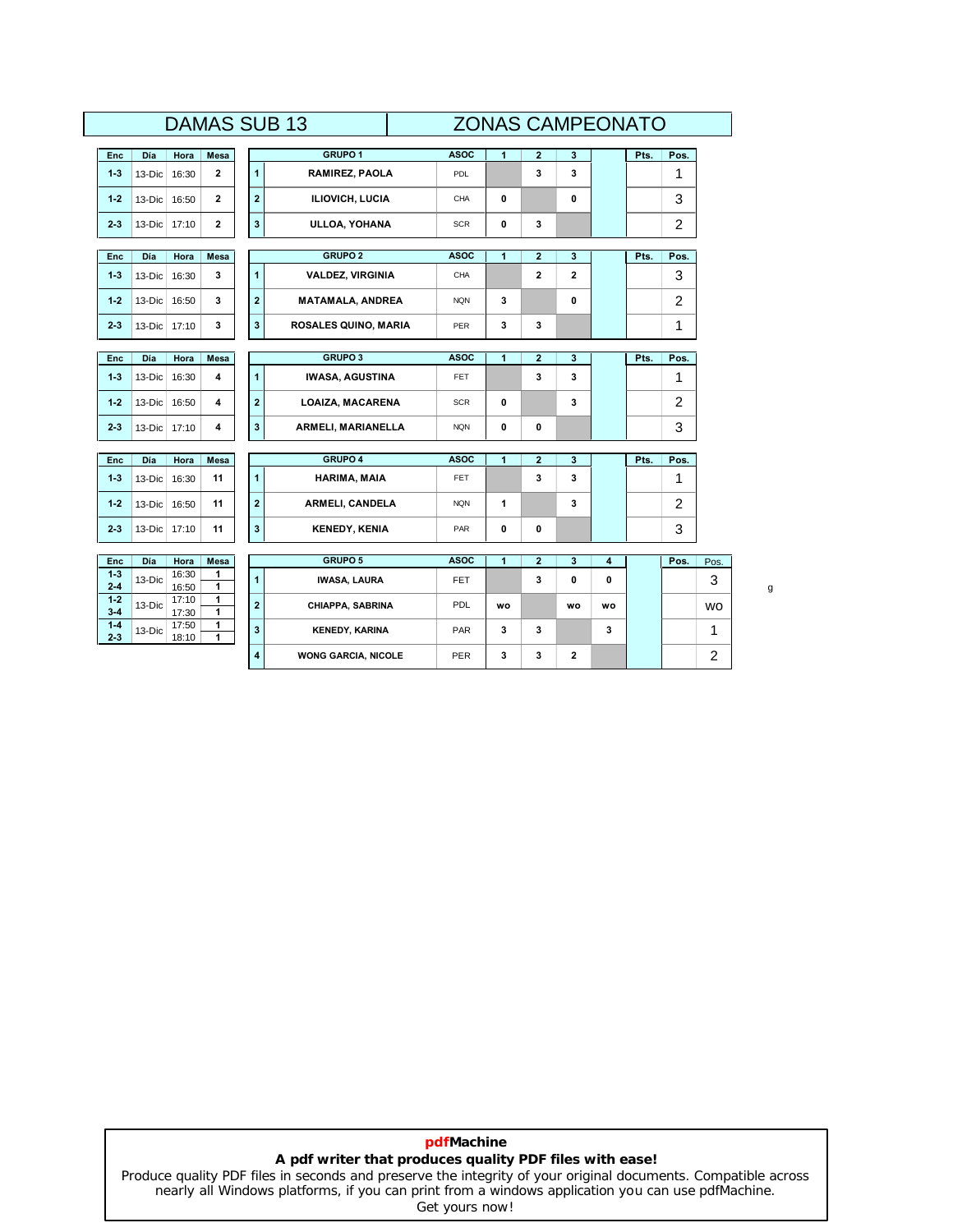# **DAMAS SUB 15**

|                    |        |                |                              |                         | <b>DAMAS SUB 15</b>          |             |             | <b>ZONAS CLASIFICACION</b> |             |              |      |                |      |
|--------------------|--------|----------------|------------------------------|-------------------------|------------------------------|-------------|-------------|----------------------------|-------------|--------------|------|----------------|------|
| Enc                | Día    | Hora           | Mesa                         |                         | <b>GRUPO 1</b>               | <b>ASOC</b> | 1           | $\mathbf{2}$               | 3           |              | Pts. | Pos.           |      |
| $1 - 3$            | 13-Dic | 14:30          | $\mathbf{2}$                 | $\overline{1}$          | PAZ, TALITA                  | CHA         |             | 3                          | 3           |              |      | 1              |      |
| $1 - 2$            | 13-Dic | 14:50          | $\mathbf{2}$                 | $\bf{2}$                | <b>BEBENINO, NATALIA</b>     | <b>FET</b>  | 0           |                            | $\mathbf 0$ |              |      | 3              |      |
| $2 - 3$            | 13-Dic | 15:10          | $\mathbf 2$                  | $\overline{\mathbf{3}}$ | ROSALES QUINO, ALEJANDRA     | PER         | 0           | 3                          |             |              |      | $\overline{c}$ |      |
| <b>Enc</b>         | Día    | Hora           | Mesa                         |                         | <b>GRUPO 2</b>               | <b>ASOC</b> | 1           | $\mathbf 2$                | 3           |              | Pts. | Pos.           |      |
| $1 - 3$            | 13-Dic | 14:30          | 3                            | $\blacksquare$          | <b>IWASA, LAURA</b>          | <b>FET</b>  |             | 0                          | $\mathbf 0$ |              |      | 3              |      |
| $1 - 2$            | 13-Dic | 14:50          | 3                            | $\mathbf 2$             | <b>ESCOTORIN, ROCIO</b>      | JUJ         | 3           |                            | 0           |              |      | $\overline{2}$ |      |
| $2 - 3$            | 13-Dic | 15:10          | 3                            | 3                       | <b>WONG GARCIA, NICOLE</b>   | PER         | 3           | 3                          |             |              |      | 1              |      |
| <b>Enc</b>         | Día    | Hora           | <b>Mesa</b>                  |                         | <b>GRUPO 3</b>               | <b>ASOC</b> | 1           | $\overline{2}$             | 3           |              | Pts. | Pos.           |      |
| $1 - 3$            | 13-Dic | 14:30          | 4                            | $\overline{1}$          | <b>AGUERRE, MARIA E</b>      | <b>MZA</b>  |             | <b>WO</b>                  | wo          |              |      | 3              |      |
|                    |        |                |                              |                         |                              |             |             |                            |             |              |      |                |      |
| $1 - 2$            | 13-Dic | 14:50          | 4                            | $\overline{\mathbf{2}}$ | <b>KENNEDY, KAINA</b>        | PAR         | 3           |                            | 2           |              |      | $\overline{2}$ |      |
| $2 - 3$            | 13-Dic | 15:10          | 4                            | 3                       | <b>WONG GARCIA, MICHELLE</b> | <b>PER</b>  | 3           | 3                          |             |              |      | 1              |      |
| Enc                | Día    | Hora           | Mesa                         |                         | GRUPO 4                      | <b>ASOC</b> | 1           | $\overline{\mathbf{2}}$    | 3           |              | Pts. | Pos.           |      |
| $1 - 3$            | 13-Dic | 14:30          | 5                            | $\overline{1}$          | <b>MATAMALA, ANDREA</b>      | <b>NQN</b>  |             | 0                          | 3           |              |      | $\overline{c}$ |      |
| $1 - 2$            | 13-Dic | 14:50          | 5                            | $\overline{\mathbf{2}}$ | <b>BRAVO, ROCIO</b>          | SGO         | 3           |                            | 3           |              |      | 1              |      |
| $2 - 3$            | 13-Dic | 15:10          | 5                            | 3                       | <b>LOAYZA, MACARENA</b>      | <b>SCR</b>  | 0           | $\mathbf{1}$               |             |              |      | 3              |      |
|                    |        |                |                              |                         | GRUPO 5                      |             |             |                            |             |              |      |                |      |
| Enc<br>$1-3$       | Día    | Hora<br>14:30  | Mesa<br>1                    |                         |                              | <b>ASOC</b> | 1           | $\mathbf{2}$               | 3           | 4            |      | Pos.           | Pos. |
| $2 - 4$            | 13-Dic | 14:50          | $\mathbf{1}$                 | 1                       | HARIMA, MAIA                 | <b>FET</b>  |             | 3                          | 3           | 3            |      |                |      |
| $1 - 2$<br>$3 - 4$ | 13-Dic | 15:10<br>15:30 | $\mathbf{1}$<br>$\mathbf{1}$ | $\overline{2}$          | <b>VELIZ, ANDREA</b>         | <b>JUJ</b>  | $\mathbf 0$ |                            | 3           | $\mathbf{1}$ |      |                |      |
| $1 - 4$<br>$2 - 3$ | 13-Dic | 15:50<br>16:10 | 1<br>1                       | 3                       | VIGIL, CAROLINA              | PER         | 0           | 0                          |             | 0            |      |                |      |
|                    |        |                |                              | 4                       | ULLOA, YOANA                 | <b>SCR</b>  | 0           | 3                          | 3           |              |      |                |      |

# **pdfMachine A pdf writer that produces quality PDF files with ease!**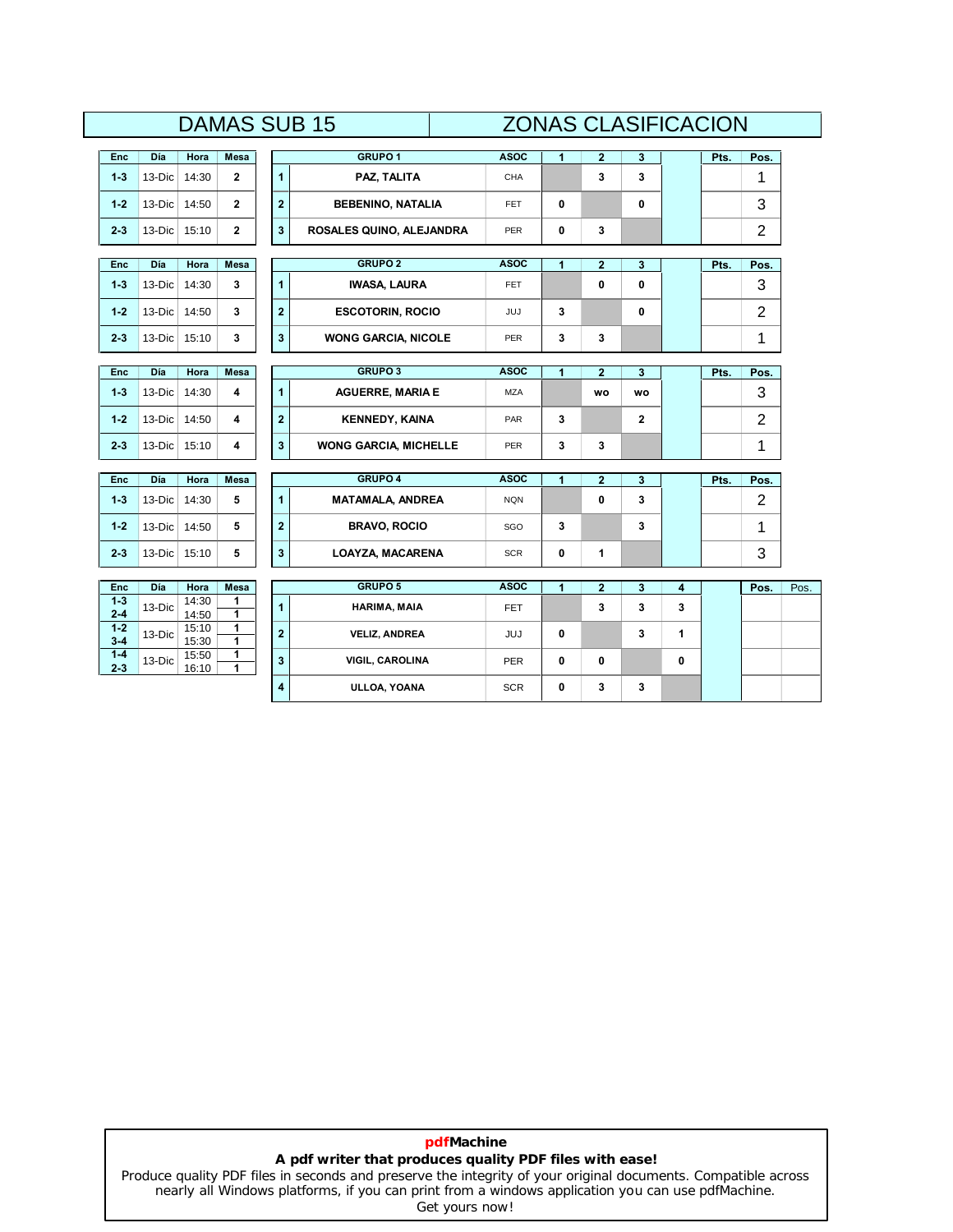# DAMAS SUB 15 ZONAS CAMPEONATO

| <b>Enc</b> | <b>Día</b> | Hora  | Mesa         |                         | <b>GRUPO 1</b>               | <b>ASOC</b> | $\blacksquare$ | $\overline{2}$          | 3                       | Pts. | Pos.           |
|------------|------------|-------|--------------|-------------------------|------------------------------|-------------|----------------|-------------------------|-------------------------|------|----------------|
| $1 - 3$    | 14-Dic     | 10:00 | 1            | $\blacksquare$          | <b>MORI, ANGELA</b>          | <b>PER</b>  |                | 3                       | 3                       |      | 1              |
| $1 - 2$    | 14-Dic     | 10:20 | 1            | $\mathbf{2}$            | <b>BRAVO, ROCIO</b>          | SGO         | 0              |                         | 1                       |      | 3              |
| $2 - 3$    | 14-Dic     | 10:40 | 1            | $\mathbf{3}$            | HARIMA, MAIA                 | <b>FET</b>  | 0              | 3                       |                         |      | $\overline{2}$ |
|            |            |       |              |                         |                              |             |                |                         |                         |      |                |
| <b>Enc</b> | Día        | Hora  | Mesa         |                         | <b>GRUPO 2</b>               | <b>ASOC</b> | 1              | $\overline{2}$          | 3                       | Pts. | Pos.           |
| $1 - 3$    | 14-Dic     | 10:00 | $\mathbf{2}$ | $\blacktriangleleft$    | <b>GONZALEZ, PAULINA</b>     | <b>FET</b>  |                | 0                       | 3                       |      | 2              |
| $1 - 2$    | $14-Dic$   | 10:20 | $\mathbf{2}$ | $\overline{2}$          | <b>WONG GARCIA, MICHELLE</b> | PER         | 3              |                         | 3                       |      | 1              |
| $2 - 3$    | 14-Dic     | 10:40 | $\mathbf{2}$ | 3                       | ULLOA, YOHANA                | <b>SCR</b>  | 0              | 0                       |                         |      | 3              |
|            |            |       |              |                         |                              |             |                |                         |                         |      |                |
| Enc        | Día        | Hora  | Mesa         |                         | <b>GRUPO 3</b>               | <b>ASOC</b> | 1              | $\overline{\mathbf{2}}$ | 3                       | Pts. | Pos.           |
| $1 - 3$    | 14-Dic     | 10:00 | 3            | $\mathbf{1}$            | RAMIREZ, PAOLA               | PDL         |                | 0                       | 3                       |      | 2              |
| $1 - 2$    | 14-Dic     | 10:20 | 3            | $\overline{\mathbf{2}}$ | PAZ, TALITA                  | CHA         | 3              |                         | 3                       |      | 1              |
| $2 - 3$    | 14-Dic     | 10:40 | 3            | $\mathbf{3}$            | <b>MATAMALA, ANDREA</b>      | <b>NQN</b>  | 0              | 0                       |                         |      | 3              |
|            |            |       |              |                         |                              |             |                |                         |                         |      |                |
| <b>Enc</b> | <b>Día</b> | Hora  | Mesa         |                         | <b>GRUPO 4</b>               | <b>ASOC</b> | 1              | $\overline{2}$          | 3                       | Pts. | Pos.           |
| $1 - 3$    | 14-Dic     | 10:00 | 4            | $\mathbf{1}$            | <b>VALDEZ, VIRGINIA</b>      | CHA         |                | 0                       | 3                       |      | 3              |
| $1 - 2$    | 14-Dic     | 10:20 | 4            | $\overline{2}$          | <b>WONG GARCIA, NICOLE</b>   | <b>PER</b>  | 3              |                         | 1                       |      | 1              |
| $2 - 3$    | 14-Dic     | 10:40 | 4            | $\mathbf{3}$            | <b>KENNEDY, KARINA</b>       | PAR         | $\overline{2}$ | 3                       |                         |      | 2              |
|            | Día        | Hora  |              |                         | <b>GRUPO 5</b>               | <b>ASOC</b> | 1              |                         |                         |      |                |
| <b>Enc</b> |            |       | Mesa         |                         |                              |             |                | $\overline{2}$          | 3                       | Pts. | Pos.           |
| $1 - 3$    | 14-Dic     | 10:00 | 5            | $\mathbf{1}$            | KONIG, MARIANELLA            | CHA         |                | $\overline{2}$          | 3                       |      | 1              |
| $1 - 2$    | 14-Dic     | 10:20 | 5            | $\overline{2}$          | ULLOA, SUSANA                | <b>SCR</b>  | 3              |                         | 1                       |      | $\overline{2}$ |
|            | 14-Dic     | 10:40 | 5            | $\mathbf{3}$            | <b>ESCOTORIN, ROCIO</b>      | JUJ         | 0              | 3                       |                         |      | 3              |
| $2 - 3$    |            |       |              |                         |                              |             |                |                         |                         |      |                |
|            |            |       |              |                         |                              |             |                |                         |                         |      |                |
| Enc        | Día        | Hora  | Mesa         |                         | <b>GRUPO 6</b>               | <b>ASOC</b> | 1              | $\overline{2}$          | 3                       | Pts. | Pos.           |
| $1 - 3$    | 14-Dic     | 10:00 | 6            | $\blacktriangleleft$    | <b>IWASA, AGUSTINA</b>       | <b>FET</b>  |                | $\mathbf{2}$            | $\overline{\mathbf{2}}$ |      | 3              |
| $1 - 2$    | 14-Dic     | 10:20 | 6            | $\overline{2}$          | <b>VARGAS, MARIELA</b>       | CHA         | 3              |                         | 0                       |      | 2              |

# **pdfMachine A pdf writer that produces quality PDF files with ease!**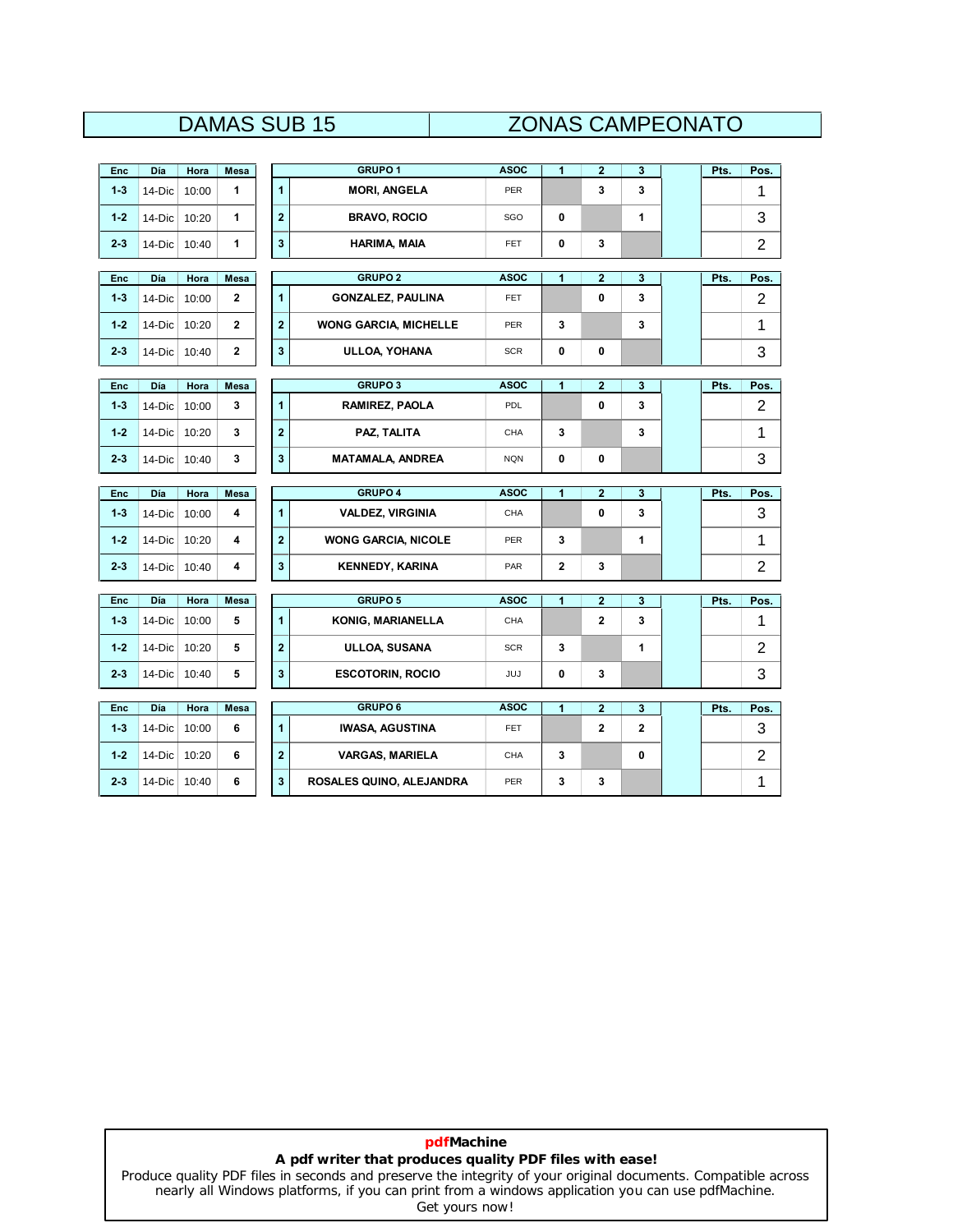### **DAIVIAS SUD 10**<br> **Dia | Hora Mesa 1 GRUPO 1 ASOC 1 <sup>2</sup> <sup>3</sup> Pts. Pos.** DAMAS SUB 18 ZONAS CLASIFICACION **1 ASOC ASOC**

| <b>Enc</b> | Día        | Hora  | <b>Mesa</b> |   | <b>GRUPO 1</b>               | <b>ASOC</b> |   | 3 | Pts. | Pos. |
|------------|------------|-------|-------------|---|------------------------------|-------------|---|---|------|------|
| $1 - 3$    | $13-Dic$   | 10:30 | 14          |   | <b>KONIG, MARIANELLA</b>     | CHA         | 3 |   |      | ⌒    |
| $1 - 2$    | $13-Dic$   | 10:50 | 14          | ຳ | TOMAS, PAMELA                | JUJ         |   | 0 |      | 3    |
| $2 - 3$    | $13-Dic$   | 11:10 | 14          | 3 | <b>WONG GARCIA, MICHELLE</b> | <b>PER</b>  | 3 |   |      |      |
| <b>Enc</b> | <b>Día</b> | Hora  | Mesa        |   | <b>GRUPO 2</b>               | <b>ASOC</b> |   |   | Pts. | Pos. |

| <b>Enc</b> | Día      | Hora  | <b>Mesa</b> |         | <b>GRUPO 2</b>          | <b>ASOC</b> |         | a | Pts. | Pos.   |
|------------|----------|-------|-------------|---------|-------------------------|-------------|---------|---|------|--------|
| $1 - 3$    | $13-Dic$ | 10:30 | 15          |         | <b>CHIAPPA, MARIANA</b> | PDL         | ∽<br>v. | 3 |      |        |
| $1 - 2$    | $13-Dic$ | 10:50 | 15          | n       | <b>VELIZ, ANDREA</b>    | JUJ         |         |   |      | ⌒<br>ື |
| $2 - 3$    | $13-Dic$ | 11:10 | 15          | ົ<br>-3 | ULLOA, SUSANA           | <b>SCR</b>  | J       |   |      |        |

| Enc     | Día    | Hora  | Mesa |  |  |
|---------|--------|-------|------|--|--|
| $1 - 3$ | 13-Dic | 10:30 | 16   |  |  |
| $2 - 4$ |        | 10:50 | 16   |  |  |
| $1 - 2$ | 13-Dic | 11:10 | 16   |  |  |
| $3 - 4$ |        | 11:30 | 16   |  |  |
| $1 - 4$ | 13-Dic | 11:50 | 16   |  |  |
| $2 - 3$ |        | 12:10 | 16   |  |  |

**2012** 

**1-2**

**3-4**

**1-4**

**2-3**

 $1-4$  $2 - 3$ 

| $1-3$            | $13-Dic$   | 10:30          | 15          | 1              | <b>CHIAPPA, MARIANA</b> | <b>PDL</b>  |              | 3            | 3 |   |                |      |
|------------------|------------|----------------|-------------|----------------|-------------------------|-------------|--------------|--------------|---|---|----------------|------|
| $1-2$            | $13-Dic$   | 10:50          | 15          | $\overline{2}$ | <b>VELIZ, ANDREA</b>    | <b>JUJ</b>  | $\mathbf{2}$ |              |   |   | 3              |      |
| 2-3              | $13-Dic$   | 11:10          | 15          | 3              | ULLOA, SUSANA           | <b>SCR</b>  | 1            | 3            |   |   | $\overline{2}$ |      |
|                  |            |                |             |                |                         |             |              |              |   |   |                |      |
| Enc              | <b>Día</b> | Hora           | <b>Mesa</b> |                | <b>GRUPO 3</b>          | <b>ASOC</b> |              |              | 3 | 4 | Pos.           | Pos. |
| $1 - 3$          | $13-Dic$   | 10:30          | 16<br>16    | 1              | CARABAJAL, CECILIA      | SGO         |              | 0            |   |   |                | 4    |
| 2-4              |            | 10:50          |             |                |                         |             |              |              |   |   |                |      |
| $1-2$<br>$3 - 4$ | $13-Dic$   | 11:10<br>11:30 | 16<br>16    | $\overline{2}$ | <b>KAMEGO, MAYUMI</b>   | <b>PER</b>  | 3            |              | 3 | 3 |                | 4    |
| $1 - 4$<br>2-3   | $13-Dic$   | 11:50<br>12:10 | 16<br>16    | 3              | <b>ESCOTORIN, ROCIO</b> | <b>JUJ</b>  | 3            | 0            |   | 0 |                | 3    |
|                  |            |                |             | 4              | PAZ, TALITA             | <b>CHA</b>  | 3            | $\mathbf{0}$ | 3 |   |                | 2    |

|                    |          |                |             |                | <b>FAL, IALIA</b>       | ◡⊓៳         | υ         | u         | ◡         |           |      | ∠         |
|--------------------|----------|----------------|-------------|----------------|-------------------------|-------------|-----------|-----------|-----------|-----------|------|-----------|
| Enc                | Día      | Hora           | <b>Mesa</b> |                | <b>GRUPO 4</b>          | <b>ASOC</b> |           |           |           |           | Pos. | Pos.      |
| $1 - 3$<br>$2 - 4$ | $13-Dic$ | 10:30<br>10:50 | 17<br>17    |                | <b>MELGAREJO, ANAHI</b> | <b>PAR</b>  |           | 3         | 3         | 3         |      |           |
| $1-2$<br>$3 - 4$   | $13-Dic$ | 11:10<br>11:30 | 17<br>17    | $\overline{2}$ | <b>BRAVO, ROCIO</b>     | SGO         |           |           | 3         | 3         |      | ◠<br>_    |
| $1 - 4$<br>2-3     | $13-Dic$ | 11:50<br>12:10 | 17<br>17    | 3              | <b>AGUERRE, MARIA E</b> | <b>MZA</b>  | <b>WO</b> | <b>WO</b> |           | <b>WO</b> |      | <b>WO</b> |
|                    |          |                |             | 4              | <b>VIGIL, CAROLINA</b>  | PER         | <b>WO</b> | <b>WO</b> | <b>WO</b> |           |      | <b>WO</b> |

# **pdfMachine A pdf writer that produces quality PDF files with ease!**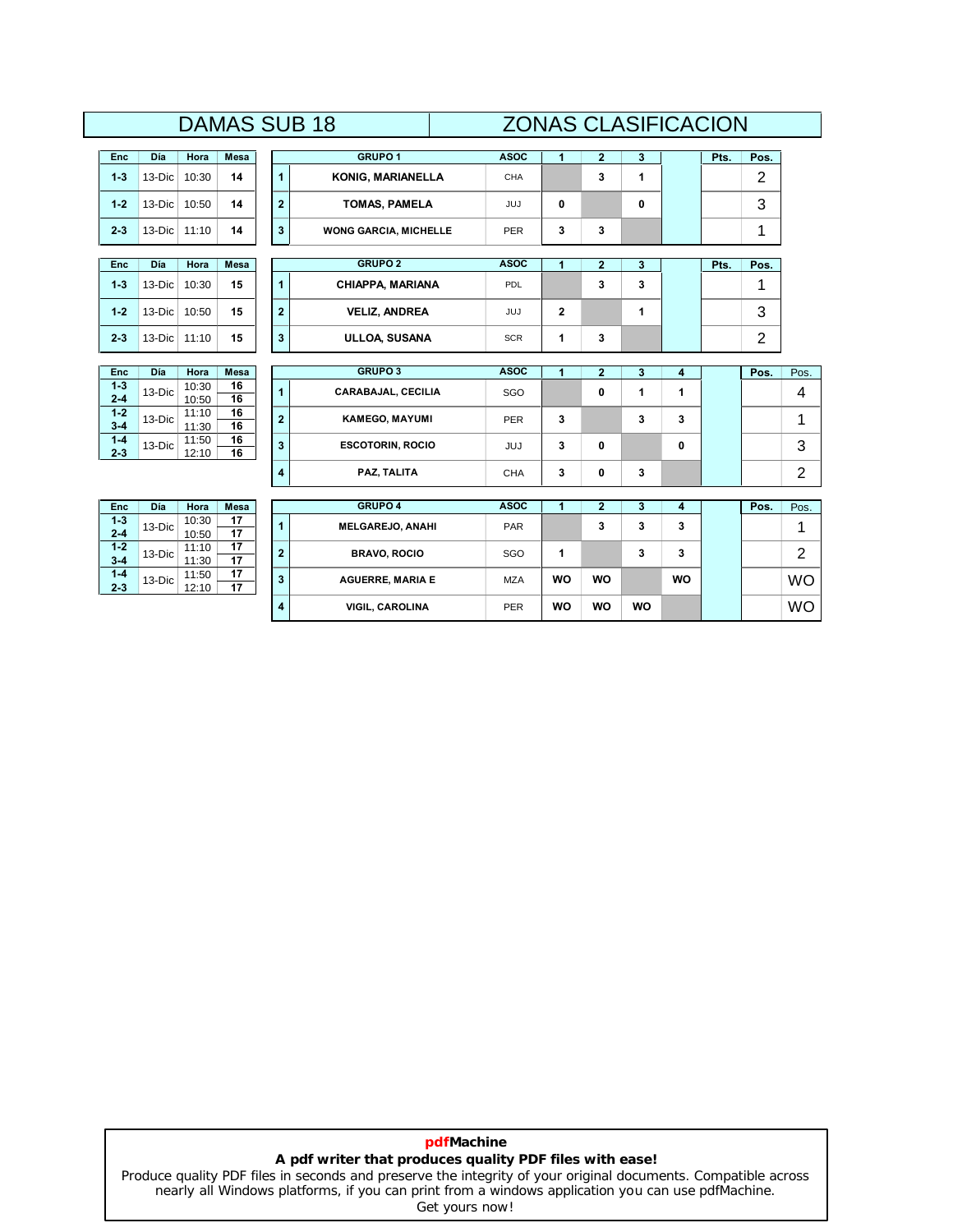# **DAMAS SUB 18**

|                    |        |                |            |                         | <b>DAMAS SUB 18</b>          |             |   |                         |                |   | <b>ZONAS CAMPEONATO</b> |                |                |  |  |  |
|--------------------|--------|----------------|------------|-------------------------|------------------------------|-------------|---|-------------------------|----------------|---|-------------------------|----------------|----------------|--|--|--|
| Enc                | Día    | Hora           | Mesa       |                         | <b>GRUPO 1</b>               | <b>ASOC</b> | 1 | $\mathbf{2}$            | 3              |   | Pts.                    | Pos.           |                |  |  |  |
| $1 - 3$            | 13-Dic | 16:30          | 15         | $\overline{1}$          | <b>MORI, ANGELA</b>          | <b>PER</b>  |   | 3                       | 3              |   |                         | 1              |                |  |  |  |
| $1 - 2$            | 13-Dic | 16:50          | 15         | $\bf{2}$                | CHIAPA, MARIANA              | PDL         | 0 |                         | 1              |   |                         | 3              |                |  |  |  |
| $2 - 3$            | 13-Dic | 17:10          | 15         | $\mathbf{3}$            | <b>MELGAREJO, ANAHI</b>      | PAR         | 0 | 3                       |                |   |                         | $\overline{c}$ |                |  |  |  |
| Enc                | Día    | Hora           | Mesa       |                         | <b>GRUPO 2</b>               | <b>ASOC</b> | 1 | $\mathbf{2}$            | 3              |   | Pts.                    | Pos.           |                |  |  |  |
| $1 - 3$            | 13-Dic | 16:30          | 16         | $\mathbf{1}$            | PAEZ, BRENDA                 | <b>NQN</b>  |   | 3                       | $\overline{2}$ |   |                         | 1              |                |  |  |  |
| $1 - 2$            | 13-Dic | 16:50          | 16         | $\overline{\mathbf{2}}$ | <b>WONG GARCIA, MICHELLE</b> | PER         | 0 |                         | 3              |   |                         | 3              |                |  |  |  |
| $2 - 3$            | 13-Dic | 17:10          | 16         | 3                       | <b>BRAVO, ROCIO</b>          | SGO         | 3 | 1                       |                |   |                         | $\overline{2}$ |                |  |  |  |
| <b>Enc</b>         | Día    | Hora           | Mesa       |                         | <b>GRUPO 3</b>               | <b>ASOC</b> | 1 | $\overline{\mathbf{2}}$ | 3              |   | Pts.                    | Pos.           |                |  |  |  |
| $1 - 3$            | 13-Dic | 16:30          | 17         | 1                       | PAEZ, WANDA                  | <b>NQN</b>  |   | 0                       | 3              |   |                         | $\overline{2}$ |                |  |  |  |
| $1 - 2$            | 13-Dic | 16:50          | 17         | $\overline{\mathbf{2}}$ | <b>KONIG, KAREN</b>          | CHA         | 3 |                         | 3              |   |                         | 1              |                |  |  |  |
| $2 - 3$            | 13-Dic | 17:10          | 17         | $\mathbf{3}$            | <b>KAMEGO, MAYUMI</b>        | <b>PER</b>  | 1 | 0                       |                |   |                         | 3              |                |  |  |  |
| Enc                | Día    | Hora           | Mesa       |                         | <b>GRUPO 4</b>               | <b>ASOC</b> | 1 | $\overline{2}$          | 3              |   | Pts.                    | Pos.           |                |  |  |  |
| $1 - 3$            | 13-Dic | 16:30          | 18         | $\overline{1}$          | <b>VITTORI, SOFIA</b>        | <b>MZA</b>  |   | <b>WO</b>               | WO             |   |                         | 3              |                |  |  |  |
| $1 - 2$            | 13-Dic | 16:50          | 18         | $\overline{\mathbf{2}}$ | <b>MARTINEZ, AYELEN</b>      | FET         | 3 |                         | $\mathbf 2$    |   |                         | 2              |                |  |  |  |
| $2 - 3$            | 13-Dic | 17:10          | 18         | 3                       | PAZ, TALITA                  | CHA         | 3 | 3                       |                |   |                         | 1              |                |  |  |  |
|                    |        |                |            |                         | GRUPO 5                      |             |   |                         |                |   |                         |                |                |  |  |  |
| Enc<br>$1-3$       | Día    | Hora<br>16:30  | Mesa<br>20 | $\overline{1}$          |                              | <b>ASOC</b> | 1 | $\mathbf{2}$            | 3              | 4 |                         | Pos.           | Pos.           |  |  |  |
| $2 - 4$            | 13-Dic | 16:50          | 20         |                         | <b>GONZALEZ, PAULINA</b>     | <b>BAR</b>  |   | 0                       | 0              | 3 |                         |                | 3              |  |  |  |
| $1 - 2$<br>$3-4$   | 13-Dic | 17:10<br>17:30 | 20<br>20   | $\overline{\mathbf{2}}$ | PUPPO, CATALINA              | FET.        | 3 |                         | $\overline{2}$ | 3 |                         |                | $\overline{c}$ |  |  |  |
| $1 - 4$<br>$2 - 3$ | 13-Dic | 17:50<br>18:10 | 20<br>20   | 3                       | ULLOA, SUSANA                | <b>SCR</b>  | 3 | 3                       |                | 3 |                         |                | 1              |  |  |  |
|                    |        |                |            | 4                       | KONIG, MARIANELA             | CHA         | 0 | 2                       | 1              |   |                         |                | 4              |  |  |  |

# **pdfMachine A pdf writer that produces quality PDF files with ease!**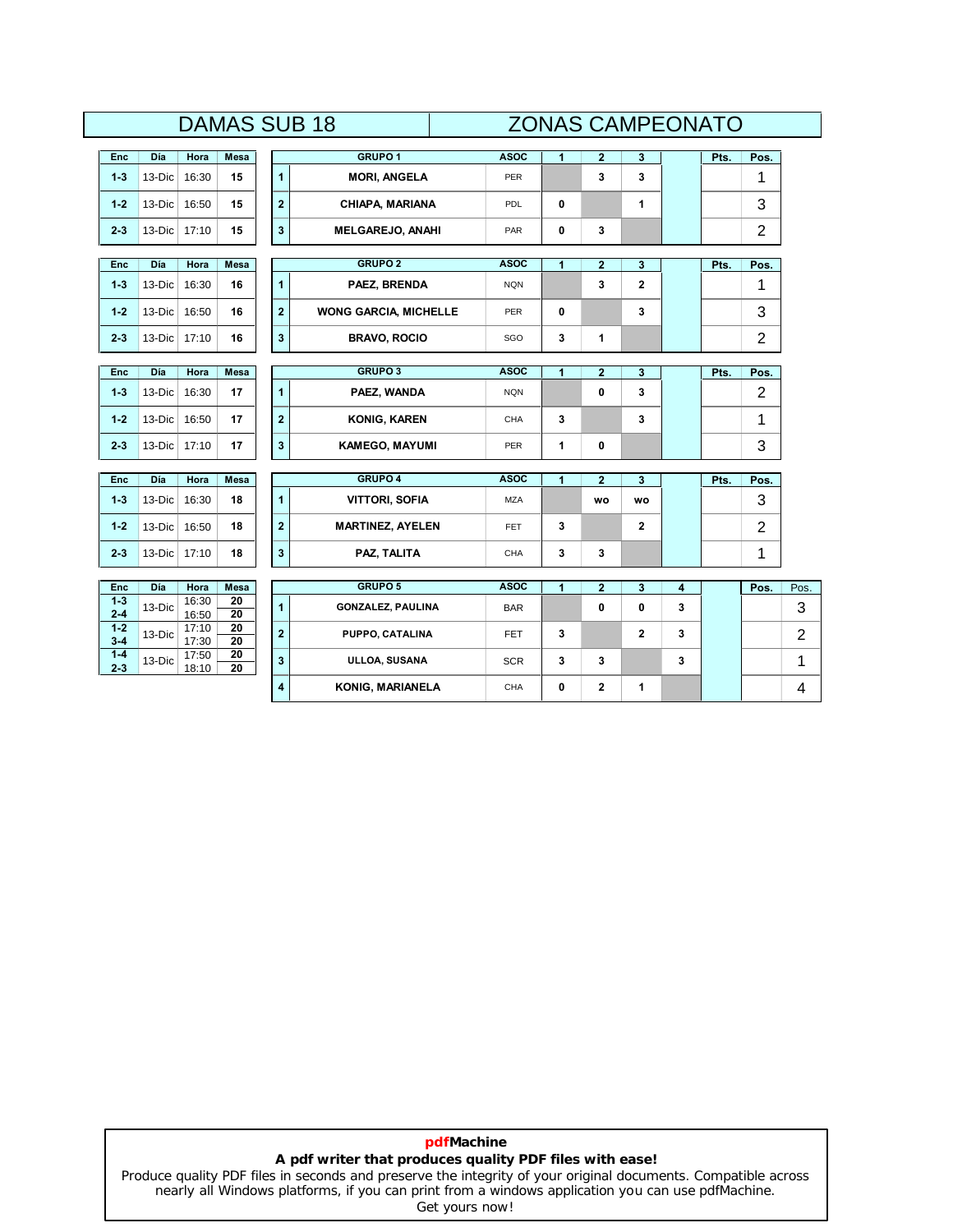# **DAMAS SUB 21**

| <b>Enc</b> | Día    | Hora  | Mesa |
|------------|--------|-------|------|
| $1 - 3$    | 14-Dic | 15:30 | 19   |
| $1 - 2$    | 14-Dic | 15:50 | 19   |
| $2 - 3$    | 14-Dic | 16:10 | 19   |

|           |       |             |    | <b>DAMAS SUB 21</b>     |             | <b>ZONAS CAMPEONATO</b> |   |   |      |      |  |
|-----------|-------|-------------|----|-------------------------|-------------|-------------------------|---|---|------|------|--|
| Día       | Hora  | <b>Mesa</b> |    | <b>GRUPO 1</b>          | <b>ASOC</b> |                         | 2 |   | Pts. | Pos. |  |
| 14-Dic    | 15:30 | 19          |    | <b>SOLANO, ADRIANA</b>  | <b>NQN</b>  |                         | 3 | 3 |      |      |  |
| $14$ -Dic | 15:50 | 19          | -2 | <b>CHIAPPA, MARIANA</b> | PDL         |                         |   |   |      | ◠    |  |
| 14-Dic    | 16:10 | 19          |    | <b>TOMAS, PAMELA</b>    | JUJ         |                         | 0 |   |      | ാ    |  |

| <b>Enc</b> | Día    | Hora  | Mesa |  |  |
|------------|--------|-------|------|--|--|
| $1 - 3$    | 14-Dic | 15:30 | 20   |  |  |
| $2 - 4$    |        | 15:50 | 20   |  |  |
| $1 - 2$    | 14-Dic | 16:10 | 20   |  |  |
| $3 - 4$    |        | 16:30 | 20   |  |  |
| $1 - 4$    | 14-Dic | 16:50 | 20   |  |  |
| $2 - 3$    |        | 17:10 | 20   |  |  |

| Enc.             | Día       | Hora           | <b>Mesa</b> |                | <b>GRUPO 2</b>           | <b>ASOC</b> |   |   |   |   | Pos. | Pos.          |
|------------------|-----------|----------------|-------------|----------------|--------------------------|-------------|---|---|---|---|------|---------------|
| $1-3$<br>$2 - 4$ | $14$ -Dic | 15:30<br>15:50 | 20<br>20    | 1              | LAZCANO, LUCIANA         | <b>NQN</b>  |   |   |   | 0 |      | 4             |
| $1-2$<br>$3 - 4$ | $14$ -Dic | 16:10<br>16:30 | 20<br>20    | $\overline{2}$ | LORCA, NATALIA           | FET         | 3 |   |   | 0 |      | 3             |
| $1 - 4$<br>2-3   | $14$ -Dic | 16:50<br>17:10 | 20<br>20    | 3              | <b>MELGAREJO, ANAHI</b>  | <b>PAR</b>  | 3 | 3 |   |   |      | ◠<br><u>.</u> |
|                  |           |                |             | 4              | <b>IRRAZABAL, ROMINA</b> | <b>PER</b>  | 3 | 3 | 3 |   |      |               |

# **pdfMachine A pdf writer that produces quality PDF files with ease!**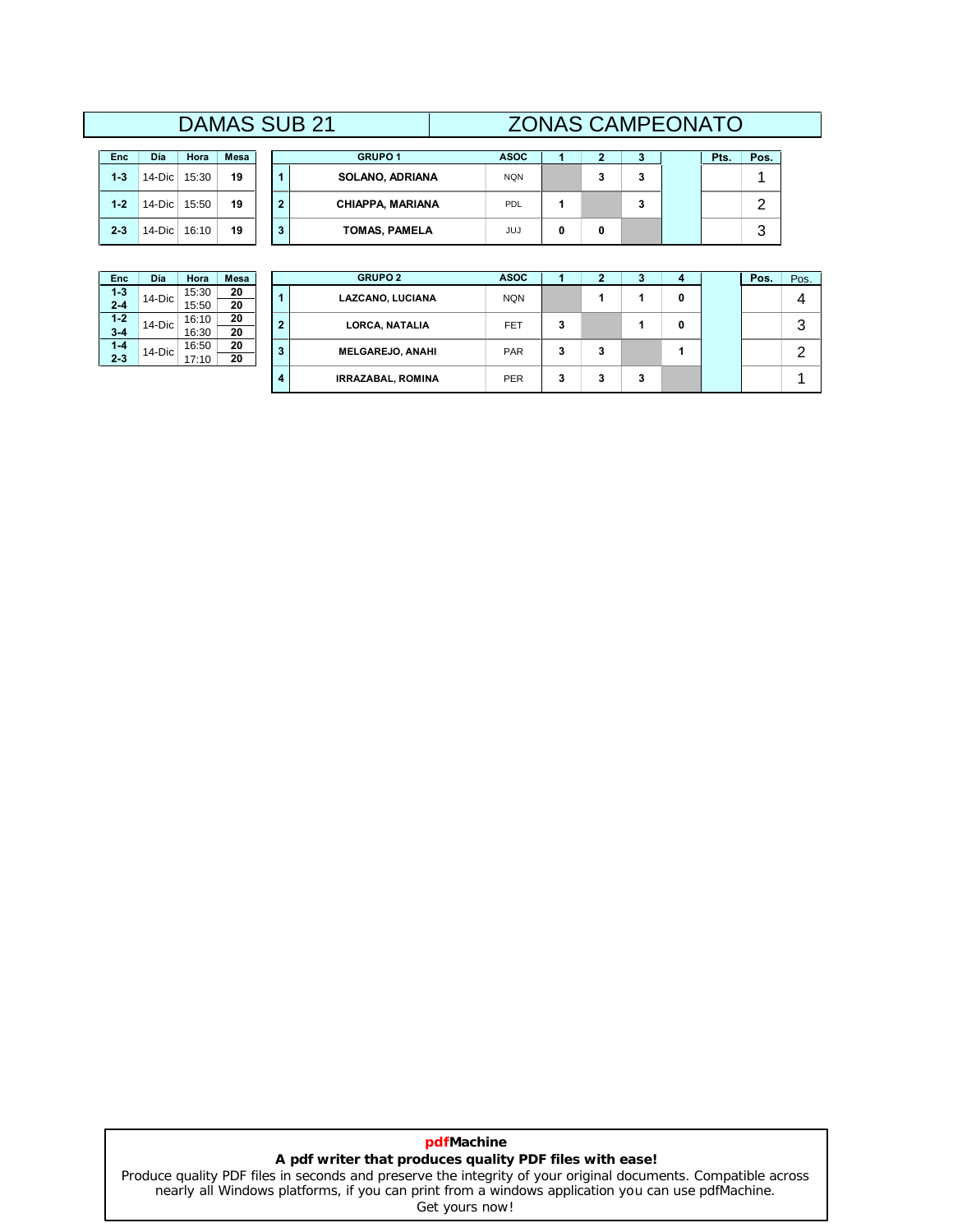|                               |              |                |                       |                         | <b>DAMAS MAYORES</b>     | <b>ZONAS QUALLY</b> |                |                         |           |   |      |      |                |
|-------------------------------|--------------|----------------|-----------------------|-------------------------|--------------------------|---------------------|----------------|-------------------------|-----------|---|------|------|----------------|
| Enc                           | Día          | Hora           | Mesa                  |                         | <b>GRUPO1</b>            | <b>ASOC</b>         | 1              | $\overline{\mathbf{2}}$ | 3         |   | Pts. | Pos. |                |
| $1 - 3$                       | 15-Dic       | 10:00          | $\overline{7}$        | $\blacktriangleleft$    | <b>LORCA, NATALIA</b>    | <b>FET</b>          |                | 0                       | 3         |   |      | 2    |                |
| $1 - 2$                       | $15-Dic$     | 10:20          | $\overline{7}$        | $\overline{\mathbf{2}}$ | <b>MAETO, CYNTHIA</b>    | <b>FET</b>          | 3              |                         | 3         |   |      | 1    |                |
| $2 - 3$                       | 15-Dic       | 10:40          | $\overline{7}$        | $\mathbf{3}$            | PAEZ, WANDA              | <b>NQN</b>          | 0              | 0                       |           |   |      | 3    |                |
| <b>Enc</b>                    | Día          | Hora           | <b>Mesa</b>           |                         | <b>GRUPO 2</b>           | <b>ASOC</b>         | $\overline{1}$ | $\overline{\mathbf{2}}$ | 3         |   | Pts. | Pos. |                |
| $1 - 3$                       | 15-Dic       | 10:00          | 8                     | $\mathbf{1}$            | HAMBARDZUMYAN, IRINA     | <b>FET</b>          |                | 3                       | 3         |   |      | 1    |                |
| $1 - 2$                       | $15-Dic$     | 10:20          | 8                     | $\overline{\mathbf{2}}$ | <b>SUAREZ, SANDRA</b>    | URU                 | 0              |                         | 3         |   |      | 2    |                |
| $2 - 3$                       | 15-Dic 10:40 |                | 8                     | $\overline{\mathbf{3}}$ | <b>KAMEGO, MAYUMI</b>    | PER                 | 0              | 1                       |           |   |      | 3    |                |
| Enc                           | Día          | Hora           | Mesa                  |                         | <b>GRUPO 3</b>           | <b>ASOC</b>         | 1              | $\overline{\mathbf{2}}$ | 3         |   | Pts. | Pos. |                |
| $1 - 3$                       | 15-Dic       | 10:00          | 9                     | $\mathbf{1}$            | LAZCANO, LUCIANA         | <b>NQN</b>          |                | 1                       | 3         |   |      | 2    |                |
| $1 - 2$                       | $15-Dic$     | 10:20          | 9                     | $\overline{\mathbf{2}}$ | <b>WEBER, EVELINA</b>    | <b>FET</b>          | 3              |                         | 3         |   |      | 1    |                |
| $2 - 3$                       | 15-Dic 10:40 |                | 9                     | $\overline{\mathbf{3}}$ | <b>BAUTISTA, JULIANA</b> | <b>SFE</b>          | 0              | 0                       |           |   |      | 3    |                |
| Enc                           | Día          | Hora           | Mesa                  |                         | <b>GRUPO 4</b>           | <b>ASOC</b>         | 1              | $\overline{\mathbf{2}}$ | 3         | 4 |      | Pos. | Pos.           |
| $1-3$<br>$2 - 4$              | 15-Dic       | 10:00<br>10:20 | 10<br>10              | $\mathbf{1}$            | CARABAJAL, CECILIA       | SGO                 |                | 0                       | 0         | 0 |      |      | 3              |
| $1 - 2$<br>$3 - 4$            | 15-Dic       | 10:40<br>11:00 | 10<br>10              | $\bf 2$                 | <b>MARTINEZ, AYELEN</b>  | <b>FET</b>          | 3              |                         | 3         | 3 |      |      | 1              |
| $1-4$<br>$2 - 3$              | 15-Dic       | 11:20<br>11:40 | 10<br>10              | $\overline{\mathbf{3}}$ | LONGHI, ANALIA           | <b>FET</b>          | 3              | 0                       |           | 0 |      |      | $\overline{2}$ |
|                               |              |                |                       | $\overline{\bf 4}$      | <b>MAKISHI, MARTA</b>    | FET                 | <b>WO</b>      | <b>WO</b>               | <b>WO</b> |   |      |      |                |
| Enc                           | Día          | Hora           | Mesa                  |                         | <b>GRUPO 5</b>           | <b>ASOC</b>         | 1              | $\overline{\mathbf{2}}$ | 3         | 4 |      | Pos. | Pos.           |
| $1 - 3$<br>$2 - 4$            | 15-Dic       | 10:00          | 11<br>$\overline{11}$ | $\mathbf{1}$            | <b>MERCADO, SILVIA</b>   | <b>FET</b>          |                | 1                       | 0         | 0 |      |      | 4              |
| $1 - 2$                       | 15-Dic       | 10:20<br>10:40 | 11                    | $\mathbf{2}$            | <b>VARELA, MARISOL</b>   | <b>MZA</b>          | 3              |                         | 0         | 0 |      |      | 3              |
| $3 - 4$<br>$1 - 4$<br>$2 - 3$ | 15-Dic       | 11:00<br>11:20 | 11<br>11<br>11        | 3                       | PUPPO, CATALINA          | FET                 | 3              | 3                       |           | 1 |      |      | $\mathbf{2}$   |
|                               |              | 11:40          |                       | 4                       | <b>IRRAZABAL, ROMINA</b> | <b>PER</b>          | 3              | 3                       | 3         |   |      |      | 1              |

# **pdfMachine A pdf writer that produces quality PDF files with ease!**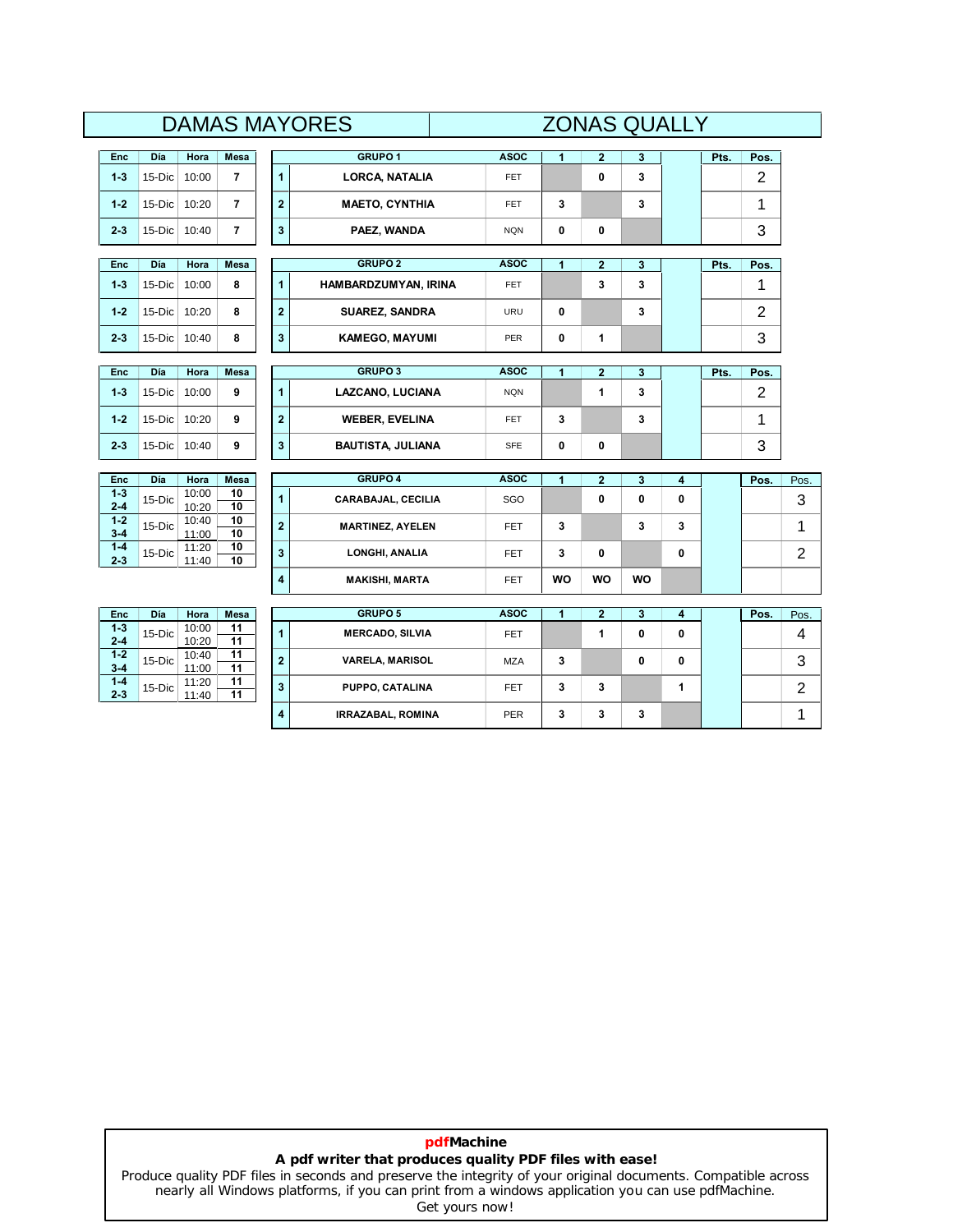| <b>DAMAS MAYORES</b> | <b>ZONAS CAMPEONATO</b> |
|----------------------|-------------------------|
|                      |                         |

|            |           |       |             |                         | UAIVIAJ IVIA I UNEJ      |             | ZUINAJ UAIVIFEUNATU |                         |             |      |                |
|------------|-----------|-------|-------------|-------------------------|--------------------------|-------------|---------------------|-------------------------|-------------|------|----------------|
| <b>Enc</b> | Día       | Hora  | Mesa        |                         | GRUPO <sub>1</sub>       | <b>ASOC</b> | $\mathbf{1}$        | $\mathbf{2}$            | 3           | Pts. | Pos.           |
| $1 - 3$    | 15-Dic    | 15:30 | 12          | $\blacktriangleleft$    | <b>VITULLO, ANABEL</b>   | FET         |                     | 3                       | 1           |      | $\overline{2}$ |
| $1 - 2$    | 15-Dic    | 15:50 | 12          | $\mathbf{2}$            | <b>MARTINEZ, AYELEN</b>  | <b>FET</b>  | 0                   |                         | $\mathbf 0$ |      | 3              |
| $2 - 3$    | 15-Dic    | 16:10 | 12          | $\mathbf{3}$            | <b>IRRAZABAL, ROMINA</b> | <b>PER</b>  | 3                   | 3                       |             |      | 1              |
|            |           |       |             |                         |                          |             |                     |                         |             |      |                |
| <b>Enc</b> | Día       | Hora  | <b>Mesa</b> |                         | <b>GRUPO 2</b>           | <b>ASOC</b> | 1                   | $\overline{2}$          | 3           | Pts. | Pos.           |
| $1 - 3$    | 15-Dic    | 15:30 | 13          | $\mathbf{1}$            | <b>LAZCANO, CRISTINA</b> | <b>NQN</b>  |                     | 3                       | 0           |      | 2              |
| $1 - 2$    | $15$ -Dic | 15:50 | 13          | $\overline{2}$          | <b>WEBER, EVELINA</b>    | <b>FET</b>  | 0                   |                         | 1           |      | 3              |
| $2 - 3$    | 15-Dic    | 16:10 | 13          | $\mathbf{3}$            | PUPPO, CATALINA          | <b>FET</b>  | 3                   | 3                       |             |      | 1              |
|            |           |       |             |                         |                          |             |                     |                         |             |      |                |
| <b>Enc</b> | Día       | Hora  | Mesa        |                         | <b>GRUPO 3</b>           | <b>ASOC</b> | 1                   | $\overline{\mathbf{2}}$ | 3           | Pts. | Pos.           |
| $1 - 3$    | 15-Dic    | 15:30 | 14          | $\mathbf{1}$            | SOLANO, ADRIANA          | <b>NQN</b>  |                     | 0                       | 3           |      | $\overline{2}$ |
| $1 - 2$    | $15-Dic$  | 15:50 | 14          | $\mathbf{2}$            | HAMBARDZUMYAN, IRINA     | FET         | 3                   |                         | 3           |      | 1              |
| $2 - 3$    | $15-Dic$  | 16:10 | 14          | $\mathbf{3}$            | LONGHI, ANALIA           | FET         | 1                   | 0                       |             |      | 3              |
|            |           |       |             |                         |                          |             |                     |                         |             |      |                |
| <b>Enc</b> | Día       | Hora  | Mesa        |                         | <b>GRUPO 4</b>           | <b>ASOC</b> | 1                   | $\overline{\mathbf{2}}$ | 3           | Pts. | Pos.           |
| $1 - 3$    | $15-Dic$  | 15:30 | 15          | $\mathbf{1}$            | <b>KONIG, KAREN</b>      | CHA         |                     | 0                       | 3           |      | $\overline{2}$ |
| $1 - 2$    | 15-Dic    | 15:50 | 15          | $\overline{2}$          | <b>MAETO, CYNTHIA</b>    | <b>FET</b>  | 3                   |                         | 3           |      | 1              |
| $2 - 3$    | $15-Dic$  | 16:10 | 15          | $\mathbf{3}$            | LAZCANO, LUCIANA         | <b>NQN</b>  | 0                   | 0                       |             |      | 3              |
| Enc        | Día       | Hora  | Mesa        |                         | <b>GRUPO 5</b>           | <b>ASOC</b> | 1                   | $\overline{2}$          | 3           | Pts. | Pos.           |
|            |           |       |             |                         |                          |             |                     |                         |             |      |                |
| $1 - 3$    | 15-Dic    | 15:30 | 16          | $\overline{1}$          | PAEZ, BRENDA             | <b>NQN</b>  |                     | 3                       | 2           |      | 2              |
| $1 - 2$    | 15-Dic    | 15:50 | 16          | $\overline{\mathbf{2}}$ | <b>GONZALEZ, MARIA</b>   | <b>FET</b>  | 0                   |                         | $\mathbf 0$ |      | 3              |
| $2 - 3$    | 15-Dic    | 16:10 | 16          | $\mathbf{3}$            | <b>SUAREZ, SANDRA</b>    | URU         | 3                   | 3                       |             |      | 1              |
| <b>Enc</b> | Día       | Hora  | <b>Mesa</b> |                         | <b>GRUPO 6</b>           | <b>ASOC</b> | 1                   | $\overline{\mathbf{2}}$ | 3           | Pts. | Pos.           |
| $1 - 3$    | 15-Dic    | 15:30 | 17          | $\mathbf{1}$            | <b>ALAGIA, VIRGINIA</b>  | FET         |                     | 3                       | 0           |      | 2              |
| $1 - 2$    | 15-Dic    | 15:50 | 17          | $\overline{2}$          | <b>GALVAN, ISABEL</b>    | <b>NQN</b>  | 0                   |                         | 0           |      | 3              |
| $2 - 3$    | 15-Dic    | 16:10 | 17          | 3                       | <b>LORCA, NATALIA</b>    | <b>FET</b>  | 3                   | 3                       |             |      | 1              |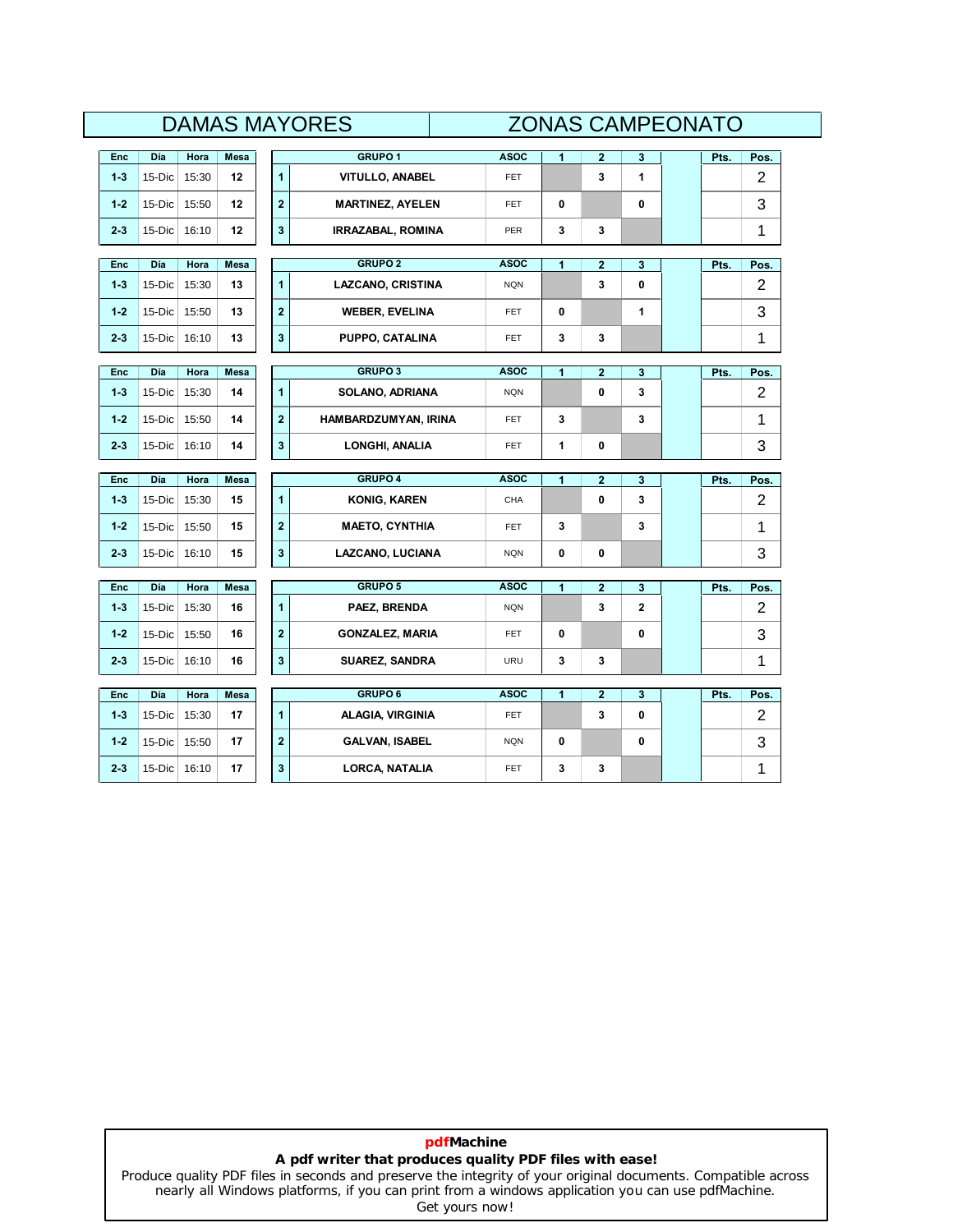# **DAMAS MAXI 41**

| Enc     | Día    | Hora  | Mesa |
|---------|--------|-------|------|
| $1 - 3$ | 15-Dic | 18:30 |      |
| $2 - 4$ |        | 18:50 |      |
| $1 - 2$ | 15-Dic | 19:10 |      |
| $3 - 4$ |        | 19:30 |      |
| $1 - 4$ | 15-Dic | 19:50 |      |
| $2 - 3$ |        | 20:10 |      |

|                    |           |                |             |   |                | <b>DAMAS MAXI 41</b>   | <b>ZONAS CAMPEONATO</b> |             |   |   |   |   |  |      |      |
|--------------------|-----------|----------------|-------------|---|----------------|------------------------|-------------------------|-------------|---|---|---|---|--|------|------|
| Enc                | Día       | Hora           | <b>Mesa</b> |   |                | <b>GRUPO 1</b>         |                         | <b>ASOC</b> |   |   |   |   |  | Pos. | Pos. |
| $1 - 3$<br>$2 - 4$ | $15$ -Dic | 18:30<br>18:50 |             |   |                | <b>VITULLO, ANABEL</b> |                         | FET         |   |   | 3 | 3 |  |      |      |
| $1-2$<br>$3 - 4$   | $15$ -Dic | 19:10<br>19:30 |             |   | $\overline{2}$ | <b>MERCADO, SILVIA</b> |                         | <b>FET</b>  | 0 |   |   | 3 |  |      | っ    |
| $1 - 4$<br>2-3     | $15$ -Dic | 19:50<br>20:10 |             | 3 |                | <b>GALVAN, ISABEL</b>  |                         | <b>NQN</b>  | 0 | 0 |   |   |  |      | 4    |
|                    |           |                |             |   | 4              | <b>MAKISHI, MARTA</b>  |                         | FET         | 0 | 2 | 3 |   |  |      | 3    |

| Enc     | Día    | Hora  | Mesa |
|---------|--------|-------|------|
| $1 - 3$ | 15-Dic | 18:30 | 2    |
| $2 - 4$ |        | 18:50 | 2    |
| $1 - 2$ | 15-Dic | 19.10 | 2    |
| $3 - 4$ |        | 19:30 | 2    |
| $1 - 4$ | 15-Dic | 19:50 | 2    |
| $2 - 3$ |        | 20:10 | 2    |

|            |           |       |             | 4              | <b>MANISHI, MANIA</b>  | ᄠ           | υ |   | J. |   |      | د    |
|------------|-----------|-------|-------------|----------------|------------------------|-------------|---|---|----|---|------|------|
|            |           |       |             |                |                        |             |   |   |    |   |      |      |
| <b>Enc</b> | Día       | Hora  | <b>Mesa</b> |                | <b>GRUPO 2</b>         | <b>ASOC</b> |   |   |    |   | Pos. | Pos. |
| $1 - 3$    | $15$ -Dic | 18:30 |             |                | <b>GONZALEZ, MARIA</b> | <b>FET</b>  |   | 0 | 3  | 0 |      | 3    |
| $2 - 4$    |           | 18:50 | o.          |                |                        |             |   |   |    |   |      |      |
| $1-2$      | $15$ -Dic | 19:10 | 2           | $\overline{2}$ | ALAGIA, VIRGINIA       | FET         | 3 |   | っ  |   |      | ◠    |
| $3 - 4$    |           | 19:30 | ŋ.          |                |                        |             |   |   |    |   |      | ▃    |
| $1 - 4$    | $15$ -Dic | 19:50 |             | 3              | <b>DELGADO, TERESA</b> | <b>NQN</b>  | 0 | 0 |    | 0 |      | 4    |
| 2-3        |           | 20:10 | 2           |                |                        |             |   |   |    |   |      |      |
|            |           |       |             | 4              | <b>SUAREZ, SANDRA</b>  | URU         | 3 | 3 | 3  |   |      |      |

# **pdfMachine A pdf writer that produces quality PDF files with ease!**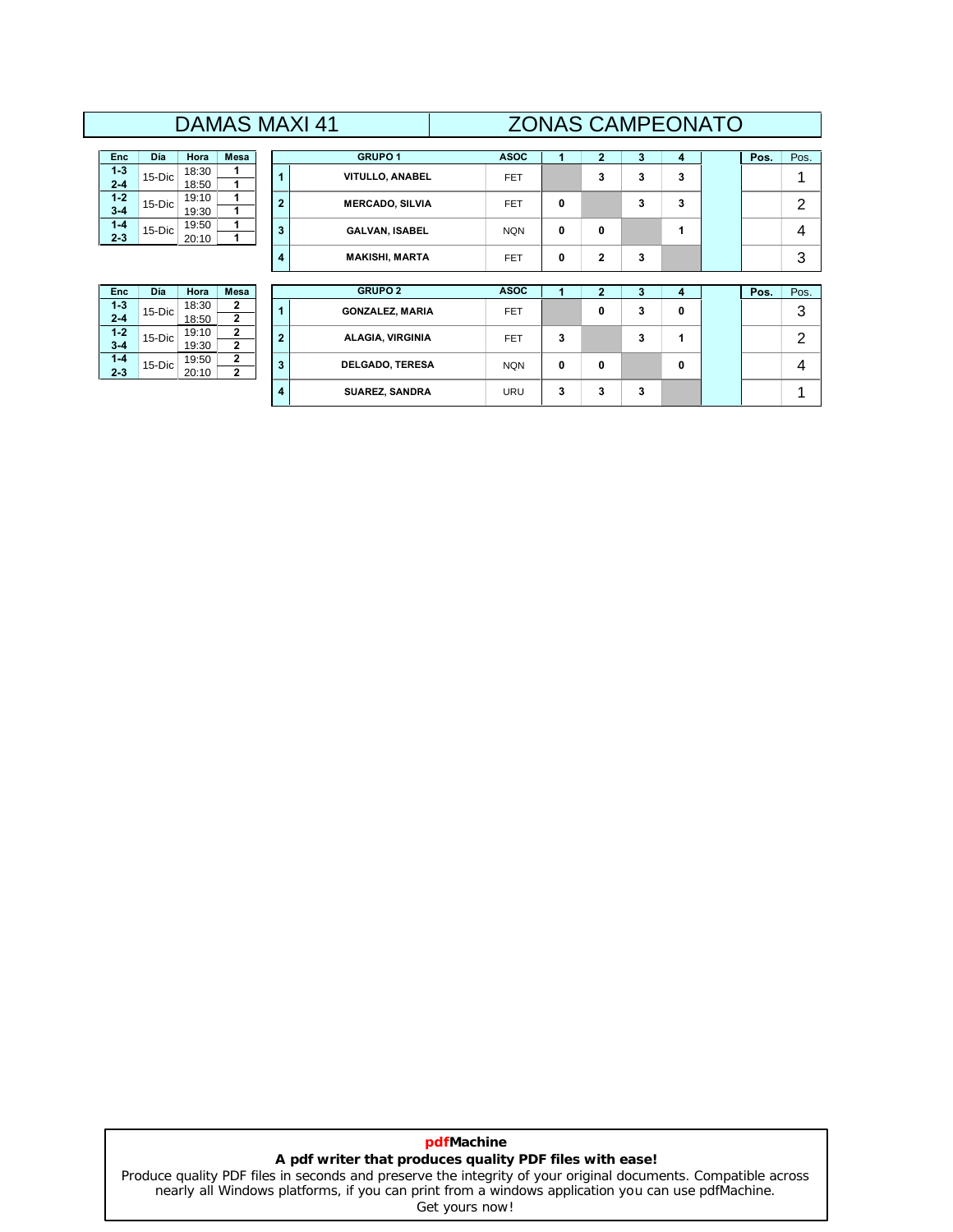| TORNEO: | <b>ABIERTO DE LA REPUBLICA 2007</b> | CATEGORIA:                            | DAM SUB 13             |                           |                   |
|---------|-------------------------------------|---------------------------------------|------------------------|---------------------------|-------------------|
| FECHA:  | <b>VIERNES 14-12</b>                | ETAPA:                                | <b>FINAL</b>           |                           |                   |
|         |                                     | LLAVE SIMPLE ELIMINACION 16 JUGADORES |                        |                           |                   |
|         | <b>OCTAVOS</b>                      | <b>CUARTOS</b>                        | <b>SEMIFINAL</b>       | <b>FINAL</b>              |                   |
|         | RAMIREZ, PAOLA (PDL)                |                                       |                        |                           |                   |
|         |                                     | RAMIREZ, PAOLA (PDL)                  |                        |                           |                   |
|         | <b>BYE</b>                          | 11                                    |                        |                           |                   |
|         | ARMELI, CANDELA (NQN)               |                                       | 9 RAMIREZ, PAOLA       |                           |                   |
|         |                                     | ARMELI, CANDELA (NQN)                 |                        |                           |                   |
|         | <b>BYE</b>                          |                                       |                        |                           |                   |
|         | MATAMALA, ANDREA (NQN)              |                                       |                        | 13 WONG GARCIA, NICOLE    |                   |
|         |                                     | WONG GARCIA, NICOLE                   |                        |                           |                   |
|         | WONG GARCIA, NICOLE (PER)           | 12                                    |                        |                           |                   |
|         | <b>BYE</b>                          |                                       | 10 WONG GARCIA, NICOLE |                           |                   |
|         |                                     | IWASA, AGUSTINA (FET)                 |                        |                           |                   |
|         | IWASA, AGUSTINA (FET)               |                                       |                        |                           |                   |
|         |                                     |                                       |                        | 15 KENNEDY, KARINA        |                   |
|         | HARIMA, MAIA (FET)                  | HARIMA, MAIA (FET)                    |                        |                           |                   |
|         | <b>BYE</b>                          |                                       |                        |                           |                   |
|         | <b>BYE</b>                          |                                       | 11 KENEDY              |                           |                   |
|         |                                     | KENNEDY, KARINA (PAR)                 |                        |                           |                   |
|         | KENNEDY, KARINA (PAR)               |                                       |                        |                           |                   |
|         | ULLOA, YOHANA (SCR)                 |                                       |                        | 14 KENEDY                 |                   |
|         |                                     | LOAIZA                                |                        |                           |                   |
|         | LOAIZA, MACARENA (SCR)              |                                       |                        |                           |                   |
|         | <b>BYE</b>                          |                                       | 12 ROSALES             |                           |                   |
|         |                                     | ROSALES, ALEJANDRA (PI                |                        |                           |                   |
|         | ROSALES, ALEJANDRA (PER)            |                                       |                        |                           |                   |
|         |                                     |                                       |                        |                           |                   |
|         |                                     |                                       |                        |                           |                   |
| NES :   |                                     |                                       |                        | EIDMA DEL ADDITDO GENERAL | <b>ACLARACION</b> |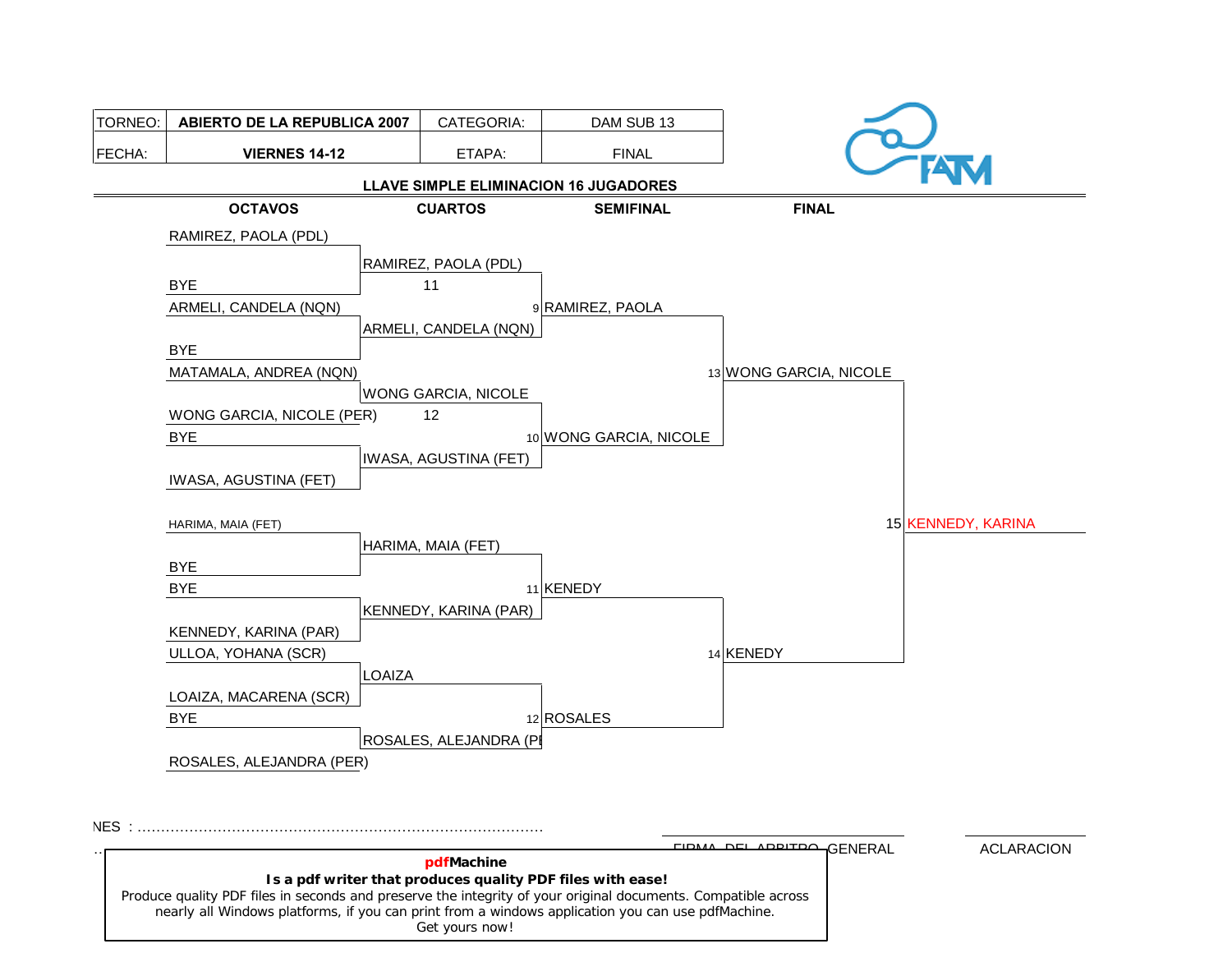

**CLARACIO** A DEL ARBITRO GENI

# **pdfMachine Is a pdf writer that produces quality PDF files with ease!**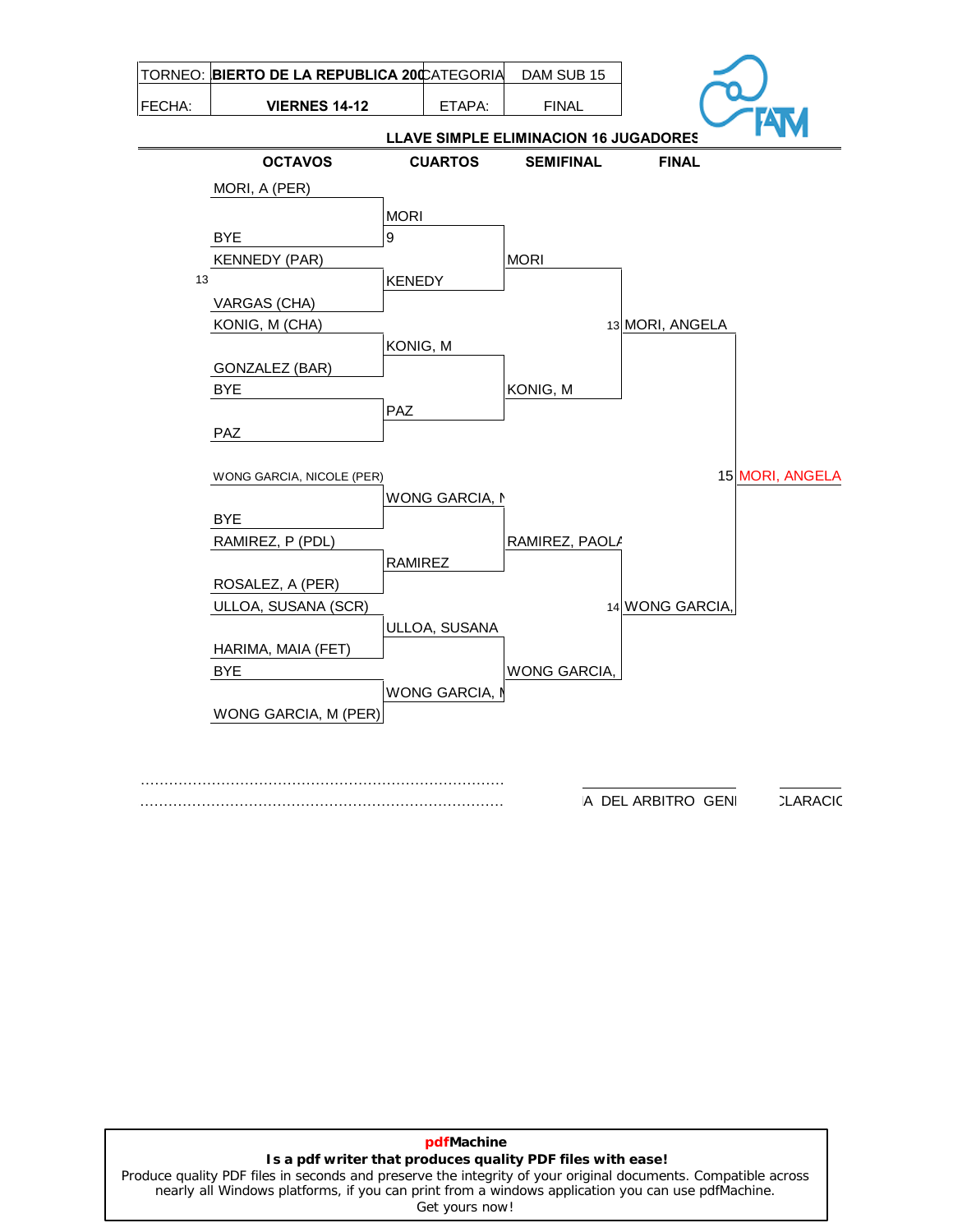

**pdfMachine Is a pdf writer that produces quality PDF files with ease!** [Produce quality PDF files in seconds and preserve the integrity of your original documents. Compatible across](http://www.pdfmachine.com?cl)  nearly all Windows platforms, if you can print from a windows application you can use pdfMachine. Get yours now!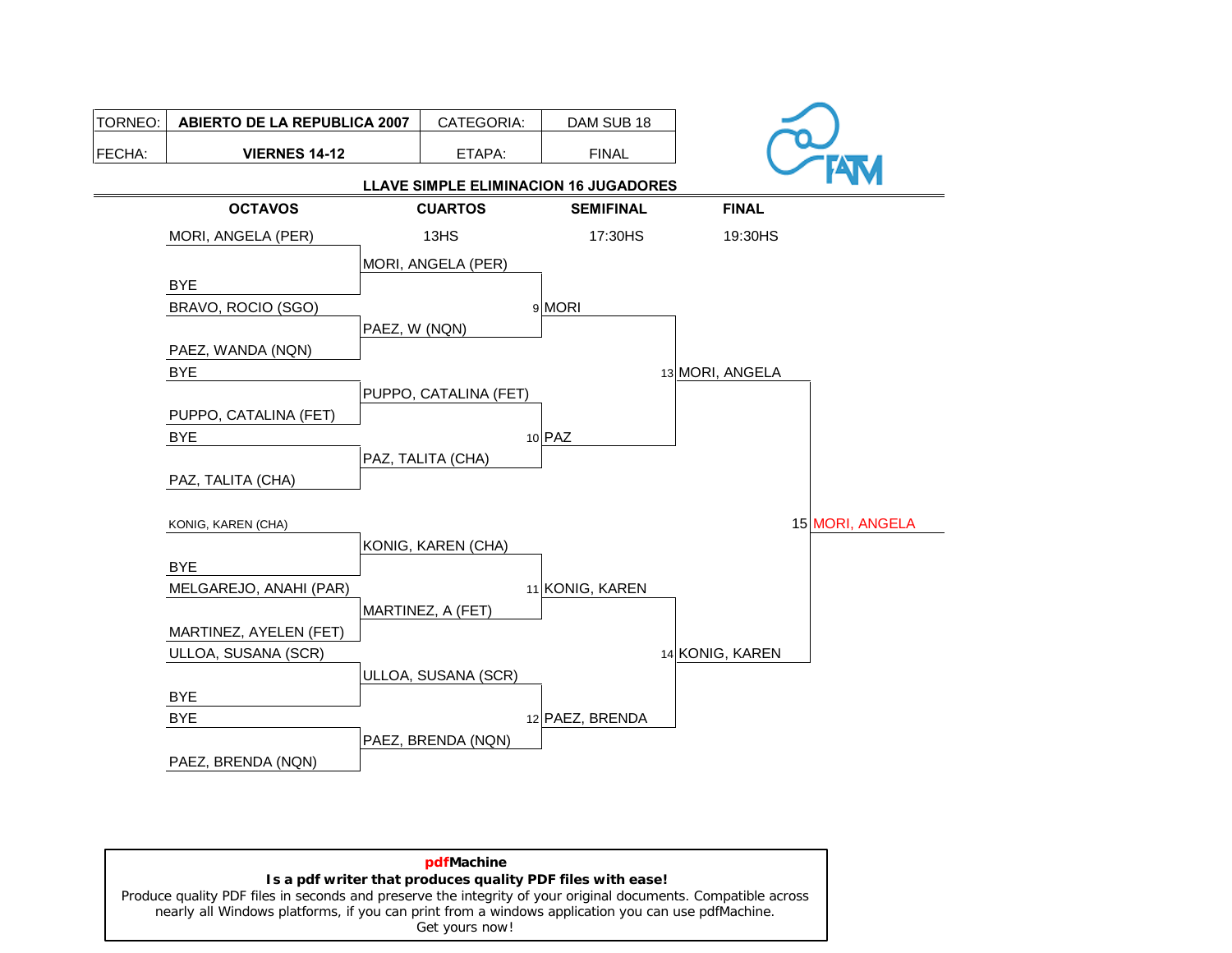

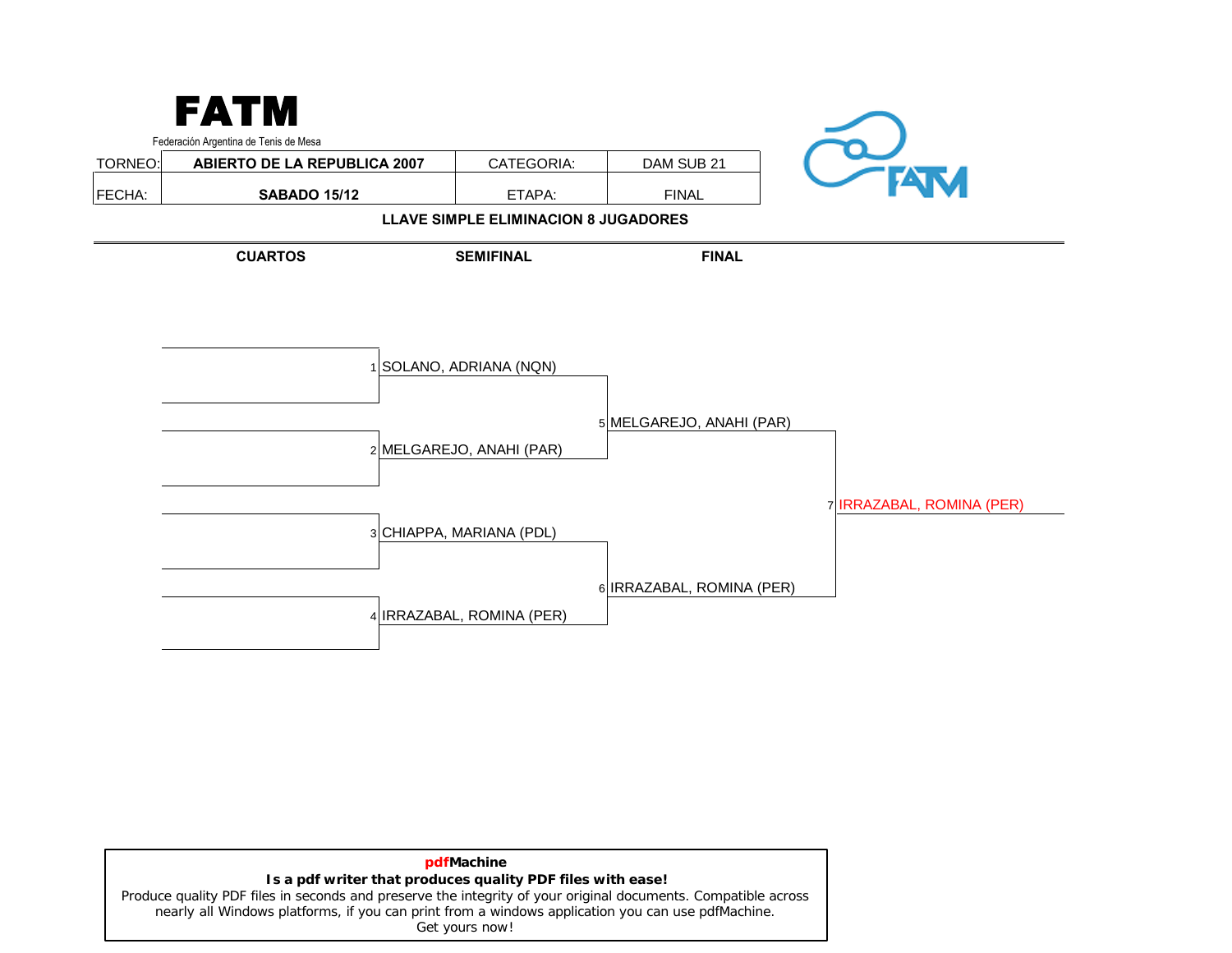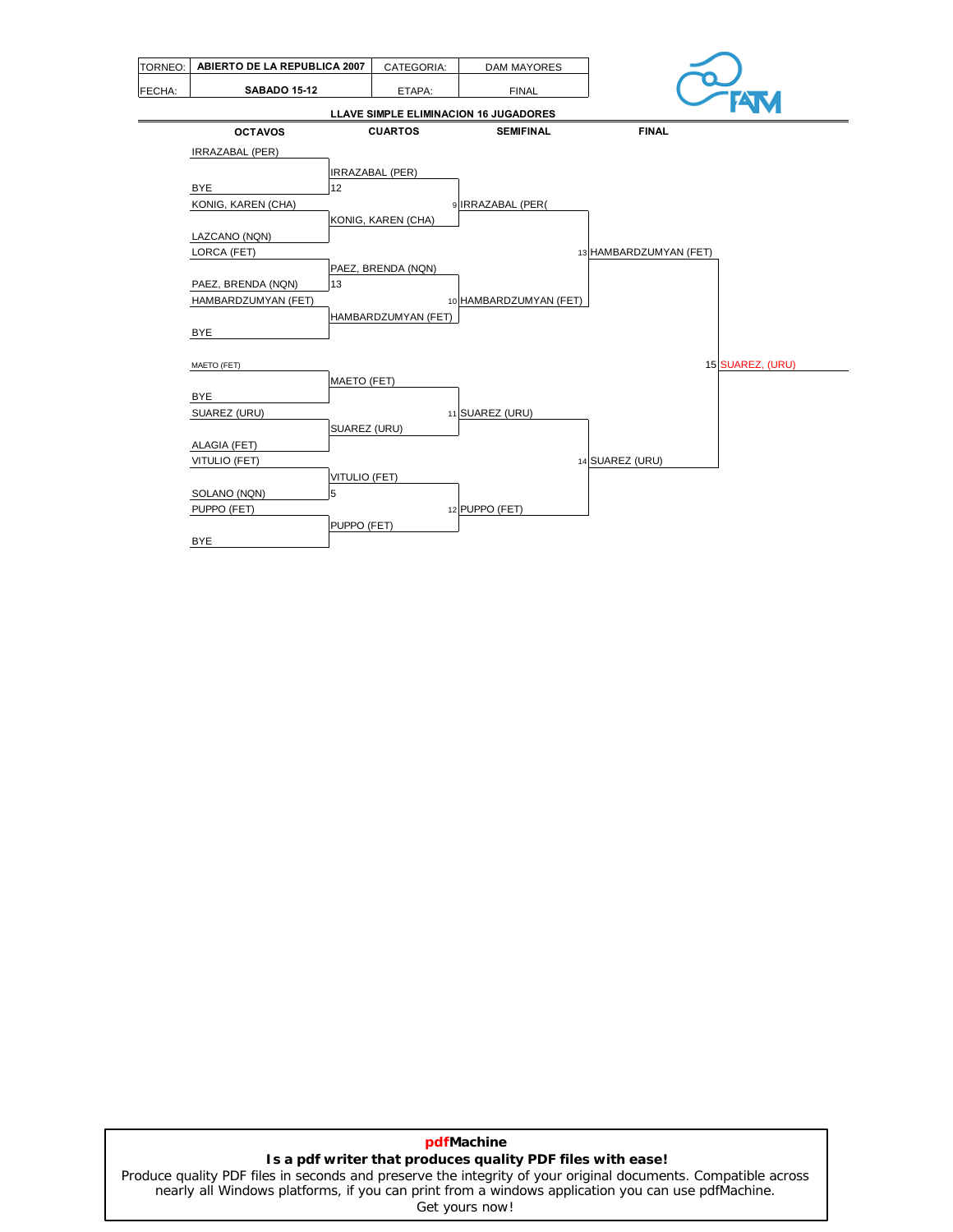|         | <b>FATM</b><br>Federación Argentina de Tenis de Mesa |                                                     |                 |                |
|---------|------------------------------------------------------|-----------------------------------------------------|-----------------|----------------|
| TORNEO: | <b>ABIERTO DE LA REPUBLICA 2007</b>                  | CATEGORIA:                                          | DAM MAXI 41     |                |
| FECHA:  | <b>SABADO 15/12</b>                                  | ETAPA:                                              | <b>FINAL</b>    | <b>FATM</b>    |
|         |                                                      | <b>LLAVE SIMPLE ELIMINACION 8 JUGADORES</b>         |                 |                |
|         |                                                      | <b>SEMIFINAL</b>                                    | <b>FINAL</b>    |                |
|         |                                                      | 1 VITULLO, ANABEL (FET)<br>2 ALAGIA, VIRGINIA (FET) | 5 VITULLO (FET) |                |
|         |                                                      | 3 MERCADO, SILVIA (FET)                             | 6 SUAREZ (URU)  | 7 SUAREZ (URU) |
|         |                                                      | 4 SUAREZ, SANDRA (URU)                              |                 |                |

| pdfMachine                                                                                                    |
|---------------------------------------------------------------------------------------------------------------|
| Is a pdf writer that produces quality PDF files with ease!                                                    |
| Produce quality PDF files in seconds and preserve the integrity of your original documents. Compatible across |
| nearly all Windows platforms, if you can print from a windows application you can use pdfMachine.             |
| Get yours now!                                                                                                |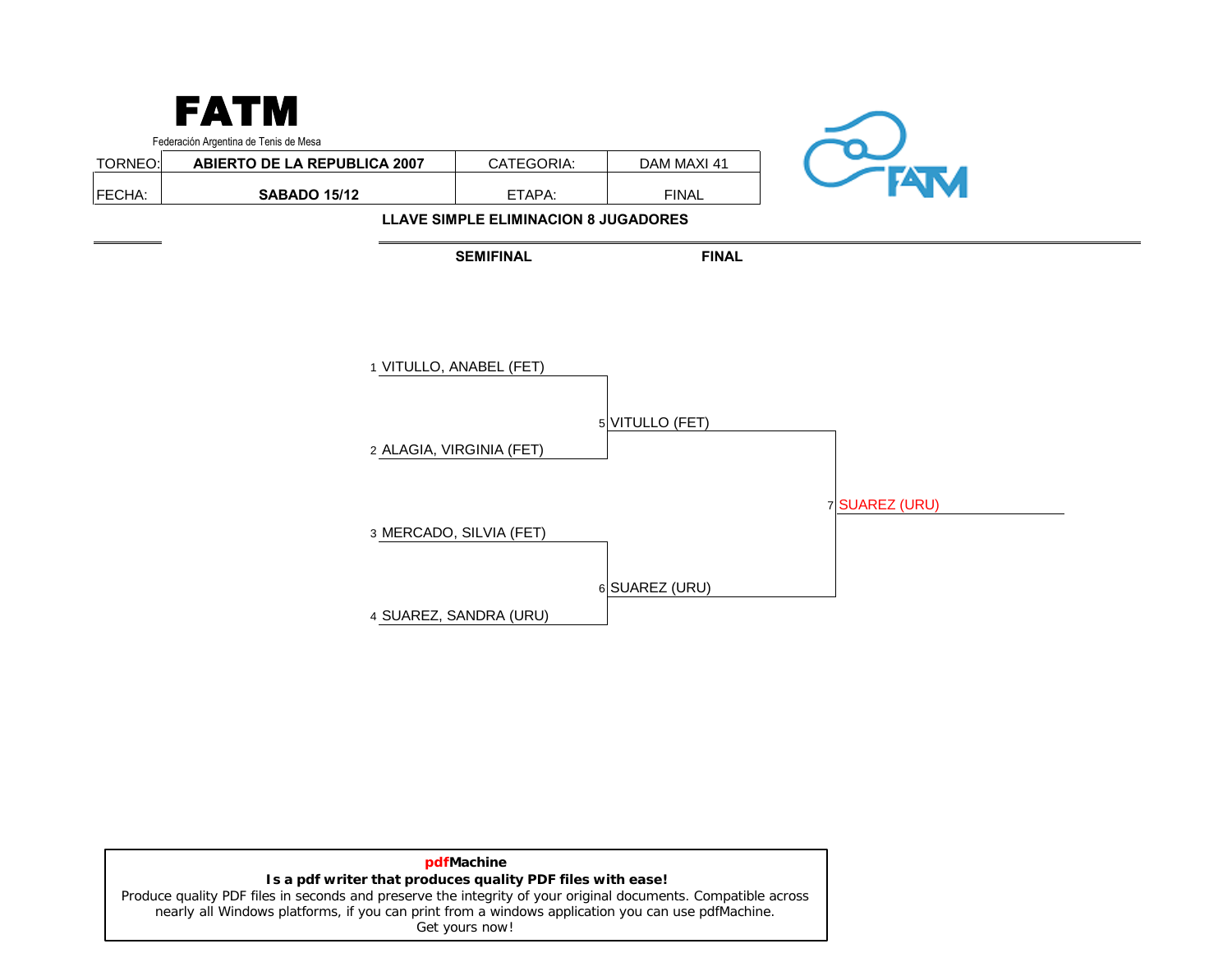

**pdfMachine Is a pdf writer that produces quality PDF files with ease!** [Produce quality PDF files in seconds and preserve the integrity of your original documents. Compatible across](http://www.pdfmachine.com?cl)  nearly all Windows platforms, if you can print from a windows application you can use pdfMachine. Get yours now!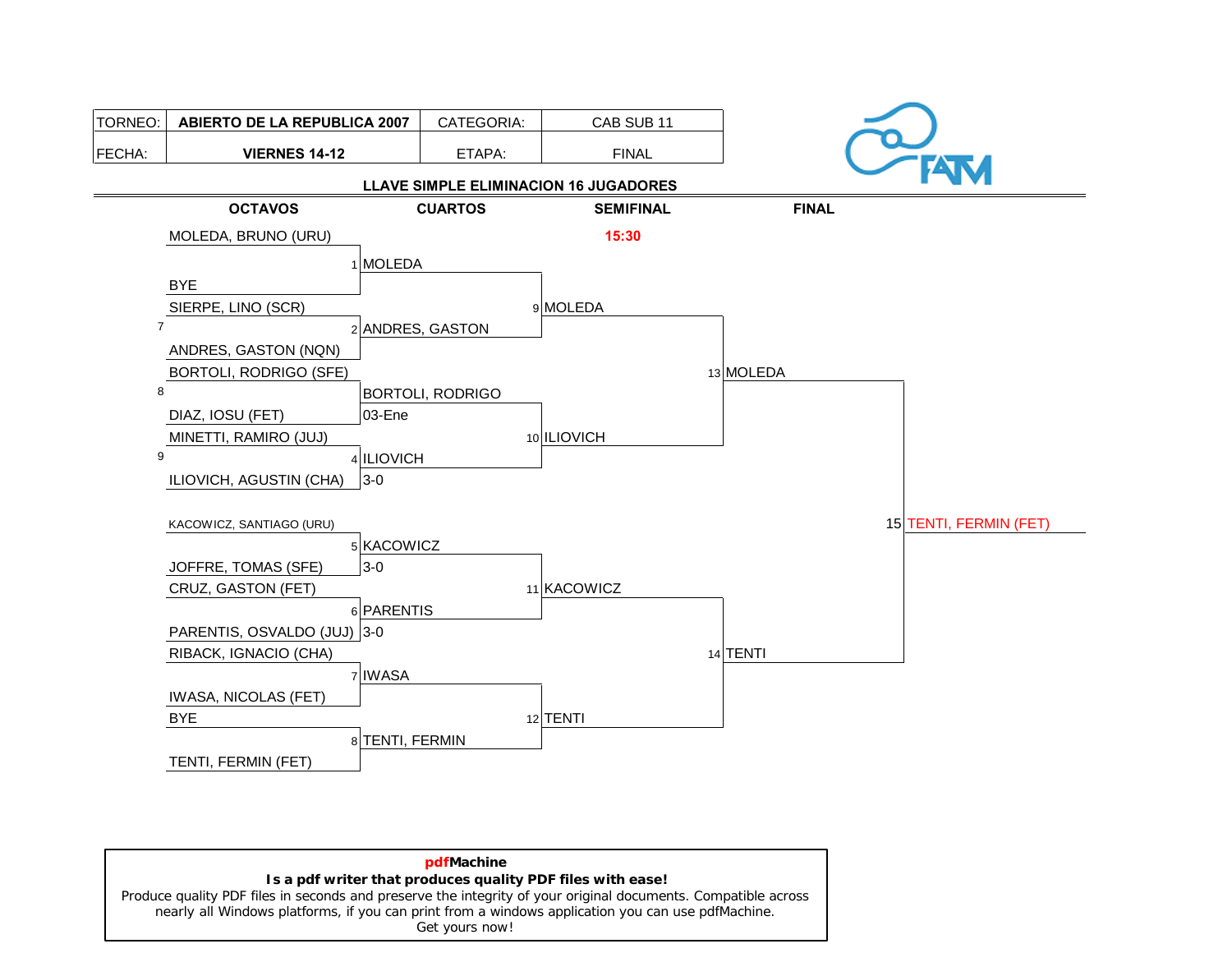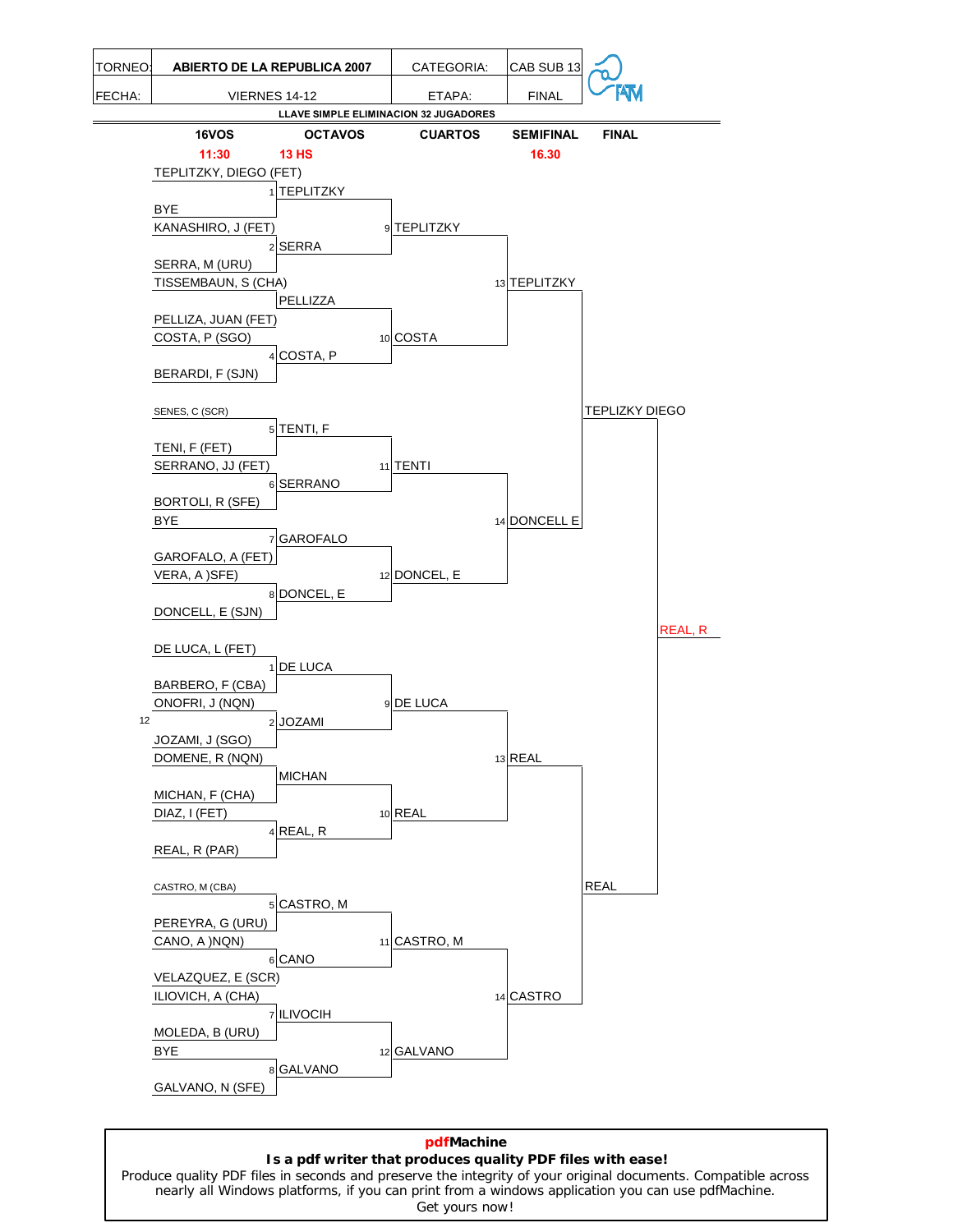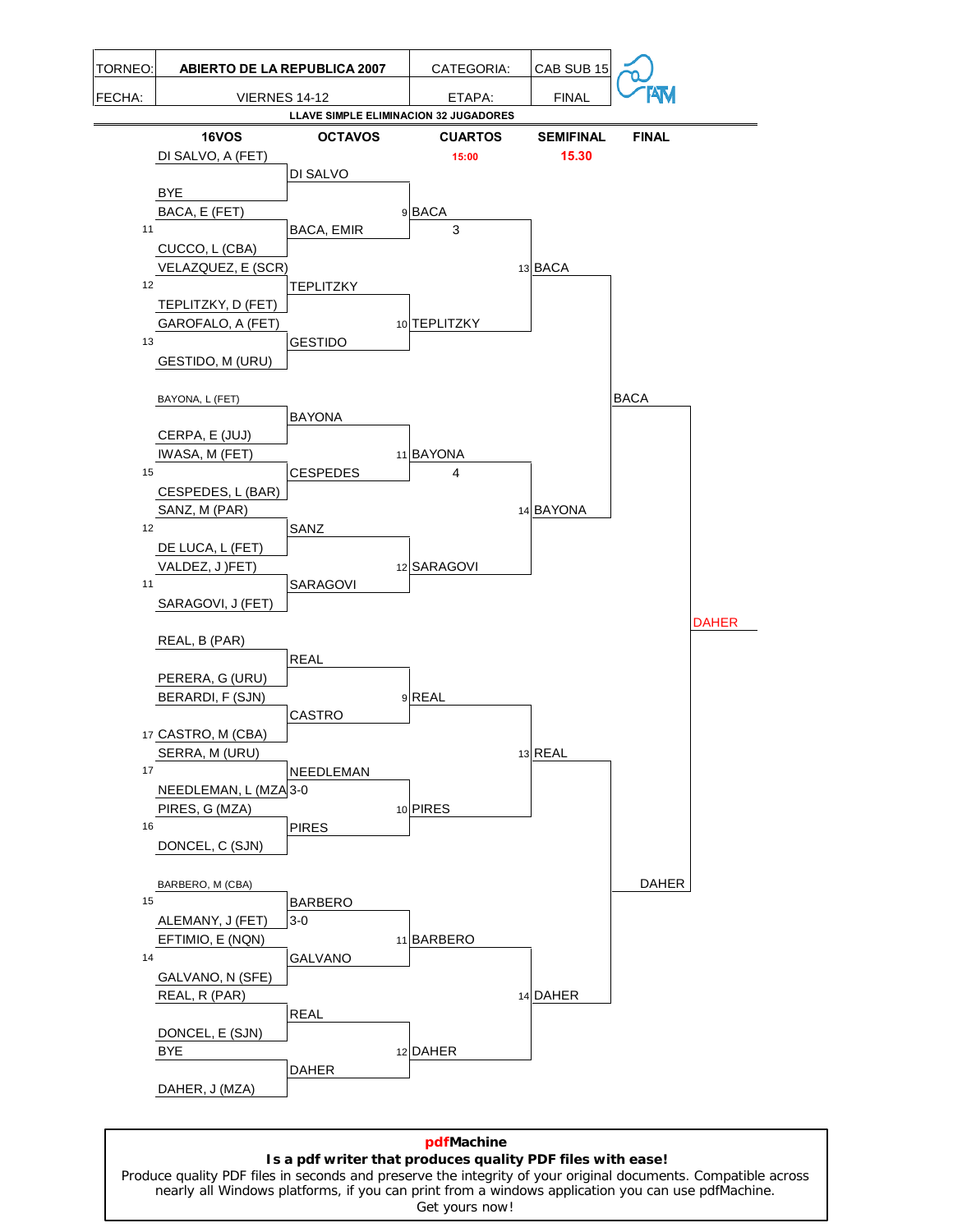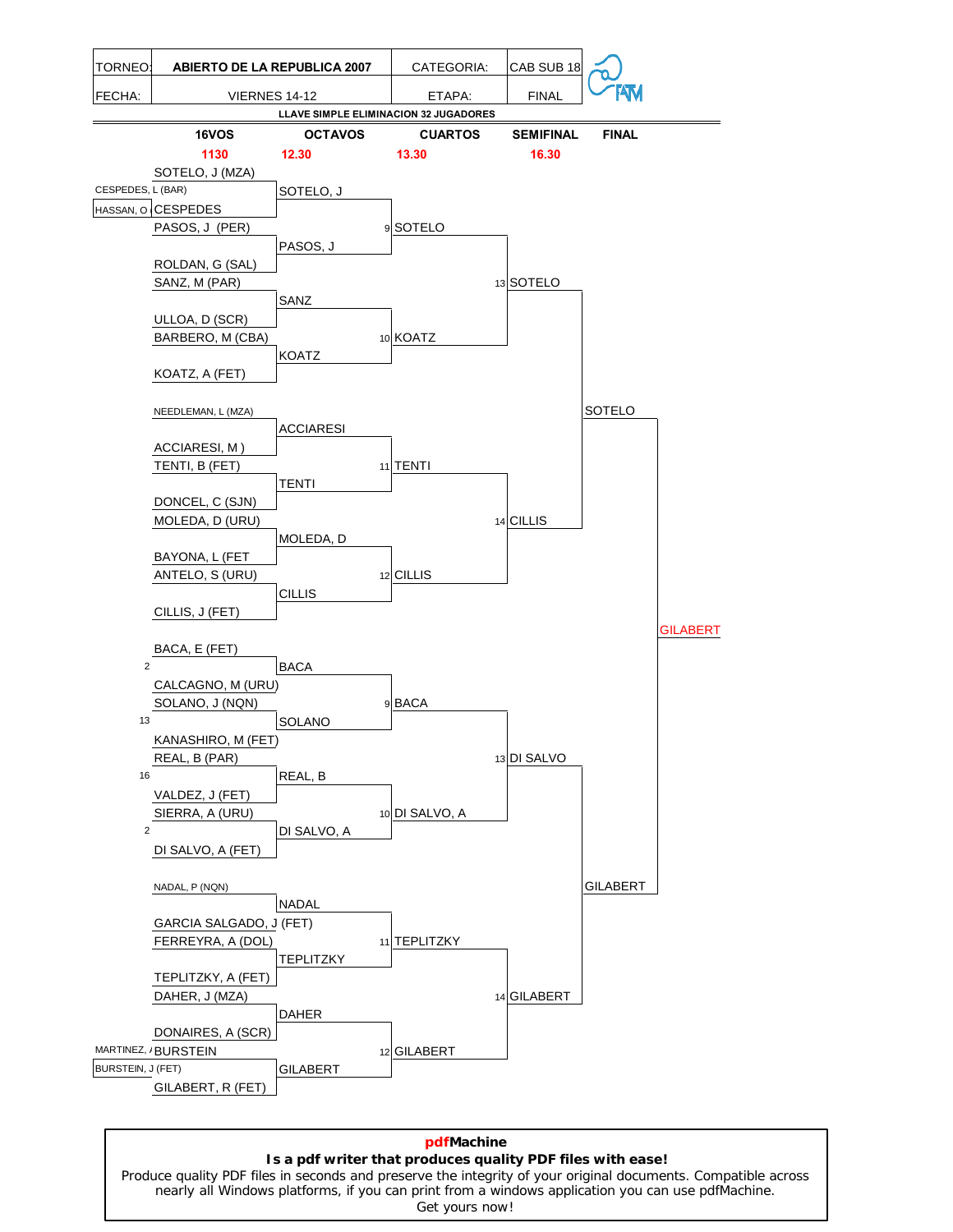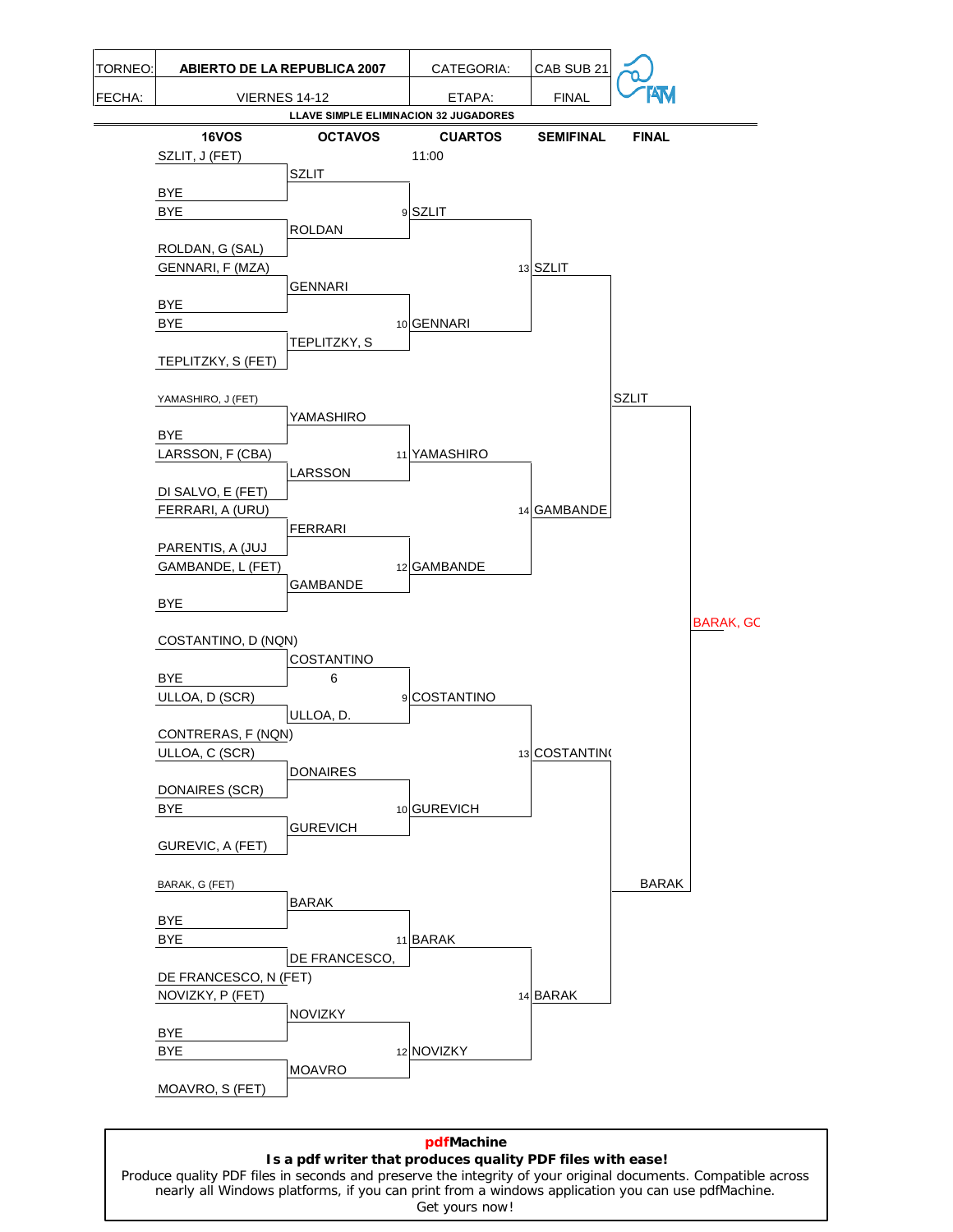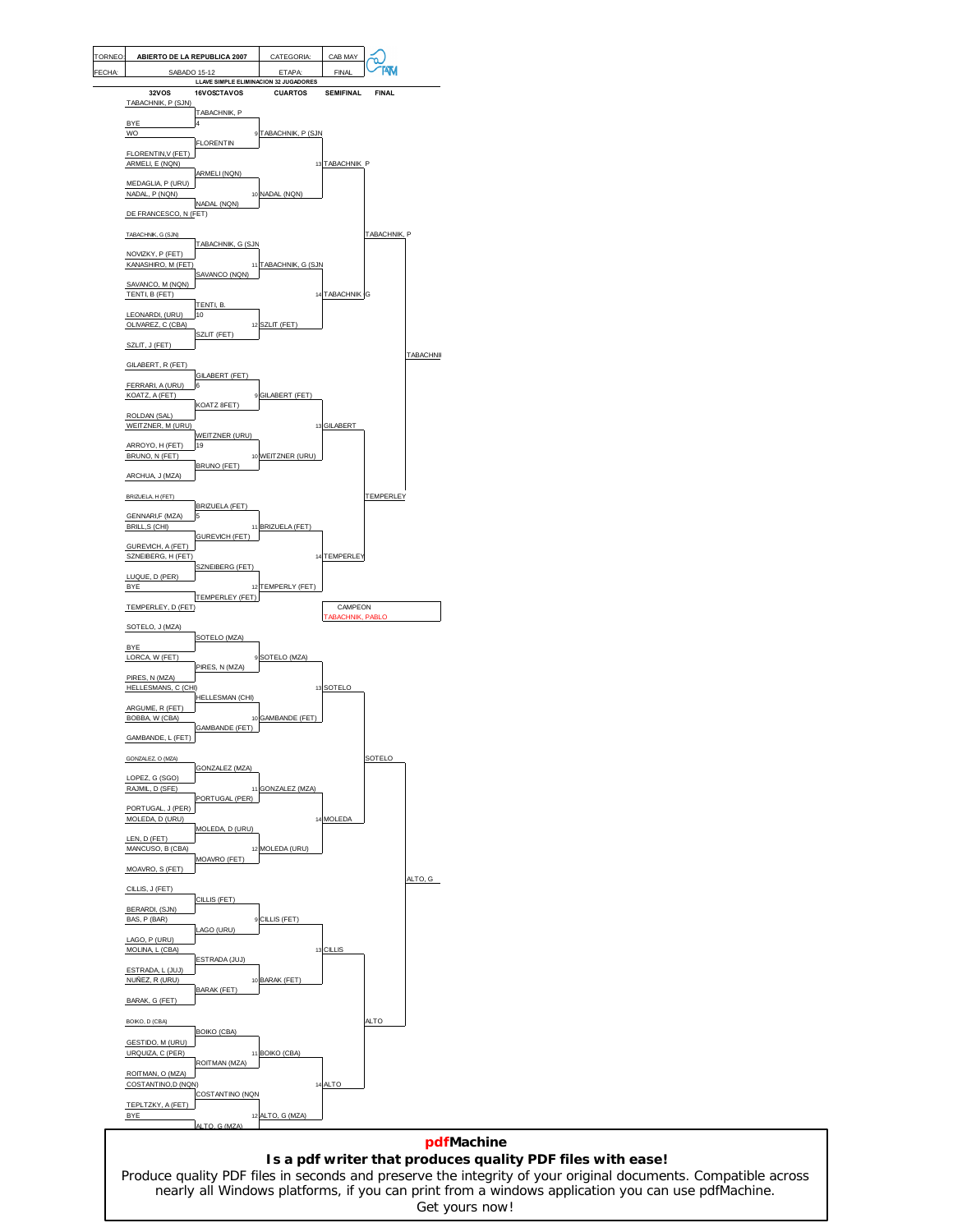

**pdfMachine Is a pdf writer that produces quality PDF files with ease!** [Produce quality PDF files in seconds and preserve the integrity of your original documents. Compatible across](http://www.pdfmachine.com?cl)  nearly all Windows platforms, if you can print from a windows application you can use pdfMachine. Get yours now!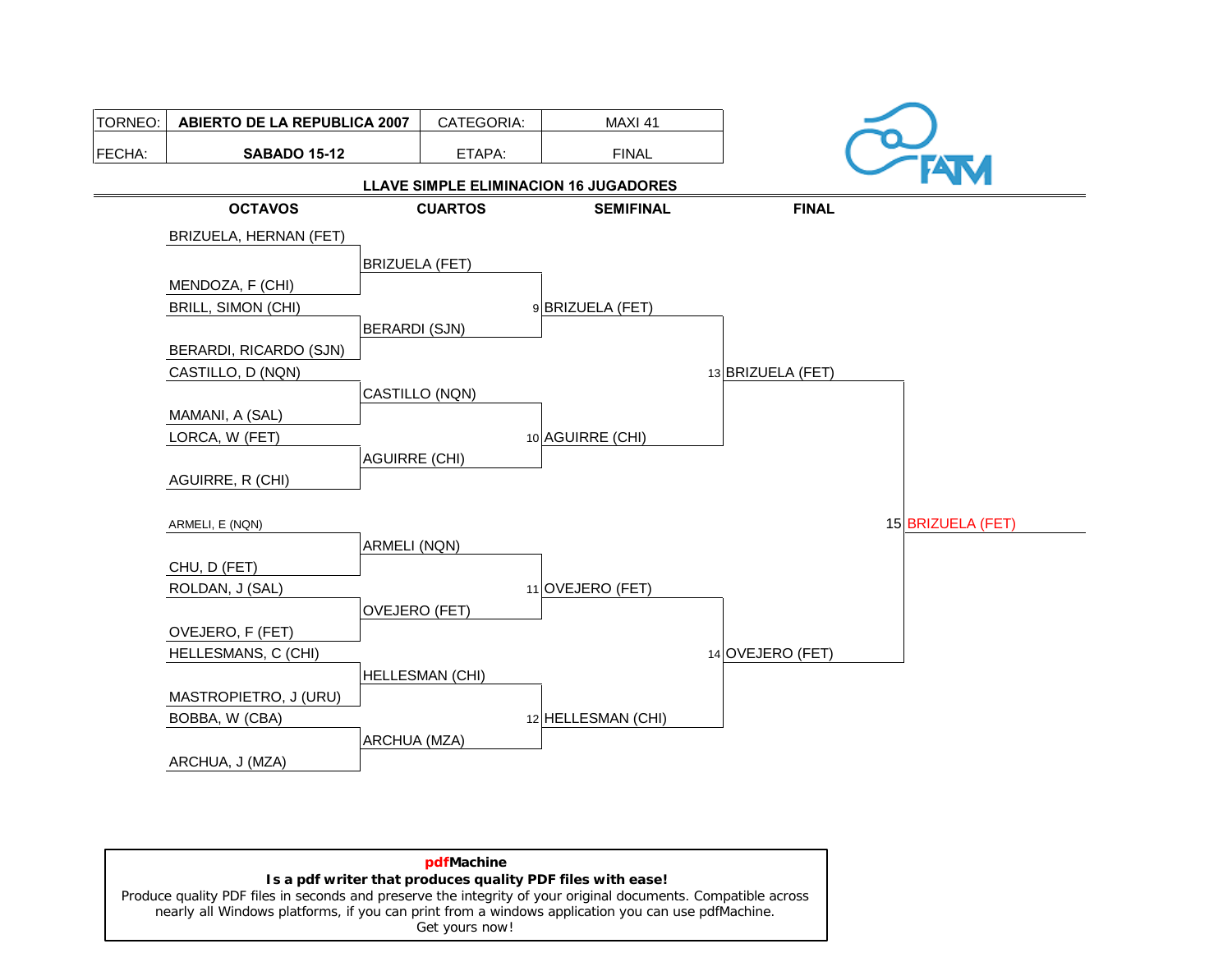| TORNEO: | ABIERTO DE LA REPUBLICA 2007 |                      | CATEGORIA:     | MAXI 46                               |                  |
|---------|------------------------------|----------------------|----------------|---------------------------------------|------------------|
| FECHA:  | <b>SABADO 15-12</b>          |                      | ETAPA:         | <b>FINAL</b>                          |                  |
|         |                              |                      |                | LLAVE SIMPLE ELIMINACION 16 JUGADORES | <b>FATVI</b>     |
|         | <b>OCTAVOS</b>               |                      | <b>CUARTOS</b> | <b>SEMIFINAL</b>                      | <b>FINAL</b>     |
|         | <b>AGUIRRE (CHI)</b>         |                      |                |                                       |                  |
|         |                              | <b>AGUIRRE (CHI)</b> |                |                                       |                  |
|         | <b>BYE</b>                   | 4                    |                |                                       |                  |
|         | CUELLO (CBA)                 |                      |                | 9 AGUIRRE (CHI)                       |                  |
|         |                              | <b>CUELLO (CBA)</b>  |                |                                       |                  |
|         | COSTA MAYULI (SGO)           |                      |                |                                       |                  |
|         | LEON (CHI)                   |                      |                |                                       | 13 LEON (CHI)    |
|         |                              | LEON (CHI)           |                |                                       |                  |
|         | VALLS (FET)                  |                      |                |                                       |                  |
|         | SOLER (SJN)                  |                      |                | 10 LEON (CHI)                         |                  |
|         |                              | SOLER (SJN)          |                |                                       |                  |
|         | <b>BYE</b>                   |                      |                |                                       |                  |
|         | <b>BYE</b>                   |                      |                |                                       | 15 LEON (CHI)    |
|         |                              | LITVAK (FET)         |                |                                       |                  |
|         | LITVAK (FET)                 |                      |                |                                       |                  |
|         | <b>MELILLO (FET)</b>         |                      |                | 11 MELILLO (FET)                      |                  |
|         |                              | <b>MELILLO (FET)</b> |                |                                       |                  |
|         | KONIG, W (CHA)               |                      |                |                                       |                  |
|         | CASTILLO (NQN)               |                      |                |                                       | 14 OVEJERO (FET) |
|         |                              | CASTILLO (NQN)       |                |                                       |                  |
|         | CHU (FET)                    | 5                    |                |                                       |                  |
|         | OVEJERO (FET)                |                      |                | 12 OVEJERO (FET)                      |                  |
|         |                              | OVEJERO (FET)        |                |                                       |                  |
|         | <b>BYE</b>                   |                      |                |                                       |                  |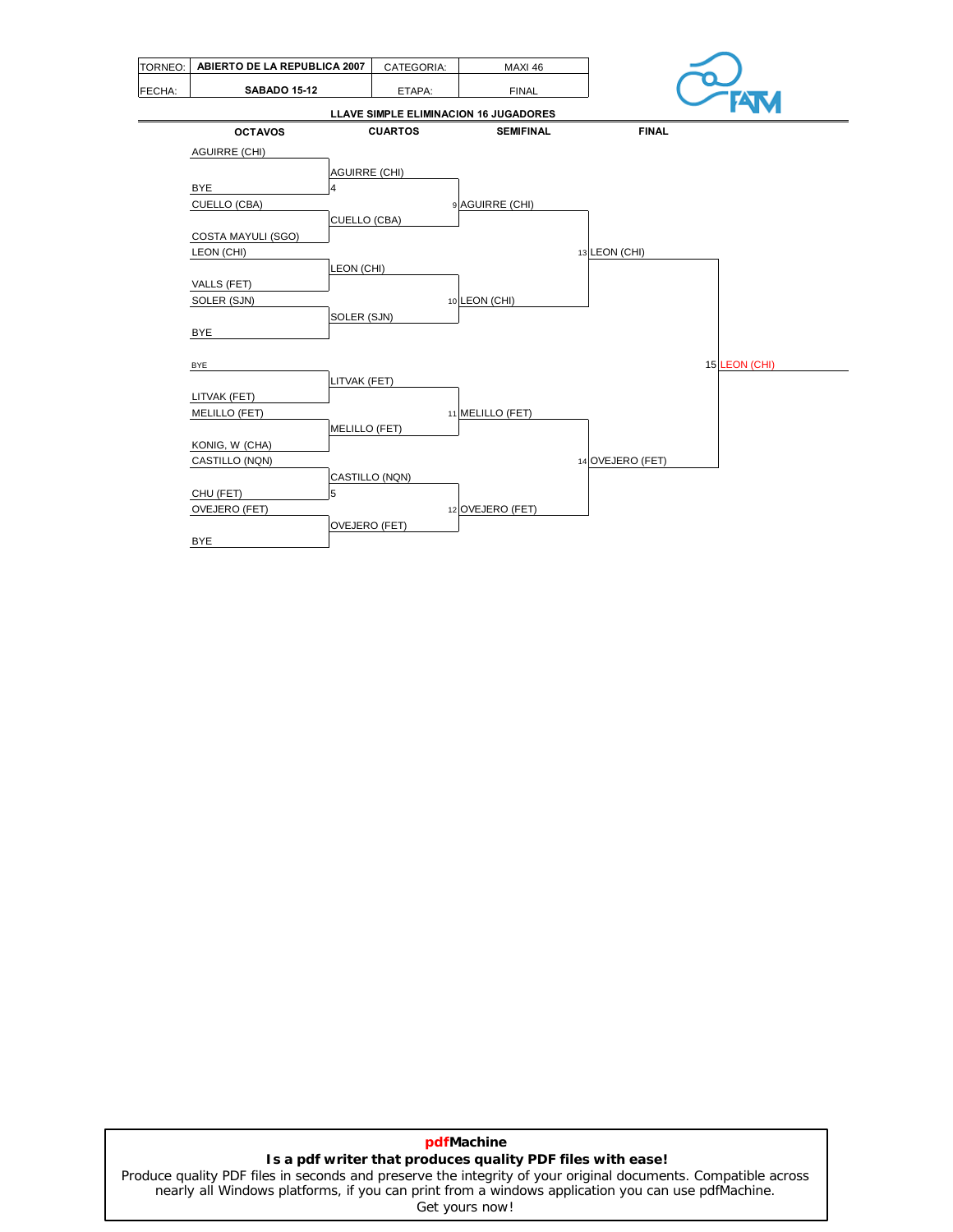

| pdfMachine                                                                                                    |
|---------------------------------------------------------------------------------------------------------------|
| Is a pdf writer that produces quality PDF files with ease!                                                    |
| Produce quality PDF files in seconds and preserve the integrity of your original documents. Compatible across |
| nearly all Windows platforms, if you can print from a windows application you can use pdfMachine.             |
| Get yours now!                                                                                                |
|                                                                                                               |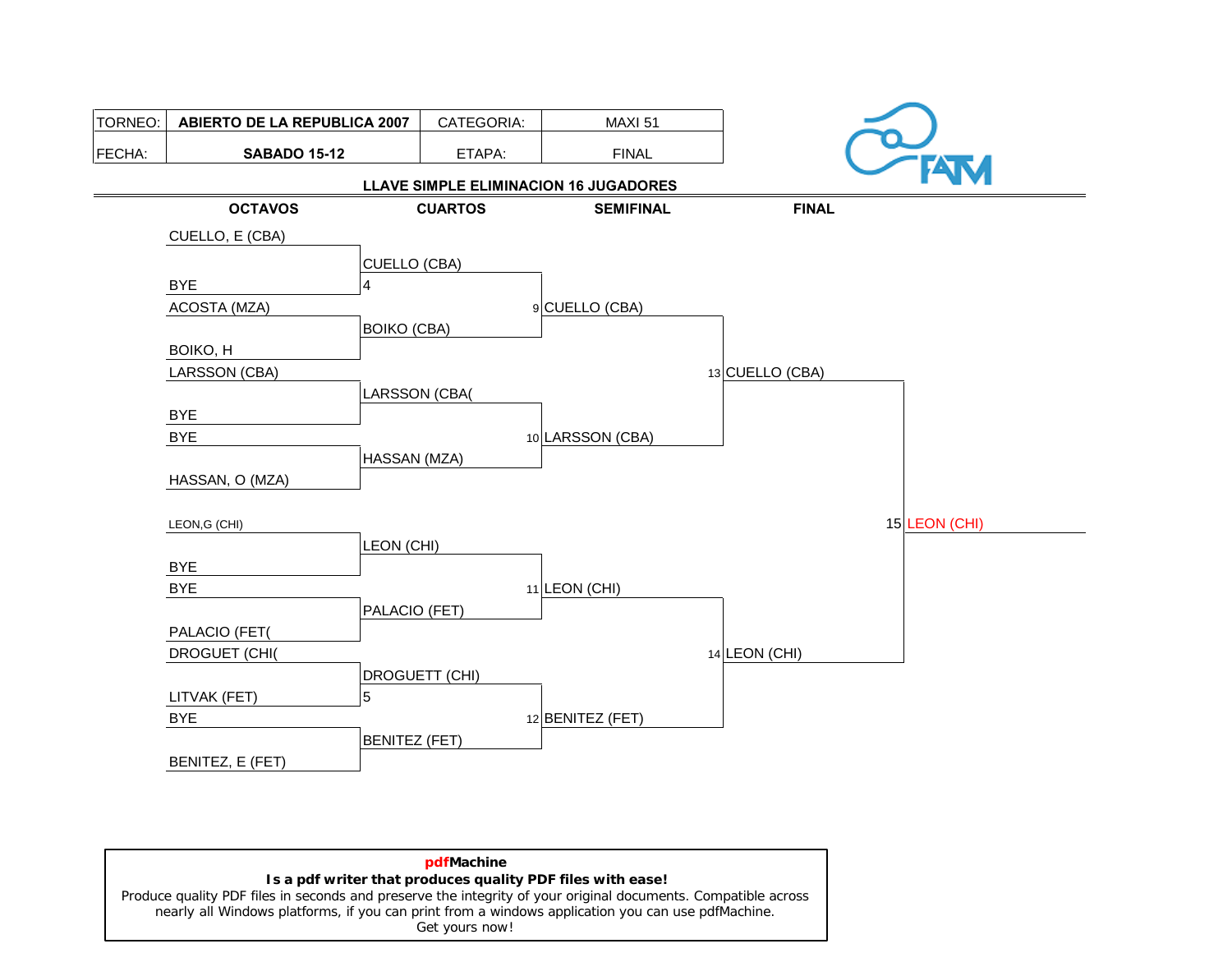